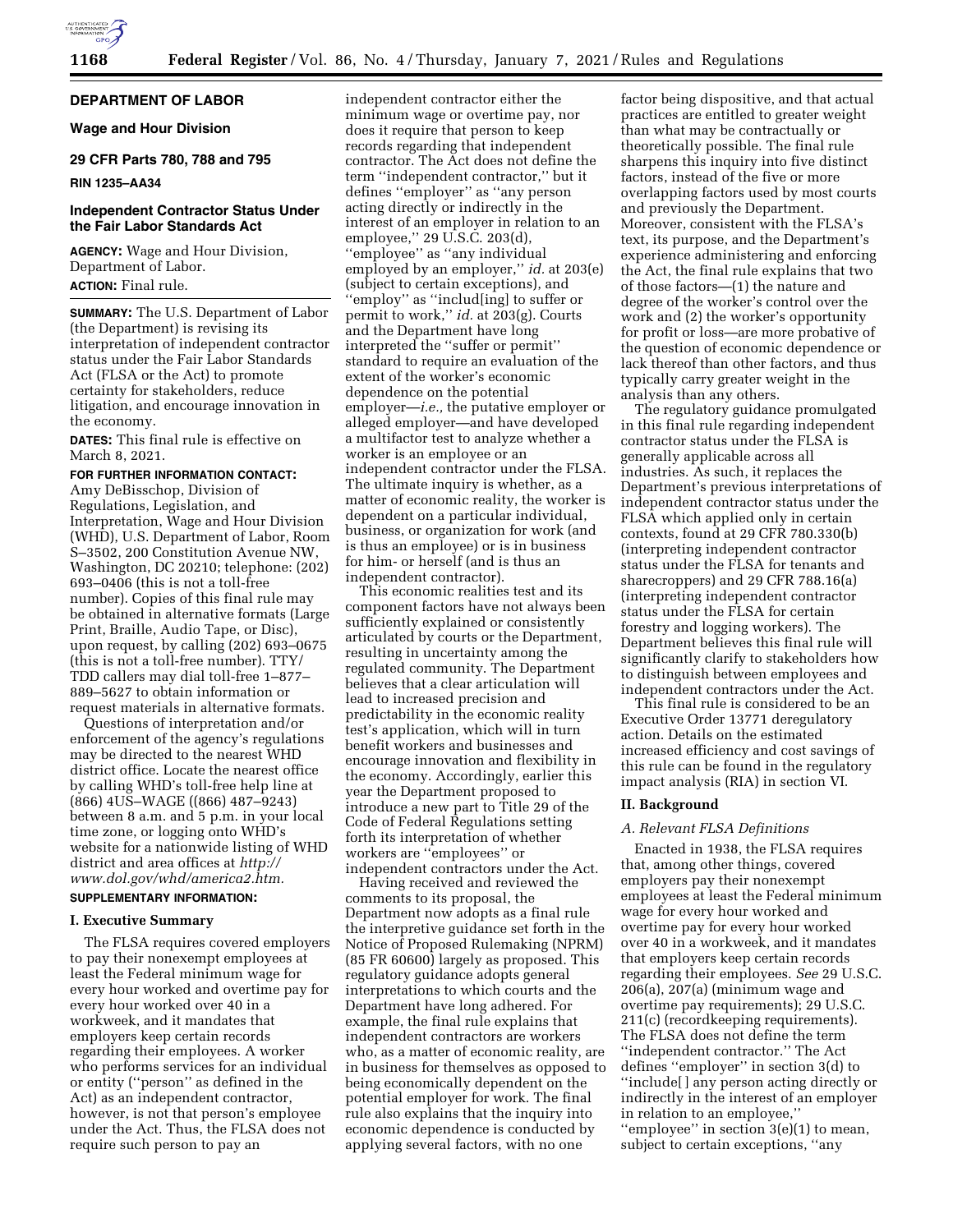individual employed by an employer,'' and ''employ'' in section 3(g) to include ''to suffer or permit to work.'' 1 The Supreme Court has recognized that ''there is in the [FLSA] no definition that solves problems as to the limits of the employer-employee relationship under the Act.'' *Rutherford Food Corp.*  v. *McComb,* 331 U.S. 722, 728 (1947).

The Supreme Court has interpreted the ''suffer or permit'' language to define FLSA employment to be broad and more inclusive than the common law standard. *See Nationwide Mut. Ins. Co.*  v. *Darden,* 503 U.S. 318, 326 (1992). However, the Court also recognized that the Act's ''statutory definition[s] . . . have [their] limits.'' *Tony & Susan Alamo Found.* v. *Sec'y of Labor,* 471 U.S. 290, 295 (1985) (internal citation omitted); *see also Walling* v. *Portland Terminal Co.,* 330 U.S. 148, 152 (1947) (''The definition 'suffer or permit to work' was obviously not intended to stamp all persons as employees.''). The Supreme Court specifically recognized that ''[t]here may be independent contractors who take part in production or distribution who would alone be responsible for the wages and hours of their own employees.'' *Rutherford Food,*  331 U.S. at 729. Accordingly, Federal courts of appeals have uniformly held, and the Department has consistently maintained, that independent contractors are not ''employees'' for purposes of the FLSA. *See, e.g., Saleem*  v. *Corporate Transp. Group, Ltd.,* 854 F.3d 131, 139–40 (2d Cir. 2017); *Karlson*  v. *Action Process Serv. & Private Investigation, LLC,* 860 F.3d 1089, 1092 (8th Cir. 2017).

#### *B. Economic Dependence and the Economic Reality Test*

1. Supreme Court Development of the Economic Reality Test

As the NPRM explained, the U.S. Supreme Court explored the limits of the employer-employee relationship in a series of cases from 1944 to 1947 under three different Federal statutes: The FLSA, the National Labor Relations Act (NLRA), and the Social Security Act (SSA). 85 FR 60601 (summarizing *NLRB*  v. *Hearst Publications, Inc.,* 322 U.S. 111 (1944); *United States* v. *Silk,* 331 U.S. 704 (1947); *Bartels* v. *Birmingham,*  332 U.S. 126 (1947); and *Rutherford Food,* 331 U.S. 722)).

In *Hearst,* the Supreme Court held that the NLRA's definition of employment was broader than that of

the common law. 322 U.S. 123–25. Congress responded by amending the definition of employment under the NLRA on June 23, 1947, ''with the obvious purpose of hav[ing] the [National Labor Relations] Board and the courts apply general agency principles in distinguishing between employees and independent contractors under the [NLRA].'' *NLRB* v. *United Ins. Co. of Am.,* 390 U.S. 254, 256 (1968).

On June 16, 1947, one week before Congress amended the NLRA in response to *Hearst,* the Supreme Court decided *Silk,* which addressed the distinction between employees and independent contractors under the SSA. In that case, the Court relied on *Hearst*  to hold that ''economic reality,'' as opposed to ''technical concepts'' of the common law standard alone, determines workers' classification. 331 U.S. at 712– 14. Although the Court found it to be ''quite impossible to extract from the [SSA] a rule of thumb to define the limits of the employer-employe[e] relationship,'' it identified five factors as ''important for decision'': ''degrees of control, opportunities for profit or loss, investment in facilities, permanency of relation[,] and skill required in the claimed independent operation.'' *Id.* at 716. The Court added that ''[n]o one [factor] is controlling nor is the list complete.'' *Id.* One week after *Silk* and on the same day Congress amended the NLRA, the Court reiterated these five factors in *Bartels,* another case involving employee or independent contractor status under the SSA. In *Bartels,* the Court explained that under the SSA, employee status ''was not to be determined solely by the idea of control which an alleged employer may or could exercise over the details of the service rendered to his business by the worker.'' *Id.* Although ''control is characteristically associated with the employer-employee relationship,'' employees under ''social legislation'' such as the SSA are ''those who as a matter of economic reality are dependent upon the business to which they render service.'' *Id.* 

The same day as it decided *Silk,* the Court ruled in *Rutherford Food* that certain workers at a slaughterhouse were employees under the FLSA, and not independent contractors, by examining facts pertaining to the five factors identified in *Silk.*2 The Court

also considered whether the work was ''a part of the integrated unit of production'' (meaning whether the putative independent contractors were integrated into the assembly line alongside the company's employees) to assess whether they were employees or independent contractors under the FLSA. *Id.* at 729–730.

In November 1947, five months after *Silk* and *Rutherford Food,* the Department of the Treasury (Treasury) proposed regulations r defining when an individual was an independent contractor or employee under the SSA, which used a test that balanced the following factors:

1. Degree of control of the individual;

2. Permanency of relation;

3. Integration of the individual's work in the business to which he renders service;

4. Skill required by the individual;

5. Investment by the individual in facilities for work; and

6. Opportunity of the individual for profit or loss.

12 FR 7966. Factors one, two, and four through six corresponded directly with the five factors identified as being ''important for decision'' in *Silk,* 331 U.S. at 716, and the third factor corresponded with *Rutherford Food'*s consideration of the fact that the workers were ''part of an integrated unit of production.'' 331 U.S. at 729. The Treasury proposal further relied on *Bartels,* 332 U.S. at 130, to apply these factors to determine whether a worker was ''dependent as a matter of economic reality upon the business to which he renders services.'' 12 FR 7966.3

Congress replaced the interpretations of the definitions of ''employee'' adopted in *Hearst* for the NLRA and in *Silk* and *Bartels* for the SSA ''to demonstrate that the usual common-law principles were the keys to meaning.'' *Darden,* 503 U.S. at 324–25. However, Congress did not similarly amend the FLSA. Thus, the Supreme Court stated in *Darden* that the scope of employment under the FLSA remains broader than that under common law and is determined not by the common law but instead by the economic reality of the relationship at issue. *See id.* Since implicitly doing so in *Rutherford Food,* 

<sup>1</sup> 29 U.S.C. 203(d), (e), (g). The Act defines a ''person'' as ''an individual, partnership, association, corporation, business trust, legal representative, or any organized group of persons.'' 29 U.S.C. 203(a).

<sup>2</sup>For example, the Court noted that the slaughterhouse workers performed unskilled work ''on the production line.'' 331 U.S. at 730. ''The premises and equipment of [the employer] were used for the work,'' indicating little investment by the workers. *Id.* "The group had no business organization that could or did shift as a unit from one slaughter-house to another,'' indicating a

permanent work arrangement. *Id.* ''The managing official of the plant kept close touch on the operation,'' indicating control by the alleged employer. *Id.* And ''[w]hile profits to the boners depended upon the efficiency of their work, it was more like piecework than an enterprise that actually depended for success upon the initiative, judgment or foresight of the typical independent contractor.'' *Id.* 

<sup>3</sup>The Treasury proposal was never finalized because Congress amended the SSA to foreclose the proposal.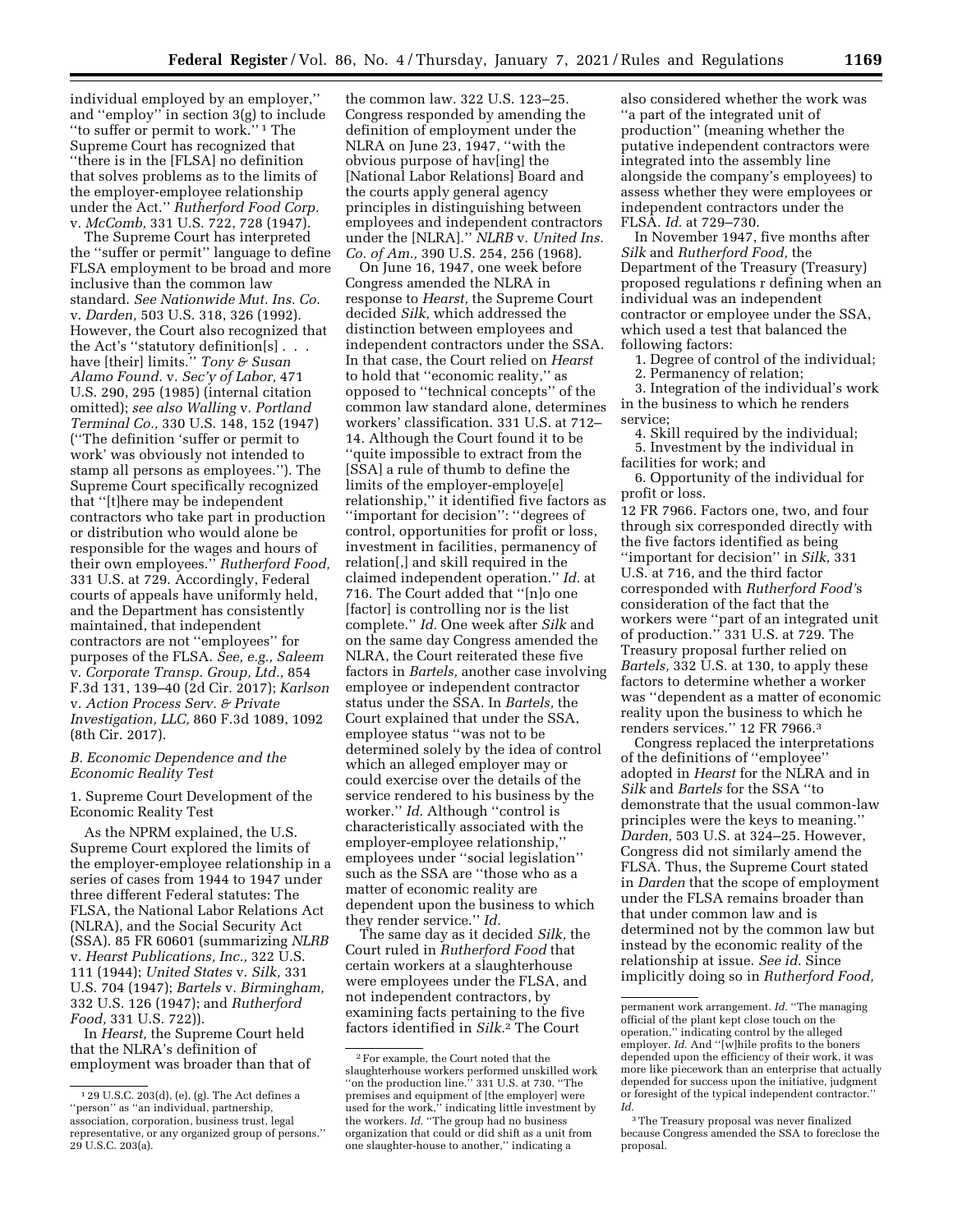the Court has not again applied (or rejected the application of) the *Silk*  factors to an FLSA classification question.

2. Application of the Economic Reality Test by Federal Courts of Appeals

As the NPRM explained, in the 1970s and 1980s Federal courts of appeals began to adopt versions of a multifactor ''economic reality'' test based on *Silk, Rutherford Food,* and *Bartels* and similar to Treasury's 1947 proposed SSA regulation to analyze whether a worker was an employee or an independent contractor under the FLSA. *See* 85 FR 60603.4 Drawing on the Supreme Court precedent discussed above, courts have recognized that the heart of the inquiry is whether ''as a matter of economic reality'' the workers are ''dependent upon the business to which they render service.'' *Usery* v. *Pilgrim Equip. Co.,* 527 F.2d 1308, 1311 (5th Cir. 1976) (quoting *Bartels,* 332 U.S. at 130). Some courts have clarified that this question of economic dependence may be boiled down to asking ''whether, as a matter of economic reality, the workers depend upon someone else's business for the opportunity to render service or are in business for themselves.'' *Saleem,* 854 F.3d at 139 (internal quotation marks and citations omitted). Courts have also explained that a non-exhaustive set of factors derived from *Silk* and *Rutherford Food*—shape and guide this inquiry. *See, e.g., Usery,* 527 F.2d at 1311 (identifying ''[f]ive considerations [which] have been set out as aids to making the determination of dependence, vel non''); *Real* v. *Driscoll Strawberry Assocs., Inc.,* 603 F.2d 748, 754 (9th Cir. 1979) (articulating a sixfactor test).

In *Driscoll,* the Ninth Circuit Court of Appeals described its six-factor test as follows:

1. The degree of the alleged employer's right to control the manner in which the work is to be performed;

2. the alleged employee's opportunity for profit or loss depending on his managerial skill;

3. the alleged employee's investment in equipment or materials required for his task, or his employment of helpers;

4. whether the service rendered requires a special skill;

5. the degree of permanency of the working relationship; and

6. whether the service rendered is an integral part of the alleged employer's business. *Id.* at 754.

Most courts of appeals articulate a similar test, but application between courts may vary significantly. *Compare, e.g., Sec'y of Labor* v. *Lauritzen,* 835 F.2d 1529, 1534–35 (7th Cir. 1987) (applying six-factor economic reality test to hold that pickle pickers were employees under the FLSA), *with Donovan* v. *Brandel,* 736 F.2d 1114, 1117 (6th Cir. 1984) (applying the same six-factor economic reality test to hold that pickle pickers were not employees under the FLSA). For example, the Second Circuit has analyzed opportunity for profit or loss and investment (the second and third factors listed above) together as one factor. *See, e.g., Brock* v. *Superior Care, Inc.,* 840 F.2d 1054, 1058 (2d Cir. 1988). The Fifth Circuit has not adopted the sixth factor listed above, which analyzes the integrality of the work, as part of its standard, *see, e.g., Usery,* 527 F.2d at 1311, but has at times assessed integrality as an additional factor, *see, e.g. Hobbs* v. *Petroplex Pipe & Constr., Inc.,* 946 F.3d 824, 836 (5th Cir. 2020).

The NPRM highlighted noteworthy modifications some courts of appeals have made to the economic reality factors as originally articulated in 1947 by the Supreme Court. *See* 85 FR 60603–04. First, the ''skill required'' factor identified in *Silk,* 331 U.S. at 716, is now articulated more expansively by some courts to include ''initiative.'' *See, e.g., Parrish,* 917 F.3d at 379 (''the skill and initiative required in performing the job''); *Karlson,* 860 F.3d at 1093 (same); *Superior Care,* 840 F.2d at 1058–59 (''the degree of skill and independent initiative required to perform the work'').

Second, *Silk* analyzed workers' investments, 331 U.S. at 717–19. However, the Fifth Circuit has revised the ''investment'' factor to instead consider ''the extent of the relative investments of the worker and the alleged employer.'' *Hopkins,* 545 F.3d at 343. Some other circuits have adopted this ''relative investment'' approach but continue to use the phrase ''worker's investment'' to describe the factor. *See, e.g., Keller* v. *Miri Microsystems LLC,*  781 F.3d 799, 810 (6th Cir. 2015); *Dole*  v. *Snell,* 875 F.2d 802, 805 (10th Cir. 1989).

Third, although the permanence factor under *Silk* was understood to mean the continuity and duration of working relationships, *see* 12 FR 7967, some courts of appeals have expanded this factor to also consider the exclusivity of such relationships. *See, e.g., Scantland,* 721 F.3d at 1319; *Keller,*  781 F.3d at 807.

Finally, *Rutherford Food'*s consideration of whether work is ''part

of an integrated unit of production,'' 331 U.S. at 729, has now been replaced by many courts of appeals by consideration of whether the service rendered is ''integral,'' which those courts have applied as meaning important or central to the potential employer's business. *See, e.g., Verma* v. *3001 Castor, Inc.,* 937 F.3d 221, 229 (3rd Cir. 2019) (concluding that workers' services were integral because they were the providers of the business's ''primary offering''); *Acosta* v. *Off Duty Police Servs., Inc.,*  915 F.3d 1050, 1055 (6th Cir. 2019) (concluding that services provided by workers were ''integral'' because the putative employer ''built its business around'' those services); *McFeeley* v. *Jackson Street Entertainment, LLC,* 825 F.3d 235, 244 (4th Cir. 2016) (considering ''the importance of the services rendered to the company's business'').

Courts of appeals have cautioned against the ''mechanical application'' of the economic reality factors. *See, e.g., Saleem,* 854 F.3d at 139. ''Rather, each factor is a tool used to gauge the economic dependence of the alleged employee, and each must be applied with this ultimate concept in mind.'' *Hopkins,* 545 F.3d at 343. Further, courts of appeals make clear that the analysis should draw from the totality of circumstances, with no single factor being determinative by itself. *See, e.g., Keller,* 781 F.3d at 807 (''No one factor is determinative.''); *Baker,* 137 F.3d at 1440 (''None of the factors alone is dispositive; instead, the court must employ a totality-of-the-circumstances approach.'').

3. Application of the Economic Reality Test by WHD

Since at least 1954, WHD has applied variations of this multifactor analysis when considering whether a worker is an employee under the FLSA or an independent contractor. *See* WHD Opinion Letter (Aug. 13, 1954) (applying six factors very similar to the six economic reality factors currently used by courts of appeals). In 1964, WHD stated, ''The Supreme Court has made it clear that an employee, as distinguished from a person who is engaged in a business of his own, is one who as a matter of economic reality follows the usual path of an employee and is dependent on the business which he serves.'' WHD Opinion Letter FLSA– 795 (Sept. 30, 1964).

Over the years since, WHD has issued numerous opinion letters applying a multifactor analysis very similar to the multifactor economic reality test courts use (with some variation) to determine whether workers are employees or

<sup>4</sup>As explained below, versions of this multifactor economic realty test have also been enforced and articulated by the Department in subregulatory guidance since the 1950s.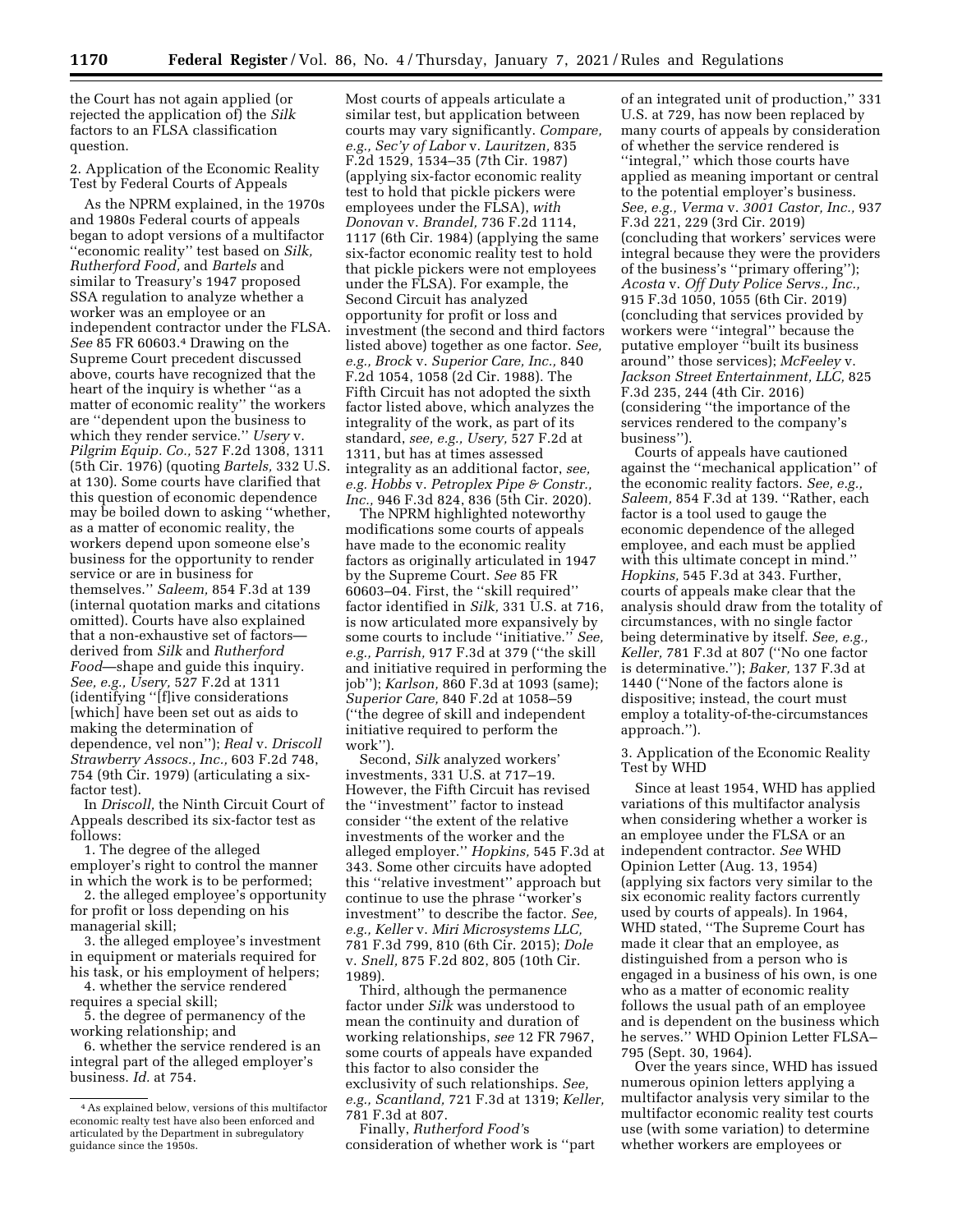independent contractors.5 WHD has also promulgated regulations applying a multifactor analysis for independent contractor status under the FLSA in certain specific industries. *See, e.g.,* 29 CFR 780.330(b) (applying a six factor economic reality test to determine whether a sharecropper or tenant is an independent contractor or employee under the Act); 29 CFR 788.16(a) (applying a six factor economic reality test in forestry and logging operations with no more than eight employees). Further, WHD has promulgated a regulation applying a multifactor economic reality analysis for determining independent contractor status under the Migrant and Seasonal Agricultural Worker Protection Act (MSPA). 29 CFR 500.20(h)(4).

The Department's sub-regulatory guidance, WHD Fact Sheet #13, ''Employment Relationship under the Fair Labor Standards Act (FLSA)'' (Jul. 2008), similarly stated that, when determining whether an employment relationship exists under the FLSA, common law control is not the exclusive consideration. Instead, ''it is the total activity or situation which controls''; and ''an employee, as distinguished from a person who is engaged in a business of his or her own, is one who, as a matter of economic reality, follows the usual path of an employee and is dependent on the business which he or she serves.'' 6 The fact sheet identified seven economic reality factors; in addition to factors that are similar to the six factors identified above, it also considered the worker's ''degree of independent business organization and operation.'' On July 15, 2015, WHD issued Administrator's Interpretation No. 2015–1, ''The Application of the Fair Labor Standards Act's 'Suffer or Permit' Standard in the Identification of Employees Who Are Misclassified as Independent Contractors'' (AI 2015–1). AI 2015–1 provided guidance regarding the employment relationship under the FLSA and the application of the six

6Fact Sheet #13 is available at *[https://](https://www.dol.gov/sites/dolgov/files/WHD/legacy/files/whdfs13.pdf) [www.dol.gov/sites/dolgov/files/WHD/legacy/files/](https://www.dol.gov/sites/dolgov/files/WHD/legacy/files/whdfs13.pdf)  [whdfs13.pdf.](https://www.dol.gov/sites/dolgov/files/WHD/legacy/files/whdfs13.pdf)* 

economic realities factors. AI 2015–1 was withdrawn on June 7, 2017 and is no longer in effect.

WHD's most recent opinion letter addressing this issue, from 2019, generally applied the principles and factors similar to those described in the prior opinion letters and Fact Sheet #13, but not the ''independent business organization'' factor because it did not add to the analysis as a separate factor and was ''[e]ncompassed within'' the other factors. It also stated that the investment factor should focus on the ''amount of the worker's investment in facilities, equipment, or helpers.'' The opinion letter addressed the FLSA classification of service providers who used a virtual marketplace company to be referred to end-market consumers to whom the services were actually provided. WHD concluded that the service providers appeared to be independent contractors and not employees of the virtual marketplace company. *See* WHD Opinion Letter FLSA2019–6 at 7. WHD found that it was ''inherently difficult to conceptualize the service providers' 'working relationship' with [the virtual marketplace company], because as a matter of economic reality, they are working for the consumer, not [the company]." *Id.* Because "[t]he facts . . demonstrate economic independence, rather than economic dependence, in the working relationship between [the virtual marketplace company] and its service providers,'' WHD opined that they were not employees of the company under the FLSA but rather were independent contractors. *Id.* at 9.

As explained below, the Department's prior interpretations of independent contractor status, which themselves have evolved over time, are subject to similar limitations as that of court opinions, and the Department believes that stakeholders would benefit from clarification. For these reasons, the Department proposed promulgating a clearer and more consistent standard for evaluating whether a worker is an employee or independent contractor under the FLSA and is now finalizing that proposal, with some modifications based on comments received.

#### *C. The Department's Proposal*

On September 25, 2020, the Department published the NPRM in the **Federal Register**. The Department proposed to adopt an ''economic reality'' test to determine a worker's status as an FLSA employee or an independent contractor. The test considers whether a worker is in business for himself or herself (independent contractor) or is instead

economically dependent on an employer for work (employee). The Department further identified two ''core factors'': The nature and degree of the worker's control over the work; and the worker's opportunity for profit or loss based on initiative, investment, or both. The Department explained it was proposing to emphasize these factors because they are the most probative of whether workers are economically dependent on someone else's business or are in business for themselves. The proposal identified three other factors to also be considered, though they are less probative than the core factors: The amount of skill required for the work, the degree of permanence of the working relationship between the individual and the potential employer, and whether the work is part of an integrated unit of production. The Department further proposed to advise that the actual practice is more probative than what may be contractually or theoretically possible in determining whether a worker is an employee or an independent contractor.

#### *D. Comments*

The Department solicited comments on all aspects of the proposed rule. More than 1800 individuals and organizations timely commented on the Department's NPRM during the thirtyday comment period that ended on October 26, 2020. The Department received comments from employers, workers, industry associations, worker advocacy groups, and unions, among others. All timely comments may be viewed at the website *[www.regulations.gov,](http://www.regulations.gov)* docket ID WHD– 2020–0007.

Of the comments received, the Department received approximately 230 comments from workers who identified themselves as independent contractors (not including the over 900 comments received from Uber drivers discussed below). Of those, the overwhelming majority expressed support for the NPRM. These individuals identified themselves as freelancers or independent contractors in jobs including translator, journalist, consultant, musician, and many others. Among this group of commenters, over 200 expressed support for the proposed rule, while only 8 opposed it. The remaining individuals in this group did not express a specific position. Uber drivers submitted over 900 comments. While many expressed views on Uber corporate policies and not on the NPRM itself, the majority of these drivers who addressed the NRPM supported the Department's proposal. The Department also received a number of other

<sup>5</sup>*See, e.g.,* WHD Opinion Letter FLSA2019–6 at 4 (Apr. 29, 2019); WHD Opinion Letter, 2002 WL 32406602, at \*2 (Sept. 5, 2002); WHD Opinion Letter, 2000 WL 34444342, at \*3 (Dec. 7, 2000); WHD Opinion Letter, 2000 WL 34444352, at \*1 (Jul. 5, 2000); WHD Opinion Letter, 1999 WL 1788137, at \*1 (Jul. 12, 1999); WHD Opinion Letter, 1995 WL 1032489, at \*1 (June 5, 1995); WHD Opinion Letter, 1995 WL 1032469, at \*1 (Mar. 2, 1995); WHD Opinion Letter, 1986 WL 740454, at \*1 (June 23, 1986); WHD Opinion Letter, 1986 WL 1171083, at  $*1$  (Jan. 14, 1986); WHD Opinion Letter WH-476, 1978 WL 51437, at \*2 (Oct. 19, 1978); WHD Opinion Letter WH–361, 1975 WL 40984, at \*1 (Oct. 1, 1975); WHD Opinion Letter (Sept. 12, 1969); WHD Opinion Letter (Oct. 12, 1965).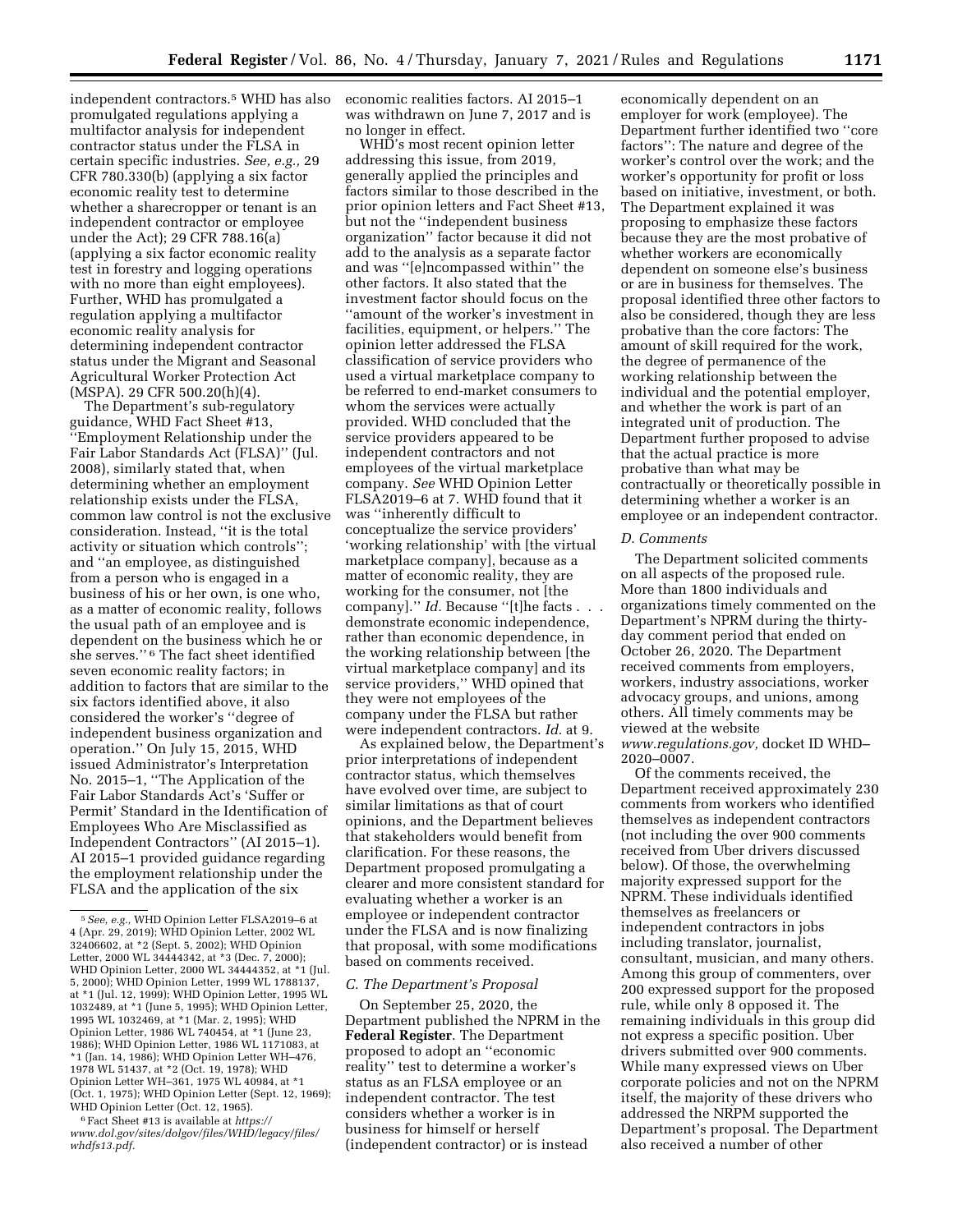comments that are beyond the scope of this rulemaking. For example, several commenters expressed opinions related to the issues addressed in the Department's proposal but that were specific to state legislation or employer policies. Significant issues raised in the timely comments received are discussed below, along with the Department's response to those comments.

#### **III. Need for Rulemaking**

The NPRM explained that the Department has never promulgated a generally-applicable regulation addressing who is an independent contractor and thus not an employee under the FLSA. Instead, as described above, the Department has issued and revised guidance since at least 1954, using different variations of a multifactor economic reality test that analyzes economic dependence to distinguish independent contractors from employees. Such guidance reflects, in large part, application of the general principles of the economic reality test by Federal courts of appeals. Such guidance, however, did not reflect any public input. Indeed, the NPRM kicked off the Department's first ever noticeand-comment rulemaking to provide a generally applicable interpretation of independent contractor status under the FLSA. As recounted just above, the Department received many comments from stakeholders who are actually impacted by FLSA classification decisions, which are valuable information and insight that the Department has not previously gathered and many of which reinforced the Department's view that more clarity is needed in this area.

The Department explained in the NPRM preamble that prior articulations of the test have proven to be unclear and unwieldy for the four following reasons. First, the test's overarching concept of ''economic dependence'' is underdeveloped and sometimes inconsistently applied, rendering it a source of confusion. Second, the test is indefinite in that it makes all facts potentially relevant without guidance on how to prioritize or balance different and sometimes competing considerations. Third, inefficiency and lack of structure in the test further stem from blurred boundaries between the factors. Fourth, these shortcomings have become more apparent over time as technology, economic conditions, and work relationships have evolved.

The Department thus proposed to promulgate a regulation that would clarify and sharpen the contours of the economic reality test used to determine independent contractor classification

under the FLSA. The NPRM explained that such a regulation would provide much needed clarity and encourage (or at least stop deterring) flexible work arrangements that benefit both businesses and workers.

Commenters in the business community and freelance workers generally agreed with the Department that the multifactor balancing test is confusing and needs clarification. The National Retail Federation (NRF) complained that ''existing tests for independent contractor status tend to have a large number of factors which can be nebulous, overlapping, and even irrelevant to the ultimate inquiry.'' The Workplace Policy Institute of Littler Mendelson, P.C. (WPI) stated that ''[b]oth the Department and the courts have struggled to define 'dependence' '' in the modern economy—resulting in confusion, unpredictability and inconsistent results.'' The Society for Human Resource Management (SHRM) echoed this sentiment, writing ''the business community and workers are left applying numerous factors in a variety of ways that is mired in uncertainty and, therefore, unnecessary risk.'' The U.S. Chamber of Commerce stated that ''[t]he confusion regarding whether a worker is properly classified as an employee or an independent contractor has long been a vexing problem for the business community, across many different industries and work settings.'' *See also, e.g.,* World Floor Covering Association (WFCA) (''The current test has resulted in inconsistent decisions, much confusion, and unnecessary costs.''). Numerous individual freelancers and organizations that represent freelance workers also stated they would welcome ''greater clarity and predictability in the application of the 'economic realities' test.'' Coalition to Promote Independent Entrepreneurs (CPIE); *see also* Coalition of Practicing Translators & Interpreters of California (CoPTIC) (requesting ''greater clarity in Federal law''). Individual freelancers generally welcomed greater legal clarity. For example, one individual commenter wrote ''to express [her] support for this proposed rule. As someone who has enjoyed freedom and flexibility as a freelancer for 20 years, this would be a welcome clarification.'' Another individual freelancer stated that ''[t]he clarity and updating of [the FLSA] through this NPRM is long overdue and the DOL should issue ruling on independent contracting. . . .

These supportive commenters generally agreed with the Department that additional clarity would encourage flexible work arrangements that benefit

businesses and workers alike. For example, the Coalition for Workforce Innovation (CWI) asserted that additional clarity of the economic reality test would ''allow workers and businesses to pursue [ ] mutually beneficial opportunities as the United States economy evolves with technology.'' Fight for Freelancers explained that its members value flexibility that comes with working as independent contractors and supported the Department's ''efforts to protect [its members'] classification.''

Some commenters who opposed this rulemaking questioned the need for a regulation on this topic. The Southwest Regional Council of Carpenters (SWRCC) stated that the ''[t]he first of the Rule's shortcomings is its assumption that a new rule is necessary in the first place,'' and the American Federation of Labor & Congress of Industrial Organization (AFL–CIO) asserted that the Department's ''quest for certainty . . . is quixotic.'' Mr. Edward Tuddenham, an attorney, contended that the current test is ''generally consistent and predictable'' and thus does not need further clarification. He and others repeatedly questioned the Department's reasons for rulemaking by asserting that the Department did not identify cases where courts reached incorrect outcomes. Rather than focus on the outcomes in particular cases, the NPRM highlighted inconsistent or confusing reasoning in many decisions to explain why the regulated community would benefit from regulatory clarity. *See* 85 FR 60605. Mr. Tuddenham and others also provided thoughtful and detailed comments criticizing specific aspects of the reasons presented in the NPRM's need for rulemaking discussion. The following discussion retraces those reasons and responds to these criticisms.

### *A. Confusion Regarding the Meaning of Economic Dependence*

The NPRM explained that undeveloped analysis and inconsistency cloud the application of ''economic dependence,'' the touchstone of the economic reality test. 85 FR 60605. The Department and some courts have attempted to furnish a measure of clarity by explaining, for example, that the proper inquiry is '' 'whether the workers are dependent on a particular business or organization *for their continued employment'* in that line of business,'' *Brock* v. *Mr. W Fireworks, Inc.,* 814 F.2d 1042, 1054 (5th Cir. 1987) (quoting *DialAmerica,* 757 F.2d at 1385), or instead ''are in business for themselves,'' *Saleem,* 854 F.3d at 139.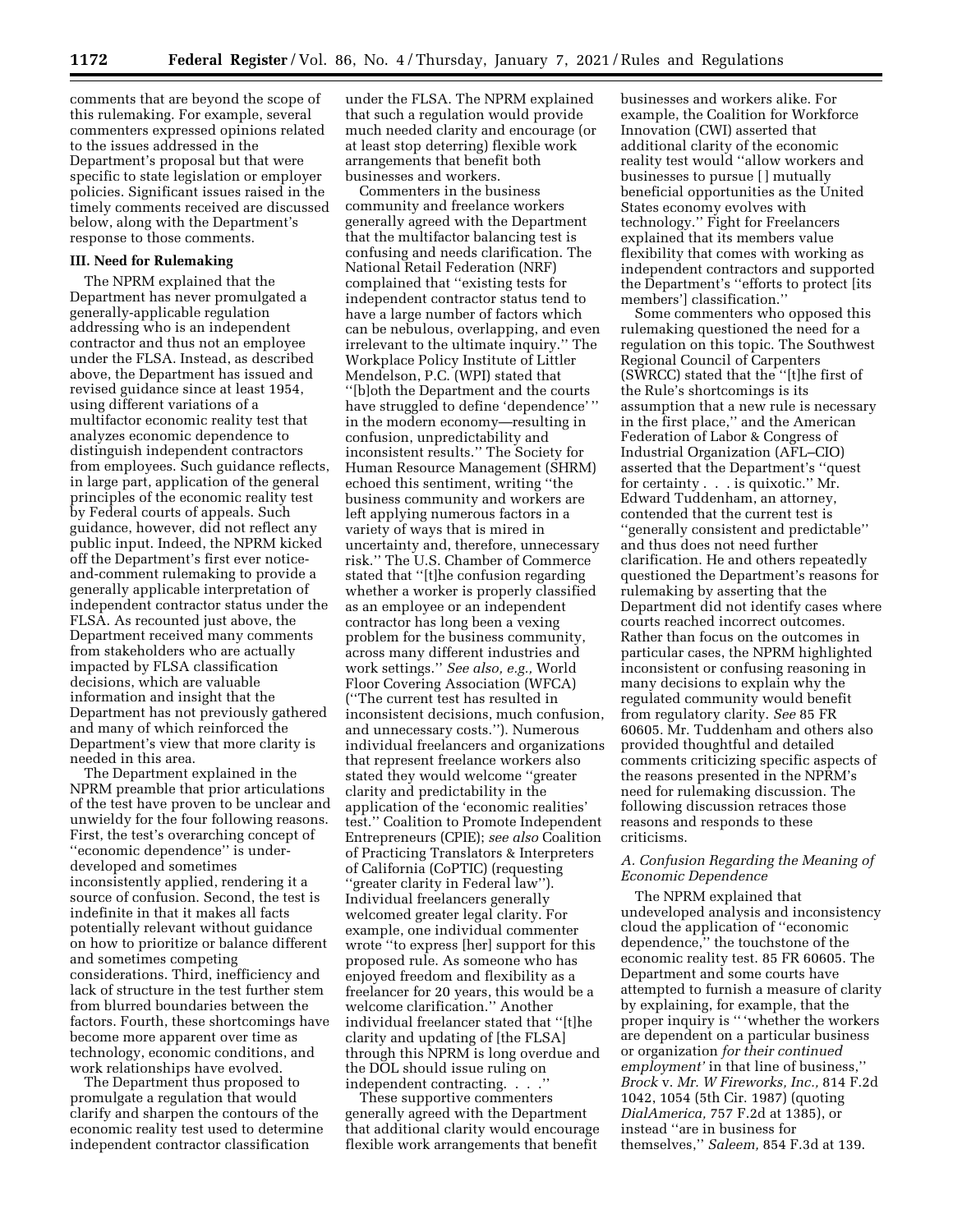But the Department and many courts have often applied the test without helpful clarification of the meaning of the economic dependency that they are seeking.

The NPRM explained that the lack of explanation of economic dependence has sometimes led to inconsistent approaches and results and highlighted as an example the apparently inconsistent results in *Cromwell* v. *Driftwood Elec. Contractor, Inc.,* 348 F. App'x 57 (5th Cir. 2009) (holding that cable splicers hired by Bellsouth to perform post-Katrina repairs were employees), and *Thibault* v. *BellSouth Telecommunication,* 612 F.3d 843 (5th Cir. 2010) (holding that cable splicer hired by same company under a very similar arrangement was an independent contractor). *See* 85 FR 60605. The *Thibault* court distinguished its result from *Cromwell* in part by highlighting Mr. Thibault's significant income from (1) his own sales company that had profits of approximately \$500,000, (2) ''eight drag-race cars [that] generated \$1,478 in income from racing professionally[,]'' and (3) ''commercial rental property that generated some income.'' *Thibault,* 612 F.3d at 849. While these facts indicate that Mr. Thibault may have been in business for himself as a manager of a sales business, drag-race cars, and commercial properties, they are irrelevant as to whether he was in business for himself as a cable splicer.7 The *Thibault* court nonetheless assigned these facts substantial weight because it understood economic dependence to mean dependence for income or wealth, which is incompatible with the dependence-for-work approach that other courts and the Department apply.8 *See, e.g., Off Duty Police,* 915 F.3d at 1058 (''[W]hether a worker has more than one source of income says little about that worker's employment status.''); *Halferty,* 821 F.2d at 268 (''[I]t is not dependence in the sense that one could not survive without the income from the job that we examine, but dependence for continued employment''); *DialAmerica,* 757 F.2d at 1385 (''The economic-dependence aspect of the [economic reality] test does not concern whether the workers at issue depend on the money they earn for obtaining the necessities of life.''). As the *DialAmerica* court explained, the dependence-for-income approach ''would lead to a senseless result'' because a wealthy individual who had an independent source of income would be an independent contractor even though a poorer individual who worked for the same company under the same work arrangement is an employee. 757 F.2d at 1385 n.11. Mr. Tuddenham initially defended the reasoning in *Thibault,* but later listed that case as an example of ''the occasional erroneous application of the [economic reality] test.''

The NPRM also highlighted the decision in *Parrish* v. *Premier Directional Drilling,* 917 F.3d 369, as an example of inconsistent articulation of economic dependence. In that case, the court first applied a dependence-forwork concept to analyze the control factor and then explicitly departed from that framework in favor of a dependence-for-income analysis of the opportunity factor. *See* 85 FR 60606. The *Parrish* court impliedly took a third concept of dependence to analyze the investment factor through a ''side-byside comparison'' of each worker's individual investment to that of the alleged employer.'' 917 F.3d at 383. AI 2015–1 took the same approach and explained that ''it is the relative investments that matter'' because ''[i]f the worker's investment is relatively minor, that suggests that the worker and the employer are not on similar footing and that the worker may be economically dependent on the employer.'' The comparative analysis of investments thus appears to rely on a concept of economic dependence that means ''not on a similar footing,'' which is different from the ''dependence for work'' concept that the Department believes to be correct.

In summary, courts and the Department typically economic dependence as ''dependence for work,'' but have sometimes applied other concepts of dependence to analyze certain factors, such as ''dependence for income'' and ''not on similar footing.'' Because economic dependence is the ultimate inquiry of FLSA employment, these different conceptions result in essentially different tests that confuse the regulated community. Accordingly, the economic reality test needs a more developed and dependable touchstone at its heart.

### *B. Lack of Focus in the Multifactor Balancing Test*

The NPRM explained that the versions of the multifactor economic reality test used by courts since at least the 1980s and the Department since the 1950s lack clear, generally applicable guidance about how to balance the multiple factors and the countless facts encompassed therein. *See* 85 FR 60606.The test's lack of guidance leads to uncertainty regarding ''which aspects of 'economic reality' matter, and why.'' *Lauritzen,* 835 F.2d at 1539 (Easterbrook J., concurring).

As examples of such uncertainty, the NPRM highlighted court decisions analyzing economic reality factors to reach an overall decision about a worker's classification without meaningful explanation of how they balanced the factors to reach the final decision. 85 FR 60606 (citing, *e.g., Parrish,* 917 F.3d at 380; *Chao* v. *Mid-Atl. Installation Servs., Inc.,* 16 F. App'x 104, 108 (4th Cir. 2001); and *Snell,* 875 F.2d at 912). Even where many facts and factors support both sides of the classification inquiry, courts have not explained how they balanced the competing considerations. *See, e.g., Acosta* v. *Paragon Contractors Corp.,*  884 F.3d 1225, 1238 (10th Cir. 2018); *Iontchev* v. *AAA Cab. Services,* 685 F. App'x 548, 550 (9th Cir. 2017). The NPRM thus identified a need for guidance on which factors are most probative.

Even some commenters critical of the Department's approach in the NPRM conceded that the test as currently applied can create considerable ambiguity. Mr. Tuddenham asserted that the lack of general guidance regarding how to balance factors is ''an unavoidable function of determining something as nebulous as 'economic dependence.' '' *See also* Farmworker Justice (''[T]he test, as currently applied, creates necessary ambiguity.''). The Department disagrees that the concept of ''economic dependence'' is necessarily ''nebulous.'' FLSA employment itself depends on economic dependence, and nothing in the statute requires that this standard be nebulous and thus unmanageable. *See Usery,* 527 F.2d at 1311 (''It is dependence that indicates employee status.''). Instead, the Department believes the correct concept of economic dependence tangibly defines FLSA employment to include individuals who are dependent on others for work, and to exclude individuals who are, as a matter of economic reality, in business for themselves. *See Saleem,* 854 F.3d at 139. The Department thus believes it is

<sup>7</sup>The *Thibault* court also highlighted the fact that Mr. Thibault worked for only 3 months—although he intended to work for 7 or 8 months—before being fired. *See* 612 F.3d at 846, 849. In contrast, the splicers in *Cromwell* worked approximately 11 months. *See* 348 F. App'x at 58.

<sup>8</sup>The *Thibault* case recognized that ''[a]n individual's wealth is not a solely dispositive factor in the economic dependence question.'' 612 F.3d at 849 n.4. This confirms that wealth was in fact a meaningful consideration, which runs against other cases explaining that dependence on wealth is an inappropriate lens.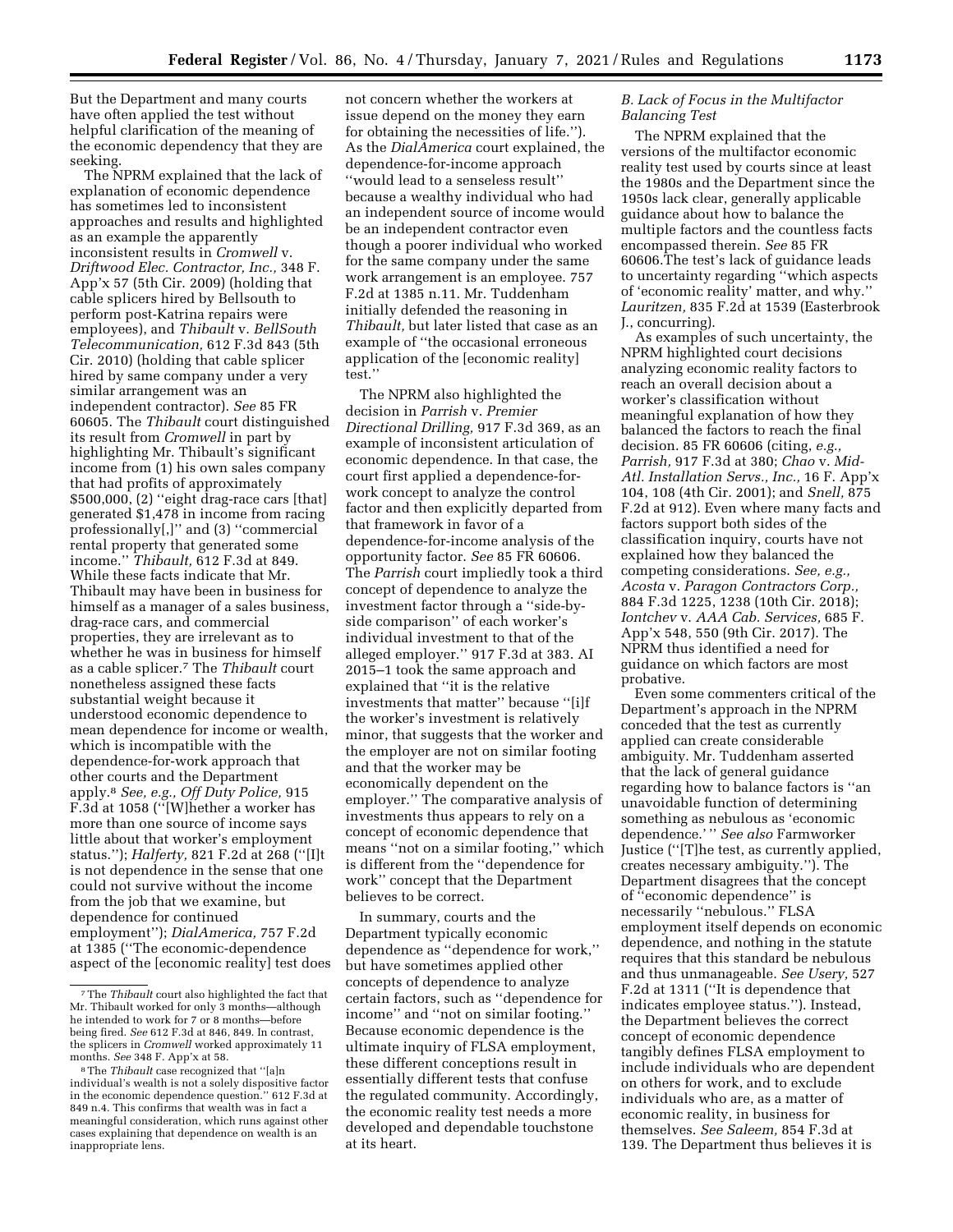possible to provide generally applicable guidance regarding how to consider and balance the economic reality factors to assess this concept of economic dependence.

### *C. Confusion and Inefficiency Due to Overlapping Factors*

The NPRM next explained that courts and the Department have articulated the economic reality factors such that they have overlapping coverage, which undermines the structural benefits of a multifactor test. *See* 85 FR 60607. The NPRM noted that most of these overlaps did not exist in the Supreme Court's original articulation of the economic reality factors in *Silk* and were instead introduced by subsequent court of appeals decisions. The NPRM then explained several ways in which extensive overlaps may lead to inefficiency and confusion for the regulated community.

First, the ''skill required'' factor articulated in *Silk,* 331 U.S. at 716, has been expanded by the Department and some courts to analyze ''skill and initiative.'' *See, e.g., Superior Care,* 840 F.2d at 1060; WHD Fact Sheet WHD #13. Because the capacity for on-the-job initiative is already part of the control factor, the NPRM explained that this approach essentially imports control analysis into the skill factor. Indeed, the presence of control appears to overrides the existence of skill, $9$  effectively transforming the skill factor into an extension of the control factor in some circuits, but not others.10 The ''skill and initiative'' factor also overlaps with the opportunity factor, which considers the impact of initiative on worker's earnings, resulting in initiative being analyzed under three different factors. As an illustration of confusion resulting from this overlap, the NPRM highlighted a case in which a court found that workers exercised enough on-the-job initiative for the control and opportunity factors to point towards

10Some courts of appeal continue to analyze skill rather than control as part of the skill factor. *See, e.g., Paragon,* 884 F3d at 1235 (considering ''the degree of skill required to perform the work''); *see also Iontchev,* 685 F. App'x at 550 (asking ''whether services rendered . . . require[d] a special skill''); *Keller,* 791 F.3d at 807 (analyzing ''the degree of skill required'').

independent contractor status, but nonetheless found the 'skill and initiative factor points towards employee status' due to 'the key missing ingredient . . . of initiative.' '' 85 FR 60607 (quoting *Express Sixty-Minutes Delivery,* 161 F.3d at 303).

Next, the permanence factor originally concerned the continuity and duration of a working relationship but has since been expanded by some courts and the Department to also consider the exclusivity of that relationship. *See* 85 FR 60608 (citing *Parrish* 917 F.3d at 386–87; *Keller,* 781 F.3d at 807–09; *Scantland,* 721 F.3d at 1319; WHD Opinion Letter FLSA 2019–6 at 8). But exclusivity—the ability or inability for a worker to offer services to different companies—is already a part of the control factor. This overlap results in exclusivity being analyzed twice and causes the actual consideration of permanence being potentially subsumed by control.

Third, the ''integral part'' factor is used by some courts to be merely a proxy of control. As one such court explained: ''It is presumed that, with respect to vital or integral parts of the business, the employer will prefer to engage an employee rather than an independent contractor. This is so because the employer retains control over the employee and can compel attendan[ce] at work on a consistent basis.'' *Baker* v. *Dataphase, Inc.,* 781 F. Supp. 724, 735 (D. Utah 1992). But the control factor already directly analyzes whether a business can compel attendance on a consistent basis. It is unclear what additional value can be gained by indirectly analyzing that same consideration a second time under the "integral part" factor.<sup>11</sup>

Finally, while *Silk* articulated the opportunity for profit and loss and investment as separate factors, it analyzed the two together in concluding that truck drivers in that case were independent contractors in part because they ''invested in their own trucks and had ''an opportunity for profit from sound management'' of that investment.

331 U.S. at 719. The Second Circuit recognized such clear overlap, noting that ''[e]conomic investment, by definition, creates the opportunity for loss, [and] investors take such a risk with an eye to profit.'' *Saleem,* 854 F.3d at 145 n.29. Nonetheless, most courts and Department have analyzed opportunity for profit and loss and investment as separate factors. When done right, separate analysis leads to redundancy. *See, e.g., Mid-Atlantic Installation Servs.,* 16 F. App'x at 106– 07. When done wrong, it leads to analysis of investment without regard for the worker's profit or loss, such as by comparing the dollar value of a worker's personal investments against the total investment of a large company that, for example, ''maintain[s] corporate offices.'' *Hopkins* 545 F.3d at 344. The NPRM explained that such a comparison says nothing about whether the worker is in business for himself, as opposed to being economically dependent on that company for work, and is therefore not probative and potentially misleading. 85 FR 60608. The NRPM concluded that reducing the above-mentioned overlaps would make the economic reality test easier to understand and apply.

The SWRCC contended that ''overlapping factors [have] never been the source of—and the DOL cannot point to—any credible criticism,'' but did not question or even acknowledge the above criticism discussed at length in the NRPM. In contrast, commenters that are significantly impacted by the FLSA's obligations generally agreed with the Department that overlapping factors have created confusion. For example, the Association of General Contractors stated that ''[n]avigating and complying with the various overlapping and inconsistent standards are confusing and costly,'' and WPI ''agree[d] with the Department that such overlap and blurring of factors is confusing and inefficient.'' *See also, e.g.,* Center for Workplace Compliance (CWC); NRF; U.S. Chamber of Commerce.

A multifactor test is a useful framework for determining FLSA employment in part because it organizes the many facts that are part of economic reality into distinct categories, thus providing some structure to an otherwise roving inquiry. However, this benefit is lost if the lines between those factors blur. Under prior articulations of the test, considerations within the control factor—capacity for on-the-job initiative, exclusivity, and ability to compel attendance—have been imported into analysis of three other factors: Skill, permanence, and integral

<sup>9</sup>*See, e.g., Selker Bros.,* 949 F.2d at 1295 (concluding that the skill factor weighed towards employee classification due to ''the degree of control exercised by [the potential employer] over the day-to-day operation''); *Baker,* 137 F.3d at 1443 (finding that the skill factor weighed towards employee classification where skilled welders ''are told what to do and when to do it''); *Superior Care,*  840 F.2d at 1060 (finding that the skill factor weighed towards employee classification for skilled nurses because ''Superior Care in turn controlled the terms and conditions of the employment relationship'').

 $^{\rm 11}\hspace{0.1cm}{\rm As}$  the NPRM explained, this presumption that firms would control all important services on which they rely may rest on a mistaken premise because, for example, manufacturers routinely have critical parts and components produced and delivered by wholly separate companies. 85 FR 60608. And companies whose business is to connect independent service providers with customers would find those service providers to be important even though they are independent from the company's business. *See State Dep't of Employment, Training & Rehab., Employment Sec. Div.* v. *Reliable Health Care Servs. of S. Nevada, Inc.,* 983 P.2d 414, 419 (Nev. 1999) (''[W]e cannot ignore the simple fact that providing patient care and brokering workers are two distinct businesses.'"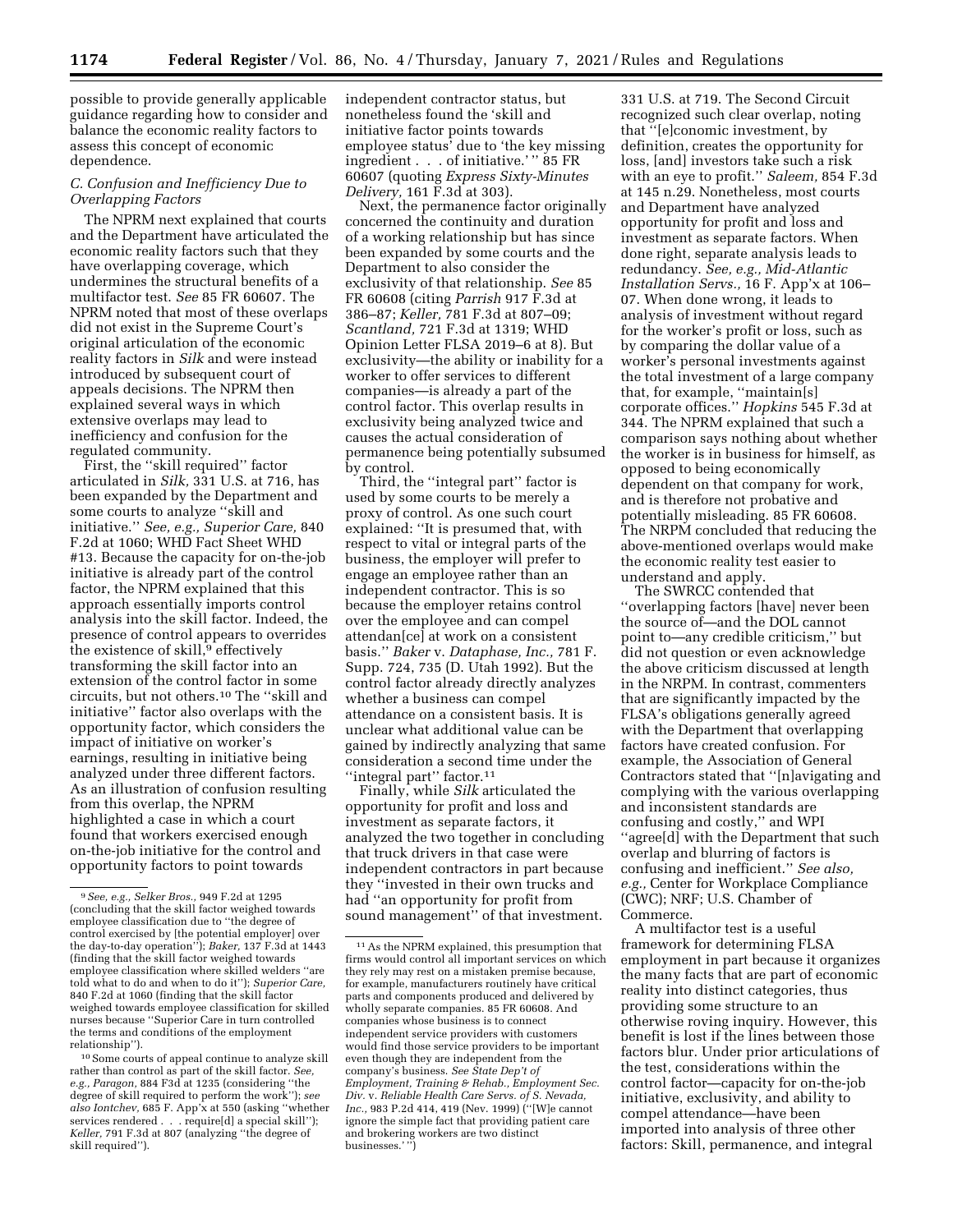part. Indeed, those control-based considerations appear to be the most important aspect of the other factors, which obscures those factors' distinctive probative values. Moreover, considerations under the opportunity factor—the ability to affect profits through initiative—have been imported into the skill factor. And the ability to

earn profits through investment overlaps completely with the investment factor. The Department continues to believe these overlapping coverages contribute to confusion and should be reduced where practicable.

### *D. The Shortcomings and Misconceptions That This Rulemaking Seeks To Remedy Are More Apparent in the Modern Economy*

The NPRM explained that certain technological and social changes have made shortcomings of the economic reality test more apparent in the modern economy. It highlighted the effects of three types of change. First, falling transaction costs in many industries makes it more cost effective for firms to hire independent contractors rather than employees to perform core functions.12 This in turn means analyzing the importance of the work through the ''integral part'' factor, which the Supreme Court never endorsed, is more likely to result in misleading signals regarding an individual's employment status. Second, the transition from a more industrial-based to a more knowledge-based economy reduces the probative value of the investment factor in certain industries because individuals can be in business for themselves in those industries with minimal physical capital. Third, shorter job tenures among employees dull the ability of the permanence factor to distinguish between employees and independence contractor. *See* 85 FR 60608–09.

Several commenters agreed with the Department's assessments of modern trends. *See, e.g.,* TechNet (''Given falling transaction costs, companies are

more willing to allocate certain pieces of their production, even integrated parts, to independent contractors.''); Food Industry Association (''societal changes have resulted in innovative work arrangements and changes in job tenure expectation''). Former Deputy Under Secretary of Labor and retired law professor Henry H. Perritt, Jr. found the discussion of modern trends to be ''particularly insightful and should be retained and expanded in the preamble to any final rule.'' Other commenters disagreed. The AFL–CIO, for instance, theorized that lower transaction costs ''might just as easily result in employers not taking steps to retain employees who perform work central to their business, but instead tolerate frequent turnover in such positions'' and that the ''job tenure of independent contractors may have fallen more'' than for employees—though it did not provide evidence in support of its hypotheses.<sup>13</sup> The Department continues to believe that each of the above shortcomings of the previously applied economic reality test provides sufficient reason for this rulemaking and that technological and societal changes have made these shortcomings even more apparent.

## *E. Effects of Additional Regulatory Clarity on Innovation*

The NPRM expressed concern that the legal uncertainty arising from the abovedescribed shortcomings of the multifactor economic reality test may deter innovative, flexible work arrangements that benefit businesses and workers alike. Some commenters questioned this assumption. The Coalition of State Attorneys General, Cities, and Municipal Agencies (State AGs), for instance, contended that the Department ''provides no empirical evidence or data demonstrating that employers now hesitate to engage in innovative arrangements'' and further argued that because ''digital platforms have become part of the modern economy . . . they have not been stifled by the current test.'' But the mere existence of certain types of businesses is insufficient evidence that other such businesses are not being stifled, and it

is unclear what empirical data could measure innovation that is not occurring due to legal uncertainty. Commenters who represent technology companies stated that legal uncertainty regarding worker classification in fact deters them from developing innovative and flexible work arrangements. *See, e.g.,* CWI; TechNet. In addition, economists who study the impact of labor regulation on entrepreneurship also commented that clear independent contractor regulations would assist startup companies. Dr. Liya Palagashvilli (''71 percent of startups relied on independent contractors and thought it was necessary to use contract labor during their early stages''); Dr. Michael Farren and Trace Mitchell (''[G]reater legal clarity to employers and workers will allow for more efficient production processes and will reduce the resources wasted on determining a worker's employment classification through the legal process.'').

For the reasons mentioned above, the Department continues to believe that, unless revised, the multifactor economic reality test suffers because the analytical lens through which all the factors are filtered remains inconsistent; there is no clear principle regarding how to balance the multiple factors; the lines between many of the factors are blurred; and these shortcomings have become more apparent in the modern economy. The resulting legal uncertainty obscures workers' and businesses' respective rights and obligations under the FLSA and deters innovative work arrangements, thus inhibiting the development of new job opportunities or eliminating existing jobs. The Department is therefore issuing this final rule to increase legal certainty.

### **IV. Final Regulatory Provisions**

Having reviewed commenter feedback submitted in response to the proposed rule, the Department is finalizing the addition of a new part 795 to Title 29 of the Code of Federal Regulations, which will address whether particular workers are ''employees'' or independent contractors under the FLSA. In relevant part, and as discussed in greater detail below, the part includes:

• An introductory provision at § 795.100 explaining the purpose and legal authority for the new part;

• a provision at §795.105(a) explaining that independent contractors are not employees under the FLSA;

• a provision at § 795.105(b) discussing the ''economic reality'' test for distinguishing FLSA employees from independent contractors and clarifying that the concept of economic

<sup>12</sup>Ronald Coase, *Nature of the Firm,* 4 Economica 386 (1937), *[https://onlinelibrary.wiley.com/doi/](https://onlinelibrary.wiley.com/doi/epdf/10.1111/j.1468-0335.1937.tb00002.x) [epdf/10.1111/j.1468-0335.1937.tb00002.x.](https://onlinelibrary.wiley.com/doi/epdf/10.1111/j.1468-0335.1937.tb00002.x) See also*  Nobel Prizes and Laureates, Oct., 15, 1991, *[https://](https://www.nobelprize.org/prizes/economic-sciences/1991/press-release/)  [www.nobelprize.org/prizes/economic-sciences/](https://www.nobelprize.org/prizes/economic-sciences/1991/press-release/) [1991/press-release/](https://www.nobelprize.org/prizes/economic-sciences/1991/press-release/)* (explaining *The Nature of the Firm's* contribution to economics literature as a central reason for Coase's receipt of the 1991 Nobel Prize in Economics); Katz and A. Krueger, ''The Rise and Nature of Alternative Work Arrangements in the United States, 1995–2015,'' p. 25 (2018) (''Coase's (1937) classic explanation for the boundary of firms rested on the minimization of transaction costs within firm-employee relationships. Technological changes may be reducing the transaction costs associated with contracting out job tasks, however, and thus supporting the disintermediation of work.'').

<sup>&</sup>lt;sup>13</sup>The Department notes that it is unlikely that job tenures of independent contractors have fallen by more than employees because average job tenure for employees have dropped by many years, which is greater than the total duration of a typical independent contractor relationship. *See* Julie Hotchkiss and Christopher Macpherson, *Falling Job Tenure: It's Not Just about Millennials,* Federal Reserve Bank of Atlanta, June 8, 2015, *[https://](https://www.frbatlanta.org/blogs/macroblog/2015/06/08/falling-job-tenure-its-not-just-about-millennials.aspx) [www.frbatlanta.org/blogs/macroblog/2015/06/08/](https://www.frbatlanta.org/blogs/macroblog/2015/06/08/falling-job-tenure-its-not-just-about-millennials.aspx)  [falling-job-tenure-its-not-just-about](https://www.frbatlanta.org/blogs/macroblog/2015/06/08/falling-job-tenure-its-not-just-about-millennials.aspx)[millennials.aspx.](https://www.frbatlanta.org/blogs/macroblog/2015/06/08/falling-job-tenure-its-not-just-about-millennials.aspx)* (showing that median job tenure for individuals born in 1933 was ten years or longer while median job tenure for individuals born after 1983 was three years or less).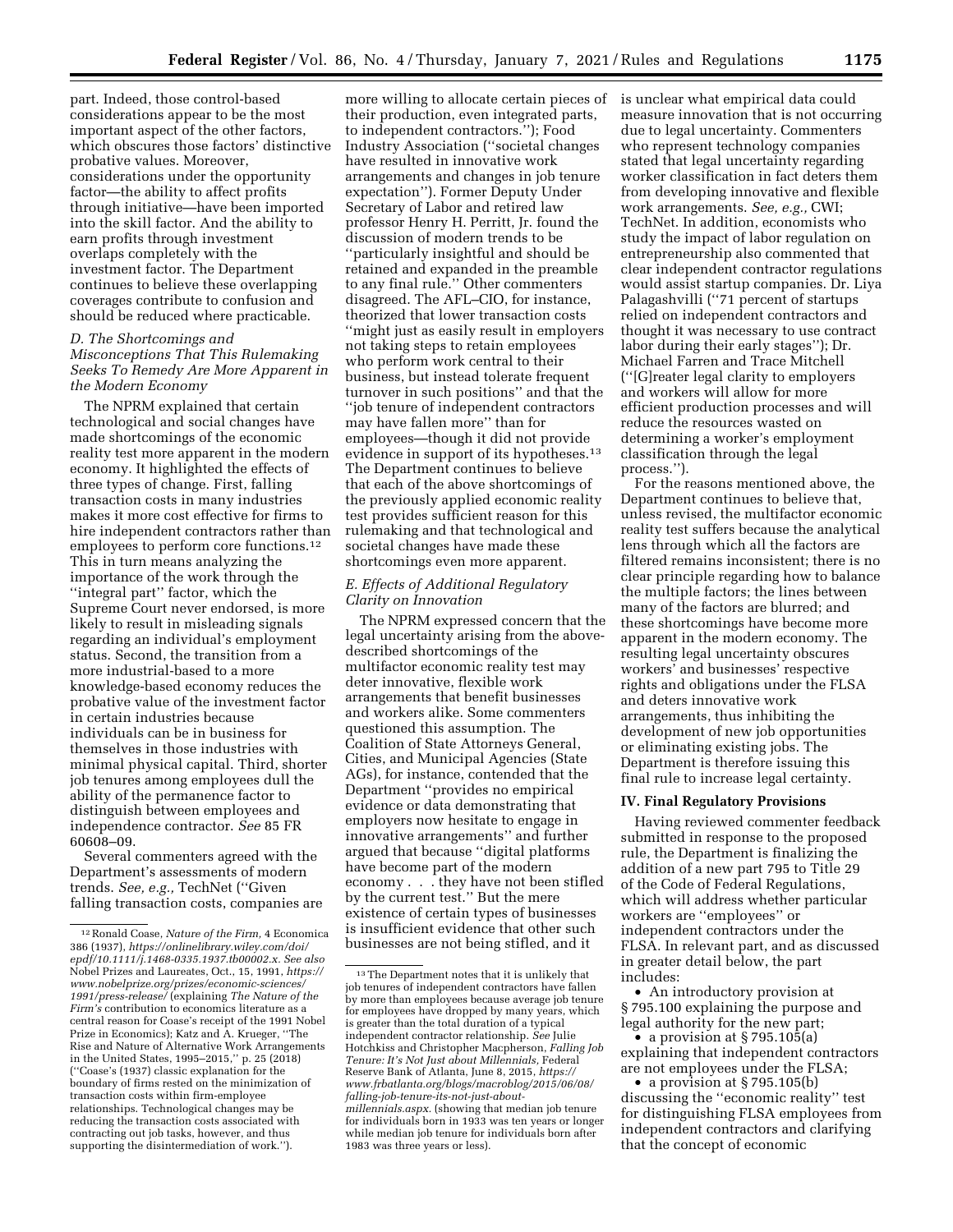dependence turns on whether a worker is in business for him- or herself (independent contractor) or is economically dependent on a potential employer for work (employee);

• provisions at §795.105(c) and (d) describing factors examined as part of the economic reality test, including two ''core'' factors—the nature and degree of the worker's control over the work and the worker's opportunity for profit or loss—which typically carry greater weight in the analysis, as well as three other factors that may serve as additional guideposts in the analysis;

• a provision at §795.110 advising that the parties' actual practice is more probative than what may be

contractually or theoretically possible; • fact-specific examples at § 795.115; and

• a severability provision at § 795.120.

The Department responds to commenter feedback on the proposed rule below.

#### *A. The Purpose of Part 795*

Proposed § 795.100 explained that the interpretations in part 795 will guide WHD's enforcement of the FLSA and are intended to be used by employers, businesses, the public sector, employees, workers, and courts to assess employment status classifications under the Act. *See* 85 FR 60638. Proposed § 795.100 further clarified that, if proposed part 795 is adopted, employers may safely rely upon the interpretations in part 795 under section 10 of the Portal-to-Portal Act, unless and until any such interpretation ''is modified or rescinded or is determined by judicial authority to be invalid or of no legal effect.'' *Id.* (quoting 29 U.S.C. 259).

Few commenters specifically addressed proposed § 795.100, but several discussed issues relevant to its content. For example, a few commenters questioned the Department's legal authority to promulgate any regulation addressing independent contractor status under the FLSA. *See* Northern California Carpenters Regional Council (''At no time since the FLSA was passed has Congress made substantive amendments to the definitions of employee, employer, or the 'suffer or permit to work' standard . . . nor has it directed any changes in the controlling regulations.''); Rep. Bobby Scott et al. (''Congress has not delegated rulemaking authority to the DOL with respect to the scope of the employment relationship under the FLSA.''). A few commenters requested that the Department explain its source of rulemaking authority and the level of

deference it expects to receive from courts interpreting its proposed regulation. A diverse collection of commenters, including the American Trucking Association (ATA), the National Home Delivery Association (NHDA), the Northwest Workers Justice Project (NWJP), and Winebrake & Santillo, LLC, opined that the Department's proposed regulation would be entitled to *Skidmore*  deference from courts, though these commenters diverged on the proposed rule's ''power to persuade.'' *Skidmore* v. *Swift & Co.,* 323 US 134, 140 (1944). Finally, the AFL–CIO asserted that ''[t]he proposed rule is based on considerations that did not motivate Congress when it adopted the FLSA, that the Department of Labor is not authorized to consider in construing the terms of the FLSA, and that the Department has no expertise regarding,'' thus placing the proposed rule ''outside the 'limits of the delegation' from Congress to the Department contained in the Act.'' (quoting *Chevron, U.S.A., Inc.* v. *NRDC, Inc.,* 467 U.S. 837, 865 (1984)).

The Department appreciates commenter interest in these issues. The Department without question has relevant expertise in the area of what constitutes an employment relationship under the FLSA, given its responsibility for administering and enforcing the Act 14 and its decades of experience doing so. The Department's authority to interpret the Act comes with its authority to administer and enforce the Act. *See Herman* v. *Fabri-Centers of Am., Inc.,* 308 F.3d 580, 592–93 (6th Cir. 2002) (noting that ''[t]he Wage and Hour Division of the Department of Labor was created to administer the Act'' while agreeing with the Department's interpretation of one of the Act's provisions); *Dufrene* v. *Browning-Ferris, Inc.,* 207 F.3d 264, 267 (5th Cir. 2000) (''By granting the Secretary of Labor the power to administer the FLSA, Congress implicitly granted him the power to interpret.''); *Condo* v. *Sysco Corp.,* 1 F.3d 599, 603 (7th Cir. 1993) (same). The Department believes a clear explanation of the test for whether a worker is an employee under the FLSA or an independent contractor not entitled to the protections of the Act in easily accessible regulatory text is valuable to potential employers, to workers, and to other stakeholders. It has a long history of offering interpretations in this area and believes

this rulemaking has great value regardless of what deference courts ultimately give to it.

While proposed § 795.100 emphasized that part 795 would state the Department's interpretation of independent contractor status under the FLSA, some commenters expressed concern that it would affect the scope of employment under other Federal laws. The United Food and Commercial Workers International Union (UFCW) believed that the proposal may narrow the coverage of the ''Title VII of the Civil Rights Act of 1964, Americans with Disabilities Act, Age Discrimination in Employment Act (ADEA), and the Equal Pay Act.'' *See also* National Women's Law Center (NWLC); CLASP. The Department reaffirms that the rule concerns the distinction between employees and independent contractors solely for the purposes of the FLSA, and as such, would not affect the scope of employment under other Federal laws.15

Many commenters requested that the Department promulgate a standard more broadly applicable across other state and Federal employment laws. *See, e.g.,*  American Society of Travel Advisors, Inc. (''[The NPRM . . . represents something of a missed opportunity insofar as it fails to address the longstanding difficulty associated with the continued use of multiple tests at the Federal level to determine worker status.''); Cambridge Investment Research, Inc. (''[W]ithout a more encompassing Department position or guidance addressing different state standards, some of the current uncertainty and unpredictability remain.''); Chun Fung Kevin Chiu (''[I]nconsistent Federal and state standards with regards to classification may render the DOL rules ineffective in practice for those independent contractors and businesses affected.''). While several commenters acknowledged the Department's lack of authority to interpret the scope of laws outside of its jurisdiction, the National Association of Manufacturers and the Mechanical Contractors Association of America (MCAA) urged the Department to collaborate with other Federal agencies to harmonize the varying employment definitions under Federal law. Finally, the Zobrist Law Group ''urge[d] the Department to prohibit states from using classification tests that

<sup>14</sup>*See* 29 U.S.C. 204, 211(a), 212(b), 216(c), 217; *see also Fernandez* v. *Zoni Language Centers, Inc.,*  858 F.3d 45, 48–49 (2d Cir. 2017) (noting that ''[t]he DOL . . . administers the FLSA'').

<sup>15</sup>Additionally and as explained in greater detail below, this rule does not narrow the longstanding standard for distinguishing between FLSA employees and independent contractors; employees are economically dependent on another for work, and independent contractors are in business for themselves as matter of economic reality.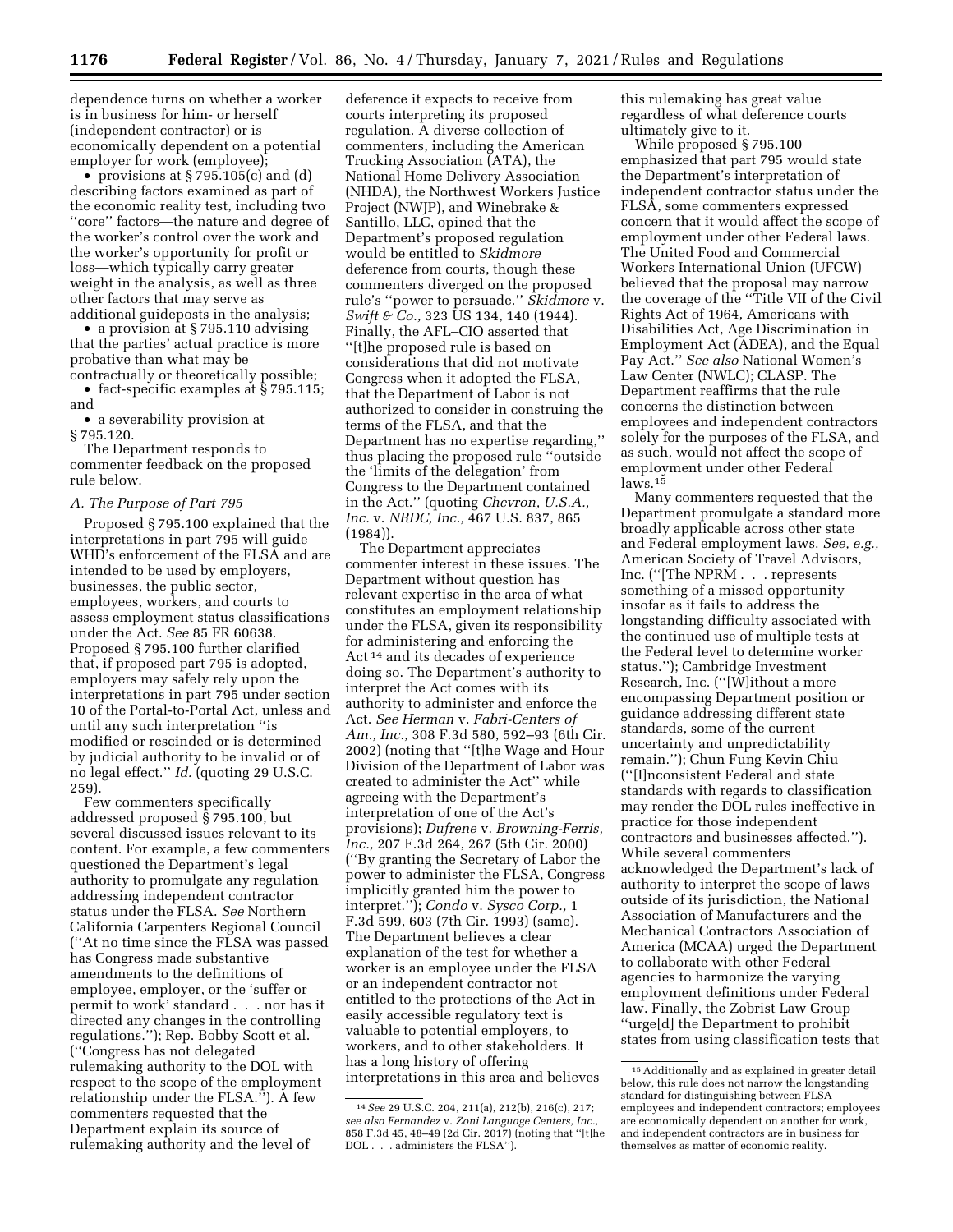conflict with the proposed rule,'' asserting that ''state law not preempted by the FLSA is narrow'' and that state laws ''shifting an independent contractor under the FLSA to an employee under state law . . . [impose] greater obligations upon those workers.'' *But see* Truckload Carriers Association (''TCA understands that, due to our nation's federalist system, individual states such as California can pursue misguided statues that are more stringent than the Federal standard the Department is seeking to clarify[.]'').

While the Department appreciates the desire to achieve uniformity across the various state and Federal laws which may govern work arrangements, requests to modify definitions and tests under different laws are outside the scope of this rulemaking.

Some commenters supportive of the proposed rule requested that the Department make conforming edits to its MSPA regulation at 29 CFR 500.20(h)(4), addressing whether or not a farm labor contractor engaged by an agricultural employer/association is an independent contractor or an employee under MSPA. *See* Americans for Prosperity Foundation (AFPF) (''To further the Department's goal of clarification, simplification, and consistency . . . the same criteria used in the NPRM to define independent contractors for purposes of the FLSA also should apply to the MSPA, and to any other provision that references the FLSA.''); Administrative Law Clinic at the Antonin Scalia Law School (''[T]he Department should simply use its proposed regulations in 29 CFR 795.100, *et seq.,* to determine employee status under MSPA, and repeal [29 CFR 500.20(h)] as duplicative.''). Relatedly, Texas RioGrande Legal Aid (TRLA), which expressed opposition to the proposed rule, asserted that ''the proposed rule will lead to considerable confusion among both employers and workers . . . because the proposed rule at odds with the Department's [MSPA] regulations,'' but opined that any effort to revise 29 CFR 500.20(h) ''would be in direct contravention of Congressional directives regarding the interpretation of the MSPA.''

As noted in the NPRM preamble, the Department acknowledges that MSPA adopts by reference the FLSA's definition of ''employ,'' *see* 18 U.S.C. 1802(5), and that 29 CFR 500.20(h)(4) considers ''whether or not an independent contractor or employment relationship exists under the Fair Labor Standards Act'' to interpret independent contractor status under MSPA. At this time, however, the Department does not see a compelling need to revise 29 CFR

500.20(h)(4), as we are unsure whether application of the six factor economic reality test described in that regulation has resulted in confusion and uncertainty in the more limited MSPA context similar to that described in the FLSA context. Importantly, the regulatory standard for determining an individual's classification status under MSPA is generally consistent with the FLSA guidance finalized in this rule: ''In determining if the farm labor contractor or worker is an employee or an independent contractor, the ultimate question is the economic reality of the relationship—whether there is economic dependence upon the agricultural employer/association or farm labor contractor, as appropriate.'' 29 CFR 500.20(h)(4). Therefore, as explained in the NPRM, the Department prefers to proceed incrementally at this time by leaving the MSPA regulation at 29 CFR 500.20(h)(4) unchanged.16 17

The American Network of Community Options and Resources (ANCOR) expressed concern about the Department's statement in proposed § 795.100 that, if finalized, the proposed rule ''would contain the Department's sole and authoritative interpretation of independent contractor status under the FLSA,'' fearing that the statement could be interpreted to ''render obsolete the Department's specific guidance on the application of the FLSA to shared living in Fact Sheet #79G and Administrator's Interpretation No. 2014–1.'' The Department disagrees with this interpretation, noting that § 795.100 only rescinds earlier WHD guidance addressing independent contractor

17 Similar to the MSPA regulation at 29 CFR 500.20(h)(4), a regulation promulgated by the Department's Veterans' Employment & Training Service (VETS) at 20 CFR 1002.44 articulates a sixfactor balancing test based on the tests used by courts under the FLSA for determining whether an individual is an employee or an independent contractor under the Uniformed Services Employment and Reemployment Rights Act (USERRA). *See* 70 FR 75254 (''The independent contractor provision in this rule is based on Congress's intent that USERRA's definition of 'employee' be interpreted in the same expansive manner as the term is defined under the [FSLA].'' (citing H.R. Rep. No. 103–65, Pt. I, at 29 (1993); S. Rep. No. 103–58, at 40 (1993))). Consistent with this rulemaking's incremental focus of the FLSA context, the Department declines to amend 20 CFR 1002.44 at this time.

status under the FLSA ''[t]o the extent . . . [that such guidance is] inconsistent or in conflict with the interpretations stated in this part.'' As explained in the NPRM, the Department engaged in this rulemaking to ''clarify the existing standard, not radically transform it,'' 85 FR 60636, and none of the industryspecific guidance in Administrator's Interpretation No. 2014–1 is meaningfully affected by this final rule. For similar reasons, we believe that the assertion by the Nebraska Appleseed Center for Law in the Public Interest (Appleseed Center) that this rulemaking will "rescind years of [Departmental] guidance'' is an overstatement. This rule is premised on familiar FLSA concepts that courts, employers, workers, and the Department have applied for years while providing updated and clearer explanations of what the concepts mean and how they are considered. Although this rule will change the Department's analysis for classifying workers as employees or independent contractors in some respect, those changes do not favor independent contractor classification (*i.e.,* the ultimate legal outcome) relative to the status quo, but rather offer greater clarity as to workers' proper classifications.

#### *B. Clarification That Independent Contractors Are Not Employees Under the Act*

Proposed § 795.105(a) explained that an independent contractor who renders services to a person is not an employee of that person under the FLSA, and that the Act's wage and hour requirements do not apply with respect to a person's independent contractors. *See* 85 FR 60638–39. Proposed 795.105(a) similarly explained that the recordkeeping obligations for employers under section 11 of the Act do not apply to a person with respect to services received from an independent contractor. *Id.* 

The vast majority of substantive comments agreed with proposed § 795.105(a). One anonymous commenter suggested that the Department interpret the FLSA's minimum wage and overtime pay requirements to apply to independent contractors because the Act's ''declaration of policy'' at 29 U.S.C. 202 ''suggests the purpose of the FLSA is to protect workers.'' The Department does not adopt this interpretation because Federal courts of appeals have uniformly held, and the Department has consistently maintained, that ''FLSA wage and hour requirements do not apply to true independent contractors.'' *Karlson,* 860 F.3d at 1092; *see also, e.g., Parrish,* 917 F.3d at 384; *Saleem,* 854

<sup>16</sup>*See, e.g., Pharm. Research & Mfrs. of Am.* v. *FTC,* 790 F.3d 198, 203 (D.C. Cir. 2015) (affirming that agency had discretion to ''proceeding incrementally'' in promulgating rules that were directed to one industry but no others); *Inv. Co. Inst.* v. *Commodity Futures Trading Comm'n,* 720 F.3d 370, 378 (D.C. 2013) (observing that ''[n]othing prohibits Federal agencies from moving in an incremental manner'' (quoting *FCC* v. *Fox Television Stations, Inc.,* 556 U.S. 502, 522 (2009)); *City of Las Vegas* v. *Lujan,* 891 F.2d 927,935 (D.C. Cir. 1989) (noting that ''agencies have great discretion to treat a problem partially'').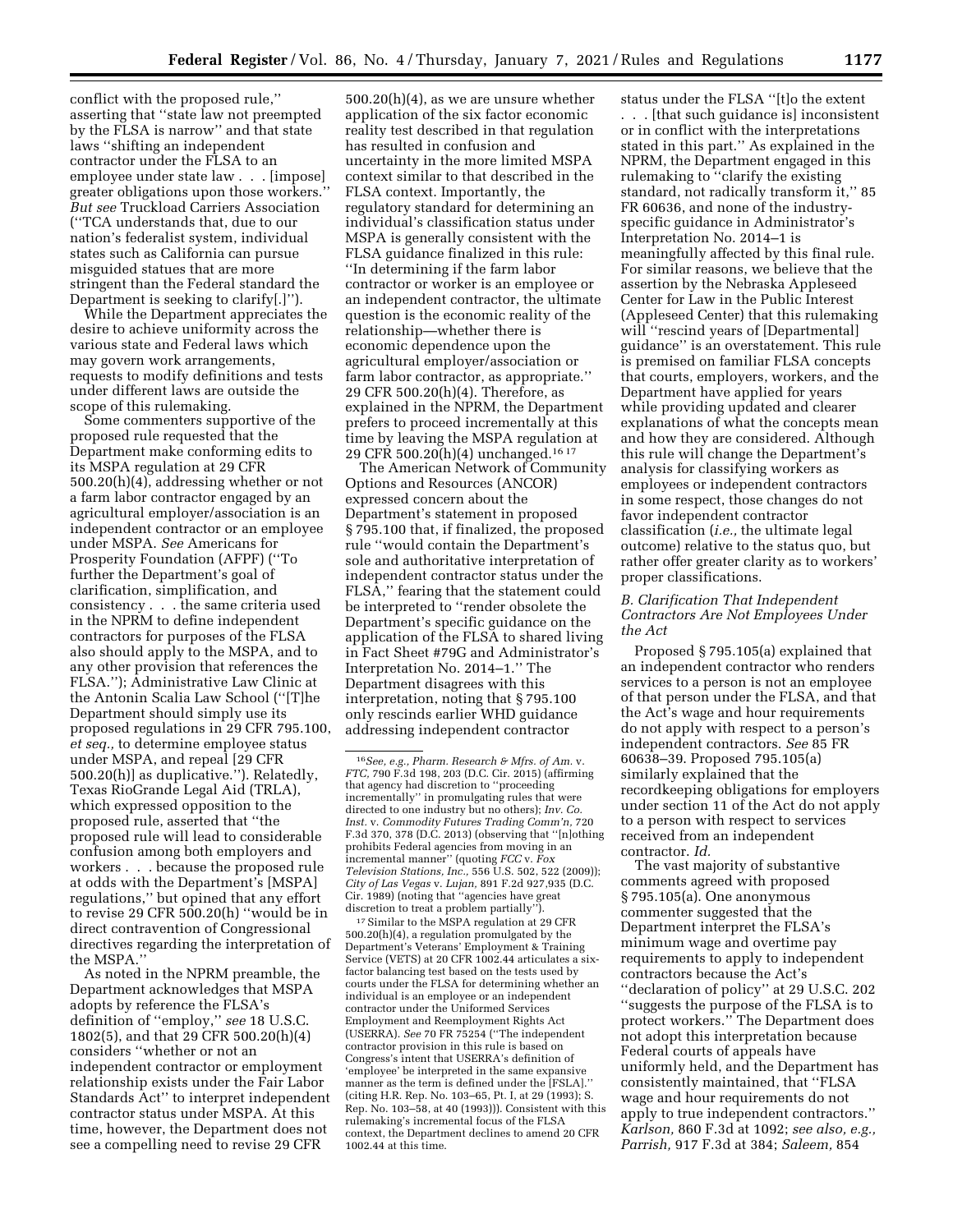F.3d at 139–40; *Express Sixty-Minutes Delivery,* 161 F.3d at 305; *see also Portland Terminal,* 330 U.S. at 152 (holding that the FLSA ''was obviously not intended to stamp all persons as employees'').

*C. Adopting the Economic Reality Test To Determine a Worker's Employee or Independent Contractor Status Under the Act* 

Proposed § 795.105(b) would adopt the economic reality test to determine a worker's status as an employee or an independent contractor under the Act. As the proposal explained, the inquiry of whether an individual is an employee or independent contractor under the Act is whether, as a matter of economic reality, the individual is economically dependent on the potential employer for work. *See* 85 FR 60611; *see also Pilgrim Equip.,* 527 F.2d at 1311 (''It is dependence that indicates employee status.''). The proposal and this final rule provide further clarity as to the economic reality test's touchstone economic dependence.

The NPRM preamble explained that clarifying the test requires putting the question of economic dependence in the proper context. ''Economic dependence is *not* conditioned reliance on an alleged employer for one's primary source of income, for the necessities of life.'' *Mr. W Fireworks,* 814 F.2d at 1054. Rather, courts have framed the question as '' 'whether, as a matter of economic reality, the workers depend upon someone else's business for the opportunity to render service or are in business for themselves.' '' *Saleem,* 854 F.3d at 139 (quoting *Superior Care,* 840 F.2d at 1059). This conception of economic dependence comports with the FLSA's definition of employ as ''includ[ing] to suffer or permit to work.'' *See* 29 U.S.C. 203(g). An individual who depends on a potential employer for work is able to work only by the sufferance or permission of the potential employer. Such an individual is therefore an employee under the Act. In contrast, an independent contractor does not work at the sufferance or permission of others because, as a matter of economic reality, he or she is in business for him- or herself. In other words, an independent contractor is an entrepreneur who works for him- or herself, as opposed to for an employer.<sup>18</sup>

The Department did not receive any substantive comments disputing this distinction between employee and independent contractor classification under the Act.

The Department observed in the NPRM preamble that some courts have relied on a worker's entrepreneurship with respect to one type of work to conclude that the worker was also in business for him- or herself in a second, unrelated type of work. *See, e.g., Parrish,* 917 F.3d at 384 (considering ''plaintiff's enterprise, such as the goat farm, as part of the overall analysis of how dependent plaintiffs were on [defendant]'' for working as consultants); *Thibault,* 612 F.3d at 849 (concluding that plaintiff was an independent contractor as a cable splicer in part because he managed unrelated commercial operations and properties in a different state). This approach is inconsistent with the Supreme Court's instruction that the economic reality analysis be limited to ''the claimed independent operation.'' *Silk,* 331 U.S. at 716. Thus, the relevant question in this context is whether the worker providing certain service to a potential employer is an entrepreneur ''in that line of business.'' *Mr. W Fireworks,* 814 F.2d at 1054. Otherwise, businesses must make worker classification decisions based on facts outside the working relationship.19

At bottom, the phrase ''economic dependence'' may mean many different things. But in the context of the economic reality test, ''economic dependence'' is best understood in terms of what it is not. The phrase excludes individuals who, as a matter of economic reality, are in business for themselves. Such individuals work for themselves rather than at the sufferance or permission of a potential employer, *see* 29 U.S.C. 203(g), and thus are not dependent on that potential employer for work. Section 795.105(b) therefore recognizes the principle that, as a matter of economic reality, workers who are in business for themselves with respect to work being performed are independent contractors for that work.

Many commenters supported the Department's decision to implement the economic reality test applying the above-described approach to economic dependence. WPI applauded the ''decision to retain the long-standing economic reality test while sharpening the factors used to apply that test.'' The

NRF stated that the economic reality test ''is the proper basis for distinguishing independent contractors from employees under the FLSA as articulated by the U.S. Supreme Court.'' ATA) found that the economic dependence framework ''comports with a thoughtful reading of decades of court precedent.'' *See also* Americans for Prosperity Foundation; Cetera Financial Group; Center for Workplace Compliance (''DOL is correct to propose using the economic dependence standard for determining whether an individual is an employee or independent contractor'').

The majority of commenters agreed with the Department's proposal to adopt the economic reality test using the above-mentioned definition of economic dependence, including commenters that were generally critical of the proposed rule. For example, the State AGs approvingly stated that ''[f]or nearly three-quarters of a century, the Supreme Court has held that whether a worker is a covered ''employee'' under the FLSA is governed by the economic reality test.'' *See also* National Employment Law Project (NELP); Signatory Wall and Ceiling Contractors Alliance (SWACCA) (recommending adopting an economic reality test with a different number of factors). While objecting commenters challenged various aspects of the proposed rule, they did not dispute the sharpened explanation of the economic dependence inquiry. Commenters, both supportive and objecting, made a number of thoughtful suggestions, which are addressed below.

The Administrative Law Clinic at the Antonin Scalia Law School suggested further clarifying the test by adding ''[a]n individual is not an 'employee' merely because he or she is economically dependent in some way on the potential employer.'' Such additional language may be redundant in § 795.105(b) because that section already articulates economic dependence as dependence on a potential employer for work, as opposed to being in business for oneself. As explained above, other forms of dependence, such as dependence on income or subsistence, do not count. However, given how important it is to apply the correct concept of economic dependence, the Department believes this point bears emphasis through a concrete, fact-specific example in the regulatory text. The Department is thus adding an example in § 795.115 to demonstrate that a different form of dependence, *i.e.,* dependence of income or subsistence, is not a relevant consideration in the economic reality test.

<sup>18</sup>The Department's prior guidance has stated that ''an employee, as distinguished from a person who is engaged in a business of his or her own, is one who, as a matter of economic reality, follows the usual path of an employee.'' Fact Sheet #13; *see also* WHD Opinion Letter FLSA–795 (Sept. 30, 1964). Upon consideration, however, the Department believes that describing an employee as

someone who ''follows the usual path of an employee'' is circular and unhelpful.

<sup>&</sup>lt;sup>19</sup> It is possible for a worker to be an employee in one line of business and an independent contractor in another.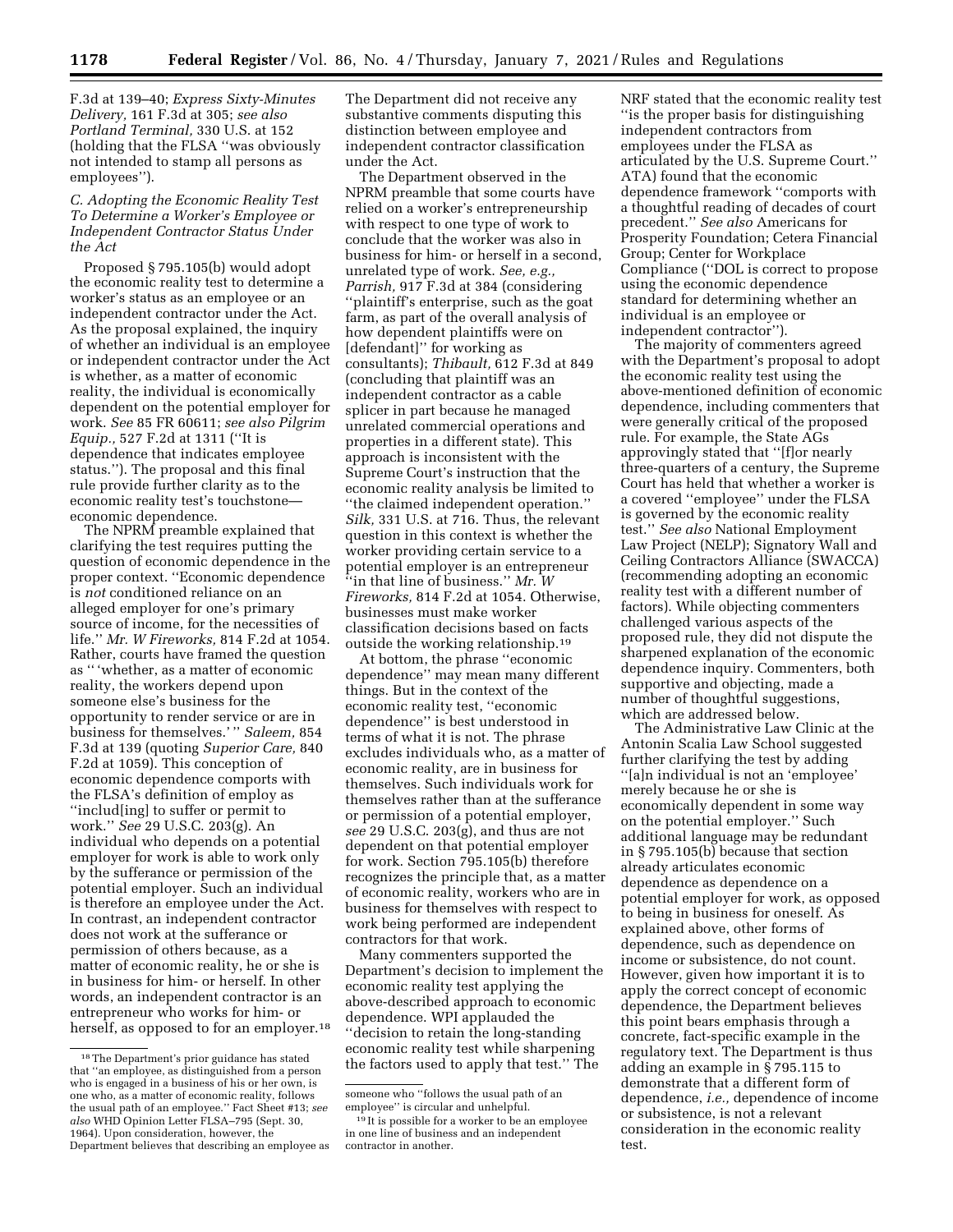A number of individual commenters who generally support this rule requested that the Department allow workers who voluntarily agree to be independent contractors to be classified as such, regardless of other facts. For example, Farren and Mitchell urged the Department to ''allow the parties themselves to explicitly define the nature of their labor relationship,'' asserting that such an approach would respect worker autonomy, maximize legal certainty, and promote greater flexibility in work arrangements. This requested approach would allow voluntary agreements to supersede the economic reality test in determining classification as an employee or independent contractor. The Supreme Court, however, held in *Tony & Susan Alamo,* 471 U.S. at 302, that the FLSA must be ''applied even to those who would decline its protections.'' In other words, an individual may not waive application of the Act through voluntary agreement. *See Barrentine* v. *Arkansas-Best Freight Sys., Inc.,* 450 U.S. 728, 740 (1981) (''FLSA rights cannot be abridged by contract or otherwise waived, because this would 'nullify the purposes' of the statute and thwart the legislative policies it was designed to effectuate.'') (quoting *Brooklyn Savings Bank* v. *O'Neil,* 324 U.S. 697, 707 (1945)); *Lauritzen,* 835 F.2d at 1544–45 (''The FLSA is designed to defeat rather than implement contractual arrangements. If employees voluntarily contract to accept \$2.00 per hour, the agreement is ineffectual.'') (Easterbrook J., concurring). Because this request would contradict this precedent by allowing the possibility of workers who are employees under the facts and law to waive the FLSA's protections by classifying themselves as independent contractors, the Department declines to implement it in the final rule.

Some commenters, including the Minnesota State Building & Construction Trades Council, PJC, and SWRCC, suggested that the rule include a presumption of employee status. The Supreme Court has said and the Department agrees that this is a totality of the circumstances analysis, based on the facts. The Department thus declines to create a presumption in favor of employee status.

NELA, Farmworker Justice (FJ), and several other commenters requested that the Department abandon the economic reality test in favor of the ABC test adopted by the California Supreme Court in *Dynamex Operations West* v. *Superior Court,* 416 P.3d 1 (2018). By contrast, other commenters, such as the American Society of Travel Advisors (ASTA) and National Federation of

Independent Business (NFIB), urged the Department to adopt the common law standard used to distinguish between employees and independent contractors under the Internal Revenue Code and other Federal laws. These requests are addressed in the discussion of regulatory alternatives in Section VI, which explains why the Department is not adopting either the common law control test or the ABC test for employment under the FLSA.

For the reasons discussed above, the Department adopts § 795.105(b) as proposed to adopt the economic realty test to determine whether an individual is an employee or independent contractor under the FLSA. Under that test, an individual is an employee if he or she is dependent on an employer for work, and is an independent contractor if that he or she is, as a matter of economic reality, in business for him- or herself.

### *D. Applying the Economic Reality Factors To Determine a Worker's Independent Contractor or Employee Status*

Proposed § 795.105(c) explained that certain nonexclusive economic reality factors guide the determination of whether an individual is, on one hand, economically dependent on a potential employer for work and therefore an employee or, on the other hand, in business for him- or herself and therefore an independent contractor. *See* 85 FR 60639. These factors were listed in proposed § 795.105(d), based on the factors currently used by the Department and most Federal courts of appeals, with certain proposed reformulations. *Id.* 

First, the Department proposed to follow the Second Circuit's approach of analyzing the worker's investment as part of the opportunity factor. The combined factor asked whether the worker has an opportunity to earn profits or incur losses based on his or her exercise of initiative or management of investments. *See* 85 FR 60613–15, 60639. Second, the Department proposed to clarify that the ''skill required'' factor originally articulated by the Supreme Court should be used, as opposed to the ''skill and initiative'' factor currently used in some circuits, because considering initiative as part of the skill factor creates unnecessary and confusing overlaps with the control and opportunity factors. *See* 85 FR 60615, 60639. Third, the Department proposed to further reduce overlap by analyzing the exclusivity of the relationship as a part of the control factor only, as opposed to both the control and permanence factors. *See* 85 FR 60615–

16, 60639. Lastly, the Department proposed to reframe the ''whether the service rendered is an integral part of the alleged employer's business'' factor in accordance with the Supreme Court's original inquiry in *Rutherford Food,* 331 U.S. at 729, of whether the work is ''part of an integrated unit of production.'' *See*  85 FR 60616–18, 60639.20

Proposed § 795.105(c) further aimed to improve the certainty and predictability of the test by focusing it on two core factors: (1) The nature and degree of the worker's control over the work; and (2) the worker's opportunity for profit or loss. The proposed rule explained that if both proposed core factors point towards the same classification—whether employee or independent contractor—there is a substantial likelihood that that classification is appropriate. *See* 85 FR 60618–20, 60639.

The following discussion addresses commenter feedback on the five proposed economic reality factors.

1. The ''Nature and Degree of the Individual's Control Over the Work'' Factor

The first core factor identified in the proposed regulatory text was the 'nature and degree of the individual's control over the work.'' 85 FR 60639. Proposed § 795.105(d)(1)(i) explained that this factor ''weighs towards the individual being an independent contractor to the extent the individual, as opposed to the potential employer, exercises substantial control over key aspects of the performance of the work, such as by setting his or her own schedule, by selecting his or her projects, and/or through the ability to work for others, which might include the potential employer's competitors.'' Proposed  $\S 795.105(d)(1)(i)$  further explained that, in contrast, this factor ''weighs in favor of the individual being an employee under the Act to the extent the potential employer, as opposed to the individual, exercises substantial control over key aspects of the performance of the work, such as by controlling the individual's schedule or workload and/or by directly or indirectly requiring the individual to

<sup>20</sup>Consistent with WHD Opinion Letter FLSA2019–6, the Department's proposal did not include the ''independent business organization'' factor mentioned in Fact Sheet #13. The opinion letter explained that the ''independent business organization'' factor was ''[e]ncompassed within'' the other factors. Because the ultimate inquiry of the economic dependence test is whether workers are ''in business for themselves,'' *Saleem,* 854 F.3d at 139, analyzing the worker's degree of ''independent business organization'' restates the inquiry and adds little, if anything, to the analysis that is not already covered by the other factors.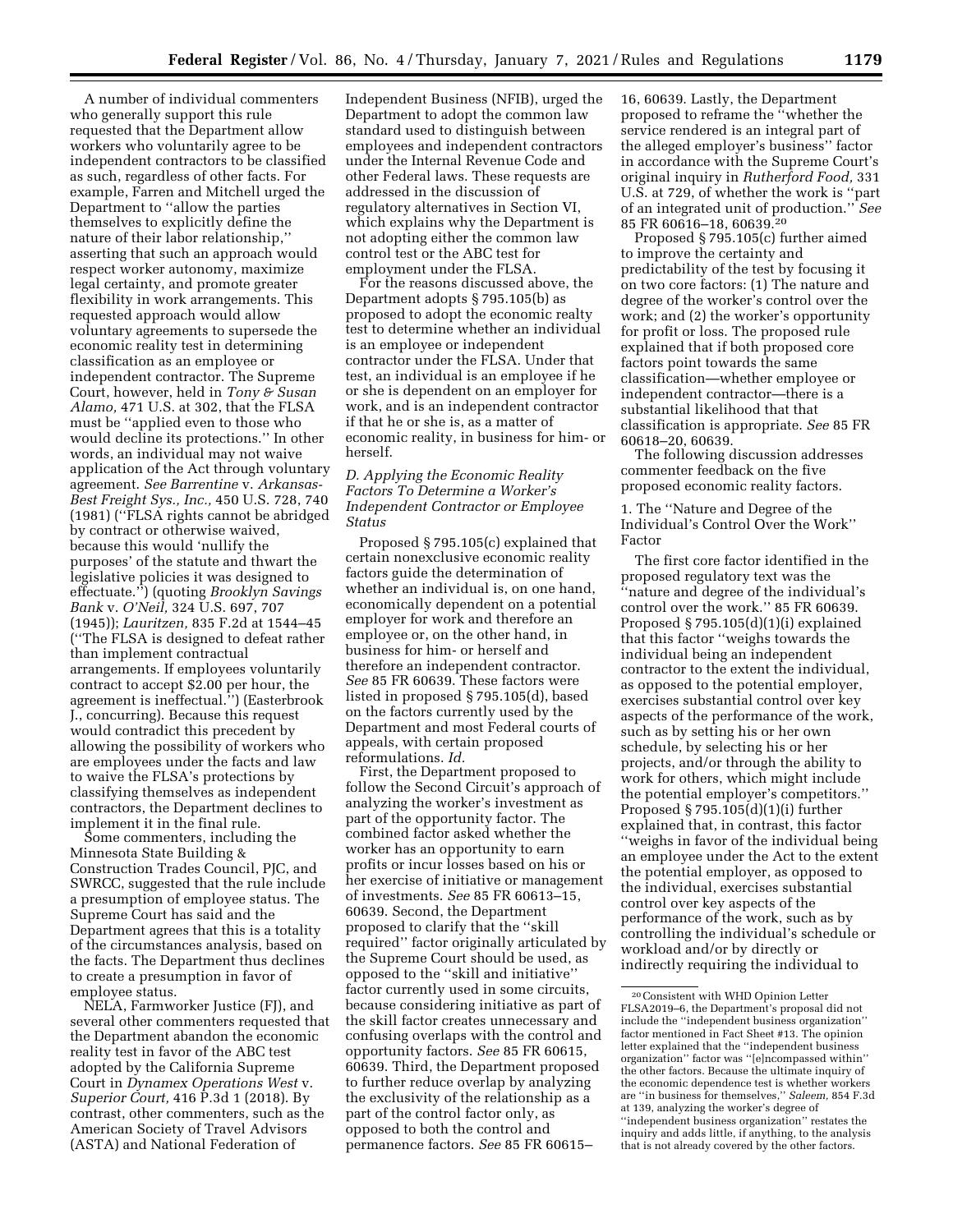work exclusively for the potential employer.'' In addition, the proposal stated that the following actions by the potential employer ''do[ ] not constitute control that makes the individual more or less likely to be an employee under the Act'': ''[r]equiring the individual to comply with specific legal obligations, satisfy health and safety standards, carry insurance, meet contractually agreed-upon deadlines or quality control standards, or satisfy other similar terms that are typical of contractual relationships between businesses (as opposed to employment relationships).'' Numerous commenters requested changes to the proposed control section regarding (1) the perspective from which control is framed; (2) the examples of control that are relevant to the economic dependence inquiry; and (3) examples of control that are not.

a. Responses to Requests Regarding the Framing of Control

Some commenters asserted that the control factor should focus on the potential employer's substantial control over the worker instead of the worker's substantial control over the work. For example, the State AGs said that the ''proposed control factor incorrectly focuses on the worker's control over the work'' and that ''[w]ell-established precedent makes clear that the proper focus is the employer's control over the worker.'' According to NELA, ''the control analysis has historically been, and should continue to be, on the control that the employer has over the employee, not that the employee has over their work.'' NELA added that the Department ''cannot deny that its proposal casts the control inquiry differently than the Supreme Court, courts of appeals, and the Department have in the past.'' And the United Brotherhood of Carpenters and Joiners of America stated that the proposal's ''focus on the individual's control over the work turns the 'suffer or permit' standard on its head'' because that standard ''references the purported employer's behavior—not the worker's.'' *See also* Northern California Carpenters Regional Council (noting that ''[b]ecause the 'nature and degree of the individual's control over the work' . . . focuses on the individual's control, as opposed to the employer's control, the factor skews towards most skilled tradespeople being classified as independent cont[r]actors''). Relatedly, attorney Richard Reibstein suggested that the title of the control subsection ''be re-drafted in a manner that does not suggest it favors independent contractor status because the remaining text

regarding [the control factor] is neutral.'' Mr. Reibstein suggested that the title be changed from the ''nature and degree of the individual's control over the work'' to the ''nature and degree of each party's control over the work.'' Finally, WPI expected that some commenters would object to the Department's proposed articulation of the control factor, and it supported the Department's approach by saying that ''the economic reality test focuses on the individual—whether the individual is economically dependent on another business or in business for him or herself,'' and that, ''[t]hus, the focus of each factor should also be on the economic realities of the individual, not the businesses with which [he or she] contracts.'' *See also* CPIE (supporting ''the NPRM's articulation of this factor'').

Notwithstanding differing commenter preferences over the primary articulation of the control factor, the proposed (and final) regulatory text at § 795.105(d)(1)(i) discusses both the individual worker's control and the potential employer's control.21 This approach is consistent with that of courts, which also generally consider both the individual's control and the potential employer's control. *See, e.g., Razak,* 951 F.3d at 142; *Hobbs,* 946 F.3d at 829; *Saleem,* 854 F.3d at 144–45; *Karlson,* 860 F.3d at 1096. The Department explained in the NPRM preamble that whether the control factor is articulated with reference to the individual worker's control or the potential employer's control is a ''distinction . . . of no consequence,'' and that both ''the nature and degree of control over the work by the worker and by the potential employer are considered to determine whether control indicates employee or independent contractor status.'' 85 FR 60612 n.34. The Department reaffirms that statement now and reiterates that both the worker's control and the potential employer's control should be considered. To remove any ambiguity on this point, the Department has modified the title of subsection 795.105 $(d)(1)(i)$  to "[t]he nature and degree of control over the work,'' removing the proposed rule's reference to ''*the individual's* control over the work.'' This revised articulation is closer to the Supreme Court's description of the economic reality test's control factor in *Silk,* 331 U.S. at 716 (''degrees of control''), which does not

indicate a focus on either the individual worker or the potential employer.

Mr. Reibstein also suggested that the control factor ''should be drafted in a manner that focuses attention on the key to control, which is control over the manner and means by which the work in question is performed.'' He asserted that, as proposed, the control section ''is ambiguous at best and may be misleading at worst,'' and suggested that ''control over the work'' should be changed to ''control over the performance of the work, particularly how the work is to be performed.'' The Department, however, prefers to retain the ''control over the work'' articulation. It is purposefully broad to encompass various different types of control that the individual worker and the potential employer may exercise over the working relationship. Moreover, the Department agrees that who controls the manner and means by which the work is performed is a key component of the control analysis, and the Department believes that both the proposed and final regulatory text reflect the importance of the manner and means by which the work is performed.

b. Responses to Comments Regarding Examples of Relevant Control

A number of comments addressed the proposed regulatory text's three nonexhaustive examples of control that may indicate employee or independent contractor status, which were setting schedules, selecting projects, and working exclusively for the employer or working for others.

Several commenters sought clarification that these examples may not always be probative of an employment or independent contracting relationship. For instance, NRF stated ''there may be limits on schedules that are consistent with business relationships that should not be treated as impacting the analysis,'' such as delivery workers who can deliver only during the restaurant's operating hours and a retailer that arranges for afterhours cleaning services. The Department agrees that there are examples of impacts on a workers schedule that are not probative of the type of control that indicates economic dependence and that NRF has identified two such examples by pointing to the fact that a delivery worker can deliver for a restaurant only when the restaurant is open and a cleaning worker can clean a retailer only when it is closed. But the Department does not think any change to the regulatory text is warranted to clarify this point, as the regulatory text merely provides a few examples of facets of control that may—

<sup>21</sup>As Mr. Reibstein acknowledged, the proposed regulatory text beyond the title of the control section was written in a ''neutral'' manner. The final regulatory text is written in a similarly neutral manner.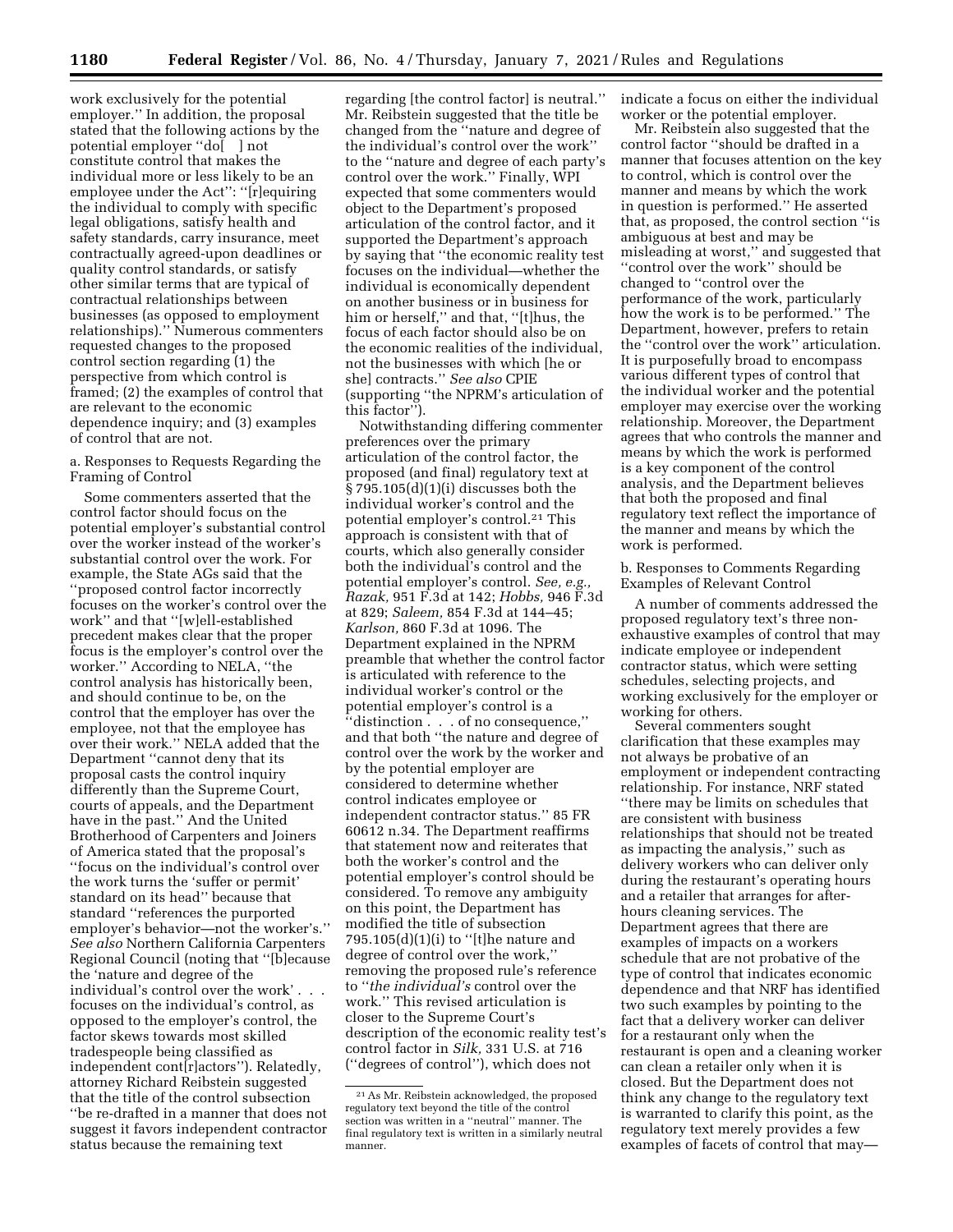or may not—be probative in any given case depending on the facts. NHDA sought clarification of the working for others example because, in its view, ''it is not enough for the individual to claim he/she never turned down projects or never worked for others. Rather, the individual must demonstrate some action, implementation, or execution (in other words, act or conduct) by the potential employer that prevented the individual from turning down projects or working for others.'' In response, the Department notes its statement in the NPRM preamble that ''a potential employer may exercise substantial control, for example, where it explicitly requires an exclusive working relationship or where it imposes restrictions that effectively prevent an individual from working with others.'' 85 FR 60613 (citing cases where the employer's schedule made it ''impossible'' or ''practically impossible'' for the worker to work for others). Where a worker could work for others, meaning the potential employer is not explicitly or effectively preventing the worker from doing so, the worker retains control over this aspect of his or her work. That he or she exercises this control by choosing to work only for one potential employer does not necessarily shift the control to the potential employer. Further, the parties' actions, including whether the potential employer enforced an explicit bar on working for others or has imposed working conditions that make doing so impracticable, are stronger evidence of control than contractual or theoretical ability or inability to control this aspect of the working relationship.22

Some commenters interpreted the few examples of control in the proposal as an effort to limit the types of control that may be considered. For example, Farmworker Justice stated that the proposal ''improperly and erroneously tries to narrow the relevant considerations for the [control] factor.'' According to Edward Tuddenham, the proposal ''lists some 'key' elements of control that . . . may have little or no significance whatsoever'' and ''[s]uch a rigid approach to the question of control

can only wreak havoc with the established common law of FLSA employer/employee relationships.'' However, the examples of types of control identified in the proposal were not an attempt to narrow or limit the control factor analysis. The Department cannot provide an exhaustive list of types of control and so instead focused on several key examples of types of control. Any type of control over the work by the individual worker or the potential employer may be considered. Such considerations should not be ''mechanical,'' *Saleem,* 854 F.3d at 140, and instead must focus on whether the control exercised by either the individual or the potential employer answers the ultimate inquiry of ''whether the individual is, as a matter of economic reality, in business for himself," as opposed to being economically dependent on the potential employer for work. In any event, as explained below, the Department is clarifying types of control that may be relevant to the analysis.

Numerous other commenters suggested the addition of dozens of examples of types of control that indicate employee or independent contractor status. For example, WPI suggested that the following types of control by the individual worker are indicative of independent contractor status: Controlling whether to work at all; controlling the location of where to perform the work; controlling how the work is performed; setting prices or choosing between work opportunities based on prices; and hiring employees or engaging subcontractors. It suggested, conversely, that the following types of control by the potential employer are indicative of employee status: Requiring the individual worker to comply with company specific procedures regarding how the work is performed; requiring a set schedule or minimum hours; controlling when the individual can take meal and rest breaks; and controlling when the individual can take time off. CWI recommended addition of the following as examples of the individual worker's control over the work that are indicative of independent contractor status: The worker's ability to make decisions with respect to the details of how the work is performed, including the staging and sequencing of aspects of the work; the worker's selection of supplies, tools, or equipment to be used (or not used) by the worker; the worker's control over when the work is conducted (*e.g.,*  worker flexibility in start and end times) where flexibility exists in the result to be accomplished or the time periods

available to a worker to offer their services; the worker's control over where certain aspects of the services can be performed where the subparts do not change the results provided by the worker; and the worker's discretion to use the services of others to perform the work in whole or in part, or to support the worker's performance of services (including performing some of the contracted work and/or performing supporting services such as accounting, legal, administrative, or financial services to support the worker or services to support equipment or tools used by the worker to perform services). UPS stated that the proposal ''fails to provide examples beyond controlling the worker's schedule or workload and restricting the worker's ability to work with other entities,'' and that ''courts have properly widened the lens when assessing control, looking at factors such as background checks, authority to hire and fire, training, advertising, licensing, uniforms, monitoring, supervision, evaluation, and discipline.'' Farmworker Justice commented that the proposal did ''not acknowledge other examples of employer control that unquestionably shape a worker's experience and performance of daily tasks'' and provided as examples ''[r]equirements about how a worker must dress, what language or tone she may use in a professional setting, or what prices she must charge customers.'' Likewise, Sen. Sherrod Brown and 22 other senators commented that the proposal ''ignore[s] other critical matters of control that an employer typically exercises or retains the right to, including setting the rate of pay and the manner in which the work must be performed and disciplining workers who do not meet their standards.'' And Human Rights Watch commented that the proposed control factor ''potentially omits other ways that gig companies control their workers, such as the ways in which they unilaterally change the formula for calculating base earnings, the setting of default tip options, and restrictions on the range of assignments that are offered to workers at a specific time or in a specific locale.'' Other commenters provided various industry-specific examples that they viewed as indicative of control by the individual worker or the potential employer.

The Department has considered the various comments regarding additional examples of types of control that can be indicative of employee or independent contractor status and declines to make changes to the proposed regulatory text in response. While this preamble and

<sup>22</sup>The Department received related feedback from commenters asking for proposed § 795.110 to discount the relevance of voluntary worker practices (*e.g.,* choosing to work exclusively for one business, declining to negotiate prices, etc.); as explained in greater detail in Section IV(F), coercive behavior by a potential employer (*e.g.,* vigilant enforcement of a non-compete clause, punishing workers for turning down available work, etc.) constitutes stronger evidence of employment status than such voluntary worker practices, but is not a prerequisite for such worker practices to have import under the FLSA's economic reality test.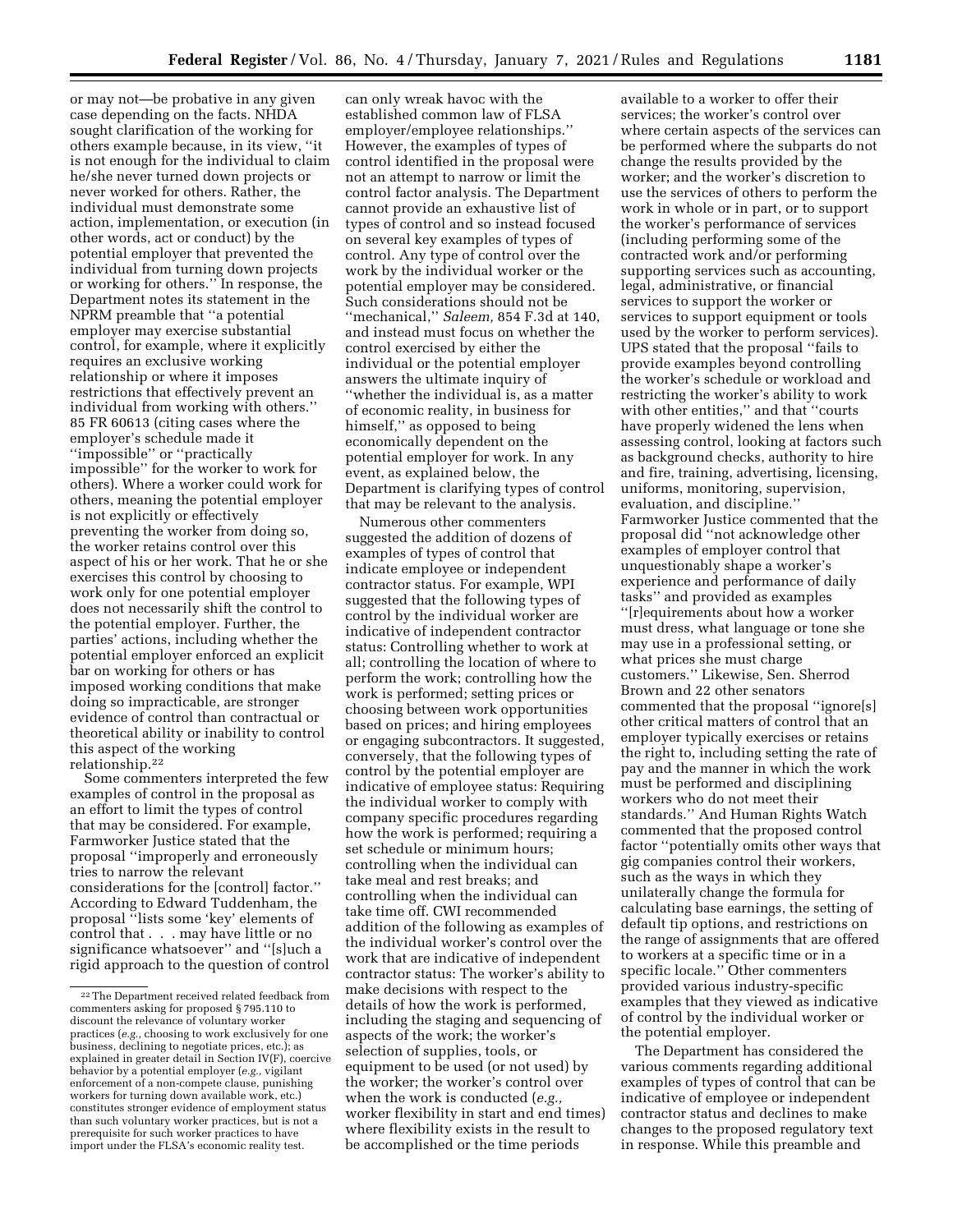the regulatory test cannot (and should not) address each and every potential scenario and example, they clarify and articulate principles related to the control factor that can be applied to an array of fact patterns as they arise.

As an initial matter, a number of commenters' examples fall within the general categories of control already identified in the regulatory text. For example, the worker's controlling whether to work at all, controlling when the work is conducted, and choosing between work opportunities based on prices are all examples of the worker's setting his or her schedule or selecting his or her projects, which the regulatory text identifies as examples of the worker's control over the work. Similarly, the potential employer's requiring a set schedule or minimum hours, controlling when the individual can take meal and rest breaks, controlling when the individual can take time off, and restricting the range of assignments that are offered to the worker are all examples of the potential employer's control over the worker's schedule, workload, or both, which the regulatory text identifies as examples of the potential employer's control over the work.

Moreover, as explained in the NPRM preamble, the Department is concerned that application of the economic reality factors has resulted in certain overlaps between the factors. *See* 85 FR 60607– 08 (identifying ways in which the former skill/initiative, permanence, and ''integral'' factors considered control). Consistent with that discussion and in the interest of further clarification, the Department reiterates that the worker's ability to exercise significant initiative, whether the potential employer directly or indirectly requires the worker to work exclusively for it, and the potential employer's ability to compel the worker's attendance to work on a consistent basis or otherwise closely supervise and manage performance of the work are examples of relevant types of control and are part of the control analysis. And as stated above, the Department agrees that who controls the manner and means by which the work is performed is a key component of the control analysis. In addition, the Department approvingly cited in the NPRM preamble cases in which the workers' ability to accept or reject projects or deliveries without negative repercussions or retaliation,<sup>23</sup> the potential employer's lack of close supervision or specifications how the

workers should do the work,<sup>24</sup> and the potential employer's allowing the workers broad discretion in the manner in which to complete their work 25 indicated substantial control over the work by the workers. Finally, the Department agrees that the various examples of types of control identified by the commenters above may, at least in some factual circumstances, be relevant to the control analysis.

Ultimately, however, it is not possible—and would be counterproductive—to identify in the regulatory text every type of control (especially industry-specific types of control) that can be relevant when determining under the FLSA whether a worker is an employee or independent contractor. As explained above, the Department purposefully articulated the control analysis in a general manner to encompass various different types of control that the individual worker and the potential employer may exercise over the working relationship, and to avoid any unintended inferences regarding omitted types of control. Accordingly, any type of control over the work by the individual worker or the potential employer may be considered, although some types of control are not probative of economic dependence as set forth in the final regulatory text (and discussed below).

The Owner-Operator Independent Drivers Association (OOIDA) objected that the proposal ''offers no guidance on how'' the examples of types of control ''should be weighed against each other'' and asked whether the Department intends ''that a worker must satisfy all of the criteria that it mentions in order to be an independent contractor,'' or if there is ''some other balance when evaluating this factor.'' OOIDA noted that although the proposal stated that no single factor of the economic reality test is dispositive, ''it does not offer the same clarification when considering the details within a single factor.'' As explained above, any type of control over the work by the individual worker or the potential employer may be considered to the extent it is probative as to whether the individual is, as a matter of economic reality, in business for himself, as opposed to being economically dependent on the potential employer for work. No single example of control, if present or not present, is necessarily dispositive as to whether the control factor indicates economic dependence. The examples are simply that: Examples.

24*See id.* (citing *Thibault,* 612 F.3d at 847). 25*See* 85 FR 60612–13 (citing *Mid-Atl. Installation,* 16 F. App'x at 106).

c. Responses to Comments Regarding Examples of Requirements That Are Not Probative

Despite the final rule's broad articulation of the control factor, not every requirement or limitation on the means of doing business constitutes control for the purpose of analyzing whether a worker is an employee under the FLSA. The proposed regulatory text contained examples of requirements by a potential employer that do not constitute control and thus are not probative to the ultimate inquiry of whether the individual is, as a matter of economic reality, in business for himself. These are requirements to ''comply with specific legal obligations, satisfy health and safety standards, carry insurance, meet contractually agreedupon deadlines or quality control standards, or satisfy other similar terms that are typical of contractual relationships between businesses (as opposed to employment relationships).'' In other words, insisting on adherence to certain rules to which the worker is already legally bound would not make the worker more or less likely to be an employee.

NELA challenged the Department's ''claims that case law supports this approach'' and asserted that ''[t]he majority view among courts . . . is that evidence of a business compelling its workers to comply with certain legal obligations or customer requirements is probative of control over the work relationship'' (citing *Scantland* v. *Jeffry Knight, Inc.,* 721 F.3d 1308, 1316 (11th Cir. 2013), among other cases). NELA added that ''[c]ourts have routinely held that employer guidelines put in place to ensure that workers conform with the law or follow safety regulations constitute control over employees'' (citing *Narayan* v. *EGL, Inc.,* 616 F.3d 895, 902 (9th Cir. 2010), among other cases). The National Women's Law Center similarly stated that ''courts have regularly rejected arguments that external requirements imposed by the defendant company's customers are irrelevant to the right to control factor'' (citing cases). NELP asserted that the Department's ''attempts to take away consideration of certain employer controls based on the source of the control'' is ''nonsense'' because ''if legislators or regulators have placed an obligation on employers to comply with certain laws, that makes the worker less independent and more dependent on that employer, and this should be accorded weight.'' AFL–CIO commented that the ''categorical exclusion of evidence of control based solely on the reasons why the employer exercises the

<sup>23</sup>*See* 85 FR 60612 n.35 (citing *Parrish,* 917 F.3d at 382; *Express Sixty-Minutes Delivery,* 161 F.3d at 303).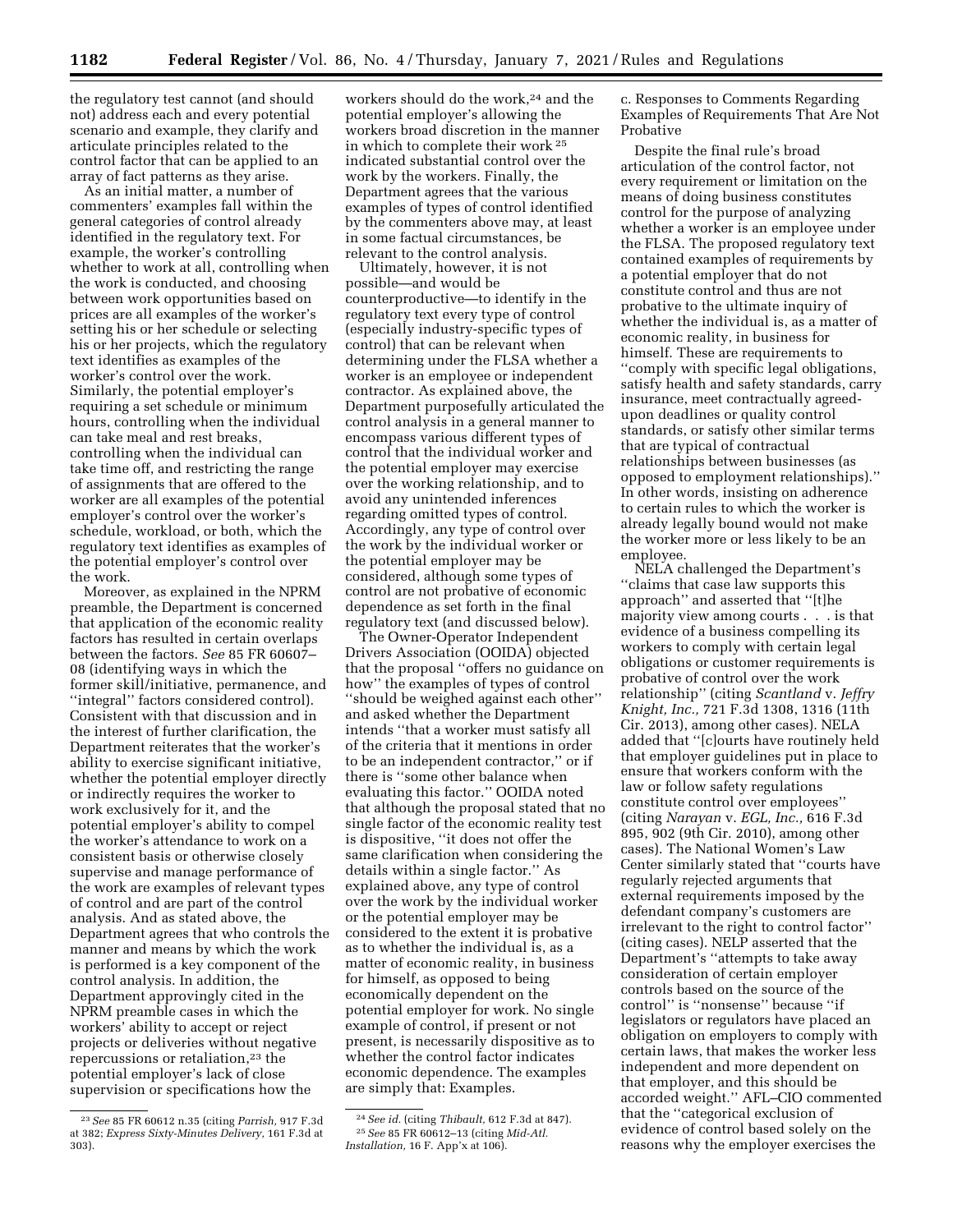control is both irrational and contrary to Supreme Court precedent and Congress' intent.'' And the United Brotherhood of Carpenters and Joiners of America asserted that the Department's proposal would ''create[ ] a gaping hole that is fertile ground for exploitation by irresponsible employers like the ones we find in the construction industry.''

On the other hand, the Coalition to Promote Independent Entrepreneurs ''strongly agree[d]'' with this proposal and ''agree[d] that these types of requirements frequently apply to work performed by employees and independent contractors alike and thus are not probative of whether an individual is economically dependent on a company.'' In addition, NRF asserted that ''this clarification is important, as there is a difference between 'control' and 'quality control' and/or other performance standards.'' And the Independent Bakers Association ''strongly support[ed] the proposed clarification that requiring an individual to comply with specific legal obligations typical of business relationships would not constitute evidence of control or make an individual more or less likely to be an employee.'' *See also* SHRM (''support[ing] the [p]roposed . . . recognition that contracting parties should be able to build compliance with, for example, specific legal obligations, satisfy health and safety standards, and the carrying of insurance into the contractual relationship'').

The Department understands that some courts have found requirements that workers comply with specific legal obligations or meet quality control standards to be indicative of employee status. In particular, the Eleventh Circuit in *Scantland* stated that it examines ''the nature and degree of the alleged employer's control, not why the alleged employer exercised such control'' and that ''a company must hire employees, not independent contractors'' if ''the nature of [its] business requires [the] company to exert control over workers to the extent that [the defendant] has allegedly done." 721 F.3d at 1316. The *Scantland* court correctly recognized that the ultimate inquiry in the economic reality test is ''whether an individual is in business for himself or is dependent upon finding employment in the business of others.'' 721 F.3d at 1312 (quotation marks omitted). But to answer that question it is necessary to consider ''why'' the potential employer imposed a requirement. If the reason for a requirement applies equally to individuals who are in business for themselves and those who are

employees, imposing the requirement is not probative. *See Parrish,* 917 F.3d at 379 (''although requiring safety training and drug testing is an exercise of control in the most basic sense of the word, . . . [r]equiring . . . safety training and drug testing, when working at an *oil-drilling site,* is not the type of control that counsels in favor of employee status.'').

The *Scantland* court's discussion of the control factor included the fact that ''[t]echnicians could also be . . . fired, for consistently misbilling, fraudulently billing, stealing, . . . [and] having consistently low quality control ratings'' as evidence that the control factor weighed in favored employee classification. 721 F.3d at 1314 (11th Cir. 2013).26 However, employees and independent contractors alike are routinely terminated for fraud, theft, and substandard work. Such dismissal are therefore not probative as to whether and the dismissed workers were in business for themselves, as opposed to being economically dependent on the potential employer. In contrast, dismissals for failing to work mandatory hours or for disregarding close supervision would be probative because mandatory hours and close supervision are typically not imposed on individuals who are in business for themselves. At bottom, the question of ''why'' workers were dismissed matters a great deal.

In any event, *Scantland'*s reasoning appears to be in the minority among courts of appeals.27 As explained in the NPRM preamble, other courts have concluded that requiring such types of compliance is not probative of an employment relationship. *See, e.g., Parrish* 917 F.3d at 379; *Iontchev* v. *AAA Cab Serv., Inc.,* 685 F. App'x 548, 550 (9th Cir. 2017) (noting that the potential employer's ''disciplinary policy primarily enforced the Airport's rules and [the city's] regulations governing the [drivers'] operations and conduct'' in finding that the potential employer ''had relatively little control over the manner in which the [d]rivers performed their work''); *Mid-Atl. Installation,* 16 F. App'x at 106 (rejecting an argument that backcharging the workers ''for failing to comply with various local regulations or with technical specifications demonstrates the type of control characteristic of an employment relationship,'' and noting that withholding money in such circumstances is common in contractual relationships); *cf. Mr. W Fireworks,* 814 F.2d at 1048 (finding that, because a scheduling requirement was imposed by the potential employer and not by state law, it suggested control over the workers). And courts have reached analogous conclusions in joint employer cases. *See, e.g., Zheng* v. *Liberty Apparel Co. Inc.,* 355 F.3d 61, 75 (2d Cir. 2003) (finding that control with respect to ''contractual warranties of quality and time of delivery has no bearing on the joint employment inquiry'' because such control is ''perfectly consistent with a typical, legitimate subcontracting relationship''); *Moreau* v. *Air France,*  356 F.3d 942, 950–51 (9th Cir. 2003) (noting that control exercised by potential joint employer over contractor's employees to ''ensure compliance with various safety and security regulations'' is ''qualitatively different'' from control that indicates employer status).

In addition to the supportive case law, the extent to which courts take differing approaches to the probative value of such requirements is yet another example of the need identified by the Department for a clear and uniform standard under the FLSA to distinguish between employees and independent contractors. Moreover, the Department believes that these types of requirements are generally imposed by employers on both employees and independent contractors (as some commenters indicated). Employers expect and often require all of their workers to, for example, comply with the law, satisfy health and safety standards, and meet deadlines and quality standards. Thus, the existence of the requirements themselves are not probative of whether the worker is an employee or independent contractor. Other indicia of control over the work, including the indicia of control identified in the final regulatory text, are more probative of the worker's economic dependence or independence. Accordingly, the Department retains in the final regulatory text's statement that requirements by the potential employer that the worker ''comply with specific legal obligations, satisfy health and safety standards, carry insurance, meet contractually agreed-upon deadlines or quality control standards, or satisfy other similar terms that are typical of contractual relationships between

<sup>26</sup>The court also relied on the employers' close supervision, control over schedules, and ability to prevent technicians from hiring helpers or working for others to conclude that the control factors weighed in favor of employee classification. *Scantland,* 721 F.3d at 1314–15.

<sup>27</sup> In *Narayan,* the Ninth Circuit applied California law—not the FLSA—and merely recited requirements imposed by the potential employer to comply with certain legal obligations among a litany of examples of control that precluded summary judgment on the employee versus independent contractor issue in that case. *See* 616 F.3d at 900–02.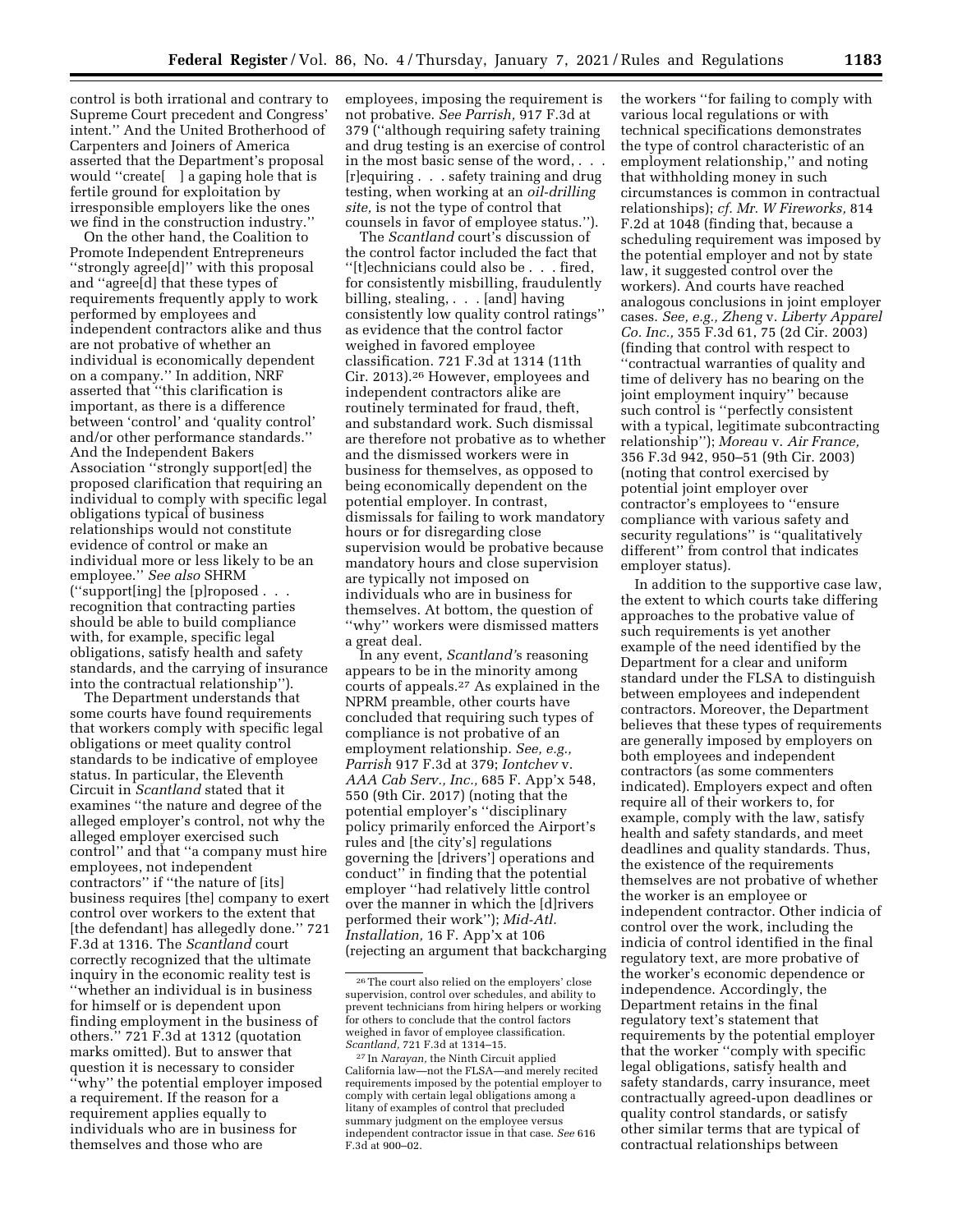businesses (as opposed to employment relationships)'' are not ''control that makes the individual more or less likely to be an employee under the Act.''

Although the ATA ''strongly agrees'' with the Department's proposal that requirements by the potential employer that the worker ''comply with specific legal obligations'' would not be ''control that makes the individual more or less likely to be an employee under the Act,'' it suggested that ''specific'' be changed to ''any'' in the final regulatory text. ATA explained that referring to ''specific'' legal obligations ''may unfortunately result in a great deal of litigation over whether any particular aspect of a contract is 'specifically' mandated by law.'' It cited, as examples, laws that impose general safety standards with which employers determine the specifics of how to comply. *See also* NHDA (''The proposal carves out compliance with *specific*  legal obligations. However, not all legal obligations are specific, making other language in the proposal unnecessarily problematic.'').

After careful consideration, the Department declines to adopt the suggested change. As an initial matter, the Department used the ''specific legal obligations'' language in its recent Joint Employer Status under the Fair Labor Standards Act final rule. *See* 85 FR 2859 (finalizing 29 CFR 791.2(d)(3)).28 The Department noted there that the obligations include compliance with the FLSA or other similar laws, sexual harassment policies, background checks, or workplace safety practices and protocols. *See id.* The Department did not intend a high degree of specificity there and intends the same meaning here. Moreover, a potential employer's requirement that a worker comply with legal obligations without any further specificity as to the law or the actual obligations is unlikely to be probative of control in the first place. Accordingly, retaining the word ''specific'' is consistent with the Department's position that, although requiring workers to comply with legal obligations could be some manner of control, such requirements reflect the applicable legal regime more than the potential employer's control, and encouraging such requirements in contractual work relationships has

obvious benefits for employers, workers, and society generally.

Other commenters expressed support for the Department's proposal to carve out from the control analysis the identified employer actions toward individual workers, but also requested that the Department expand its proposal by identifying many additional employer requirements as not types of control that make the individual more or less likely to be an employee under the Act. For example, SHRM asserted that ''the Final Rule must emphasize that all workers, regardless of their formal employment status, should be able to benefit from the training, resources, and positive workplace practices as those who are directly employed in the same workplace,'' and it gave examples of workplace trainings and audit measures. The U.S. Chamber of Commerce stated that the Department ''should expand this concept'' and ''explicitly state that workers and businesses should not be discouraged from incorporating terms (and audit and other certification processes) into their relationship that support sound, lawful, safe work practices.'' It suggested the following examples of such terms: ''Incorporation of an obligation that the work be performed pursuant to acceptable professional, industry and customer service standards, as well as commonly accepted safety, ethics, licensure and other standards and recommendations (such as compliance with limitations or control imposed or necessitated by law, regulation, order or ordinance).'' *See also* Seyfarth Shaw (requesting that the following employer actions toward workers be excluded from the control analysis: ''(1) compliance with professional obligations and ethics standards; (2) compliance with regulatory obligations, including over health and safety; (3) compliance with other published industry standards; (4) compliance with applicable local, state, and national licensure standards and rules; and (5) additional contractual term examples of agreed upon results and deadlines''); 29

WPI (asserting that the potential employer's practice or ability to do the following are not probative: Requiring the individual to comply with or pass down contractual and legal obligations to subcontractors and employees; requiring the individual to comply with customer requirements; tracking and monitoring data related to the individual; providing the individual with market data on pricing; establishing default pricing that the individual may change; providing the individual with information related to the establishment or running of a business; providing the individual with emergency assistance (*e.g.,* protective equipment during a public-health crisis); and complying with Federal, state or locals laws related to a contracting relationship). Likewise, the Financial Services Institute requested that the Department carve out from the control analysis requirements that ''Independent Broker-Dealers'' (IBDs) place on their ''financial advisors'' to ''comply with requirements imposed by FINRA, the SEC, and state securities regulators'' and exclusivity requirements that IBDs place on their financial advisors to comply with ''the extensive supervisory obligations imposed by the SEC and FINRA.'' OOIDA also expressed concerns about exclusivity requirements and sought clarification that a potential employer's compliance with ''Federal regulations requir[ing] that an owner-operator lease[ ] his or her equipment exclusively to a carrier for the duration of the lease'' not affect the control analysis. Finally, CPIE asked the Department to ''make clear that duties or requirements imposed by any third party, whether it be a government agency or a third-party customer, . . . be disregarded'' when applying the control factor. *See also*  NHDA (''[C]ontrol weighing in favor of employee status should be control exercised by the potential employer that originates with the potential employer and does not originate from outside, independent forces or circumstances, such as customer requirements or governmental regulations.'').

The Department does not agree with CPIE that any requirement stemming from ''duties or requirements imposed by any third party'' be ''disregarded'' or with NHDA that only control ''that originates with the potential employer'' can indicate employee status. This is because a third party may explicitly or impliedly encourage businesses to

<sup>28</sup>The Department's Joint Employer final rule was mostly vacated by the U.S. District Court for the Southern District of New York for reasons unrelated to the ''specific legal obligations'' language. *See New York* v. *Scalia,* No. 1:20–cv–1689–GHW, 2020 WL 5370871 (S.D.N.Y. Sept. 8, 2020). The Department appealed the decision to the U.S. Court of Appeals for the Second Circuit on November 6, 2020.

 $^{\rm 29}$  In a separate section of its comment, Seyfarth Shaw recommended that the Department state that the following are not evidence of a potential employer's control over the work of the worker: The business provides information regarding the final result to be accomplished by the worker; the business provides customer specifications/details and feedback relating to the work (including requesting confirmation that the customer feedback has been addressed); the business provides time frames within which services can be provided in light of the services contracted for, and/or the time sensitivity or perishable nature of the services/ products; the business' right to enforce contractual obligations; the business provides the worker suggestions, recommendations, guidance, and/or tips that are not mandated but informational

relating to the services; and the business pays the worker by the hour where it is customary in the particular business/trade to do so (*e.g.,* attorneys, physical trainers).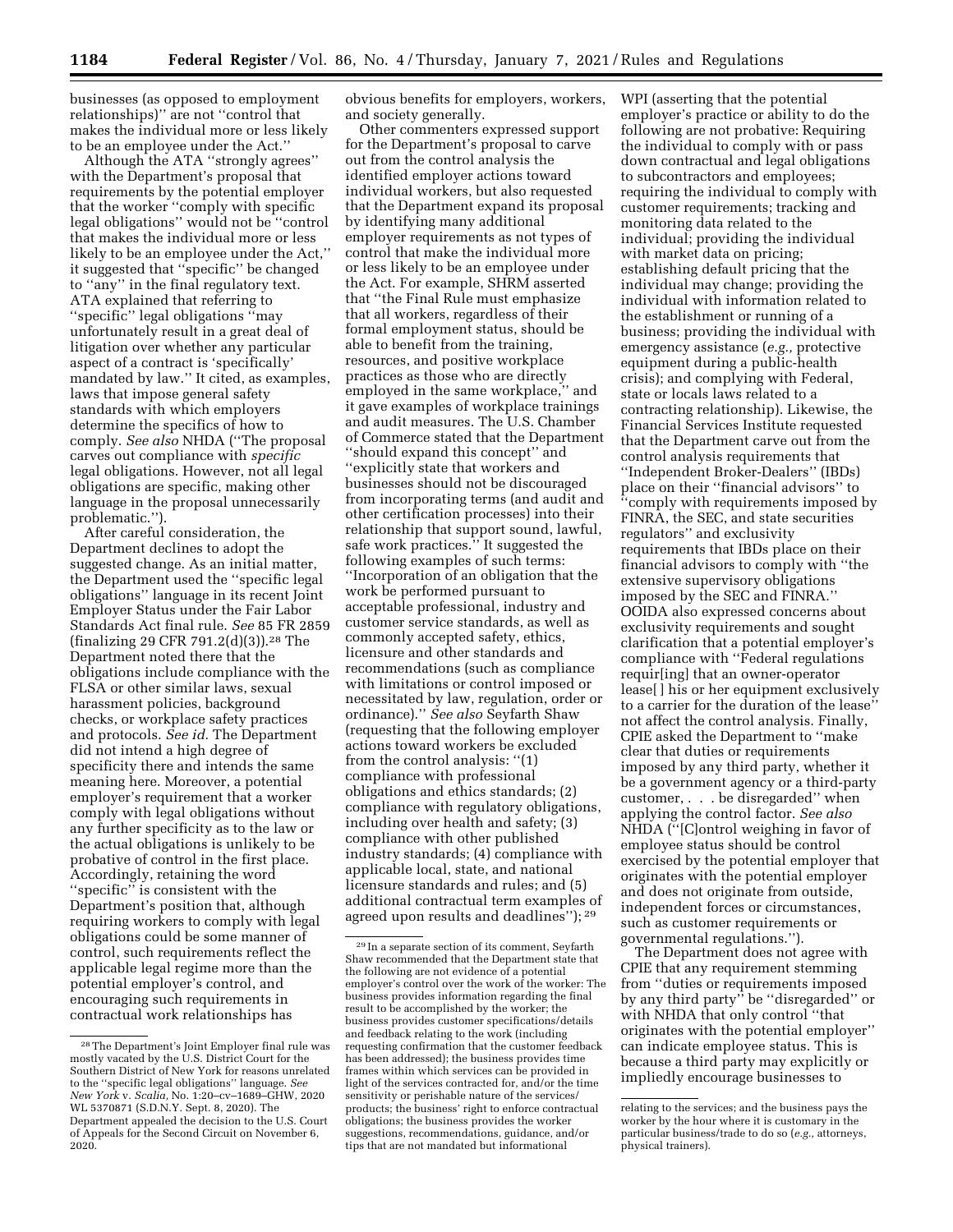impose requirements on workers that signify employee classification. For example, clients of a home cleaning company may prefer that the company's workers wear uniforms, use the same equipment, and be closely supervised. Imposing such requirements, even to satisfy client preferences, makes the workers more likely to be classified as employees because those requirements are inconsistent with the workers being in business for themselves. A company may also require that workers it hires perform timely and high-quality work, as clients surely prefer. But contractually agreed-upon deadlines and quality standards do not signify employee classification because independent businesses routinely agree to meet deadlines and quality standards as part of their businesses.

In response to comments requesting that the Department identify many additional employer requirements as not types of control that make the individual more or less likely to be an employee under the Act, the Department declines to change its proposed regulatory text. As an initial matter, many of the requested additions are already covered by the proposed text. For example, the following requested additions are requirements to ''comply with specific legal obligations'' and thus already covered: Requirements to comply with limitations or control imposed or necessitated by law, regulation, order, or ordinance; regulatory obligations; Federal, state, or local laws related to a contracting relationship; requirements imposed by FINRA, the SEC, and state securities regulators; and Federal regulations requiring that an owner-operator lease his or her equipment exclusively to a carrier for the duration of the lease.30 Other requested additions may fall into the ''satisfy health and safety standards'' category (for example: Requiring that the work be performed pursuant to commonly accepted safety standards; and providing the individual emergency assistance such as protective equipment during a public-health crisis) or the ''meet contractually agreed-upon deadlines or quality control standards'' category (for example: Agreements that the work be performed pursuant to acceptable professional, industry, or

published industry standards; agreements to comply with applicable local, state, and national licensure standards and rules; and agreed upon results and deadlines). Other requested additions are narrow or industryspecific in nature, and the Department prefers general guidance that may be used by as many employers and workers as possible.

In any event, it is not possible to identify in the regulation every employer requirement that is not the type of control that makes the individual more or less likely to be an employee under the Act. The regulatory text accounts for this with a broader final category: Requiring the worker to ''satisfy other similar terms that are typical of contractual relationships between businesses (as opposed to employment relationships).'' This category recognizes that contractual work relationships currently vary and will evolve going forward, and provides that additional employer requirements that are not expressly identified in the regulatory text but which are similar to those identified and are typical of such relationships do ''not constitute control that makes the individual more or less likely to be an employee under the Act.''

SHRM requested that the Department exclude from the control analysis the offering of benefits such as ''health insurance, bonuses, or retirement savings.'' According to SHRM, ''the modern workplace would suffer if businesses were effectively barred from providing workplace enhancements that all workers should enjoy like healthcare or retirement savings.'' Other commenters made overlapping requests, although not necessarily in the context of applying the control factor. For example, TechNet requested that the Department add a ''safe harbor'' stating that ''a worker does not lose his or her independent status solely because a network platform provides the worker with emergency aid or benefits allowed or required under state law.'' Similarly, WPI requested a general ''safe harbor'' with respect to the provision of ''protections or benefits as allowed or required by Federal, state or local laws, including but not limited to minimum guaranteed earnings, health insurance, retirement benefits, health or retirement subsidies, life insurance, workers compensation or similar insurance, unemployment insurance, sick or other paid leave, training and expense reimbursement.''

The Department declines to change the regulatory text in response to these comments. The offering of health, retirement, and other benefits is not necessarily indicative of employment

status. For example, payment of proceeds owed into a worker's own health plan or retirement account would not indicate an employment relationship. This is because it is reasonable for an independent contractor to have a personal health or retirement plan, and the precise method of compensation—whether cash, contributions to an account, or some other method—is not relevant to the question of economic dependence. However, providing a worker with the same employer-provided health or retirement plans on the terms that a business also gives its own employees may indicate the worker is not an independent contractor but rather an employee. Certain other benefits could also suggest employee status. For example, sick or other paid leave, especially the potential employer's administration and authorization of the leave, could be indicative of the potential employer's control over the worker's schedule. Finally, offering a bonus to a worker may or may not be indicative of employee status. For example, a worker's participation in a bonus or profit sharing plan in which he or she receives a bonus depending on the employer's, a division of the employer's, or his or her own performance over a period of time could limit the worker's ability to affect his or her profit or loss through initiative or investment—suggesting economic dependence and thus employee status. But a contractual agreement to provide a worker with a fixed bonus if the worker completes a job by a certain deadline or completes a certain number of tasks over a fixed period is typical of contractual relationships between businesses and itself does not make the worker more or less likely to be an employee under the Act. Even if, based on the circumstances of a particular case, the provision of certain health, retirement, or other benefits suggests classification as an employee, that fact is not determinative by itself because other facts and factors must also be considered.

### 2. The ''Opportunity for Profit or Loss'' Factor

The second core factor identified in the proposed regulatory text was the ''individual's opportunity for profit or loss.'' 85 FR 60639. This factor, included at proposed § 795.105(d)(1)(ii), ''weighs towards the individual being an independent contractor to the extent the individual has an opportunity to earn profits or incur losses based on his or her exercise of initiative (such as managerial skill or business acumen or judgment) or management of his or her

<sup>30</sup>Uber requested that the Department clarify that background checks are not an indicia of control: ''Where a business is required by law to engage in certain activities (such as screening potential workers for violent crime history), the Department should make clear that this required screening is not an indicia of control.'' However, requiring a worker to undergo and pass a background check when the law requires it falls in the ''comply with specific legal obligations'' category. No further clarification is necessary.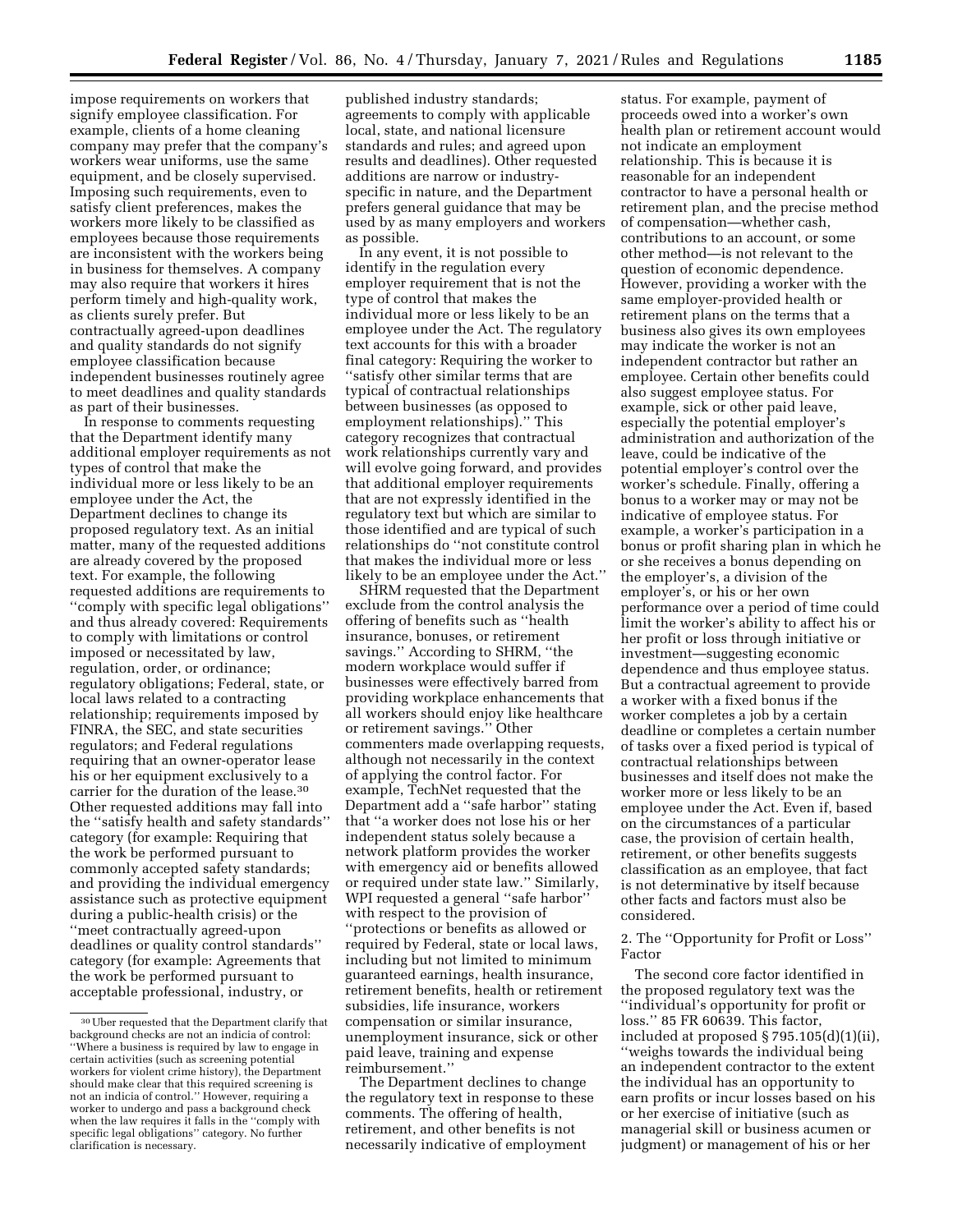investment in or capital expenditure on, for example, helpers or equipment or material to further his or her work.'' Proposed § 795.105(d)(1)(ii) further explained that, ''[w]hile the effects of the individual's exercise of initiative and management of investment are both considered under this factor, the individual does not need to have an opportunity for profit or loss based on both for this factor to weigh towards the individual being an independent contractor.'' In addition, under the proposal, this factor ''weighs towards the individual being an employee to the extent the individual is unable to affect his or her earnings or is only able to do so by working more hours or more efficiently.'' Numerous comments were submitted regarding the proposals to analyze investment through the lens of opportunity for profit or loss and to focus that analysis on the worker's investment rather than comparing the worker's investment to the potential employer's investment. One commenter requested eliminating this factor altogether, and several commenters requested changes to the other aspects of the proposed opportunity factor section.

a. Whether To Analyze Investment Through the Lens of Opportunity for Profit or Loss

Some commenters opposed the proposal to consider the individual worker's ''management of his or her investment in or capital expenditure on, for example, helpers or equipment or material to further his or her work'' as part of the opportunity factor. For example, NELA stated that a worker's investment has ''been a critically important factor in the economic realities test analysis'' and that ''[d]iscounting this important piece of the economic reality test, as the Department has done here, plainly makes it easier for businesses to require workers to make significant financial investments without risking a finding of employee status.'' The State AGs similarly commented that the proposed approach of considering investment only in the context of opportunity for profit or loss ''inappropriately subordinates the investment factor to the opportunity for profit or loss'' factor. According to the State AGs, ''[c]ourts consider both factors, often together, but investment 'is, itself, indicative of independent contractor status' especially in smaller businesses'' (quoting *Saleem* v. *Corp. Transp. Group, Ltd.,* 854 F.3d 131, 144 n.29 (2d Cir. 2017)). UPS said that ''workers [who] make little or no monetary investment toward completion of the work . . . are

more likely to be dependent on the company,'' but that the Department's proposal ''ignores that reality'' by suggesting that initiative and investment ''are on equal footing.'' NELP stated that, although opportunity for profit or loss and investment ''are linked, they are hardly duplicative and separately serve as useful indicia of an entity's status under the FLSA, as the Supreme Court's tests note.''

On the other hand, some commenters supported the proposal to consider investment in the opportunity factor. For example, according to WPI, ''[t]he Department's proposal to combine [opportunity for profit or loss] with an individual's investment in facilities and equipment, following Second Circuit precedent, is a welcome change that will bring clarity and reduce overlap.'' It added that ''[w]ise decisions about investments are perhaps the clearest path to increasing profits or suffering losses.'' CPIE supported the proposed ''adoption of the Second Circuit's approach of combining the factors 'opportunity for profit or loss' and 'investment,' and not treating them as separate factors.'' According to CPIE, the proposal ''better captures both the manufacturing-based independent contractor (who likely has a tangible capital business investment) and the new-economy independent contractor (who likely does not).''

Having carefully considered the comments on this issue, the Department adopts its proposal, consistent with Second Circuit case law, to consider investment as part of the opportunity factor. Some courts have acknowledged that the two concepts are related while still keeping the factors separate. *See McFeeley,* 825 F.3d at 243; *Lauritzen,*  835 F.2d at 1537. Other courts do not expressly acknowledge that they are related but consider investment when evaluating opportunity for profit or loss—resulting in unnecessary and duplicative analysis of the same facts under two factors. *See, e.g., Mid-Atl. Installation,* 16 F. App'x at 106–07 (finding that the worker's capital investments in tools, equipment, and a truck indicated independent contractor status under both the opportunity and the investment factors). And consideration of investment separately has caused other courts to discuss the worker's involvement in outside businesses in the context of opportunity for profit or loss. *See, e.g., Parrish,* 917 F.3d at 384 (considering consultant's management of a goat farm). After considering these varying approaches, the Department believes that adopting the Second Circuit's approach best furthers the Department's goal: A clear

and non-duplicative analysis for determining employee versus independent contractor status. In sum, the individual worker's meaningful capital investments may evince opportunity for profit or loss: ''[e]conomic investment, by definition, creates the opportunity for loss, [and] investors take such a risk with an eye to profit.'' *Saleem,* 854 F.3d at 145 n.29; *see also Superior Care,* 840 F.2d at 1060 (identifying ''the workers' opportunity for profit or loss and their investment in the business'' as a single factor).

Moreover, considering investment as part of opportunity for profit or loss is consistent with the Supreme Court's opinion in *Silk* which articulated the two factors separately but analyzed them together. In particular, the Court found that coal unloaders were employees because they had ''no opportunity to gain or lose except from the work of their hands and [ ] simple tools,'' while truck drivers who invested in their own vehicles had ''opportunity for profit from sound management'' of that investment by, for instance, hauling for different customers. *Id.* at 719. Thus, it framed the analysis as whether workers are more like unloaders whose profits were based solely on ''the work of their hands and [ ] simple tools'' or the drivers whose profits depended on their initiative and investments. *See id.*  As the Court explained decades ago and as the Second Circuit noted much more recently in *Saleem,* investment is a pathway to opportunity for profit or loss.

In response to NELA and likeminded commenters' concern that employers may require significant investments by their workers to avoid employee status, the Department reiterates that the investment must be capital in nature and consistent with the worker being in business for him/herself for the investment to indicate an opportunity for profit or loss. Senator Sherrod Brown and 22 other senators stated that ''[r]equiring [workers] to purchase a franchise or their own equipment, including a vehicle'' or otherwise ''take on financial risk as a condition of employment does not convert an employee into an independent contractor under the FLSA.'' While no single fact or factor may ''convert an employee into an independent contractor,'' the prospect of financial risk and reward plays an important role in distinguishing ''wage earners toiling for a living'' from ''independent entrepreneurs seeking a return on their risky capital investments.'' *Mr. W. Fireworks,* 814 F.2d at 1051. Moreover, it matters why certain investments are required. If certain capital investments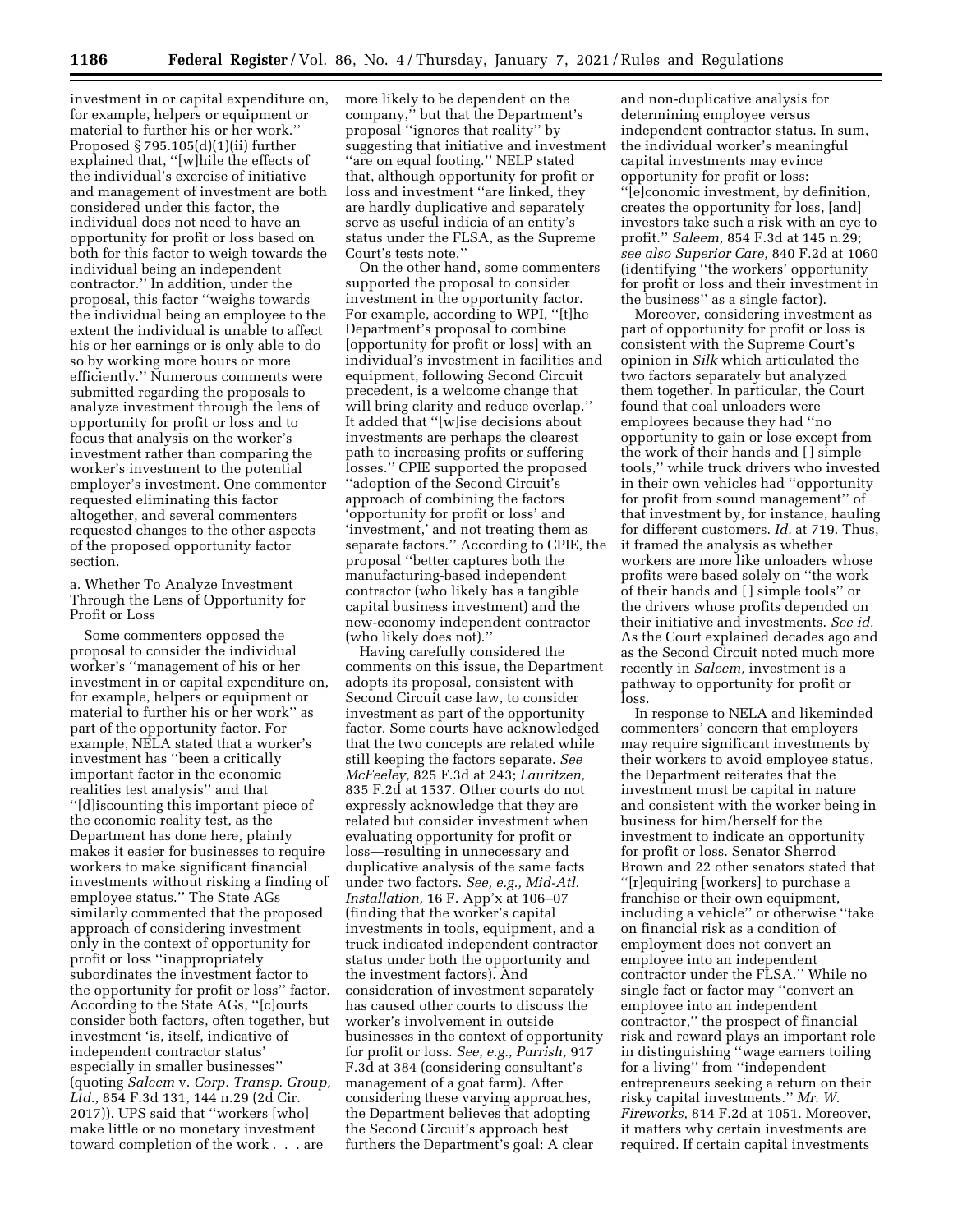are necessary to perform the job for which the contractor is hired, then requiring a contractor to make such investments would be consistent with the contractor being in business for himor herself. For example, a company that hires independent contractors to haul freight may obviously require that drivers bring their own vehicles. *Silk*  331 U.S at 719. In contrast, a requirement to ''invest'' in specific, company-provided equipment would not be consistent with the worker being in business for him- or herself, and may constitute a consideration under the control factor that points towards employee status. *See Scantland,* 721 F.3d at 1318 (concluding that technicians' ''expenditures [in equipment and materials] detract little from the[ir] economic dependence on Knight'' in part because ''many technicians purchased specialty tools from Knight directly via payroll withholdings''). As such, OOIDA's concern ''that any requirement that a worker must purchase services or equipment from the business for which they work [w]ould weigh in favor of employee status'' is misplaced. *See also*  SWRCC (''[T]his standard would provide a perverse incentive for companies to require putative employees to maintain their own equipment in an effort to steer those employees to independent contractor status.''). Consistent with the economic dependence inquiry, an investment must indicate an independent business by the worker, as opposed to merely being required by the potential employer, for it to indicate an opportunity for profit or loss.

In response to the State AGs, the Department's approach does not subordinate investment; it can still separately indicate independent contractor status as they suggest. Finally, the Department's approach is not contrary to UPS' assertion that workers who make little or no investment ''are more likely to be dependent'' on the potential employer.31 Workers who make little or no investment are more likely to be employees than workers who make significant investments, but of course, such a worker's ultimate status as an employee or independent contractor will also depend on other factors. As the Department explained in the NPRM preamble, workers who do not make

significant investments may still be independent contractors: ''while the presence of significant capital investment is still probative, its absence may be less so in more knowledge-based occupations and industries. Indeed, technological advances enable, for example, freelance journalists, graphic designers, or consultants to be entrepreneurs with little more than a personal computer and smartphone.'' 85 FR 60609 (citing *Faludi* v. *U.S. Shale Sols., L.L.C.,* 950 F.3d 269, 276 (5th Cir. 2020)); *see also Meyer* v. *United States Tennis Ass'n,* 607 F. App'x 121, 123 (2d Cir. 2015) (concluding that workers who invested little were independent contractors primarily because of their control over the work and their initiative); *Lauritzen,* 835 F.2d at 1540– 41 (Easterbrook, J. concurring) (''[P]ossess[ing] little or no physical capital . . . is true of many workers we would call independent contractors. Think of lawyers, many of whom do not even own books. The bar sells human capital rather than physical capital, but this does not imply that lawyers are 'employees' of their clients under the FLSA.'').32

b. Whether To Analyze the Worker's Investment or Compare the Worker's Investment With That of the Potential Employer

The Department noted in the NPRM preamble that, when considering investment, some courts use ''a side-byside comparison method'' that directly compares the worker's individual investment to the investment by the potential employer. *See* 85 FR 60614 (citing cases). The Department explained that ''such a 'side-by-side comparison method' does not illuminate the ultimate question of economic

dependence,'' but instead ''merely highlights the obvious and unhelpful fact that individual workers—whether employees or independent contractors likely have fewer resources than businesses'' that, for example, maintain corporate offices. *Id.* (citing cases). The Department received a number of comments addressing its proposed rejection of the relative investment approach.

For example, UPS stated that the Department's proposal ''undervalues comparative analysis of investment'' and noted that courts ''have evaluated investment comparatively—correctly measuring the worker's investment against the company's'' (citing cases). NELA added that ''comparing workers' investments to the employer's investments'' has been ''a critically important factor in the economic realities test analysis'' and ''must be done in the context of the working relationship.'' TRLA objected that ''the proposed test does not include the Fifth Circuit's 'extent of the relative investments of the worker and alleged employer' factor'' and asserted that, while its usefulness may vary ''depending on the facts of individual cases,'' ''its wholesale exclusion from the test factors is not warranted, especially given the Supreme Court's caution against an exhaustive list'' (citing *Silk,* 331 U.S. at 716). The Southwest Regional Council of Carpenters described the relative investment approach as simple and efficient by ''lining up the expenses between worker and company'' and thus ''advanc[ing] the key interest of all parties concerned with the predictability of this part of the independent contractor test.'' According to the Pacific Northwest Regional Council of Carpenters, the Department acted ''arbitrarily'' in proposing to eliminate consideration of relative investments and asserted that, because ''virtually every craftsperson who works in the various carpentry trades owns his or her own tools,'' the proposal would make ''all of those individuals more susceptible to being classified as'' independent contractors regardless whether the investment is small or extensive.

Other commenters supported the Department's proposed position. For example, the ATA, the Arkansas Trucking Association, NHDA, and Scopelitis, Garvin, Light, Hanson & Feary (on behalf of various transportation companies) each agreed with the Department's proposal ''that the relative investment test fashioned by the Fifth Circuit 'does not illuminate the ultimate question of economic

<sup>31</sup>The American Society of Travel Advisors disagreed at least in part, commenting that ''workers in many service industries may make only a minimal investment in equipment or materials and in such situations this consideration, by itself, should not be taken to weigh in favor of employee status.''

<sup>32</sup>LocumTenens, an online company that specializes in the temporary placement of physicians and other health clinicians, requested that the Department eliminate from the economic reality test consideration of whether an individual has an opportunity for profit or loss. According to LocumTenens, its physicians and clinicians who provide temporary healthcare services ''do not have an obvious investment or opportunity for profit when they step in'' for another physician or clinician. However, as explained later, the Department believes that opportunity for profit or loss is very predictive of a worker's status as an employee or independent contractor. In addition, the rule requires a worker to exercise personal initiative or manage capital investments, but not necessarily both, for the opportunity factor to indicate independent contractor status. In other words, an absence of capital investment does not prevent an individual from having an opportunity for profit or loss, because such opportunity can be based on the individual's initiative. Nor does such absence necessarily prevent an individual from being properly classified an independent contractor, particularly in knowledge-based industries such as medicine where human capital matters more than physical capital.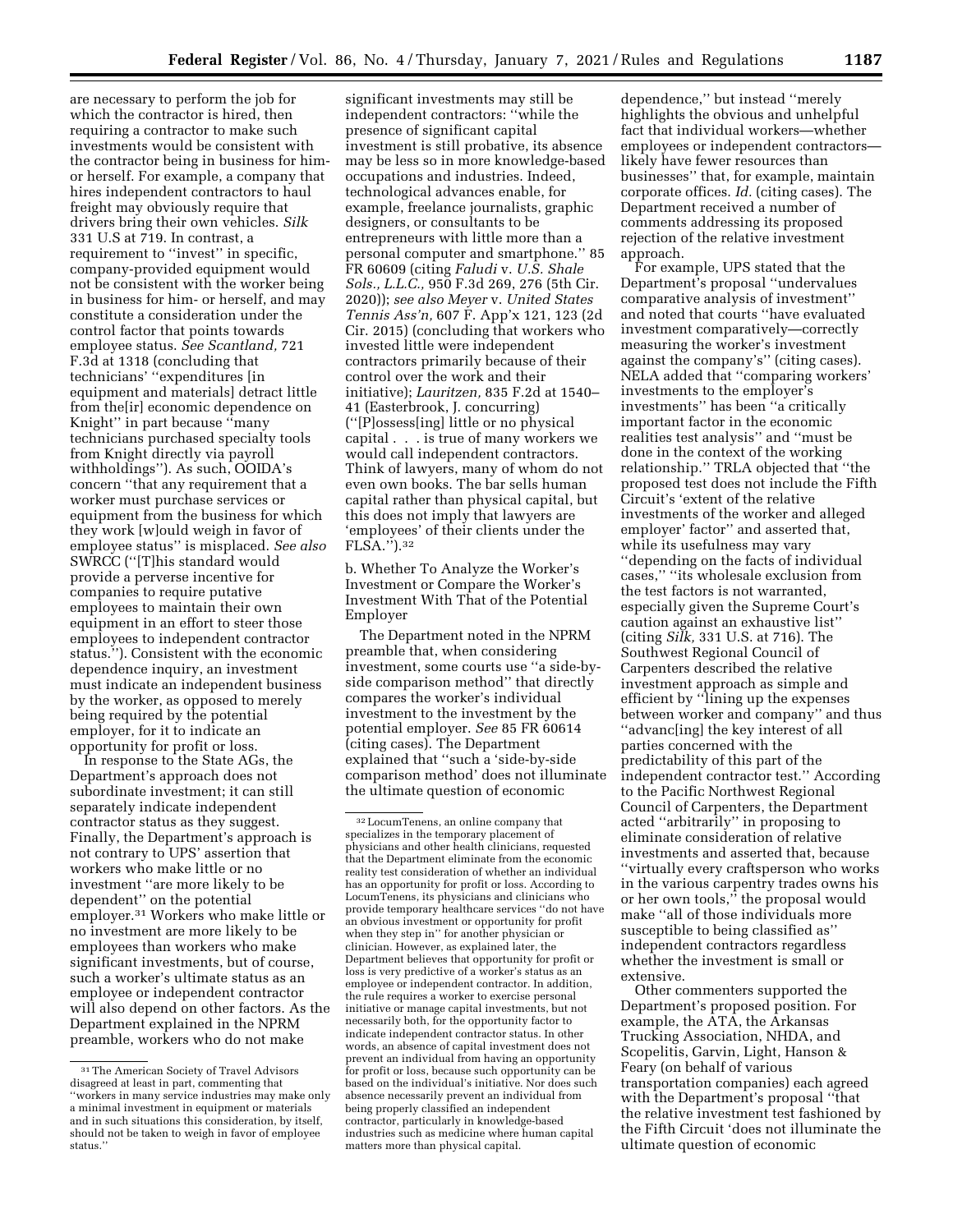dependence' '' (quoting 85 FR 60614). TechNet explained that ''the relative sizes of the parties' investments'' are not relevant to the analysis, asserting that ''[l]arge businesses may contract with small businesses,'' make investments that ''typically exceed their smaller partners' investments by orders of magnitude . . . because of their size,'' and ''not endanger [their] partners' independence merely because [they are] bigger than [their partners] are.'' CPIE stated that ''the determinative inquiry relative to investment should be whether the individual has a sufficient investment in his or her trade or business as to enable the individual to operate independently,'' asserting that ''[t]he investment of a potential client has no discernible relevance to this inquiry.'' *See also* WFCA (''The issue is whether a worker invested in his or her business, not how that investment compares to the employing company's investment.'').

Having carefully considered the comments, the Department reaffirms its position that comparing the individual worker's investment to the potential employer's investment should not be part of the analysis of investment. Comparing their respective investments does little more than compare their respective sizes and resources. In *Hopkins* v. *Cornerstone America,* 545 F.3d 338, 344 (5th Cir. 2008), it was of course ''clear that [the insurance company's] investment—including maintaining corporate offices, printing brochures and contracts, providing accounting services, and developing and underwriting insurance products outweighs the personal investment of any one Sales Leader.'' The court, however, never explained how this fact indicated the Sales Leaders' economic dependence. *See id.* Tellingly, when summing up the entirety of the facts and analyzing whether the workers were economically dependent on the insurance company as a matter of economic reality, the court did not even mention the insurance company's larger investment. *See id.* at 346. And in *Karlson,* 860 F.3d at 1096, the court found that comparing the worker's investment with the potential employer's total operating expenses had little relevance because ''[l]arge corporations can hire independent contractors, and small businesses can hire employees.'' *Cf. Parrish,* 917 F.3d at 383 (comparing relative investments, but noting that ''[o]bviously, [the oil drilling company] invested more money at a drill site compared to each plaintiff's investments'' and according the factor little weight in light of the

other evidence). In sum, comparing the relative investments does not illuminate the worker's economic dependence or independence. By contrast, as explained herein, analyzing the extent to which the individual worker has an opportunity for profit or loss because of his or her investment in, or capital expenditure on, helpers or equipment or material to further his or her work is probative of the worker's economic dependence or independence.

#### c. Other Comments Concerning the Opportunity Factor

WFCA agreed that ''an evaluation of a worker's investment and capital expenditures are relevant factors in determining whether he or she is an independent contractor'' and suggested including of ''a definition of what constitutes an investment or capital expense.'' WFCA suggested the following: ''Investments and capital expenditure shall include: The purchase or rental of tools, equipment, material, and office or work facilities; the payment for marketing and administrative expenses; the payment of costs incurred hiring or using other workers; and similar expenditures.'' However, the regulatory text already identifies investment in ''helpers or equipment or material'' as relevant, and the ''for example'' preceding them in the regulatory text makes clear that the list is non-exhaustive. The Department believes that general and nonexhaustive examples are more helpful than trying to precisely identify as many examples of relevant investments as possible.

NRF commented that ''it is important to emphasize that it is the 'opportunity' or 'ability' to earn profits or incur losses based on investment and/or initiative, as opposed to the actual level of investment or initiative shown by the individual.'' Relatedly, NRF expressed concern whether this factor squares with the discussion in proposed § 795.110 that the actual practice of the parties involved is more relevant than what may be contractually or theoretically possible, asserting that ''the fact that someone might not engage in certain practices or take on certain risks that would further impact the level of profit or loss should not result in a finding that the individual is not an independent contractor, unless that person is prevented from doing so by the entity with whom the individual contracts.'' Here, the Department believes that NRF is conflating the ultimate outcome of independent entrepreneurship (profit or loss) with the actions indicative of entrepreneurship (initiative and/or

investment) that largely determine that outcome. While profits are hardly guaranteed for anyone in business for him/herself, the text at § 795.105(d)(1)(ii) makes clear that independent contractors typically ''*exercise* . . . initiative'' and/or ''*manag[e]* . . . investment,'' (emphasis added). Thus, a lack of profit viewed in hindsight says little about a worker's economic independence; instead, the focus is the degree to which the worker actually exercised initiative or actually managed investments. A worker's theoretical ability to, for example, exercise initiative is weaker evidence than the worker's actual practices. *See e.g., Sureway Cleaners,* 656 F.2d at 1371 (''[T]he fact that Sureway's 'agents' possess, in theory, the power to set prices . . . and advertise to a limited extent on their own is overshadowed by the fact that in reality the 'agents' . . . charge the same prices, and rely in the main on Sureway for advertising.''). However, a worker's conscious decision to not make a particular investment (especially when choosing among a range of investments) or to not take a particular action (especially when choosing among a range of options) may constitute an affirmative exercise of initiative to consider among others when evaluating opportunity for profit or loss. In sum, in the context of the opportunity factor, the focus is the individual worker's opportunity for profit or loss, as shown by meaningful investments or the exercise of personal initiative; actual profits or losses are less relevant.

OOIDA expressed ''concern[ ] that the timeline for determining profit or loss is not clarified in the NPRM'' and explained that certain ''[m]otor carriers that take advantage of drivers through a lease-purchase agreement are likely to argue that a driver's opportunity for profit is merely a few years in the future, and that this full timeline must be considered.'' The Department agrees with OOIDA that "[t]his is a fallacy"; the opportunity for profit or loss must be reasonably current to indicate independent contractor status.

Regarding the Department's proposal to include initiative as a consideration in the opportunity factor, NRF agreed that ''[t]he ability to impact profits or losses also may be dependent on business acumen and managerial skills, regardless of the 'skill level' of the work or the level of investment.'' NRF added that ''identifying 'business acumen' or 'management skill' as part of the profit or loss factor is appropriate and consistent with the FLSA.'' Senator Sherrod Brown and 22 other senators disagreed, commenting: ''Just because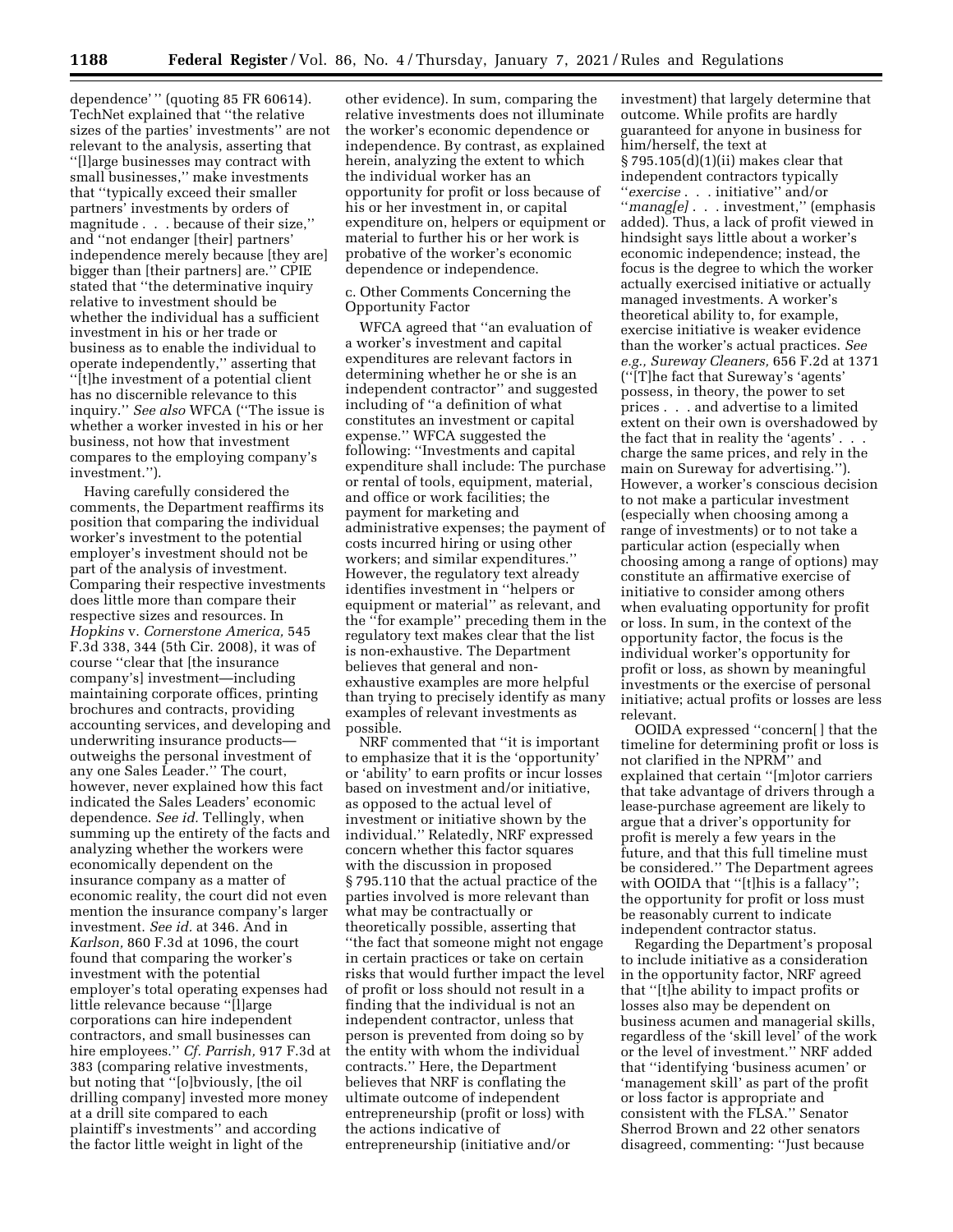employees can increase their wages by exercising skill or initiative does not mean they are running a separate, independent business, particularly if they cannot pass along costs to customers.'' They added that ''[t]he rule does not include additional, critical considerations of skill and initiative that are necessary to define an employment relationship.'' And Seyfarth Shaw requested that the Department state that ''a worker's business acumen is to be interpreted to cover acumen relevant to the wide range of business endeavors in the U.S. economy, including, for example: Sales, managerial, customer service, marketing, distribution, communications, and other professional, trade, technical, and other learned skills, as well as other unique business abilities and acumen, including acumen that impacts a worker's ability to profitably run their own independent business.

Having carefully considered the comments, the Department continues to believe that a worker's initiative, such as managerial skill or business acumen or judgment, is an appropriate measure of a worker's opportunity to earn profits or incur losses. *See, e.g., Karlson,* 860 F.3d at 1094–95 (discussing how the worker's decisions and choices regarding assignments and customers affected his profits); *Saleem,* 854 F.3d at 145 (noting in support of independent contractor status that the degree to which the worker's relationship with the potential employer ''yielded returns was a function . . . of the business acumen of each [worker]''); *McFeeley,*  825 F.3d at 243 (''The more the worker's earnings depend on his own managerial capacity rather than the company's . . . the less the worker is economically dependent on the business and the more he is in business for himself and hence an independent contractor.'') (internal quotation marks omitted); *Express Sixty-Minutes Delivery,* 161 F.3d at 304 (agreeing with district court that ''driver's profit or loss is determined largely on his or her skill, initiative, ability to cut costs, and understanding of the courier business''); WHD Opinion Letter FLSA2019–6 at 6 (''These opportunities typically exist where the worker receives additional compensation based, not [merely] on greater efficiency, but on the exercise of initiative, judgment, or foresight.''). Commenters did not seriously dispute the relevance of initiative to a worker's opportunity for profit or loss. In response to the comment by Senator Sherrod Brown and 22 other senators, the Department agrees that a worker is not necessarily an independent

contractor because he or she can use initiative to affect his or her opportunity for profit or loss but maintains that yet initiative is indicative of—or weighs towards—independent contractor status in the multifactor analysis. And the Department agrees that a worker's ability to cut costs, including by passing them along to customers, is relevant to determining initiative. *See Express Sixty-Minutes Delivery,* 161 F.3d at 304. Finally, the Department agrees with Seyfarth Shaw that a worker's business acumen can ''cover acumen relevant to the wide range of business endeavors in the U.S. economy''—initiative is not limited to or automatically present in any particular type of job.

Regarding the last sentence of the proposed opportunity factor regulatory text (''This factor weighs towards the individual being an employee to the extent the individual is unable to affect his or her earnings or is only able to do so by working more hours or more efficiently.''), WFCA expressed the concern that the sentence means that a worker who starts his or her own business and seeks to develop efficiencies in so doing will be an employee under the analysis. WFCA suggested that the sentence be deleted. WPI also asked that the last sentence be deleted because ''[a]n individual who uses initiative, skill or judgment to perform a job more efficiently can generate greater profits, even if compensated by the hour or piece rate.'' It asserted: ''The ability to use managerial skill, expertise, market experience, or business acumen to perform work more efficiently is indicative of independent contractor status.'' The Department agrees that such use of initiative can indicate independent contractor status when it affects opportunity for profit or loss. The word ''efficiently'' was used in proposed  $\S 795.105(d)(2)(ii)$  to mean working faster to perform rote tasks more quickly. *See* 85 FR 60614 n.38 (identifying piece-rate workers as ''an example of workers who are able to affect their earnings only through working more hours or more efficiently.''). Higher earnings that result solely from this "working faster" concept of efficiency do not by themselves indicate independent contractor status. However, as WFCA and WPI note, efficiency may also mean effective management based on business acumen, which is indicative of being in business for oneself if it results in increased earnings. For instance, the Fifth Circuit found that the opportunity factor ''points towards independent contractor status'' where ''a driver's

profit or loss is determined largely on his or her skill, initiative, ability to cut costs, and understanding of the courier business,'' observing that ''drivers who made the most money appeared to be the most experienced and most concerned with efficiency, while the less successful drivers tended to be inexperienced and less concerned with efficiency.'' *Express Sixty-Minutes Delivery Serv.* 161 F.3d at 304. To avoid confusion between multiple potential meanings of ''more efficiently,'' the Department is revising § 795.105(d)(2)(ii) to replace that term with ''faster.'' Relatedly, ATA and other transportation commenters objected to the Department's statements in the NPRM preamble that ''[w]orkers who are paid on a piece-rate basis are an example of workers who . . . lack meaningful opportunity for profit or loss.'' They asserted that the statements may result in some judges refraining from engaging in the actual analysis set forth in the rule as to opportunity for profit or loss. They further asserted that truck drivers paid on a piece-rate basis may be independent contractors based on their management decisions or ability to cut costs. The Department's statements in the NPRM preamble regarding workers paid on a piece-rate basis were general observations supported by case law <sup>33</sup> and not a categorical rule or the complete analysis. The fact that a worker is paid on a piece-rate basis set by the potential employer does not indicate an opportunity for profit or loss, but whether that worker has an opportunity for profit or loss indicative of independent contractor status is determined by a fuller analysis of the worker's circumstances.

Some commenters requested additional examples that are indicative

<sup>33</sup>*See Goldberg* v. *Whitaker House Co-op., Inc.,*  366 U.S. 28, 33 (1961) (plaintiffs who manufactured knitted goods at home were employees under the FLSA, in part, because ''[t]he management fixes the piece rates at which they work''); *Rutherford Food,*  331 U.S. at 730 (because workers' earnings ''depended upon the efficiency of their work, it was more like piecework than an enterprise that actually depended for success upon the initiative, judgment or foresight of the typical independent contractor''); *Hodgson* v. *Cactus Craft of Arizona,* 481 F.2d 464, 467 (9th Cir. 1973) (persons who manufacture novelty and souvenir gift items at homes and were compensated at a piece rate were employees under the FLSA). And in *Donovan* v. *DialAmerica Marketing, Inc.,* the court held that homeworkers who were paid on a piece-rate basis to perform the simple service of researching telephone numbers were employees who lacked meaningful opportunity for profit or loss. *See* 757 F.2d 1376, 1385 (3rd Cir. 1985). In contrast, distributors who recruited and managed researchers and were paid based on the productivity of those they managed were independent contractors, in part, because distributors' earnings depended on ''business-like initiative.'' *Id.* at 1387.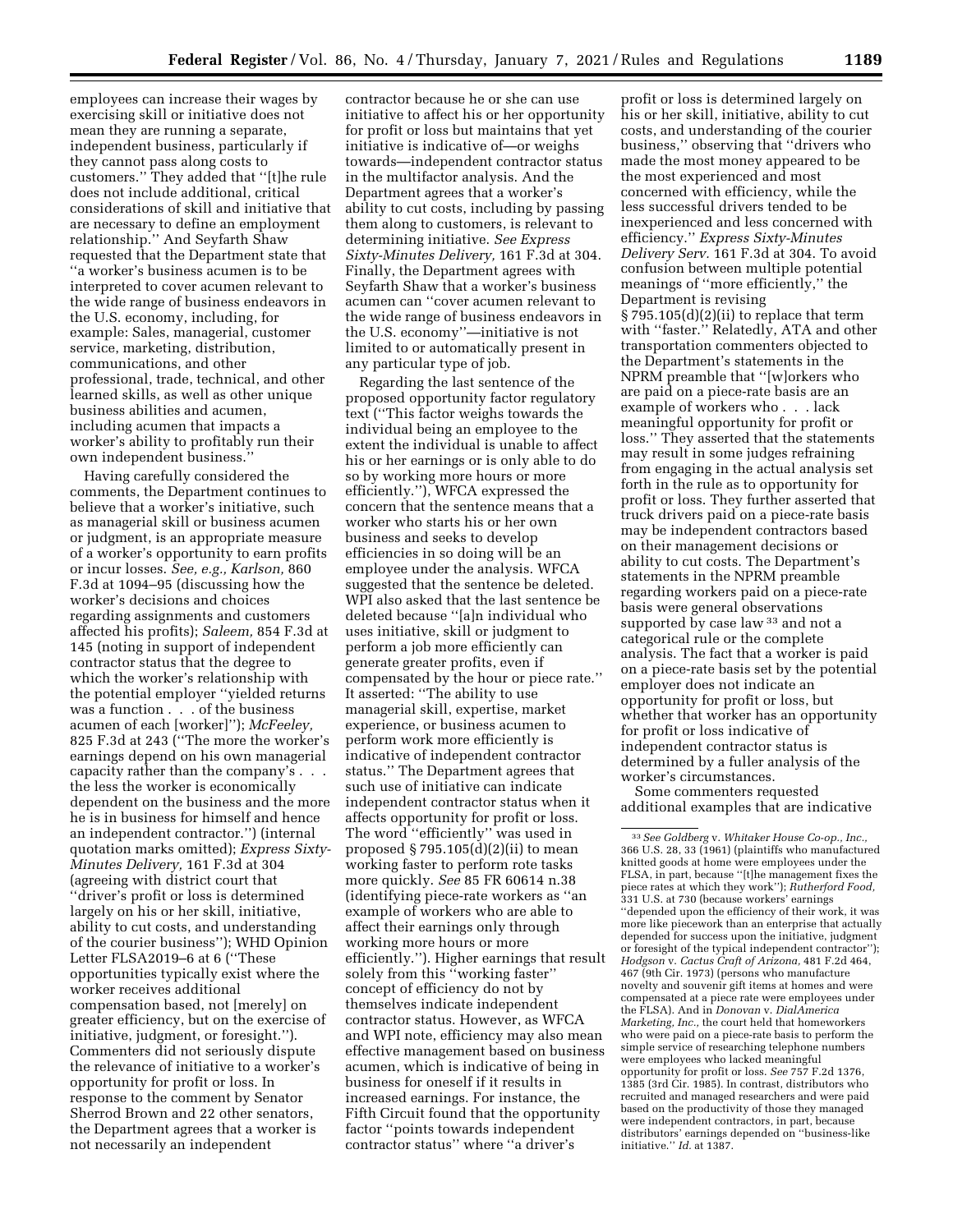of an opportunity for profit or loss (many of the suggested examples overlapped with each other). TechNet asked for ''concrete examples'' and suggested the following: ''[d]rivers who can set their own hours, choose which jobs to accept or reject, and use their judgment in how to best complete jobs,'' as well as ''[a]pp-based opportunities including opportunities to provide personal transportation, parcel deliveries, shopping services, or food delivery, among other types of service.'' The U.S. Chamber of Commerce offered eleven ''additional examples of a worker's initiative or investment that may impact a worker's profit or loss.'' 34 The U.S. Chamber of Commerce also suggested ''examples of fact situations which are neutral in the analysis of whether the worker controls their profits and losses.'' 35 SHRM requested numerous ''additional examples of worker investment and initiative that impact profit and loss.'' 36 SHRM also

. . . ; (7) The worker's expertise in delivery of services/products that result in enhanced profits, for example through tips and other incentives as a result of providing quality customer service; (8) The worker's losses incurred as a result of customer complaints or other charges where the worker's results were below customer or contractual expectations and obligations; (9) The worker's flexibility to choose amongst work opportunities offered that impact profits and losses; (10) The worker's contractual or other losses if they do not provide the accepted services or the worker provides substandard services, and are engaged to provide time-sensitive, often perishable services and products; and (11) The worker's avoidance of liquidated damages charges or indemnification obligations in the parties' agreement relating to various provisions, including material breaches of the parties' agreement.''

<sup>35</sup> These suggested examples were: "(1) The business pays the worker by the hour where it is customary in the particular business/trade to do so (*e.g.,* attorneys, physical trainers); (2) The business sets the price of goods and services offered by a worker to customers where the worker controls the amount of time, date and place they provide the services as well as the amount of services they choose to provide and the price is set to facilitate the time sensitive transaction as a result of the time sensitive or perishable nature of the service the customer desires[;] and (3) The business's facilitation of payments from the customer to the worker.''

36SHRM's suggested examples were: ''[t]he worker's decisions in choosing amongst

requested that the final rule make ''the following explicit statements regarding facts that do not support a finding of dependency: [w]orkers may experience financial losses as a result of cancellations of their service or the provision of service that does not meet customer expectations when the worker has flexibility to choose between work opportunities; and [e]ven if the business sets the price of goods provided by the worker, that does not negate the worker's initiative when the worker controls the amount of time, when, and where they provide the services as well as the amount of the same service they chose to provide.'' Seyfarth Shaw asked the Department to ''expand upon the examples of ways that workers impact their own profitability as well as their losses (by impacting their profits and their costs)'' and to include numerous examples.37 And Mr. Reibstein commented that ''[e]xamples of loss should be identified . . . so it is clear [that this factor] does not focus only on profit.'' He offered the following

37Seyfarth Shaw's suggested examples were ''[t]he worker's own decision-making regarding the use of helpers, substitutes, and related labor or specialties to assist in the services provided, the tools and equipment used, or the maintenance of the worker's business structure . . . to the extent those decisions impact the worker's costs and overall profitability; [t]he worker's initiative and the decisions they implement in connection with the performance of services and/or capital expenditures on equipment, supplies, and tools  $\ldots$ ; [t]he worker's initiative to invest in the development of skills, competencies, and trades (including education, training, licenses, certifications, and classes) . . . ; [t]he worker's expertise in delivery of services/products that result in enhanced profits through tips and other incentives as a result of great customer service and exceptional skills, for example[; t]he worker's losses incurred as a result of customer complaint or other charges where the worker's results were below customer or contractual expectations and obligations; and [t]he worker's avoidance of liquidated damages charges or indemnification obligations in the parties' agreement relating to various provisions, including material breaches of the parties' agreement.''

examples: ''He or she has to re-do work that is not consistent with industry standards or does not meet a customer's expectations; is potentially liable to the potential employer in the event his or her actions or inactions cause harm or legal expense to the potential employer; or fails to render services in a costefficient manner by not managing expenses or investing far too much time on activities that are unproductive.''

The Department has considered the various requests for additional examples of initiative and investment that can indicate a worker's opportunity for profit or loss, but declines to change to the proposed regulatory text. The regulatory text already broadly describes initiative as including managerial skill and business acumen or judgment, and explains that investment is the worker's management of his or her investment in or capital expenditure on, for example, helpers or equipment or material to further his or her work. Many of the suggested examples seem to fall into one of these categories, and some of them effectively repeat concepts already identified in the regulatory text especially the ones involving helpers, tools, supplies, and equipment. The Department does not believe that (even after culling out all of the overlap) additional examples of initiative and investment would benefit employers or workers. It is not possible or productive to seek to identify in the regulatory text every example of initiative and investment that may be relevant to the opportunity for profit or loss analysis. The Department purposefully described both initiative and investment in a broad and general manner to provide helpful guidance to as many employers and workers as possible. The Department believes that this approach, along with the further clarification provided throughout this preamble section as well as the examples added in § 795.115, will be more helpful and functional for employers and workers as they apply the analysis.

#### 3. The ''Skill Required'' Factor

In the NPRM, the Department identified three other factors that may serve as ''additional guideposts'' in the analysis to determine whether a worker is an employee or independent contractor. The first of these other factors, included at proposed § 795.105(d)(2)(i), is the amount of skill required for the work. 85 FR 60639. The Department's proposed regulatory text stated that this factor would weigh in favor of the individual being an independent contractor to the extent the work at issue requires specialized training or skill that the potential

<sup>34</sup>The U.S. Chamber of Commerce's suggested examples were: "(1) The worker's own decisionmaking with respect to the details and means by which they make use of, secure, and pay helpers, substitutes, and related labor or specialties . . . (2) The worker's own decision-making with respect to the details and means by which they purchase, rent, or otherwise obtain and use tools . . . ; (3) The worker's own decision-making with respect to the details and means by which they purchase or otherwise obtain and use supplies . . . ; (4) The worker's own decision-making with respect to the details and means by which they purchase, rent, or otherwise obtain and use equipment . . . ; (5) The worker's initiative and decisions they implement in connection with their own performance of services through higher service fees, incentives, charges, and other ways; (6) The worker's initiative to invest in the development of skills, competencies, and trades

opportunities offered that impact profit and loss; [t]he worker's losses suffered from receipt of customer complaints where the worker's results were below customer or contractual expectations; [t]he worker's decisions in avoiding liquidated damages charges or indemnification obligations in the parties' agreement; [t]he worker's own decisionmaking on whether to use other workers or services as helpers or substitutes as well as the use of related labor or specialties to assist in either the services provided, the tools and equipment used, or the maintenance of the worker's business structure; [t]he worker's acumen regarding the delivery of services/products that result in enhanced profits through tips and other incentives; [t]he worker's decision-making regarding the details and means by which they obtain supplies, tools, and equipment for use in their business, including choices regarding from whom to purchase these goods, how much of the goods are obtained at any one time, the quality of the goods, and the negotiated prices regarding said goods; and [t]he worker's decisionmaking regarding investment in skills they deem necessary to achieve the desired results from their work, including education, certificates, or classes.''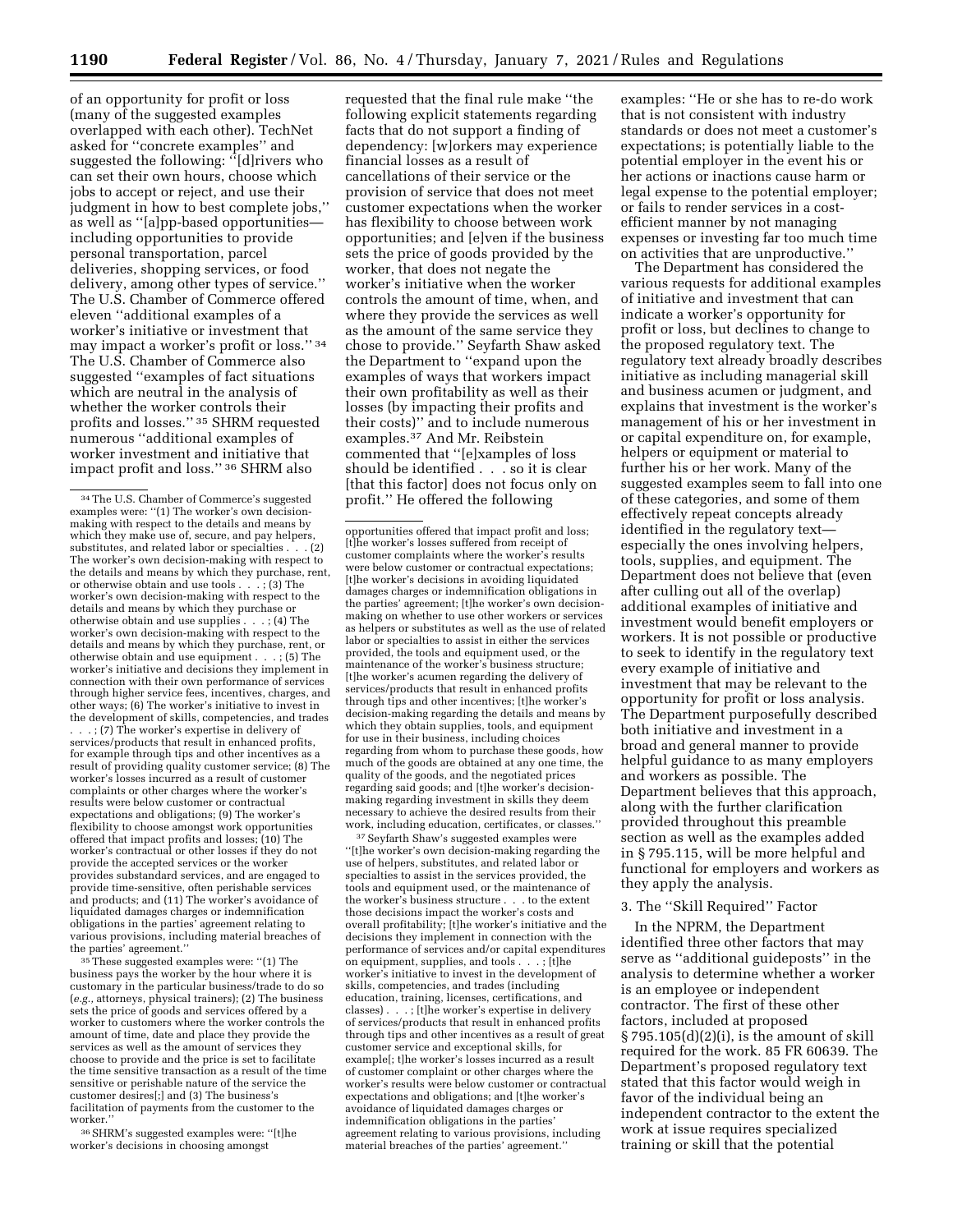employer does not provide; conversely, the factor would weigh in favor of the individual being an employee to the extent the work at issue requires no specialized training or skill and/or the individual is dependent upon the potential employer to equip him or her with any skills or training necessary to perform the job. As explained in the NPRM, the Department proposed to clarify that this factor should focus on the amount of skill required because importing aspects of the control factor into the skill factor has diluted the consideration of actual skill to the point of near irrelevance, and such dilution generates confusion regarding the relevance and weight of the worker's skill in evaluating economic dependence.

Employer representatives were generally supportive of the Department's clarification and relegation of this factor as an ''additional guidepost'' but provided additional commentary and requests for modification. Several commenters suggested that this factor be eliminated entirely. The National Restaurant Association commented that this factor ''does not add much clarity to the analysis'' and ''unnecessarily discriminates against individuals who operate businesses that do not require advanced degrees.'' WPI stated that ''[s]o narrowed, this factor has little probative value in determining economic dependence and should be eliminated as a separate factor.''

Other commenters suggested that the factor be included within the core, ''profit and loss'' factor or otherwise minimized. CWI suggested that the factor be incorporated into the profit and loss factor because ''[w]here specialized skills are required to perform work, workers unquestionably have taken the initiative to invest time and money into developing those skills.'' SHRM and U.S. Chamber of Commerce agreed that this factor should not be a stand-alone factor, but rather should be incorporated into the opportunity factor, to ensure that workers who desire the flexibility and freedom of independent contractor status—but who provide services that may not require specialized training are not negatively impacted. *See also*  WFCA (requesting that lack of skill should not weigh in favor of the worker being an employee). Commenters also stated that this additional factor should be minimized further in the analysis, commenting that the factor places too much emphasis on the importance of skill, and requested that ''the final rule should at least indicate that this may be

a relevant factor in some but not all instances.'' Reibstein.

After considering these comments, the Department declines both the request to eliminate this factor from consideration entirely and the request to include it as part of the opportunity factor. The Department agrees with commenters that the concepts of initiative and judgment are sufficiently analyzed in multiple ways under the control and opportunity core factors, but believes that longstanding case law militates in favor of considering this additional factor—skill required—when relevant under the particular circumstances of each situation. As explained in the NPRM, the Supreme Court articulated the factor as ''skill required'' in *Silk,* 331 U.S. at 716, and multiple courts of appeals continue to consider as ''the degree of skill required to perform the work.'' *Paragon Contractors,* 884 F.3d at 1235; *see also Iontchev,* 685 F. App'x at 550; *Keller,* 781 F.3d at 807. The Department believes that sharpening this factor to focus solely on skill clarifies the analysis. Moreover, analyzing the worker's ability to exercise initiative under the control factor, a core factor that is given more weight than the skill factor, appropriately reflects that that the presence or absence of initiative is usually more important than the presence or absence of skill. Similarly, the effect of the worker's initiative is analyzed under the opportunity factor, another core factor that, for the reasons explained above, is usually more probative than the skill factor.

Commenters such as the National Restaurant Association and NRF suggested that the regulation should focus not on whether the skill required is specialized, but rather the extent to which a worker relies on the potential employer for training needed to perform the work. The Wood Flooring Covering Association, however, stated that the regulation as proposed may create unintended limits on training and employers should not be discouraged from funding needed training for workers, particularly in view of its industry's labor shortage. With respect to these requests, the Department declines to eliminate the modifier ''specialized'' from the regulation. This type of consideration is supported by discussions of this factor in case law. *See, e.g., Simpkins* v. *DuPage Hous. Auth.,* 893 F.3d 962, 966 (7th Cir. 2018) (''whether Simpkins had specialized skills, as well as the extent to which he employed them in performing his work, are [material] issues''); *Carrell* v. *Sunland Const., Inc.,* 998 F.2d 330, 333 (5th Cir. 1993) (finding it relevant that

''[p]ipe welding, unlike other types of welding, requires specialized skills''). The Department also declines to adjust the regulatory text to directly address who provides the training because such facts are not necessarily probative in every circumstance; the Department notes, however, that it can be suggests employee status if a worker receives all specialized skills from the employer. *See, e.g., Keller,* 781 F.3d at 809 (explaining that if ''the company provides all workers with the skills necessary to perform the job,'' that suggests employee status); *Scantland,*  721 F.3d at 1318; *Hughes* v. *Family Life Care Inc.,* 117 F. Supp. 3d 1365, 1372 (N.D. Fla. 2015) (''The relevant inquiry [for the skill factor] is whether [the worker] is dependent upon [the company] to equip her with the skills necessary to perform her job.''). This is because an individual who is in business for him- or herself typically brings his or her own skills to the job, rather than relying on the client to provide training.

While the WFCA generally supports this factor, it also requested that the Department include examples of specialized training or skill that focused on indicators such as certifications and licensing. Scopelitis, Garvin, Light, Hanson & Feary, a law firm commenting on behalf of several unnamed transportation providers, agreed that credentials such as testing to earn a Commercial Driver's License can demonstrate specialized skill, but also noted that skills needed to successfully operate a business should also be considered specialized skills to help distinguish independent contractors from employees. The Department notes that the opportunity factor already considers whether workers have an opportunity for profit or loss based on their business acumen or managerial expertise. It would be redundant to analyze ''skills needed to successfully operate a business'' as part of the skill factor. As to requests for examples or additional clarification as to what constitutes ''specialized'' skills, the Department agrees that credentials such as certifications and licenses can be helpful indicators of specialized skill, though they are by no means the only indicators of such skill. The Department does not believe any change to the regulatory text to clarify this point is warranted, however.

Employee representatives such as the AFL–CIO expressed concern that deemphasizing the skill factor would ''place considerable competitive pressure on law-abiding employers employing employees at the bottom of the wage scale, thus undermining the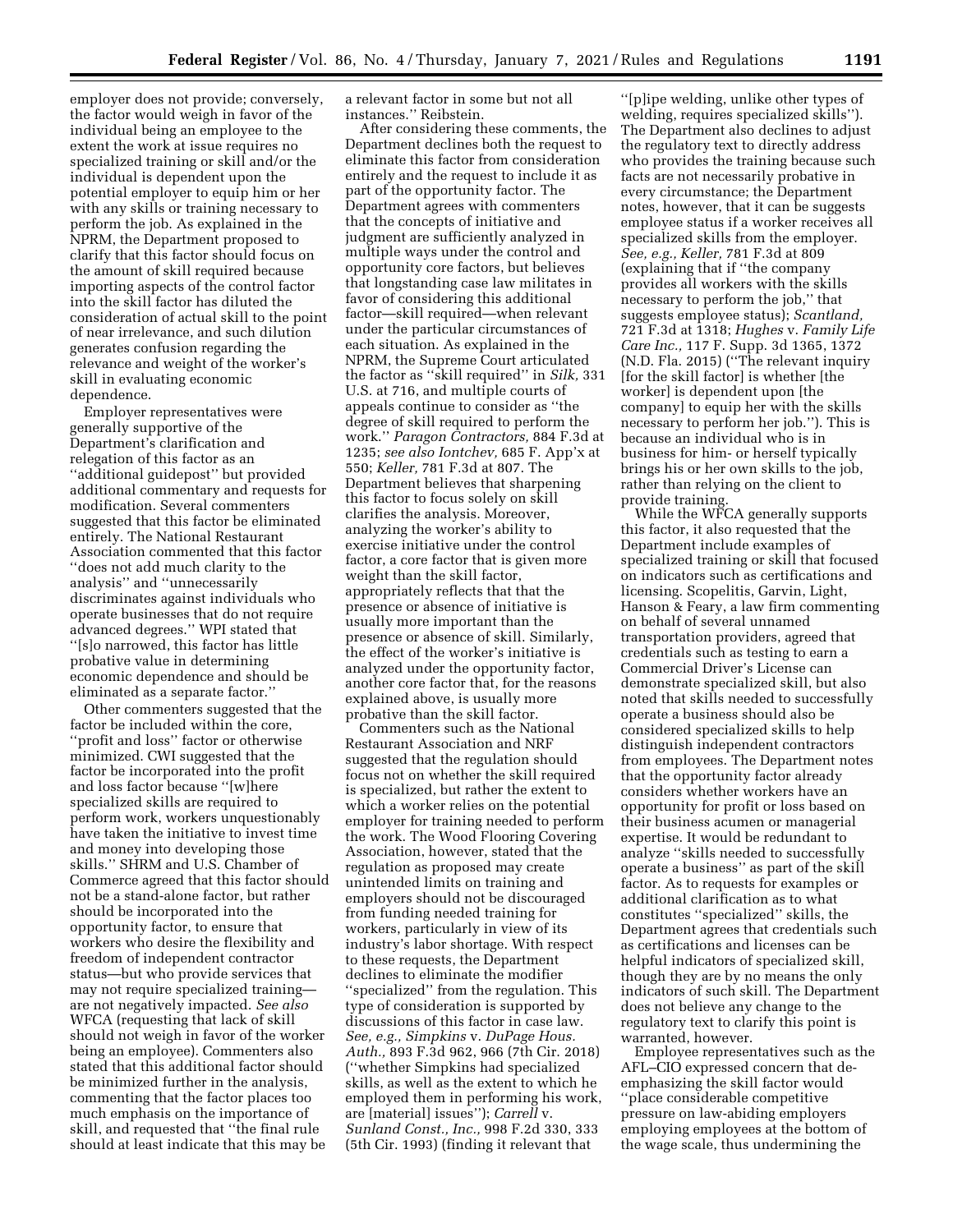national minimum wage standard.'' The AFL–CIO further asserted that the proposed regulation would make it more likely that unskilled workers such as home care workers, delivery drivers, and janitors will be classified as independent contractors, and thus such workers will be unprotected by the FLSA's minimum wage and overtime pay standards. *See* AFL–CIO. The National Employment Lawyers Association (NELA) commented that the Department's proposed regulation ''seeks to constrict and demote'' the skill factor, and, relying on case law, noted that ''courts typically assess whether workers are required to use specialized skills, beyond those typically acquired through occupational or technical training, in an independent way to perform their job'' but that this factor, ''which often favors employee status, does not suit the Department's purposes.''

Regarding farmworkers specifically, TRLA stated that whether the services rendered by an employee require special skills has often been probative in the farm labor context, and that by largely eliminating consideration of this factor, the proposed rule makes the proper classification of farmworkers harder to determine. *See* Texas Rio Grande Legal Aid. This ''will lead to more farmworkers being classified as independent contractors, thereby denying the protections of the FLSA to one of the most vulnerable classes of workers''; moreover, ''[t]o the extent that the proposed rule purports to be descriptive of the current state of the law, it is flatly inaccurate.''

The Department has considered these comments but continues to believe that its proposal with respect to this factor is logical and helpful. Although many courts consider the skill factor, courts appear to find the core factors to be more dispositive than the skill factor when such factors conflict. *See* 85 FR 60621–22 (listing cases). Continuing to take it into account, but not as one of the core factors, adds clarity to the economic realities test. The Department's formulation of the test does not preclude the possibility that in some circumstances, such as with respect to farmworkers, that this factor could be particularly probative.

The Department adopts § 795.105(d)(2)(i) as proposed.

### 4. The ''Permanence of the Working Relationship'' Factor

The second additional guidepost factor, described in the regulatory text at § 795.105(d)(2)(ii), is the degree of permanence of the working relationship between the individual and the

potential employer. The Department proposed that this factor would weigh in favor of the individual being an independent contractor to the extent the work relationship is by design definite in duration or sporadic, which may include regularly occurring fixed periods of work, although the seasonal nature of work by itself would not necessarily indicate independent contractor classification. In particular, the Department explained that the seasonal nature of work would not indicate independent contractor status where the worker's position is permanent for the duration of the relevant season and where the worker has done the same work for multiple seasons. *See Paragon Contractors,* 884 F.3d at 1236–37. The proposal also provided that this factor would weigh in favor of the individual being an employee to the extent the work relationship is instead by design indefinite in duration or continuous. As noted in the NPRM, courts and the Department routinely consider this factor when applying the economic reality analysis under the FLSA to determine employee or independent contractor status. *See, e.g.,* WHD Opinion Letter FLSA2019–6 at 4; *Razak,*  951 F.3d at 142; *Hobbs,* 946 F.3d at 829; *Karlson,* 860 F.3d at 1092–93; *McFeeley,*  825 F.3d at 241; *Keller,* 781 F.3d at 807; *Scantland,* 721 F.3d at 1312.

Multiple commenters urged the Department to focus this factor further on the indefiniteness of a working relationship. For example, the U.S. Chamber of Commerce commented that independent contractors often enter into multiple, long-term contracts with the same business. It suggested that the Department clarify that such contracts do not indicate employee status merely because of their length, but that only contracts of an indefinite length would be indicative of employee status. CWI similarly requested that this factor focus only on the length of the relationship as reflected in contractual agreements, regardless of how long the relationship is in reality.

The Department considered adding clarifying language to the regulation indicating that a relationship whose length is indefinite is more indicative of employee status than a relationship that is merely long. However, because the focus of the economic realities test is not on technical formalities, it may be that a long relationship could be evidence of permanence despite a contract with a definite end. For example, an employer may have a permanent relationship with an employee despite requiring the employee to enter into annual

employment contracts. Or a potential employer may have a long-term relationship reflected in several shortterm contracts. The Department has therefore retained the proposed regulatory text because, although indefiniteness is a stronger indicator of permanence, the length of a working relationship is still relevant to this factor.

One commenter urged the Department to consider the exclusivity of a relationship as part of the permanence factor, an approach taken by some courts. Specifically, CPIE commented that permanence does not indicate an employment relationship unless it is due to the potential employer's requirement of exclusivity rather than the worker's choice. The Department agrees that exclusivity most strongly indicates an employment relationship when the exclusivity is required by the potential employer. However, as the Department discussed in the NPRM, an exclusivity requirement more strongly relates to the control exercised over the worker than the permanence of the relationship. As explained in the discussion of the control factor, that factor already considers whether a worker has freedom to pursue external opportunities by working for others, including a potential employer's rivals. *See, e.g., Freund,* 185 F. App'x at 783 (affirming district court's finding that ''Hi–Tech exerted very little control over Mr. Freund,'' in part, because ''Freund was free to perform installations for other companies'').38 The same concept of exclusivity is then re-analyzed as part of the permanence factor. *Compare id.* (''Freund's relationship with Hi–Tech was not one with a significant degree of permanence

. . . [because] Freund was able to take jobs from other installation brokers.''), *with Scantland,* 721 F.3d at 1319 (finding installation technicians' relationships with the potential employer were permanent because they ''could not work for other companies''). Such duplicative analysis of exclusivity under the permanence factor, however, is not supported by the Supreme Court's original articulation of that factor in *Silk. See* 331 U.S. at 716 (analyzing the

<sup>38</sup> In addition, as also noted in the NPRM, the opportunity factor considers whether a worker's decisions to work for others affects profits or losses. *See, e.g., Freund,* 185 F. App'x at 783 (affirming the district court's finding that the ''looseness of the relationship between Hi–Tech and Freund permitted him great ability to profit,'' in part, because ''Freund could have accepted installation jobs from other companies.''). The Department does not believe this consideration overlaps with the control factor. While the control factor concerns the *ability* to work for others, the opportunity factor concerns the *effects* of doing so.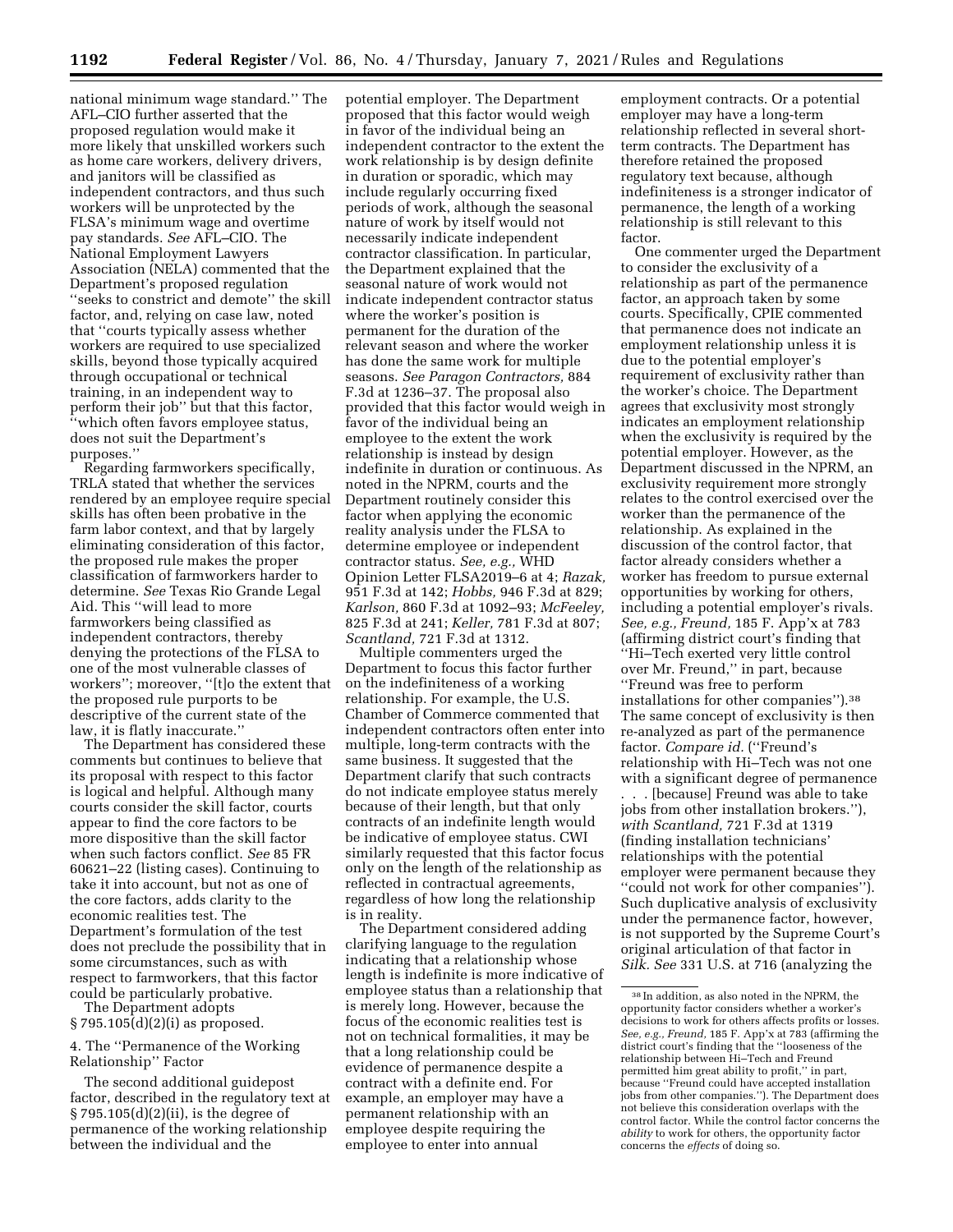719 (analyzing truck drivers' ability to work ''for any customer'' as an aspect of ''the control exercised'' but not permanence); *see also* 12 FR 7967 (describing the permanence factor as pertaining to ''continuity of the relation'' but with no reference to exclusivity). Nor is the concept of exclusivity part of the common understanding of the word "permanent."<sup>39</sup> In a similar vein to the Department's analysis of the concept of initiative, the Department believes analysis of exclusivity as part of the permanence factor dilutes the significance of actual permanence within that factor, blurs the lines between the economic reality factors, and creates confusion by incorporating a concept that is distinct from permanence.

''regularity'' of unloaders' work); *id.* at

Because the worker's ability to work for others is already analyzed as part of the control factor, proposed § 795.105(d)(2)(ii) articulated the permanence factor without referencing the exclusivity of the relationship between the worker and potential employer, and the Department retains the same language in the final rule.

Commenters also requested that the Department clarify that long-term relationships that are based on the workers' choice to continue working for the same business rather than the potential employer's requirements should not indicate employee status under this factor. NRF commented that an independent contractor may choose to focus on a particular client for reasons of the contractor's own rather than the client's requirements, suggesting that the worker's choice does not indicate employee status. The Department does not believe that further explanation in the regulatory text is necessary, though it agrees that a longterm relationship may not always indicate an employee relationship. This factor is not always probative to the analysis, and the scenarios described by the commenters may be situations where the length of the relationship is not a useful indicator. However, explicitly stating that a relationship is not permanent whenever the worker chooses for it to be long-term is not accurate. After all, every employee to some extent chooses whether to continue working for their employer,

and the FLSA's definition of ''employ'' includes to passively ''suffer or permit to work.'' 29 U.S.C. 203(g). A long-term relationship is always the result of choices by both the potential employer and the worker, but it is sometimes a helpful indicator of employee status.

Edward Tuddenham urged the Department to give examples relationships that may or may not be viewed as permanent, such as a contract that is repeatedly renewed or an industry that is generally itinerant. Although the Department has added one example regarding this factor to new § 795.115 to help illustrate how the factor is to be considered, the Department does not believe it is possible to address all of the possible working relationships and contractual arrangements in a useful fashion. Certain general principles should inform any analysis of work relationships. The Department reiterates that it is not contractual formalities that are relevant to the inquiry, but economic reality. A potential employer's attempts to use contractual technicalities to label a relationship as temporary even though it is indefinite in reality should not affect whether this factor indicates employee or independent contractor status. Again, this factor will not always be probative, and, for example, in certain industries where employees are often employed for short periods, a short term of employment would not indicate independent contractor status.

SWCCA pointed out that a recent WHD opinion letter included language stating that ''the existence of a long-term working relationship may indirectly indicate permanence.'' WHD Opinion Letter FLSA 2019–06 (April 29, 2019). The Alliance requested that this language be added to § 795.105(d)(2)(ii). Though the quoted language and the case law from which it is drawn remain useful guidance for employers, the Department does not believe it is necessary to add this language to the regulation, which already indicates that a long-term relationship points toward an employment relationship.

Accordingly, the Department finalizes § 795.105(d)(2)(ii) as proposed.

#### 5. The ''Integrated Unit'' Factor

The final additional guidepost factor, described in  $\S 795.105(d)(2)(iii)$ , is whether the work is part of an integrated unit of production. The Department proposed that this factor would weigh in favor of the individual being an employee to the extent his or her work is a component of the potential employer's integrated production process for a good or service. The

proposed regulatory text further explained that this factor would weigh in favor of an individual being an independent contractor to the extent his or her work is segregable from the potential employer's production process. The Department proposed to clarify that this factor is different from the concept of the importance or centrality of the individual's work to the potential employer's business.

As noted in the NPRM, the Department and courts outside of the Fifth Circuit have typically articulated the sixth factor of the economic reality test as ''the extent to which services rendered are an integral part of the [potential employer's] business.'' WHD Fact Sheet #13. Under this articulation, the ''integral part'' factor considers ''the importance of the services rendered to the company's business.'' *McFeeley,* 825 F.3d at 244. In line with this thinking, courts generally state that this factor favors employee status if the work performed is so important that it is central to or at ''[t]he heart of [the potential employer's] business.'' *Werner*  v. *Bell Family Med. Ctr., Inc.,* 529 F. App'x 541, 545 (6th Cir. 2013); *see also Baker,* 137 F.3d at 1443 (''[R]ig welders' work is an important, and indeed integral, component of oil and gas pipeline construction work.''); *Lauritzen,* 835 F.2d at 1537–38 (''[P]icking the pickles is a necessary and integral part of the pickle business[.]''); *DialAmerica,* 757 F.2d at 1385 (''[W]orkers are more likely to be 'employees' under the FLSA if they perform the primary work of the alleged employer.'').

The Department explained in the NPRM that it is concerned that this focus on importance or centrality departs from the Supreme Court's original articulation of the economic reality test, has limited probative value regarding the ultimate question of economic dependence, and may be misleading in some instances. As such, the Department proposed that § 795.105(d)(2)(iii) would clarify that the ''integral part'' factor should instead consider ''whether the work is part of an integrated unit of production,'' which aligns with the Supreme Court's analysis in *Rutherford Food,* 331 U.S. at 729.

Many commenters representing workers urged the Department to retain the ''integral part'' factor used by courts as part of the economic realities test, rather than replacing it with the ''integrated unit'' factor articulated in the proposed rule. This ''integral part'' factor would consider the importance or centrality of the work performed to the purported employer's business. In

<sup>39</sup>*See* Merriam-Webster Dictionary, *[https://](https://www.merriam-webster.com/dictionary/permanent) [www.merriam-webster.com/dictionary/permanent](https://www.merriam-webster.com/dictionary/permanent)*  (defining permanent as ''continuing or enduring without fundamental or marked change''); *see also*  Oxford American Dictionary 1980 (defining permanent as ''lasting or meant to last indefinitely''); Merriam-Webster Pocket Dictionary 1947 (defining permanent as ''Lasting; enduring'').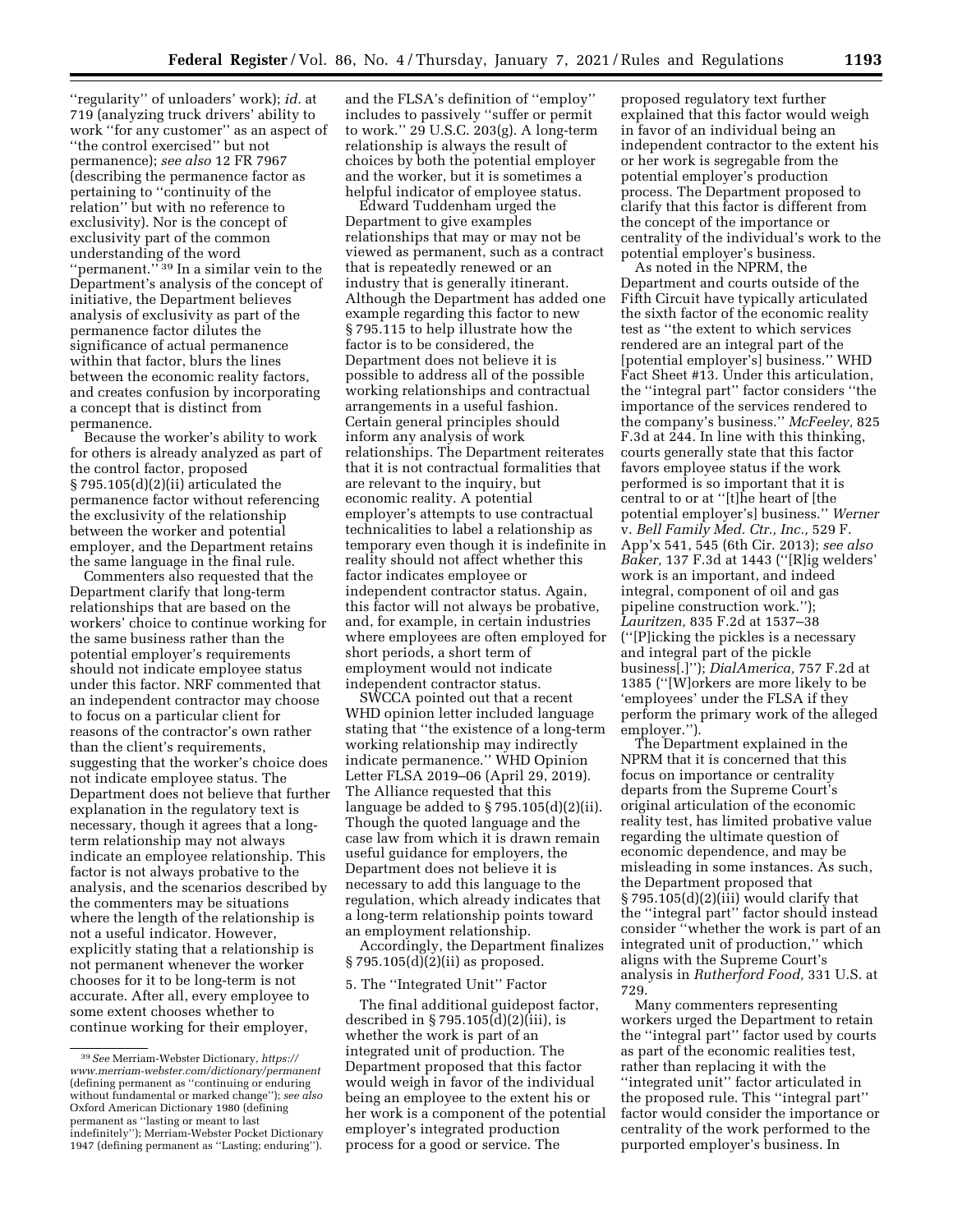particular, several commenters, including United Food and Commercial Workers, Senator Patty Murray, and the State AGs contended that removing the ''integral'' factor would be contrary to established circuit court precedent. The UFCW asserted that ''[w]hether a worker's service is an integral part of the company's business may not be a relevant factor in all situations, but it may be in some and some courts have found value in analyzing this fact.'' It commented that if the Department stated that integrality is not relevant to the economic realities test, the Department's proposed rule would unduly limit the inquiry. One commenter, the Greenlining Institute, commented that eliminating an ''integral part'' factor disfavors workers ''performing physical tasks instead of stereotypically 'intellectual' pursuits,'' who are disproportionately racial or ethnic minorities.

Many commenters agreed with the Department's proposal to eliminate the "integral part" factor or any similar factor focused on the importance of the work. The U.S. Chamber of Commerce, for example, commented, ''In today's economy, independent workers provide services in all aspects of the economy and all aspects of individual businesses, including core and non-core functions, as well as in the same or different lines of business.'' The Society for Human Resource Management similarly commented that the ''analysis concerning the 'integrated unit' factor should not focus on the 'importance of services' provided.''

Though circuit courts have applied an "integral part" factor, it was not one of the factors analyzed by the Supreme Court in *Rutherford Food.* Rather, the Court considered whether the worker was part of an ''integrated unit of production,'' 331 U.S. at 729, as this final rule does. The Department believes that circuit courts—and even the Department itself—have deviated from the Supreme Court's guidance and, in doing so, have introduced an ''integral part'' factor that can be misleading. As explained in the NPRM, the ''integral part'' factor was not one of the distinct factors identified in *Silk* as being ''important for decision.'' 331 U.S. at 716. The ''integrated unit'' factor instead derives from *Rutherford Food,* where the Supreme Court observed that the work at issue was ''part of an integrated unit of production'' in the potential employer's business and concluded that workers were employees in part because they ''work[ed] alongside admitted employees of the plant operator at their tasks.'' 331 U.S. at 729. As the NPRM explained, the Department began using

the ''integral part'' factor in subregulatory guidance in the 1950s. *See* WHD Opinion Letter (Aug. 13, 1954); WHD Opinion Letter (Feb. 8, 1956).40 And circuit courts in the 1980s began referring to it as the ''integral part'' factor and analyzing it in terms of the ''importance'' of the work to the potential employer. *See, e.g., Lauritzen,*  835 F.2d 1529, 1534–35; *DialAmerica Mktg.,* 757 F.2d at 1386.

The NPRM explained the reasons that the Department now believes the Supreme Court's original ''integrated unit'' formulation is more probative than the ''integral part'' (meaning ''important'') approach. As Judge Easterbrook pointed out in his concurrence in *Lauritzen,* ''[e]verything the employer does is 'integral' to its business—why else do it?'' *Lauritzen,*  835 F.2d at 1541 (Easterbrook J., concurring); *see also Zheng,* 355 F.3d at 73 (cautioning in the joint employer context that interpreting the factor to focus on importance ''could be said to be implicated in *every* subcontracting relationship, because all subcontractors perform a function that a general contractor deems 'integral' to a product or a service'').

The Department's review of appellate cases since 1975 involving independent contractor disputes under the FLSA supports this criticism. The Department generally found that, in cases where the ''integral part'' factor was addressed, the factor aligned with the ultimate classification when the ultimate classification was employee.41 However, courts' analyses of the ''integral part'' factor—again, if it was analyzed at all 42—were misaligned more frequently than they were aligned with the ultimate classification when the ultimate classification was independent contractor status. *Compare Iontchev,*  685 F. App'x at 551; *Meyer,* 607 F. App'x at 123; *Freund,* 185 F. App'x at 784–85; *Mid-Atl. Installation,* 16 F. App'x at 107–08; *Brandel,* 736 F.2d at 1120, *with Werner,* 529 F. App'x at 545– 46; *DialAmerica Mktg.,* 757 F.2d at

1387. This higher rate of misalignment is precisely what Judge Easterbrook's criticism would have predicted: If ''[e]verything the employer does is 'integral,'" that factor would point towards employee status for workers who are employees, but also for workers who are independent contractors.

The NPRM further explained that ''the relative importance of the worker's task to the business of the potential employer says nothing about whether the worker economically depends on that business for work.'' 85 FR 60617. While some courts assumed that business may desire to exert more control over workers who provide important services, there is no need to use importance as an indirect proxy for control because control is already a separate factor. *Id.* (citing *Dataphase,*  781 F. Supp. at 735, and *Barnard Const.,*  860 F. Supp. at 777, *aff'd sub nom. Baker* v. *Flint Eng'g & Const. Co.,* 137 F.3d 1436 (10th Cir. 1998)). And this assumption may not always be valid. Modern manufacturers, for example, commonly assemble critical parts and components that are produced and delivered by wholly separate companies through contract rather than employment arrangements. And low transaction costs in many of today's industries make it cost-effective for firms to hire contractors to perform routine tasks.

The Department considered salvaging the ''integral part'' factor by deemphasizing ''integral'' and emphasizing ''part.'' Instead of focusing on whether the work is important ''to'' a potential employer's business, the factor would focus on whether the work is an important ''part'' of that business. This approach would more closely align with how ''integral part'' was used by the Supreme Court in *Silk,* which asked whether workers were ''an integral part of [defendants'] businesses,'' as opposed to operating their own businesses. 331 U.S. 716. But as the NPRM noted, the *Silk* Court framed that question as the ultimate inquiry, and not as a factor that is useful to guide the inquiry. *See* 85 FR 60616 n.41. Asking whether a worker is part of—integral or otherwise—a potential employer's business is not useful because it simply restates the ultimate inquiry: If a worker were part of the potential employer's business, then he or she could not be in business for him- or herself and therefore would be economically dependent. As an added complication, new technologies have led to the emergence of platform companies that connect consumers directly with service providers, and it is often difficult to determine whether those platform companies are in

<sup>40</sup>A 2002 opinion letter interpreted the factor to focus on the importance of the work, explaining that ''[w]hen workers play a crucial role in a company's operation, they are more likely to be employees than independent contractors.'' WHD Opinion Letter, 2002 WL 32406602, at \*3 (Sept. 5, 2002). However, the Department's most recent opinion letter on this subject characterized the factor as ''the extent of the *integration* of the worker's services into the potential employer's business.'' WHD Opinion Letter FLSA2019–6 at 6 (emphasis added).

<sup>41</sup>The only appellate case the Department found of misalignment in this scenario is *Paragon Contractors,* 884 F.3d at 1237–38.

<sup>42</sup>As explained elsewhere, the Fifth Circuit does not usually consider the ''integral part'' factor in its analysis.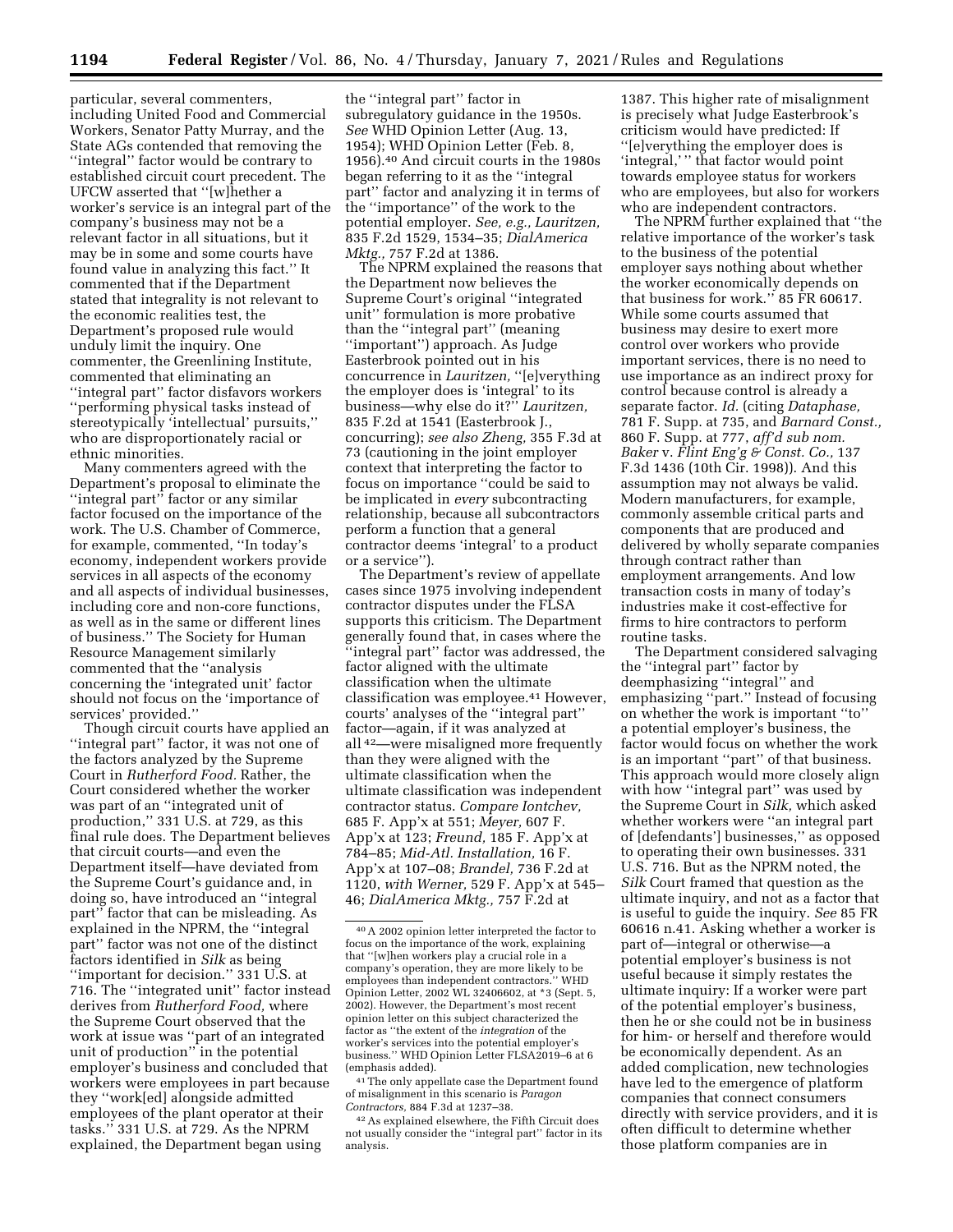business of supporting service providers' own businesses or are in the business of hiring service providers to serve customers. *Compare Razak,* 951 F.3d at 147 n.12 (''We also believe [there] could be a disputed material fact'' whether Uber is ''a technology company that supports drivers' transportation businesses, and not a transportation company that employs drivers.''), *with O'Connor* v. *Uber Techs., Inc.,* 82 F. Supp. 3d 1133, 1153 (N.D. Cal. 2015) (''it is clear that Uber is most certainly a transportation company''). For the reasons explained, the final rule retains the ''integrated unit'' approach.

The Department does not share the Greenlining Institute's concern that the final rule's ''integrated unit'' factor would result in workers who perform ''physical tasks'' being classified as independent contractors more than workers who perform white collar, ''intellectual'' work. Meat deboning is a physical task, but deboners were found to be part of an integrated unit of production in *Rutherford Food.* 331 U.S. at 729. On the other hand, freelance writers perform a white collar task, but they generally are not integrated into a publication's production process because they are not involved in, for instance, assigning, editing, or determining the layout of articles. Both white collar and physical labor jobs may be part of an integrated unit of production. The Department has added one example in new § 795.115 showing that a newspaper editor—who performs primarily white collar tasks—may be part of an integrated unit of production.

Another commenter, the Arkansas Trucking Association, agreed that the ''integrated unit'' factor was superior to ''integral part,'' but suggested an alternative formulation based on whether the business's activities would cease or be severely impacted by the absence of the worker. However, this approach has the same limitations as the approaches that emphasize

''importance.'' Almost every worker performs work that is in some sense important to the business that has hired the worker; otherwise, the business would not hire the worker. Moreover, as explained in the NPRM, easily-replaced workers are often more dependent on a particular business for work precisely because they are so easily replaced. Focusing on the impact of a worker's absence turns the economic dependence analysis on its head by essentially looking at the business's dependence on the worker. As a result, it sends misleading signals about employee status.

Another group of commenters suggested that the factor should include an explicit consideration of the location of the work performed. The U.S. Chamber of Commerce, for example, suggested that the factor should consider whether the worker is performing work ''the majority of which is performed off the physical premises of the business.''

Whether the work is performed on the business's physical premises may be a consideration under the ''integrated unit'' factor, as it may indicate the extent to which the worker is part of an integrated unit of production. However, the Department does not believe it is necessary to include this consideration as an explicit part of the ''integrated unit'' factor. Many businesses have no physical location but nevertheless employ employees. In other instances, an employee may be part of an integrated unit despite performing work at a different location than other employees. *See, e.g., Goldberg* v. *Whitaker House Cooperative, Inc.,* 366 US 28, 32 (1961) (holding that workers who produced copies of a sample product at home were employees). Some workers perform work on a business's physical premises but perform discrete, segregable services unrelated to any integrated process or unified purpose. Thus, although the location of the work may be a fact that is relevant to the ''integrated unit'' factor, it is not so probative that it would be useful to elevate it above other facts that may be more relevant in a particular case.

Several commenters asked that the Department clarify that the relevant inquiry is whether the worker is part of an integrated unit of production that is part of the potential employer's own processes rather than part of a broader supply chain. NRF suggested clarifying language that would ''expressly state that merely serving as a link in the chain of a company's provision of goods or services'' does not indicate employee status. It suggested that such language would make it clear that this factor does not indicate employee status where a worker is merely one, segregable step in the process of delivering a product to a consumer.

The Department does not believe such a clarification is needed, because the text of the final rule states that this factor points toward employee status only when the worker performs ''a component of the potential employer's integrated production process.'' The relevant process is the potential employer's process, not the broader supply chain. A worker who performs a segregable step in the process of delivering a product but who is not

integrated into the employer's own production process is not part of an integrated unit of production. Multiple businesses, including independent contractors, may perform steps in the same supply chain.

Some commenters suggested that the description of this factor in the preamble should define the scope of the ''unified purpose'' toward which the potential employer's processes work. WPI requested that the Department clarify that the ''unified purpose'' cannot be broader than the potential employer's ''core or primary business purpose.'' On the other hand, Farmworker Justice urged a broad definition of ''unified purpose'' to prevent gamesmanship by which an employer may attempt to artificially separate its production process into separate units in order to claim that they are segregable rather than parts of a unified whole. It cited a hypothetical tomato farmer who could label its tomato harvesters as a separate unit rather than as part of the process of growing tomatoes.

The Department rejects these suggestions, because the final rule's rejection of the ''integral part'' factor and the question of ''importance'' or ''centrality'' makes clear that the relevant facts are the integration of the worker into the potential employer's production processes, rather than the nature of the work performed. As explained above, identifying the ''core or primary business purpose'' is not a useful inquiry in the modern economy. Falling transaction costs and other factors described above allow businesses to hire independent contractors to carry out tasks that are part of the businesses' core functions, while keeping those functions separate from its own production processes. At the same time, seemingly peripheral functions may be integrated into an employer's own processes, indicating employee status. What matters is the extent of such integration rather than the importance or centrality of the functions performed, which the Department does not find to be a useful indicator of employee or independent contractor status.

As noted in the NPRM, the Department recognizes that it may be difficult to determine the extent to which a worker is part of an integrated unit of production. For this reason, this factor is not always useful to the economic realities inquiry, and it is less likely than the core factors to be determinative. For example, this factor would not indicate independent contractor status for Farmworker Justice's hypothetical tomato harvesters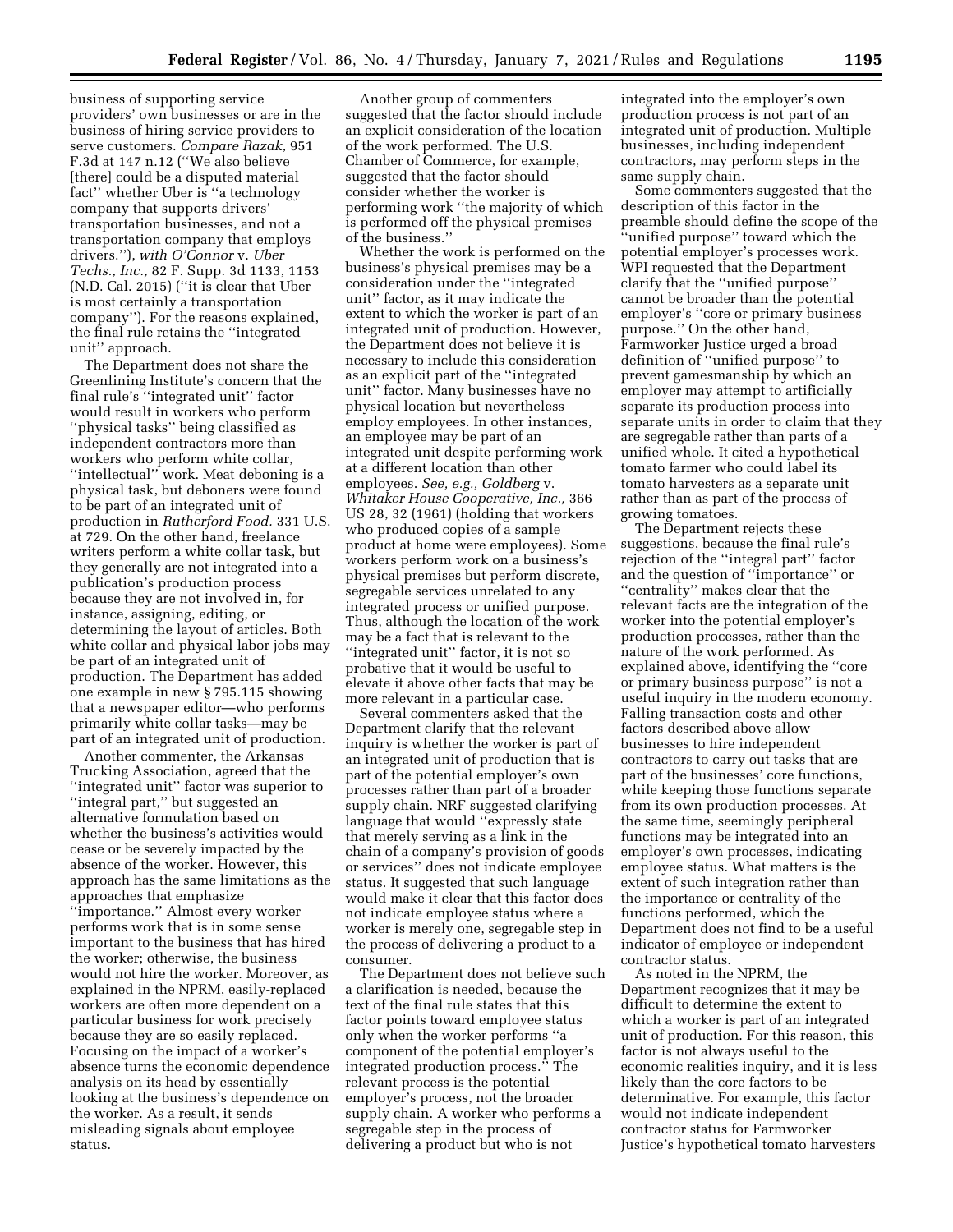merely because the farmer artificially labeled them a separate unit. As has been the case since the concepts underlying the economic realities test was articulated, the test does not depend on labels assigned to workers. *Rutherford Food,* 331 U.S. at 729 (''Where the work done, in its essence, follows the usual path of an employee, putting on an 'independent contractor' label does not take the worker from the protection of the Act.''). The factor may indicate either employee or independent contractor status based on the extent to which the harvesters are integrated into the farmer's production process as a matter of fact, but most likely the ultimate determination would depend more on other factors, such as control and opportunity for profit or loss.

WPI also suggested that the Department clarify language in the preamble to the proposed rule stating that employee status would be indicated for a worker who performs work closely alongside conceded employees. WPI expressed concern that this language could wrongly imply that a worker performing different tasks than the conceded employees but in close proximity to them would indicate employee status. The Department does not believe such clarification is necessary, because the preamble stated that employee status is indicated where the worker ''performs identical or closely interrelated tasks as those employees.'' In other words, WPI is correct that if a worker works physically close to conceded employees but performs unrelated tasks, that fact alone would not indicate employee status.

Finally, many commenters requested that the Department add examples explaining how this factor would apply to specific industries, including trucking, construction, financial advising, and personal shopping. Others wanted examples to address certain types of contractual arrangements, such as multi-sided platforms, franchisees, and buy/sell agreements. In response to these requests, the Department notes that the facts that inform the ''integrated unit'' factor are too circumstancespecific to apply blanket statements to entire industries or broad types of employment arrangements. Any particular task that is common in a particular industry may be performed in one instance by a worker who is part of an integrated unit of production or by a segregable unit. In other words, this factor may point in a different direction for workers who perform similar duties in the same industry but who are more or less integrated into their potential employer's processes based on the

potential employer's business model. Moreover, contractual formalities such as a buy/sell agreement or contracts formed using multi-sided platforms could memorialize either employment or independent contractor arrangements; the determination would not depend on the labels assigned but on the various economic realities factors, including the worker's integration into the potential employer's production process.

That said, as explained elsewhere in this preamble, although the Department cannot address all industries or all possible factual scenarios, it does appreciate that examples are helpful to understanding how each factor operates. The new regulatory provision added in this final rule to further illustrate several factors, § 795.115, includes two examples specifically meant to demonstrate how facts about whether a worker is part of an integrated unit of production should be considered as part of the employment relationship analysis.

For the reasons explained, the Department finalizes § 795.105(d)(2)(iii) as proposed.

#### 6. Additional Unlisted Factors

The National Restaurant Association stated that facts and factors not listed in § 795.105(d) may be relevant to the question of economic dependence even though they would not be as probative as the two core factors. This commenter expressed concern that future courts may ignore these unlisted but potentially relevant considerations in response to this rulemaking and requested that the Department revise the regulatory text to explicitly recognize that unlisted factors may be relevant.

While proposed § 795.105(c) already states that the five factors listed in § 795.105(d) are ''not exhaustive,'' 43 the Department agrees that it may be helpful to make this point more explicit. The Department is thus adding § 795.105(d)(2)(iv), which states that additional factors not listed in § 795.105(d) may be relevant to determine whether an individual is an employee or an independent contractor under the FLSA. As with any fact or factor, such additional factors are relevant only to the extent that they help answer whether the individual is in business for him- or herself, as opposed to being economically dependent on an employer for work. Factors that do not bear on this question, such as whether an individual has alternate sources of wealth or

income and the size of the hiring company, are not relevant. These unlisted factors are less probative than the core factors listed in  $\S 795.105(d)(1)$ , while their precise weight depends on the circumstances of each case and is unlikely to outweigh either of the core factors .

### *E. Focusing the Economic Reality Test on Two Core Factors*

Proposed § 795.105(c) was intended to improve the certainty and predictability of the economic reality test by focusing the test on two core factors: (1) The nature and degree of the worker's control over the work; and (2) the worker's opportunity for profit or loss. This focus is an important corollary of the sharpened definition of economic dependence to include individuals who are dependent on a potential employer for work and to exclude individuals who are in business for themselves. The NPRM explained that these core factors, listed in proposed § 795.105(d)(1), drive at the heart of what is meant by being in business for oneself: Such a person typically controls the work performed in his or her business and enjoys a meaningful opportunity for profit or risk of loss through personal initiative or investment. The other economic reality factors—skill, permanence, and integration—are also relevant as to whether an individual is in business for him- or herself. But they are less probative to that determination. For instance, it is not uncommon for comparatively high skilled individuals—such as software engineers—to work as employees, and for comparatively low skill individuals—such as drivers—to be in business for themselves. *See, e.g., Saleem,* 854 F 3d at 140; *Express Sixty-Minutes Delivery,* 161 F.3d at 306. In contrast, ''[i]n ordinary circumstances, an individual 'who is in business for him- or herself' will have meaningful control over the work performed and a meaningful opportunity to profit (or risk loss).'' 85 FR 60618. As such, ''it is not possible to properly assess whether workers are in business for themselves or are instead dependent on another's business without analyzing their control over the work and profit or loss opportunities.'' *Id.* 

The NPRM further explained that focusing on the two core factors is also supported by the Department's review of case law. The NPRM presented a remarkably consistent trend based on the Department's review of the results of appellate decisions since 1975 applying the economic reality test. Among those cases, the classification favored by the control factor aligned with the worker's

<sup>43</sup>*See Silk,* 331 U.S. at 716 (''No one [factor] is controlling nor is the list complete.'').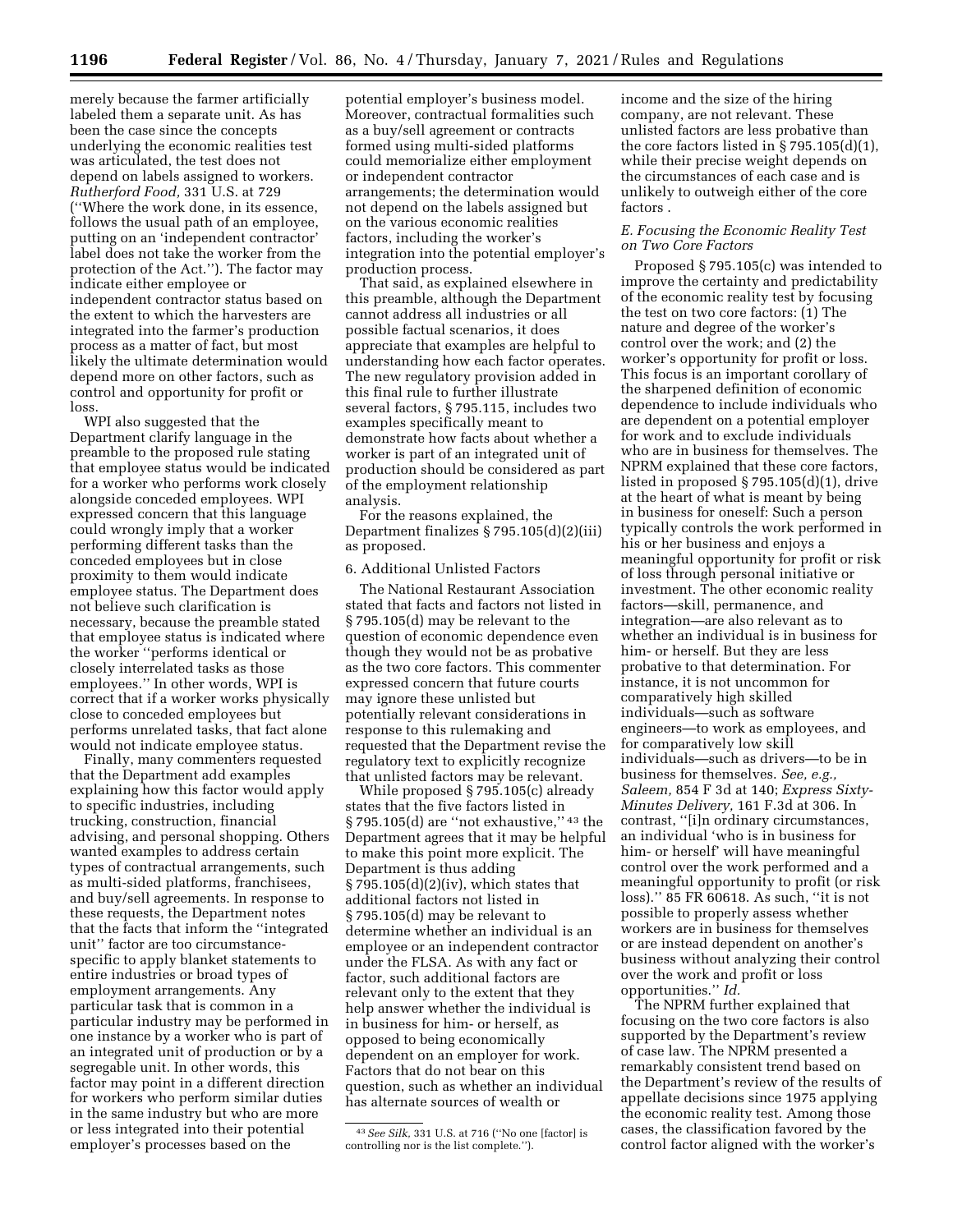ultimate classification in all except a handful where the opportunity factor pointed in the opposite direction. And the classification favored by the opportunity factor aligned with the ultimate classification in every case.44 These two findings imply that whenever the control and opportunity factors both pointed to the same classification whether employee or independent contractor—that was the court's conclusion regarding the worker's ultimate classification.45 *See* 85 FR 60619. In other words, the Department did not uncover a single court decision where the combined weight of the control and opportunity factors was outweighed by the other economic reality factors. In contrast, the classification supported by other economic reality factors was occasionally misaligned with the worker's ultimate classification, particularly when the control factor, the opportunity factor, or both, favored a different classification. *See id.* at 60621.

The NPRM thus provided that, given their greater probative value, if both proposed core factors point towards the same classification—whether employee or independent contractor—there is a substantial likelihood that is the individual's correct classification. This is because it is quite unlikely for the other, less probative factors to outweigh the combined weight of the core factors. In other words, where the two core factors align, the bulk of the analysis is complete, and anyone who is assessing the classification may approach the remaining factors and circumstances with skepticism, as only in unusual cases would such considerations outweigh the combination of the two core factors.

Numerous commenters welcomed proposed § 795.105(c)'s sharpening of the economic reality test by recognizing the two core factors' greater probative value on whether an individual is in business for him- or herself. For instance, the U.S. Chamber of Commerce stated that ''[t]he Department's straightforward focus on two core factors presents a concise interpretation of 'economic dependency' grounded in the Act's statutory definition of 'employ' and 'employer,' consistent with Supreme Court

precedent, and well-reasoned courts of appeals' decisions.'' The American Bakers Association (ABA) likewise ''supports the Department's position that the two most probative 'core' factors for determining independent contractor status under the FLSA are the degree and nature of an individual's control over their work, and the opportunity for profit (or loss).'' *See also, e.g.,* ATA; CPIE; National Restaurant Association; SHRM. Even one commenter who did not generally support this rulemaking ''agreed with the Department that the two main factors, control and opportunity for profit or loss, should be given greater weight.'' Owner-Operator Independent Driver Association (OOIDA).

Many commenters objected to focusing on the two core factors. Broadly speaking, they raised three interrelated concerns. First, commenters contended that elevating the two core factors is inconsistent with the economic reality test, which they asserted requires that factors be either unweighted or weighted equally. *See, e.g.,* NELP (objecting to ''elevating two narrow 'core' factors''); SWACCA; Commissioner Slaughter of the Federal Trade Commission (FTC). Second, commenters contended that focusing on two core factors would narrow the scope of who is an employee (as opposed to an independent contractor) under the FLSA. *See, e.g.,* NELP (''The NPRM narrows the FLSA test for employee coverage[.]''); State AGs (''The Proposed Rule's interpretation of [employment under] the FLSA is unlawfully narrow.''); Appleseed Center (''The Department of Labor is trying to impermissibly narrow this definition''); NCFW (objecting to ''agency's proposed attempt to narrow the definition of employee''). Third, commenters asserted that focusing on two core factors would impermissibly restrict the set of circumstances that may be considered when assessing whether a worker is an employee or independent contractor under the FLSA. TRLA (''proposed reformulation would eliminate . . . any consideration of [the skill and permanence] factors''); NELA (objecting to ''a narrow, control-dominated inquiry''); State AGs (objecting to proposed rule because it ''narrows several areas of inquiry.'').46 The

Department responds to each of the above concerns below, and then addresses other requests relating to the focus on the two factors.

1. Focusing on Two Core Factors is Consistent With the Economic Reality Test

Many commenters contended that emphasizing core factors over others would violate a requirement that economic reality factors be unweighted or weighted equally. According to SWACCA, ''[t]he proposed weighted rule is a novel concept and a departure from existing caselaw.'' *See also, e.g.,*  NELA (objecting to ''emphasizing certain factors over what should be the 'ultimate inquiry' ''). FTC Commissioner Slaughter likewise objected that ''[t]he Proposal takes the Supreme Court's five factor test, where all five factors are given equal weight, and narrows it down to focus on only two [core] factors.'' *See also* Appleseed Center (''[A]ll are given equal weight.''); Senator Patty Murray (suggesting that ''DOL afford [factors] equal weight''). NELP appeared to agree with the Department that the economic reality test may focus on certain factors over others, but asserted that ''the factor of integration into the business of another should be weighed heavily,'' rather than the proposed rule's two core factors. Several commenters further relied on an age discrimination case to contend that the economic reality test ''cannot be rigidly applied'' and that ''[i]t is impossible to assign to each of these factors a specific and invariably applied weight.'' NELP (quoting *Hickley* v. *Arkla Indus., Inc.,* 699 F.2d 748, 752 (5th Cir. 1983)); *see also* Michigan Regional Council of Carpenters (MRCC) (same).

The Department disagrees that the economic reality test requires factors to be unweighted or equally weighted. Each time the Department or a court applies the test, it must balance potentially competing factors based on their respective probative value to the ultimate inquiry of economic dependence. In the very case that announced the economic reality factors, the Supreme Court listed five factors that are ''important for decision'' but

<sup>44</sup>This is not to imply that the opportunity factor necessarily aligns with the ultimate classification, but rather that the Department is not aware of an appellate case in which misalignment occurred.

<sup>45</sup>The only cases in which an appellate court's ruling on a worker's classification was contrary to the court's conclusions as to the control factor were cases in which the opportunity factor pointed in the opposite direction. *See* 85 FR 60619 (citing *Paragon Contractors,* 884 F.3d at 1235–36, and *Cromwell,*  348 F. App'x at 61).

<sup>46</sup>There are two distinct concepts within the economic reality test—and any test for employment status—that can be broad or narrow. The first concept is the test's standard for employment, which is economic dependence. *See Bartels,* 332 U.S. at 130. The second concept is the set of circumstances that may be considered as part of the test, which is the ''circumstances of the whole activity.'' *See Rutherford Food,* 331 U.S at 730. The

breadth of these two concepts are not always logically related. For instance, the ABC test states that a worker is an employee unless the hiring party can establish that three criteria are met, *see, e.g., Dynamex,* 416 P.3d at 35; thus, the ABC test considers a relatively narrow set of circumstances while imposing a broad standard for employment. While most commenters that objected to the narrowing of the economic reality test did not present the standard of employment and circumstance that may be considered as separate concepts, the Department addresses them separately.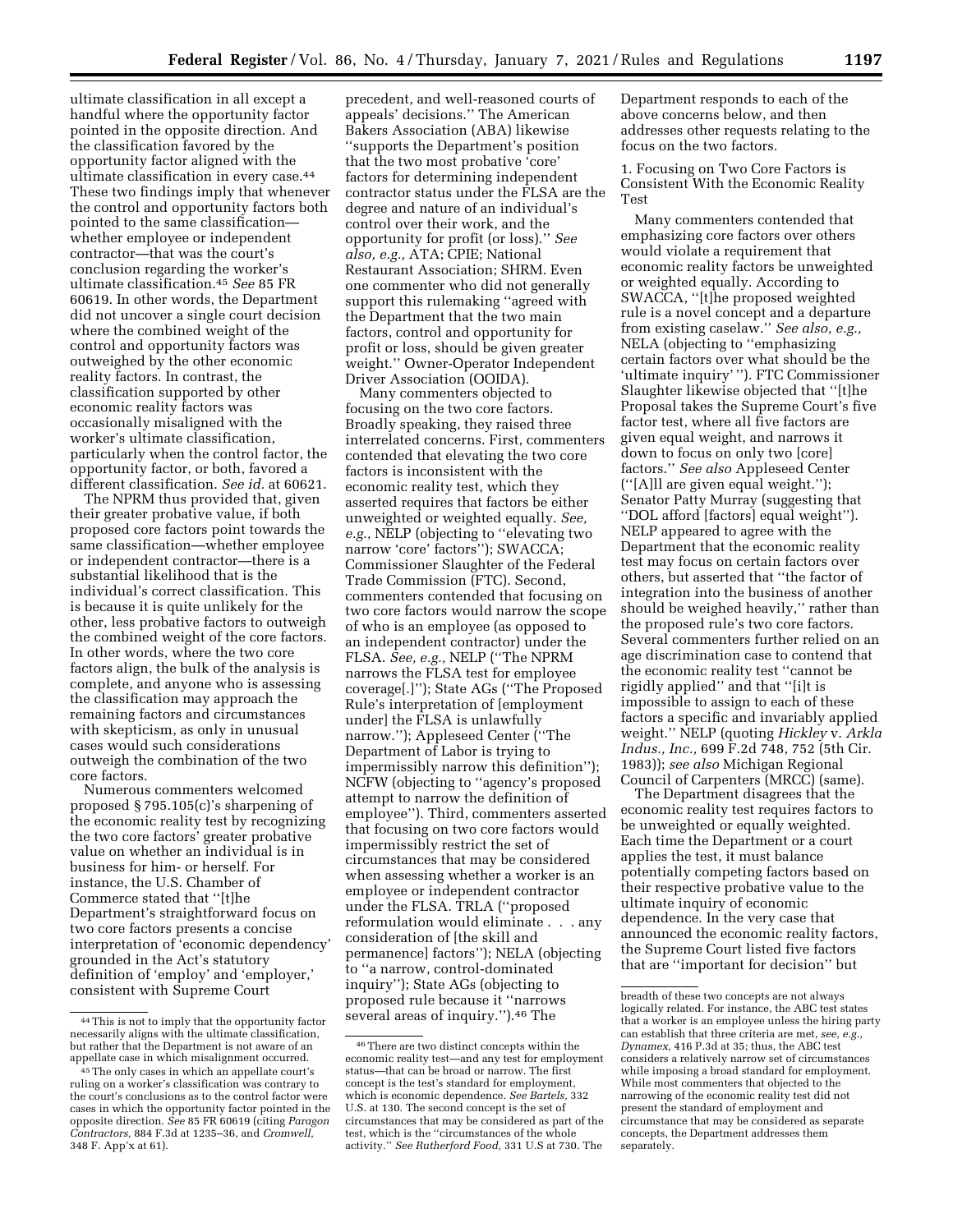did not treat them equally. *Silk,* 331 U.S. at 716. It instead emphasized the most probative factors, while deemphasizing less probative ones in that case. The Court focused on the fact that coal unloaders ''had no opportunity to gain or lose'' to conclude they were employees under the SSA, while explaining the fact ''[t]hat the unloaders did not work regularly was not significant.'' *Id.* at 717–18. The Court further focused on ''the control exercised [and] the opportunity for profit from sound management'' to conclude that truck drivers were independent contractors, without discussing any of the other economic reality factors. *Id.* at 719. Similarly, the Court in *Whitaker House* concluded that workers at issue in that case were employees based primary on considerations relating to control (*e.g.,*  the workers were ''regimented under one organization, manufacturing what the organization desires'') and opportunity for profit (*e.g.,* the workers were ''receiving the [piece rate] compensation the organization dictates'' rather than ''selling their products on the market for whatever price they can command''). 366 U.S. at 32–33.

As discussed in the NPRM, courts of appeals also emphasized facts and factors that are more probative of the economic dependence inquiry. *See* 85 FR 60620. In *Saleem,* the Second Circuit focused on facts relating to drivers' control over their work and their opportunity for profit or loss based on initiative or investment to conclude that they were independent contractors.47 854 F.3d at 138–39; *see also Agerbrink*  v. *Model Service LLC,* 787 F. App'x 22, 25–27 (2d Cir. 2019) (denying summary judgement based solely on disputed facts regarding plaintiff's ''control over her work schedule, whether she had the ability to negotiate her pay rate, and, relatedly, her ability to accept or decline work''). The Third Circuit in *Razak* v. *Uber Technologies* took a similar approach by emphasizing disputed facts regarding ''whether Uber exercises control over drivers'' ' and had ''the opportunity for profit or loss depending on managerial skill'' to deny summary judgment. 951 F.3d at 145–47.48 And

the Eight Circuit recently emphasized a process server's ability to determine his own profits by controlling hours, which assignments to take, and for which company to work, to affirm a jury verdict that he was an independent contractor. *See Karlson,* 860 F.3d at 1095.

Courts have repeatedly warned against the ''mechanical application'' of the economic reality factors when determining whether an individual is an employee or independent contractor. *See, e.g., Saleem,* 854 F.3d at 139; *Superior Care,* 840 F.2d at 1059. Rather, the factors should be analyzed with the aim of answering the ultimate inquiry under the FLSA: ''Whether an individual is 'in business for himself' or is 'dependent upon finding employment in the business of others.' '' *Scantland,*  721 F.3d at 1312 (quoting *Mednick,* 508 F.2d at 301–02). Commenters who object to focusing on the two core factors do not dispute this principle, and some affirmatively support it. For instance, NELA and the State AGs both stated that economic reality ''factors 'are aids—tools to be used to gauge the degree of dependence of alleged employees on the business with which they are connected' '' (quoting *Pilgrim Equip.,* 527 F.2d at 1311). NELA nonetheless believed that it would be inappropriate to ''emphasiz[e] certain factors over what should be the 'ultimate inquiry': The worker's economic dependence on the putative employer.'' Emphasizing certain factors, however, would dilute the ultimate inquiry of economic dependence only if those factors were less probative of economic dependence than others. In contrast, emphasizing factors that are more probative would not dilute but rather focus the analysis on the ultimate inquiry under the FLSA. If NELA and the State AGs are correct that the economic reality factors must be ''used to gauge the degree of dependence,'' then focusing on factors that are more probative measures of economic dependence is not only permitted but preferred.

The Department's review of case law indicates that courts of appeals have effectively been affording the control and opportunity factors greater weight, even if they did not always explicitly acknowledge doing so.49 *See* 85 FR

60619. Among the appellate decisions since 1975 that the Department reviewed, whenever the control factor and the opportunity factor both pointed towards the same classification whether employee or independent contractor—that was the worker's ultimate classification. Put another way: In those cases where the control factor and opportunity factor aligned, had the courts hypothetically limited their analysis to just those two factors, it appears to the Department that the overall results would have been the same. One commenter attempted to dispute this finding. TRLA asserted that, in the following four cases, farmworkers who were found to be employees ''might be reclassified as independent contractors based on the NPRM's two core factors:'' *Driscoll,* 603 F.2d 748; *Lauritzen,* 835 F.2d 1529; *Perez* v. *Howes,* 7 F. Supp. 3d 715 (W.D. Mich. 2014); and *Cavazos* v. *Foster,* 822 F. Supp. 438 (W.D. Mich. 1993). However, the court in each of these cases actually concluded that the control and opportunity factors both favored employee classification,50 and thus the farmworkers would have been found to be employees even if those courts had hypothetically based is decision solely on the core factors. These cases therefore reinforce the Department's conclusion that the control and opportunity factors have been consistently afforded significant weight in the economic dependence inquiry.

The consistent empirical trend indicating that the control and opportunity factors have been afforded

50 *Driscoll,* 603 F.2d at 755 (''The appellants' affidavits, which must be taken as true for summary judgment purposes, plainly disclose that [defendant] possesses substantial control over important aspects of the appellants' work''); *id.*  (''The appellants' opportunity for profit or loss appears to depend more upon the managerial skills of [defendant]''); *Lauritzen,* 835 F.2d at 1536 (''The defendants exercise pervasive control over the operation as a whole.''); *id.* (''The Sixth Circuit [in a prior case] found that the migrant workers had the opportunity to increase their profits through the management of their pickle fields*....*We do not agree.''); *Howes* 7 F. Supp. 3d at 726, *aff'd sub nom. Perez* v. *D. Howes LLC,* 790 F.3d 681 (6th Cir. 2015); (''Accordingly, [the control] factor weighs in favor of a finding that the workers were employees.''); *id.*  (''[W]orkers could simply increase their wages by working longer, harder, and smarter—this does not constitute an opportunity for profit.''); *Cavazos,* 822 F. Supp. at 442 (''Their lack of control supports plaintiffs' claim that they are employees.''); *id.* at 443 (noting that the work relationship ''does not afford plaintiffs an opportunity for profits'').

<sup>47</sup> In particular, the *Saleem* court focused on: drivers' ''considerable discretion in choosing the nature and parameters of their relationship with the defendant,'' ''significant control over essential determinants of profits in [the] business,'' how they ''invested heavily in their driving businesses,'' and the ''ability to choose how much work to perform.'' 854 F.3d at 137–49.

<sup>48</sup>The *Razak* decision also briefly addressed other factors, including a footnote on the ''integral'' factor and a discussion that was nominally about the permanence factor but actually concerned control: ''On one hand, Uber can take drivers

offline, and on the other hand, Plaintiffs can drive whenever they choose to turn on the Driver App, with no minimum amount of driving time required.'' 951 F.3d at 147 n.12.

<sup>49</sup>Some courts have explicitly acknowledged that facts related to the control factor were more probative than facts related to other factors. For instance, the court in *Saleem* stated that ''whatever 'the permanence or duration' of Plaintiffs' affiliation

with Defendants, both its length and the 'regularity' of work was entirely of Plaintiffs' choosing.'' 854 F. 3d at 147 (citation omitted). When discussing ''the use of special skills,'' the court in *Selker Brothers*  similarly explained that, ''[g]iven the degree of control exercised by Selker over the day-to-day operations of the stations, this criterion cannot be said to support a conclusion of independent contractor status.'' 949 F.2d at 1295.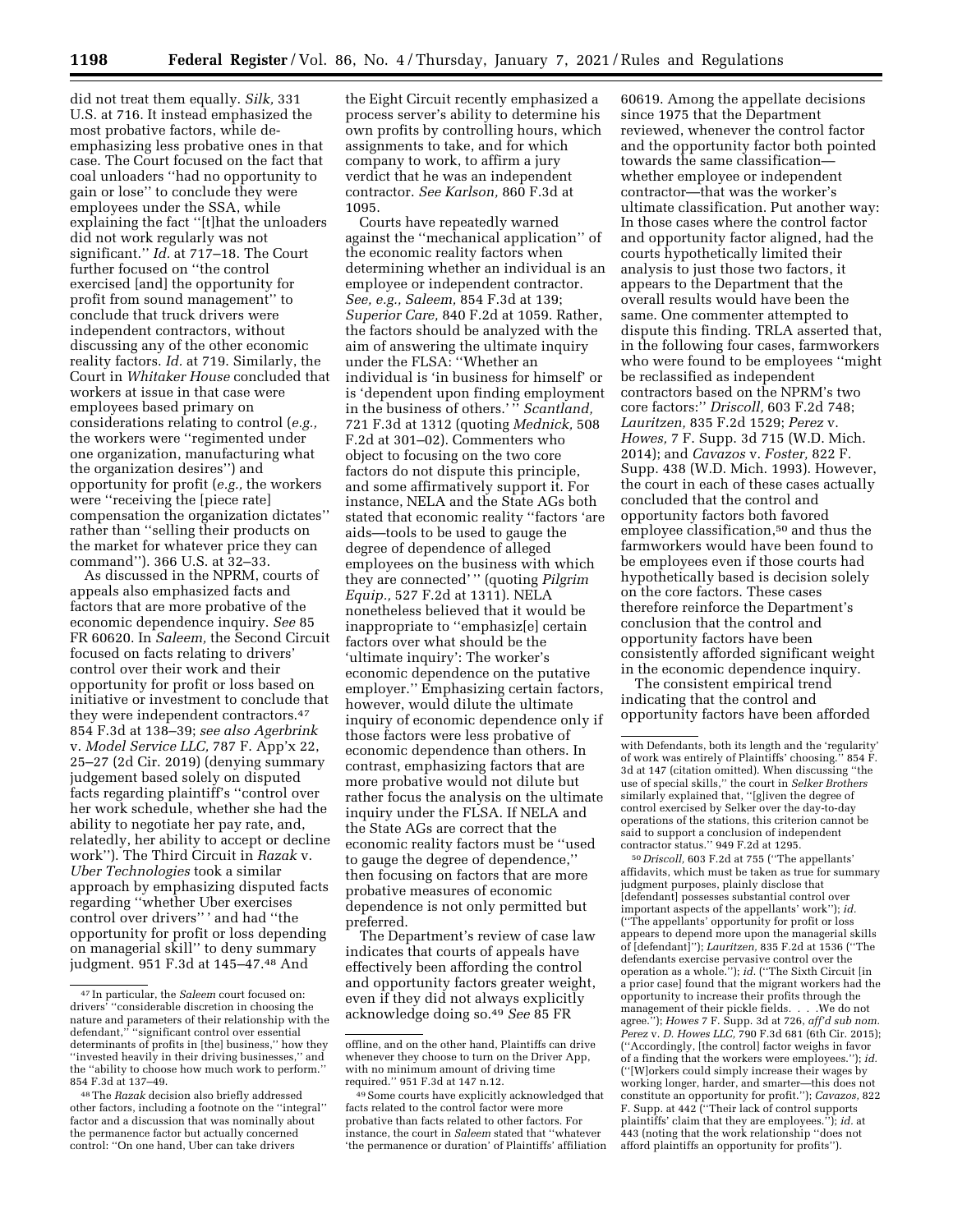greater weight should be unsurprising given their greater probative value. As the NPRM explained, those two factors ''strike at the core'' of what it means to be in business for oneself, 85 FR 60612, and therefore they are more probative of the ultimate inquiry under the FLSA: ''whether an individual is 'in business for himself' or is 'dependent upon finding employment in the business of others.' '' *Scantland,* 721 F.3d at 1312 (quoting *Mednick,* 508 F.2d at 301–02). No commenters offered a persuasive counterargument to the commonsense logic that, when determining whether an individual is in business for him- or herself, the extent of the individual's control over his or her work is more useful information than, for example, the skill required for that work. Nor did any commenters effectively rebut that the extent of an individual's ability to earn profits (or suffers losses) through initiative or investment is more useful information than, for example, how long that individual has worked for a particular company.

NELP appeared to agree with the Department that emphasis should be given to factors that are most probative to the ultimate inquiry of whether an individual is in business for him- or herself, but disagrees as to what those factors should be. In particular, NELP asserted that ''the factor of integration into the business of another should be weighed heavily and in fact is ultimately the test. If the work is integrated this leads to the conclusion that the worker is not independently running a business.'' 51

NELP correctly defines the economic dependence inquiry as ''whether a person is in business for themselves and therefore independent, or works instead in the business of another and dependent on that business for work.'' If a worker is economically dependent on an employer for work, the worker is not in business for him- or herself. NELP then defines the ''integration factor'' to mean the exact same thing: ''If the work is integrated this leads to the conclusion that the worker is not independently running a business.'' NELP is correct that, when defined as such, ''the factor of integration . . . in fact is the ultimate test," but that factor would not be helpful in ascertaining a worker's employment status because it simply restates the question. The Department, courts, and the regulated community would still have to determine which factors to analyze to

determine whether an individual is in business for him- or herself. The Department therefore declines to create and give greater weight to NELP's concept of the ''integration factor'' and continues to believe that the control and opportunity factors are the most probative as to whether an individual is in business for him- or herself as a matter of economic reality.

NELP and MRCC quoted dicta from an age-discrimination case that ''[i]t is impossible to assign to each of [the economic reality] factors a specific and invariably applied weight.'' *Hickley,* 699 F.2d at 752.52 This proposed rule, however, does not run afoul of *Hickley'*s dicta. As an initial matter, neither core factor individually has ''a specific and invariably applied weight'' because the proposed rule does not state that one necessarily outweighs the other. The Department nonetheless recognizes that proposed § 795.105(c)' statement that 'each [core factor] is afforded greater weight in the analysis than is any other factor'' may be overly rigid. For reasons explained above, certain types of facts *i.e.,* those falling within the control and opportunity factors—are more probative than others regarding whether an individual is in business for him- or herself. But that does not necessarily mean the control or opportunity factors are entitle to greater weight in all cases. For example, it may be the case that, after all the circumstances have been considered, a core factor does not weigh very strongly towards a particular classification because considerations within that factor point in different directions. *See Cromwell,* 348 F. App'x at 61 (finding that ''defendants here did not control the details of how the plaintiffs performed their assign jobs'' but did have ''complete control over [their] schedule and pay''). A core factor could even be at equipoise, in which case it would not weigh at all in favor of a classification. *See Johnson,* 371 F. 3d at 730 (concluding that competing facts regarding plaintiffs' opportunity for profit or loss meant that the ''jury could have viewed this factor as not favoring either side''). In short, there is

a subtle but important distinction that was not fully reflected in the NPRM's language between a factor's probative value as a general matter and its specific weight in a particular case. Probative value refers to the extent to which a factor encapsulates types of facts that illuminate the ultimate inquiry of whether workers are in business for themselves, as opposed to being dependent on an employer for work. The weight assigned to a factor in a particular case refers to how strongly specific facts within the factor, on balance, favors a particular classification. Considerations within a core factor may have significant probative value even though that factor, on balance, does not weigh heavily towards a classification in a specific case. The Department therefore revises § 795.105(c) to more clearly distinguish between a core factor's probative value as a general matter and its' weight in a specific case and to clarify that the core factors' greater probative value means that they typically (but not necessarily) carry greater weight . Thus it should be clear that the rule does not assign any factor a specific or invariable weight. In contrast, the approach favored by some commenters, including the Appleseed Center and Commission Slaughter, to give each factor ''equal weight'' would 'assign to each of the factors a specific and invariably applied weight.'' *Hickley,* 699 F.2d at 752.

At bottom, the final rule's focus on two core factors thus does not depart from the economic reality test—it merely elucidates the factors' respective probative values that have always existed but never been explained. *Cf. Lauritzen,* 835 F.2d at 1539 (''Why keep [employers] in the dark about the legal consequences of their deeds.'' (Easterbrook, J., concurring)). As explained in more detail below, providing such clarification for the regulated community would not narrow the scope of who is an FLSA employee as opposed to an independent contractor. Nor would it narrow the circumstances that may be considered under the economic reality test.

2. The Proposed Rule Would Not Narrow the Standard for FLSA Employment

A number of commenters argued that focusing the economic reality test on the control and opportunity factors would narrow the standard for employment under the FLSA. The FLSA defines ''employ'' as including ''to suffer or permit to work," 29 U.S.C. 203 $(g)$ , and these commenters argued this definition should be interpreted to provide broad coverage in light of the Act's remedial

<sup>51</sup>According to NELP, this language is a quotation from AI 2015–1 that was withdrawn in 2017. But that withdrawn guidance does not contain the quoted language.

<sup>52</sup>The court in *Hickley* applied the economic reality test in the context of the Age Discrimination in Employment Act of 1967, 29 U.S.C. 621–34, without opining whether that was the correct test under the ADEA. 699 F.2d at 752 (''Finding . . . there was no evidence . . . that Hickey was an employee under the more liberal 'economic realities' test used in FLSA cases, [but] express[ing] no opinion on whether it or one of the tests used in Title VII cases should ultimately be used to determine employee status in ADEA cases.''). *Hickley'*s ''specific and invariably applied weight'' dicta appears in one FLSA case, *Parrish,* 719 F.3d at 380, as a *see also* parenthetical to support the proposition that economic reality factors should not be applied mechanically.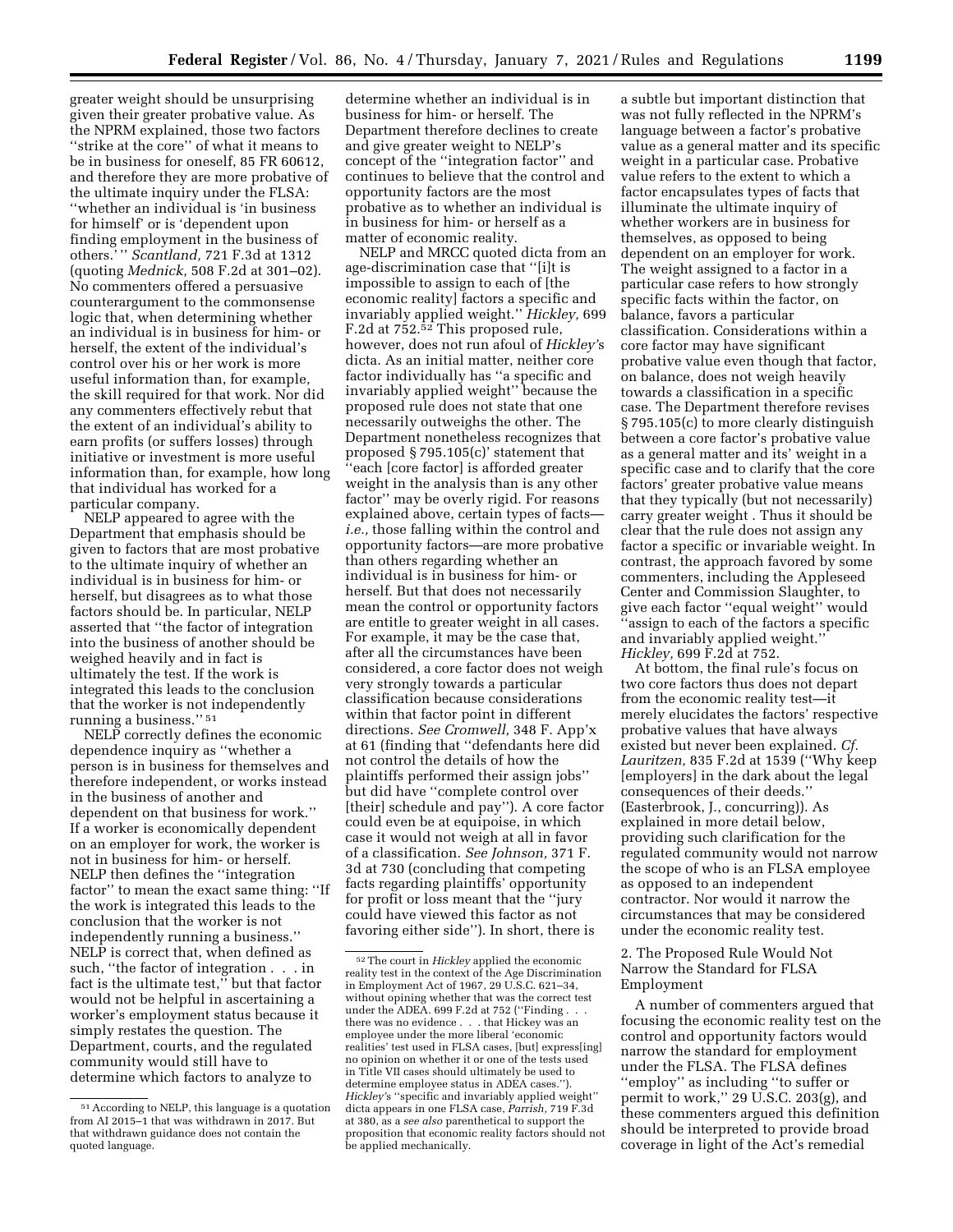purpose. *See, e.g.,* AFL–CIO; NELA; NELP; Senator Patty Murray; State AGs. Most of these commenters argued that the proposed rule is incompatible with the Act's broad definition of employment because focusing on the control factor would effectively adopt the narrower scope of employment under the common law control test. One commenter, however, had a different view: UPS argued that the proposed rule would adopt a narrower standard for employment by giving the control factor *too little* weight.

Discussing the proposed rule's consistency with the FLSA's standard for employment first requires an understanding of the Act's definitions. Commenters point out that the Act defines ''employ'' as including ''to suffer or permit to work,'' 29 U.S.C. 203(g), but the Supreme Court has observed that, although broad, the Act's definitions are not clear regarding the scope of relationships that are included. *Rutherford Food,* 331 U.S. at 728 (''[T]here is in the [FLSA's text] no definition that solves problems as to the limits of the employer-employee relationship under the Act.''). Courts of appeals have likewise found the definitions not to clearly indicate the precise contours of FLSA employment. *See, e.g., Solis* v. *Laurelbrook Sanitarium & Sch., Inc.,* 642 F.3d 518, 522 (6th Cir. 2011); *Steelman* v. *Hirsch,*  473 F.3d 124, 128 (4th Cir. 2007).

As commenters also noted, the Supreme Court relied on the FLSA's purpose and legislative history to interpret the ''suffer and permit'' language to encompass a more inclusive definition of employment than that of the common law. *Rutherford Food,* 331 U.S. at 727 (affirming that FLSA employment is not limited to the ''common law test of control, as the act concerns itself with the correction of economic evils through remedies which were unknown at common law''); *see also Darden,* 503 U.S. at 326. The Supreme Court has ''consistently construed the Act liberally in recognition that broad coverage is essential to accomplish [its] goal,'' *Tony & Susan Alamo,* 471 U.S. at 296, but at the same time, the Court also recognized that the ''suffer or permit'' definition ''does have its limits.'' *Id.* at 295; *see also Portland Terminal,* 330 U.S. at 152 (''The definition 'suffer or permit to work' was obviously not intended to stamp all persons as employees.''). No court has suggested that applying such limits (including the limit that bona fide independent contractors are not employees under the Act) cannot be reconciled with the Act's remedial purpose. *Cf. Encino Motorcars, LLC* v.

*Navarro,* 138 S. Ct. 1134, 1142 (2018) (*Encino* II) (warning against relying on ''flawed premise that the FLSA 'pursues' its remedial purpose 'at all costs''' when interpreting the Act). Ultimately, ''[t]he test of employment under the Act is one of 'economic reality.''' *Tony & Susan Alamo,* 471 U.S. at 301 (quoting *Whitaker House,* 366 U.S. at 33)). This rule applies such a test and does so with sufficient breadth consistent with the Act's remedial purpose.

While the phrase ''economic reality'' is on its face no clearer than the ''suffer or permit'' language, *see Lauritzen,* 835 F.2d at 1539 (Easterbrook J., concurring), decades of case law has refined its meaning. The Court determined that employees include ''those who as a matter of economic reality are dependent upon the business to which they render service.'' *Bartels,*  332 U.S. at 130. Courts of appeals have subsequently used *Bartels'*s concept of economic dependence to determine employment under the FLSA. *See, e.g., Saleem,* 854 F.3d at 139; *Mr. W Fireworks,* 814 F.2d at 1054; *DialAmerica,* 757 F.2d at 1385. Thus, the courts have interpreted the scope of employment under the Act's definition to include any individual who is ''dependent upon finding employment in the business of others,'' and to exclude any individual who is ''in business for himself.'' *Scantland,* 721 F.3d at 1312.53 However, as noted in the need for rulemaking discussion, this principle has not always been applied consistently.

The Department agrees with this interpretation and further believes that the economic dependence standard developed by courts comports with the ''suffer or permit'' statutory text. As the NPRM explained: ''An individual who depends on a potential employer for work is an employee whom the employer suffers or permits to work. In contrast, an independent contractor does not work at the sufferance or permission of an employer because, as a matter of economic reality, he or she is in business for him- or herself.'' 85 FR 60606 (citing *Saleem,* 854 F.3d at 139). Commenters generally agreed that employee versus independent contractor status under the FLSA is determined by the worker's economic dependence, and several of the abovementioned commenters affirmatively supported this standard. For example, NELA stated that ''[i]t is dependence

that indicates employee status'' (quoting *Usery,* 527 F.2d at 1311). And the State AGs explain that ''[t]he ultimate concern is whether, as a matter of economic reality, the workers depend on someone else's business . . . or are in business for themselves'' (quoting *Superior Care,* 840 F.2d at 1059).

Most commenters who objected to focusing the economic reality test on the two core factors were concerned that such an approach would narrow FLSA employment to the common law standard. For instance, NELA stated that ''[b]y affording the control factor greater weight in the economic reality analysis, the Department slides back toward the common law agency test.'' *See, e.g.,*  AFL–CIO (''[T]he proposed rule effectively collapses the FLSA's definition into the common law definition by giving primacy and controlling weight to the two factors of control and opportunity for profit and loss.''). The implied logic behind this concern is that if one test gives greater weight to a factor that is also given greater weight by a second test, the two tests necessarily have an equal scope of employment. But that does not follow.

A comparison with the ABC test is illustrative. That test creates a presumption of employee status, which can be overridden only if all three factors are established. One of the ABC test's factors is ''whether the worker is free from the control and direction of the hiring entity.'' This factor is given dispositive weight under certain circumstances: If the worker is controlled by the hiring party, then he or she is automatically an employee, regardless of other considerations. The common law control test also gives control dispositive weight. While both tests afford control greater weight than the economic reality test, one test (ABC) has a broader scope of employment than the economic reality test and the other (common law) has a narrower scope. The relative weight attached to a particular factor does not, by itself, determine whether the ultimate scope of employment is broad or narrow. Accordingly, it is not possible to compare the breadth of the standards for employment used by two tests simply by comparing the weight attached to a shared factor. Rather, it is necessary to consider how each test's factors are actually applied.

Under the common law control test, control is the ultimate inquiry: If an individual controls the work, then he or she would be an independent contractor rather than an employee. However, such control by itself would be insufficient to establish the worker as an independent contractor under the Department's rule.

<sup>53</sup>Courts apply this economic dependence standard for employment in the employee-versusindependent contractor context, but use different approaches in other contexts. *See, e.g., Glatt* v. *Fox Searchlight Pictures,* 811 F.3d 528 (2d Cir. 2016).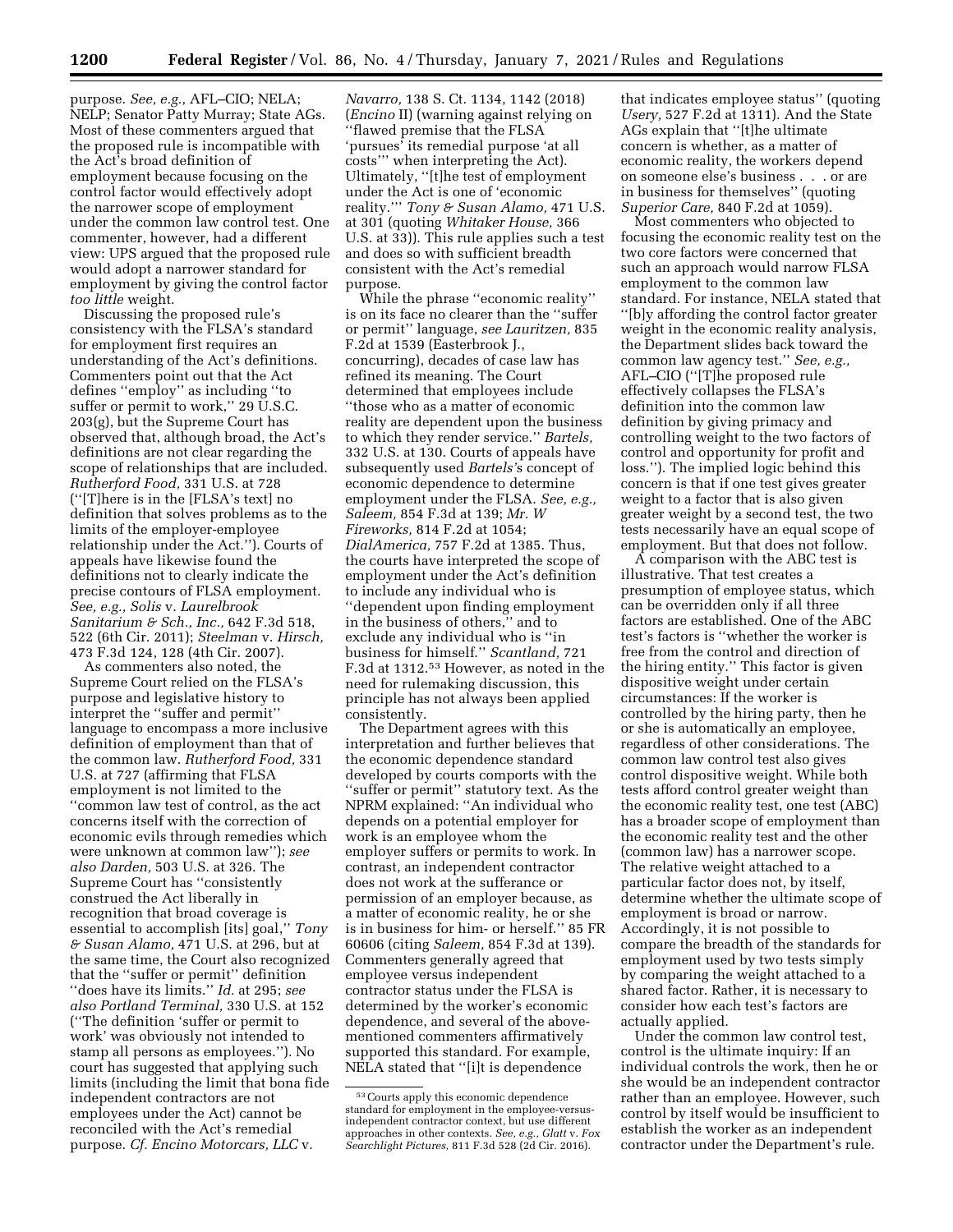Other considerations, including the second core factor of opportunity for profit or loss, can outweigh the control factor and result in a classification of employee status. That is precisely what happened in *Paragon Contractors,*  wherein the control and integral part factors weighed in favor of independent contractor classification but the court nonetheless held that the worker was an employee because the remaining factors, including opportunity for profit or loss, favored classification as an employee. *See* 884 F.3d at 1238. And even if the individual both controls the work and has a meaningful opportunity for profit or loss, he or she still would not necessarily be classified as an independent contractor under the Department's rule because other factors may outweigh those two core factors in rare cases. In short, because the ultimate inquiry under the common law control test is the worker's right to control the manner and means by which the work is performed, such control by the worker disqualifies the worker from being an employee under that test, but more is needed under the rule's articulation of the economic reality test because economic dependence is the ultimate inquiry. Thus, the rule's standard for employment remains broader than the common law standard. Nor does the rule ''slide[ ] back toward the common law agency test,'' as NELA contends, or otherwise narrow the standard of employment under the FLSA. As explained above, the standard for determining whether an individual is an employee under the FLSA or an independent contractor has always been economic dependence. The two core factors are more probative than other factors regarding whether an individual is in business for him- or herself, as opposed to being dependent on an employer for work. Neither NELA nor likeminded commenters dispute this specific claim. NELA further recognized that economic reality factors must be ''used to gauge the degree of dependence.'' If so, the test should focus on core factors that are more probative measures of dependence. Doing otherwise would serve no purpose other than to make regulations more confusing, thereby reducing compliance and driving up the transaction cost of a lawful business practice.

UPS expressed the opposite concern as NELA and likeminded commenters, asserting that the proposed rule did not give enough weight to the control factor. According to UPS, treating control as a factor to be balanced rather than giving it dispositive weight ''leaves open the possibility that a worker could be

classified as an 'independent contractor' even when the common-law control factor indicated employee status.'' The potential for such an outcome implies that FLSA employment may be narrower than the common law standard in certain circumstances.

As an initial matter, UPS's concern that the control factor may be outweighed by other considerations even when it indicates employee status also applies to every prior articulation of the economic reality test—indeed more so—because none of them gave the control factor greater weight, much less dispositive weight. The rule addresses UPS's concern because it explicitly identifies control as a core factor that is less likely to be outweighed by other factors. More importantly, UPS's concern could materialize only if the control factor were balanced against other factors without regard for the ultimate inquiry for FLSA employment. Courts have cautioned against such ''mechanical application'' of the economic reality factors and have instead instructed that all factors should guide the analysis of whether the individual is in business for him or herself or is dependent on others for work. *See, e.g., Saleem,* 854 F.3d at 140. For these reasons, the Department does not share UPS's concern that not giving dispositive weight to the control factor results in a standard for employment that is narrower than the common law.54

3. The Rulemaking Will Not Restrict the Range of Considerations Within Economic Reality Test

A number of commenters contend that the proposed rule's focus on the two core factors is inconsistent with case law requiring the ''circumstances of the whole activity'' to be considered as part of the inquiry into economic dependence. State AGs (quoting *Rutherford Food,* 331 U.S. at 730); *see also, e.g.,* NELA (''The economic reality inquiry therefore cannot be answered without 'employ[ing] a totality-of-thecircumstances approach.' '' (quoting *Baker,* 137 F.3d at 1441)); *see also*  Senator Patty Murray (''No one test factor is controlling, nor is the list exhaustive.''); TRLA (same).

The Department agrees with commenters that the circumstances of the whole activity should be considered as part of the economic reality inquiry. *See* 85 FR 60621 (''Other factors may

also be probative as part of the circumstances of the whole activity''). While all circumstances must be considered, it does not follow that all circumstances or categories of circumstance, *i.e.,* factors, must also be ''given equal weight.'' *See e.g.,* FTC Commissioner Slaughter; Appleseed Center. Assigning one factor less weight than another does not restrict the circumstances being considered because the very act of determining relative weight requires considering both factors.

As explained above, each factor should be analyzed in accordance with its probative value to the ultimate inquiry of whether an individual is in business for him or her-self. To be sure, the specific weight of the factors depends on specific circumstances. The control and opportunity factors are nonetheless more probative than other factors in determining whether an individual is in business for him- or herself. As such, it is appropriate to recognize, as the proposed rule does, that these two more probative factors should typically carry greater weight than other factors. Doing so would not, as TRLA contends, ''eliminate . . . any consideration of [other] factors that have often been regarded as probative in the farm labor context.'' The proposed rule explicitly permits other factors to outweigh the two core factors if the specific circumstances of the case whether in the farm labor context or another contexts—warrants such a result. In order to determine whether the combined weight of the two core factors are outweighed or not by other factors, it is necessary to consider both sets of factors. Nor would it make any ''single factor determinative by itself.'' *Hopkins,* 545 F.3d at 343. Neither of the core factors can be ''determinative by itself'' because there is a second core factor against which each is balanced. Even when both core factors align, they are not ''controlling'' because their combined weight can still be outweighed by other considerations.

4. Other Comments Regarding the Focus on the Two Core Factors

PAM and Global Tranz requested that the Department create a ''bright-line test'' that ''would be limited to the two 'core factors' already identified in the Proposed Rule: (1) the nature and degree of the individual's control over the work, and (2) the individual's opportunity for profit or loss.'' *See also*  Cetera Financial Group (CFG) (''we believe it would be appropriate for the Department to limit the criteria employed in the economic dependence analysis to the two Core factors and

<sup>54</sup> In any event, courts have foreclosed UPS's requested remedy of giving the control factor dispositive weight to determine employee status. *See, e.g., Silk,* 331 U.S. at 716 (''No one factor is controlling); *Keller,* 781 F.3d at 807 (''No one factor is determinative.''); *Baker,* 37 F.3d at 1440 (''None of the factors alone is dispositive.'').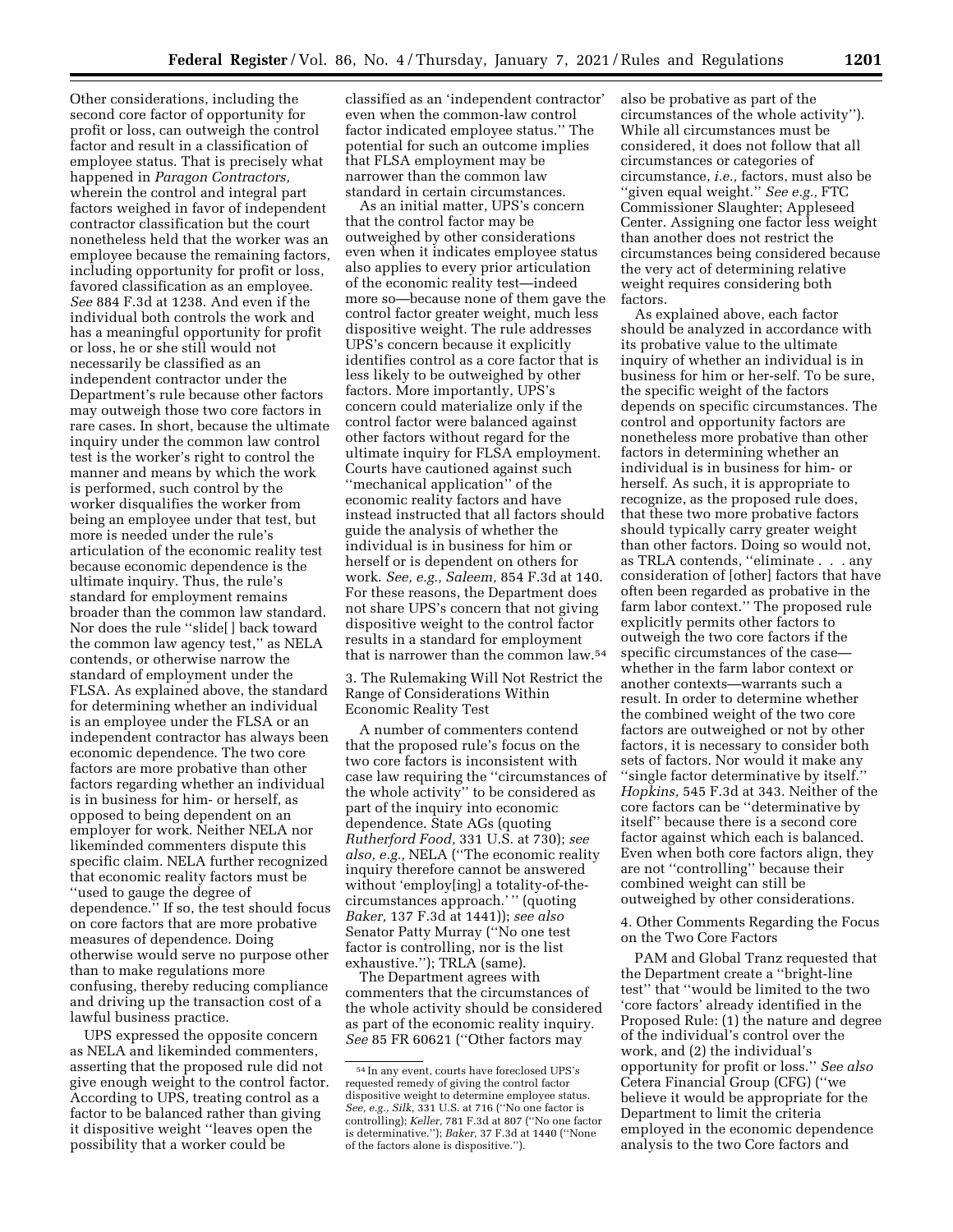eliminate the others''). According to these commenters, a two-factor test would be even clearer and simpler than the proposal to focus the test on the two core factors, while still considering other factors. Other commenters requested that the Department eliminate one or more of the non-core factors listed in § 795.105(d)(2) from the economic reality test because such factors have little to no probative value in some circumstance, and may sometimes send misleading signals regarding an individual's classification. CWI and the National Restaurant Association asked the Department to eliminate the skill required factor; SHRM and the U.S. Chamber of Commerce were among several commenters who suggested that the Department eliminate the permanence factor; and ATA, NDHA, and others requested eliminating the integrated unit factor.

The Department believes that the two core factors of control and opportunity are always probative as to whether an individual is in business for him- or herself. The Department further agrees with the above commenters that the other factors are less probative and may have little to no probative value in some circumstances. *See, e.g., Silk,* 331 U.S. at 718 (''That the unloaders did not work regularly is not significant.''). However, ''circumstances of the whole activity should be examined'' as part of the economic reality test, meaning that the other factors should be considered in all cases even if they are not always probative once considered. *DialAmerica Mktg., Inc.,* 757 F.2d at 1382. If a factor is probative in some situations but not in others, there is still a need to consider that factor to determine whether it is probative in a particular case. Eliminating the non-core factors from consideration would therefore be warranted only if those factors lacked probative value in all circumstances that is, if there was never a need to even consider whether they had probative value.

Because non-core factors are probative in many circumstances, the Department believes it would be inappropriate to eliminate them. In response to commenters' concern that non-core factors may not always be probative, the Department is making non-substantive revisions to clarify that the two core factors are always probative as to whether an individual is in business for him- or herself, but there may be circumstances where one or more of the non-core factors, upon consideration, has little or no probative value.

Several commenters requested that the Department revise § 795.105(c) to

state that if the two core factors point towards the same classification, there is no need to consider any other factors. *See e.g.,* NRF (''if both of the core factors point in the same direction, then a court may consider only those two factors and end the analysis without examining the three additional possible factors identified by DOL''); SHRM (requesting revision ''to ensure that if the Core Factors indicate the same status of the worker, no further analysis is necessary''). According to the SHRM, such an approach would ''create clear expectations and stable grounds to build working relationships.''

The Department believes that the economic reality test cannot be rigidly applied and concludes that its approach of giving certain factors greater weight and other factors lesser weight while retaining flexibility as to the degree of weight depending on the facts of the case best accounts for all of the circumstances that work relationships present. Commenters' requests would require the Department to state that the combined probative value of the two core factors—whatever that might be always outweighs the combined probative value of other factors. The Department believes that will usually be the case, but does not rule out the possibility that, in some circumstances, the core factors could be outweighed by particularly probative facts related to other factors.

Several commenters effectively requested that the Department assign a specific relative weight to one core factor as compared to the other. CWI requested that the Department always weigh the two core factors equally, while the HR Policy Institute requested that the control factor always be given greater weight than the opportunity factor. The Department declines to implement both requests. The Department's review of U.S. Courts of Appeals cases since 1975 did not indicate that the control and opportunity factors should be weighed equally. Nor did that review indicate that the control factor should always outweigh the opportunity factor. Indeed, in the few cases reviewed by the Department where the control and opportunity factors pointed towards different classifications, the ultimate classification aligned with the opportunity for factor. *See* 85 FR 60619 (citing *Paragon Contractors,* 884 F.3d at 1235–36, and *Cromwell,* 348 F. App'x at 61). Ultimately, the Department is confident in its conclusion that the two core factors are more probative than all other factors and that framework is logical, as described above. But the Department declines to assign an

invariable relative weight between the two core factors.

Several commenters requested that the Department revise § 795.105(c) to establish a rebuttable presumption of employee or independent contractor status if both core factors indicate the same classification. Such a presumption would be rebuttable only by ''substantial evidence to the contrary under all three [other factors].'' ATA. According to ATA, a rebuttable presumption ''[w]ould further reduce the possibility of courts unnecessarily and potentially selectively applying and weighing the three additional factors for preferred policy outcomes, which has been a concern with regard to the current test in some instances.'' As the NPRM explained, the Department considered but did not propose a rebuttable presumption based on alignment of the two core factors because it was concerned a formal presumption may be needlessly complex or burdensome. *See* 85 FR 60621. The Department further believes that emphasizing the importance of the two core factors provides sufficient clarity. As such, the Department declines to adopt a presumption-based framework.

CWI requested that the ''the Final Rule spell out specifically that each of the Core Factors should be analyzed independently of the other, without overlap.'' The Department agrees with CWI that overlaps between economic reality factors, core or otherwise, should be minimized. As discussed in the NPRM and in this preamble, reducing such overlap is one of the reasons for this rulemaking. That said, the Department believes specific regulatory instructions against overlapping analysis of the two core factors is not necessary and may be confusing. The Department believes proposed § 795.105(d)(1) articulates the two core factors without apparent overlap, and CWI does not identity any specific considerations that risk being analyzed under both factors. Language in the regulatory text warning against overlapping analysis may therefore confuse members of the regulated community by priming them to look for potential overlapping considerations when there are none. The Department therefore declines to add CWI's requested language.

In summary, the economic reality test examines the circumstances of the whole activity to determine whether an individual is in business for him- or herself, as opposed to being economically deponent on others for work. Not all facts or factors are equally probative (if they are probative at all) as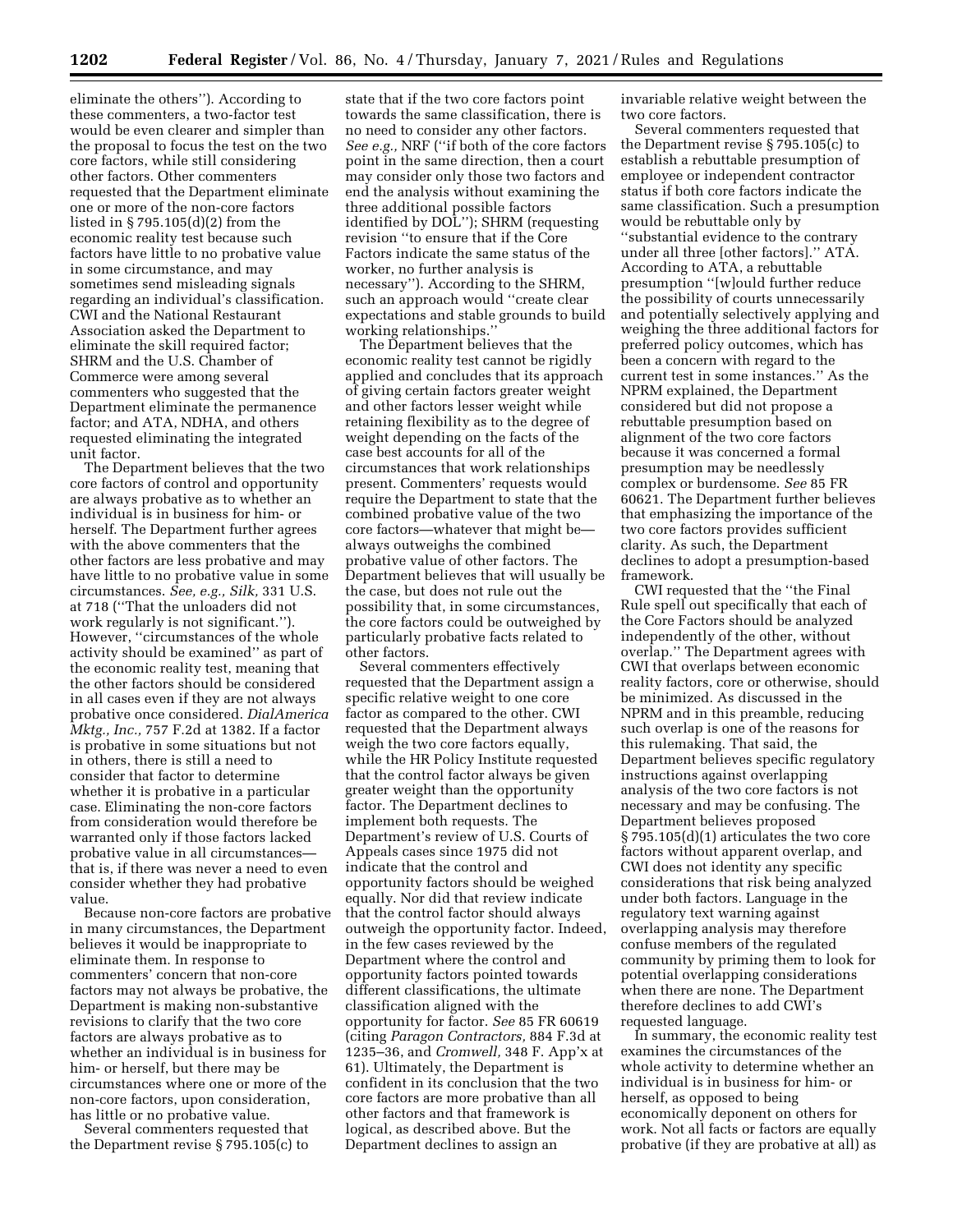to whether, as a matter of economic reality, an individual is in business for him- or herself. Treating them all as equal would not focus the inquiry on economic dependence, but rather would distort that analysis. In contrast, highlighting factors that are more probative would sharpen the test's focus on economic dependence.

The NPRM presented reasoning and evidence based on the Department's review of case law indicating that control and opportunity factors are more probative to whether an individual is in business for him- or herself, as opposed to being economically dependent. While not all commenters agree with this approach, commenters who object to it have not convinced the Department to change its original assessment. The Department therefore believes that it is appropriate to focus the economic reality test on the two core factors that are more probative to the test's ultimate inquiry. Such focus appropriately guides how factors should be balanced, while retaining flexibility in the test.

### *F. Proposed Guidance Regarding the Primacy of Actual Practice*

Proposed § 795.110 stated that the actual practice of the parties involved both of the worker (or workers) at issue and of the potential employer—is more relevant than what may be contractually or theoretically possible. The proposed rule explained that this principle is derived from the Supreme Court's holding that '' 'economic reality' rather than 'technical concepts' is to be the test of employment'' under the FLSA. *Whitaker House,* 366 U.S. at 33; *see also Tony & Susan Alamo,* 471 U.S. at 301 (''The test of employment under the [FLSA] is one of 'economic reality' '' (citing *Whitaker House,* 366 U.S. at 33)).

Several commenters expressed support for proposed § 795.110. For example, ATA wrote that ''[t]he general principle also is almost black letter law—substance is always more important than form—under virtually every regulation WHD enforces.'' The Center for Workplace Compliance described the language as ''consistent with historical interpretation of the economic reality test by Federal courts and DOL.'' Other commenters complimented the proposal with little or no further explanation, *see* NHDA; New Jersey Civil Justice Institute; WPI, while HR Policy Association urged the final rule to go further by entirely disregarding the relevance of unexercised contractual or theoretical possibilities. WFCA supported proposed § 795.110, but asked the Department to elaborate in the final rule that ''best indicator of the actual practices is

whether a significant segment of the industry has traditionally treated similar workers as independent contractors or employees.''

No worker advocacy organizations specifically commented in support of the provision, but several groups, including NELA, the Pacific Northwest Regional Council of Carpenters, and the Public Justice Center, quoted Judge Frank Easterbrook's observation from *Lauritzen,* 835 F.2d at 1545, that ''[t]he FLSA is designed to defeat rather than implement contractual arrangements.'' The International Brotherhood of Teamsters similarly asserted that Congress ''chose to define 'employment' in a manner that would allow the Act to be applied flexibly so that employers could not simply recalibrate their contractual arrangements with workers to evade coverage.'' Finally, NELP and 32 other organizations quoted Judge Learned Hand's observation from *Lehigh Valley Coal Co.* v. *Yensavage,* 218 F. 547 (2d Cir. 1914), *cert. denied,* 235 U.S. 705 (1915), that employment statutes from the early 20th century were intended to ''upset the freedom of contract'' between workers and businesses. *Id.* at 553.

Some business commenters expressed general support for proposed § 795.110, but requested edits to discount the relevance of voluntary choices on the part of an individual worker that implicate one or more of the economic reality factors described in proposed § 795.105(d), such as choosing to work exclusively for one business, accepting all available work assignments from the business, or declining to negotiate prices. *See, e.g.,* American Bakers Association; ATA; New Jersey Warehousemen & Movers Association (NJWMA); NRF; Private Care Association; Scopelitis, Garvin, Light, Hanson & Feary; U.S. Chamber of Commerce (''[T]he Chamber urges the Department clarify that so long as a business does not take actions to foreclose an individual from exercising certain rights, that the individual's choice to not exercise those rights does not diminish their indicia of independence in the relationship.''). Some of these commenters asserted that allowing voluntary worker practices to influence classification outcomes would lead to costly and inefficient business decisions. *See* Dart Transit Company (''[T]he practical effect of [proposed § 795.110] is to require independent contractors to arbitrarily switch routes and carriers . . . simply in order to preserve their independent status''); Minnesota Trucking Association (''In effect, the motor carrier would have to restrict offering to the independent

owner operator a route both find beneficial in order to ensure that the independent owner operator performs services for other motor carriers.''). Others asserted that considering voluntary worker practices would lead to classification discrepancies between workers with similar contractual freedoms. *See* NRF; SHRM.

Some business commenters were flatly opposed to proposed § 795.110. SHRM wrote that ''[a] focus on 'practice' as opposed to the contractual 'rights,' of the parties . . . unnecessarily deemphasizes voluntariness of the contract itself and places ambiguity over parties' negotiations.'' The Customized Logistics and Delivery Association objected that worker classifications could turn on voluntary worker practices that a business may not know about (*e.g.,* whether particular workers perform labor for other companies), asserting that proposed § 795.110 ''essentially shift[s] the burden of proof to the alleged employer to establish a worker's status as an IC'' and ''could force mass reclassifications of ICs for motor carriers, and many other industries.''

Finally, several commenters representing workers, as well as Senator Patty Murray and the State AGs, voiced opposition to proposed § 795.110 on the basis that emphasizing the primacy of an alleged employer's practices would establish an employee classification standard impermissibly narrower than the common law, which evaluates an alleged employer's ''right to control.'' 55 In this regard, the State AGs compared proposed § 795.110 to the Department's interpretation in its recent Joint Employer final rule that ''[a] potential joint employer must actually exercise directly or indirectly—one or more . . . indicia of control to be jointly liable'' (85 FR 2859). Winebrake & Santillo, LLC asserted that proposed § 795.110 conflicts with a statement from a recent Third Circuit opinion that ''actual control of the manner of work is not essential; rather, it is the right to control which is determinative,'' *Razak,* 951 F.3d at 145, while Edward. Tuddenham commented that ''[a]ll of the cases [the Department cited in its NPRM] to support the primacy of 'actual practice' are referring to the actual practices of workers and are not discussing analysis of employer controls.'' In rejecting the proposed rule's distinction between a potential employer's contractual

<sup>55</sup>Restatement (Second) of Agency § 2(3); *see also Commun. for Non-Violence* v. *Reid,* 490 U.S. 730, 751 (1989) (describing ''the hiring party's right to control the manner and means by which the product is accomplished'' as the overarching focus of the common law standard).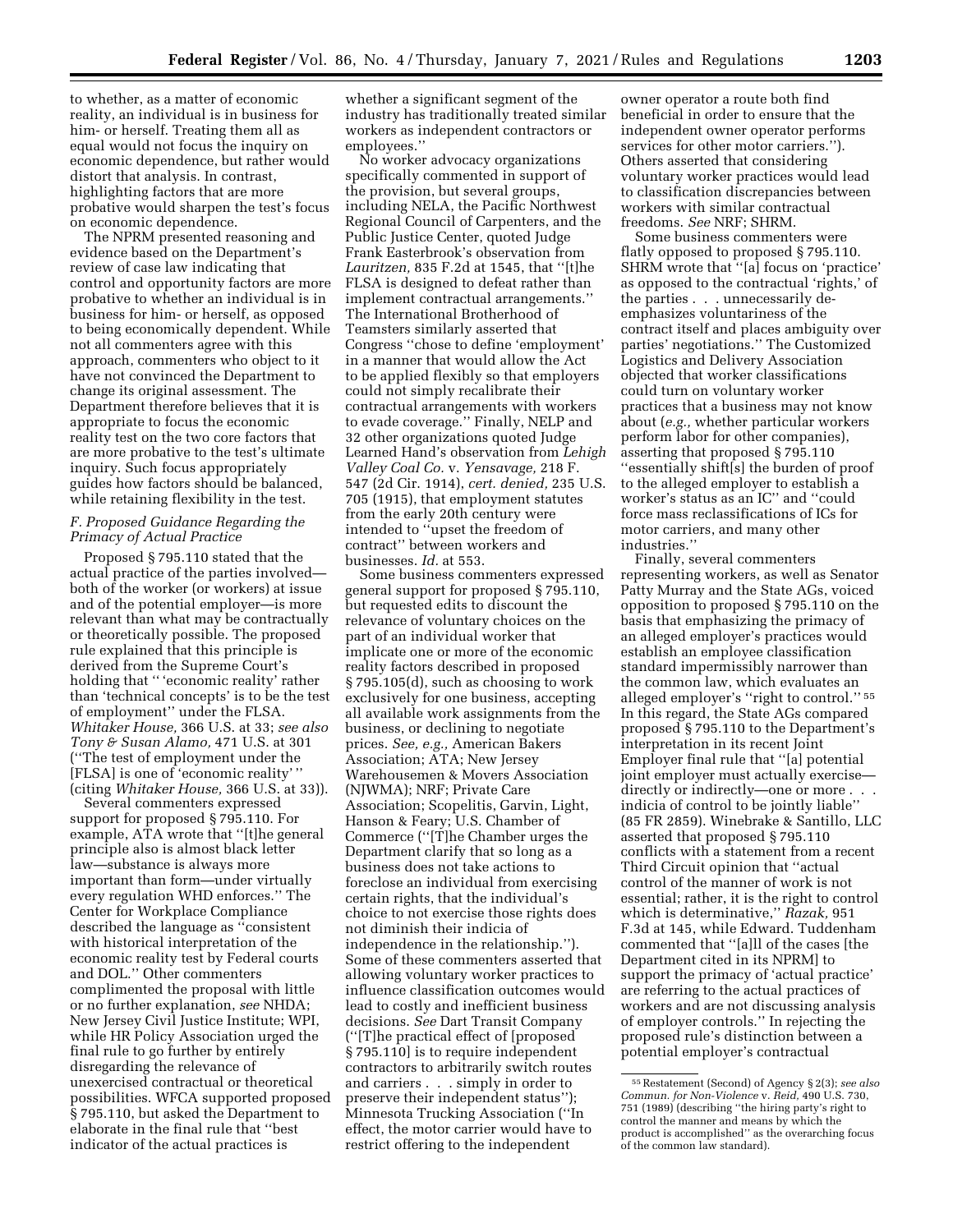authority to control workers and control that they actually exercise, Senator Murray asserted that contractual authority ''provides a potential employer an incredible amount of de facto control over a worker . . . induc[ing] a worker to perform the work in the manner the employer prefers, suggests, recommends, or hints at, even if the employer does not ever command it.'' *See also* State AGs (''[R]eserved authority in an agreement, like the looming sword of Damocles, will often influence what the parties do[.]'').

The Department has carefully considered the views and arguments expressed by commenters and decided to implement § 795.110 as proposed. As emphasized in the NPRM, and as the plain language of § 795.110 makes clear, unexercised powers, rights, and freedoms are not irrelevant in determining the employment status of workers under the economic reality test; 56 such possibilities are merely *less*  relevant than powers, rights, and freedoms which are actually exercised under the economic reality test.57 Affording equal relevance to reserved control and control that is actually exercised—by either party—would ignore the Supreme Court's command to focus on the ''reality'' of the work arrangement, *Silk,* 331 U.S. at 713, which places a greater importance on what actually happens than what a contract suggests *may* happen. Several Federal courts of appeals decisions have explicitly made this observation. *See, e.g., Saleem,* 854 F.3d at 142 (''[P]ursuant to the economic reality test, it is not what [Plaintiffs] could have done that counts, but as a matter of economic reality what they actually do that is dispositive.'') (citations omitted); *Parrish,* 917 F.3d at 387 (''The analysis is focused on economic reality, not economic hypotheticals.''); *Scantland,*  721 F.3d at 1311 (''It is not significant how one 'could have' acted under the

57 In this respect, § 795.110's emphasis on actual practice differs from the treatment of control in the Department's partially invalidated Joint Employer rule, which provided that ''[a] potential joint employer *must* actually exercise—directly or indirectly—one or more . . . indicia of control to be jointly liable.'' 85 FR 2859 (emphasis added).

contract terms. The controlling economic realities are reflected by the way one actually acts.'' (citations omitted)). Moreover, as some commenters pointed out, prioritizing substance over form is consistent with the Department's general interpretation and enforcement of the FLSA. *See, e.g.,*  29 CFR 541.2 (''A job title alone is insufficient to establish the exempt status of an employee.''); 29 CFR 541.603(a) (providing that employers violate the salary basis requirement for certain employees exempt under Sec. 13(a)(1) of the Act only when they demonstrate ''an actual practice of making improper deductions''); 58 29 CFR 778.414 (''[W]hether a contract which purports to qualify an employee for exemption under section 7(f) meets the requirements . . . will in all cases depend not merely on the wording of the contract but upon the actual practice of the parties thereunder.'').

The Department disagrees with commenters who assert that prioritizing the actual practice of the parties involved makes the economic reality test impermissibly narrower than the common law control test. In many instances, the actual practices of the parties will establish the existence of an employment relationship despite what a ''skillfully devised'' contract might suggest on paper. *Silk,* 331 U.S. at 715; *see, e.g., Scantland,* 721 F.3d at 1313– 14 (''Though plaintiffs' 'Independent Contractor Service Agreements' provided that they could 'decline any work assignments,' plaintiffs testified that they could not reject a route or a work order within their route without threat of termination or being refused work in the following days.''); *Hobbs,*  946 F.3d at 833 (dismissing the fact that welders determined to be employees ''could hypothetically negotiate their rate of pay''). In any event, because the ultimate inquiry of the economic reality test is ''economic dependence,'' the test ensures coverage over more workers in the aggregate than the common law control test, notwithstanding its more nuanced interpretation of the control factor itself. *See Silk,* 331 U.S. at 716 (listing ''*degrees* of control'' as one of several non-dispositive factors in the economic reality test) (emphasis added).

It is true that, under the economic reality test, some workers subject to a potential employer's ''right to control'' may nevertheless qualify as bona fide independent contractors for other reasons. To the extent that this excludes some workers who might qualify as ''employees'' under a traditional common law test,59 this is the logical outcome of a multifactor test where ''no one [factor] is controlling.'' *Silk,* 331 U.S. at 716; *see also, e.g., Selker Bros.,*  949 F.2d at 1293 (''It is a wellestablished principle that . . . neither the presence nor the absence of any particular factor is dispositive.''). Moreover, the Supreme Court arrived at precisely this outcome in two of its seminal cases applying the economic reality test.

First, in *Silk,* the Court evaluated the employment status of owner-operator truck drivers who contracted to perform services exclusively for a motor carrier company, subject to a ''manual of instructions . . . purport[ing] to regulate in detail the conduct of the truckmen in the performance of their duties.'' 331 U.S. at 709–710. Before reaching its own conclusion, the Court excerpted an analysis from the appellate court below noting that, ''[w]hile many provisions of the manual, if strictly enforced, would go far to establish an employer-employee relationship between the Company and its truckmen

. . . there was evidence to justify the [district] court's disregarding of it,'' including testimony that the manual was ''impractical and was not adhered to.'' *Id.* at 716 n.11 (quoting *Greyvan Lines* v. *Harrison,* 156 F.2d 412, 415 (7th Cir. 1946)). Although the Court acknowledged ''cases . . . where driverowners of trucks or wagons have been held employees in accident suits at tort" (under the common law), the Court said it ''agree[d] with the decisions below'' that the owner-operator truck drivers were independent contractors, as ''the total situation, including . . . the control *exercised* . . . marks these driver-owners as independent contractors.'' *Id.* at 718–19 (emphasis added).

The Court in *Bartels,* even more clearly illustrated of how the economic reality test's emphasis on actual practice may indicate independent contractor. There, the Court found that band members were not employees of a public dance hall that hired them for

<sup>56</sup>Entirely disregarding unexercised contractual rights and authorities would not be consistent with the Supreme Court's instruction in *Rutherford Food*  to evaluate ''the circumstances of the whole activity.'' 331 U.S. at 730; *see also Mid-Atl. Installation,* 16 F. App'x at 107 (determining that cable installers were independent contractors in part because they had a ''right to employ [their own] workers''); *Keller,* 781 F.3d at 813 (citing as relevant ''the fact that Miri never explicitly prohibited Keller from performing installation services for other companies'' and finding ''a material dispute as to whether Keller could have increased his profitability had he improved his efficiency or requested more assignments'').

<sup>58</sup> In a 2004 final rule amending this language, the Department rejected commenter arguments that the mere existence of a policy permitting improper deductions should disqualify an employer from claiming the Section  $13(a)(1)$  exemption for salaried employees whose earnings and job duties otherwise qualify for exemption. ''[Such an] approach . . . would provide a windfall to employees who have not even arguably been harmed by a 'policy' that a manager has never applied and may never intend to apply[.]'' 69 FR 22122, 22180.

<sup>59</sup>*See Commun. for Non-Violence* v. *Reid,* 490 U.S. 730, 751 (1989) (''In determining whether a hired party is an employee under the general common law of agency, we consider the hiring party's *right* to control the manner and means by which the product is accomplished.'') (emphasis added).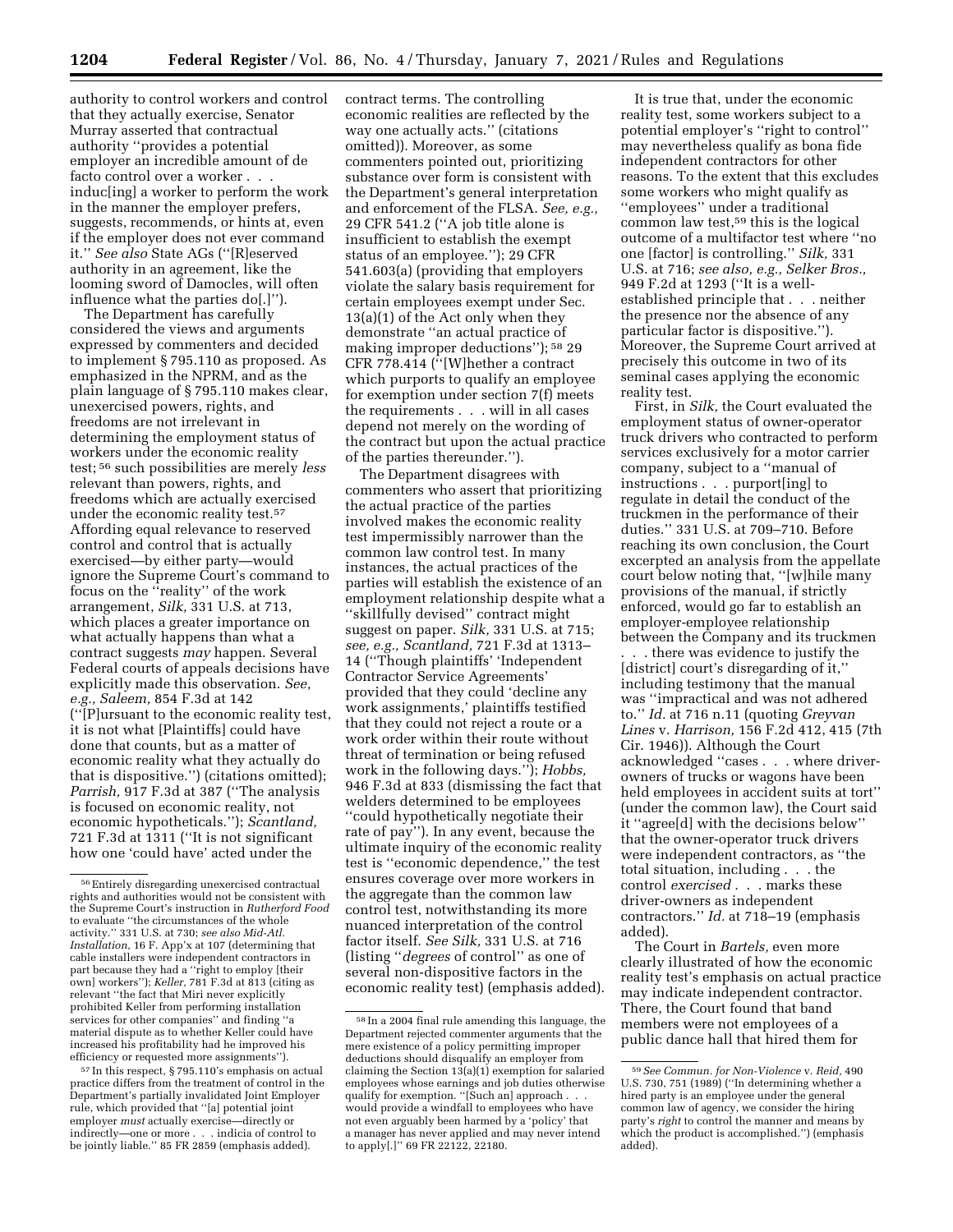short-term gigs, despite a contract provision stipulating that the dance hall ''shall at all times have complete control of the services which the [band members] will render under the specifications of this contract.'' 332 U.S. at 128. Again applying the economic reality test, the Court noted that a worker's employment status ''was not to be determined solely by the idea of control which an alleged employer *may or could exercise* over the details of the service rendered to his business by the worker or workers.'' *Id.* at 130 (emphasis added). While the Court made clear that other economic reality factors (*e.g.,* skill, permanence, profit) indicated that the band members were independent contractors, *id.* at 132, the Court implicitly found that the control factor did as well, noting that it was the band leader (and not the dance hall) which ''organizes and trains the band . . . [and] selects [its] members.'' *Id.* at 132. In other words, notwithstanding the dance hall's contractual authority to

''complete[ly] control'' the band members, the actual practice of the parties made clear that the band members themselves controlled the work, as a matter of economic reality.

Contrary to the argument put forth by several worker advocacy commenters, the outcome and reasoning of the Supreme Court's decisions in *Silk* and *Bartels* show that the common law control test does not establish an irreducible baseline of worker coverage for the broader economic reality test applied under the FLSA. In other words, while the economic reality test is broad in the sense that it covers more workers as a general matter, it does not necessarily include every worker considered an employee under the common law.

At the same time, the Department disagrees with the interpretation suggested by various business commenters that only worker practices which are affirmatively coerced by a potential employer may indicate employee status. Such a reading conflicts with the definition of ''employ'' in section 3(g) of the Act, which makes clear that the FLSA was intended to cover employers who passively ''suffer or permit'' work from individuals.60 Accordingly, courts applying the economic reality test have not hesitated to consider voluntary worker practices where such practices indicate economic dependence. *See Keller,* 781 F.3d at 814 (''[A] reasonable jury could find that the way that [the

defendant] scheduled [the worker's] installation appointments made it impossible for [the worker] to provide installation services for other companies.''). To be sure, the Department agrees that coercive behavior by a potential employer (*e.g.,*  vigilant enforcement of a non-compete clause, punishing workers for turning down available work, etc.) constitutes stronger evidence of employment status than voluntary worker practices (*e.g.,*  the mere existence of an exclusive work arrangement, the fact that a worker rarely turn down available work, etc.), but coercive action on the part of the potential employer is not a prerequisite for such worker practices to have import.

The Department believes that commenters' concerns that proposed § 795.110 will cause workers with similar contractual freedoms to be classified differently are overstated. Consistent with evaluating the ''the circumstances of the whole activity'' in a work arrangement, *Rutherford Food,*  331 U.S. at 730, courts have often considered the rights and practices of similarly situated workers affiliated with a particular business, arriving at a single classification outcome for the group of workers at issue. *See, e.g., Freund,* 185 F. App'x. at 784 (finding independent contractor status in part because ''although Freund did not hire any workers, other of Hi-Tech's installers did''); *Express Sixty-Minutes Delivery,* 161 F.3d at 305 (finding independent contractor status in part because ''[t]he majority of drivers work for Express for a short period of time''); *cf. Mr. W Fireworks,* 814 F.2d at 1048– 51 (finding employee status in part because ''the overwhelming majority of operators did not engage in independent advertising'' and ''the vast majority of operators made only minor investments in the business''). Even where meaningful factual differences exist between workers, courts may separate them into multiple groups for separate collective analyses instead of making individualized determinations. *See, e.g., Off Duty Police,* 915 F.3d at 1055–1062 (separate collective analyses of ''sworn officers'' and ''nonsworn officers'' who provide security and traffic control services); *DialAmerica,* 757 F.2d at 1383–88 (separate collective analyses of home researchers and distributors). Judicial application of the economic reality test to groups of workers has shown that classification outcomes cannot turn on one factor alone. *See, e.g., Silk,* 331 U.S. at 719 (''In one instance they haul for a single business, in the other for any customer. The

distinction, though important, is not controlling. It is the total situation . . . that marks these driver-owners as independent contractors.'').

In summary, finalized § 795.110's emphasis on the actual practices of the parties involved is not a one-way ratchet, applying selectively either for or against a finding of independent contractor status. Instead, as the examples in § 795.110 illustrate, the principle applies to every potentially relevant factor, and can weigh in favor of either an employee or independent contractor relationship. In some cases, the actual practice of the parties involved may suggest that the worker or workers are employees. *See, e.g., Sureway Cleaners,* 656 F.2d at 1371 (''[T]he fact that Sureway's 'agents' possess, in theory, the power to set prices, determine their own hours, and advertise to a limited extent on their own is overshadowed by the fact that in reality the 'agents' work the same hours, charge the same prices, and rely in the main on Sureway for advertising.''); *DialAmerica,* 757 F.2d at 1387 (concluding that evidence showing workers were not doing similar work for any other businesses ''although they were free to do so'' indicates employee status). In other cases, it may suggest that the worker or workers at issue are independent contractors. *See Saleem,*  854 F.3d at 143 (concluding that blackcar drivers were independent contractors in part because ''many Plaintiffs . . . picked up passengers via street hail, despite TLC's (apparently under-enforced) prohibition of this practice''); *see also Silk,* 331 U.S. at 718–19; *Bartels,* 332 U.S. at 129. Section 795.110's focus on actual practice is a neutral interpretive principle, consistent with the way courts and the Department have long applied the FLSA's economic reality test. Accordingly, and contrary to the concerns expressed by some commenters, it should not disrupt specific industries or result in substantial worker reclassifications in either direction (*i.e.,* from employee to independent contractor status, or vice versa).

### *G. Other Comments*

Many substantive comments were not directed towards a specific provision of the proposed rule but rather the rule as a whole. These comments addressed the following topics: (1) Whether the proposed rule would create confusion or clarity for the regulated community; (2) whether the proposed rule would exacerbate or ameliorate misclassification of employees; (3) whether the rule is consistent with the FLSA's purpose; (4) whether

<sup>60</sup> 29 U.S.C. 203(g). *See also* 83 C.J.S. Suffer (1953) (''[T]o suffer work requires no affirmative act by a putative employer.'').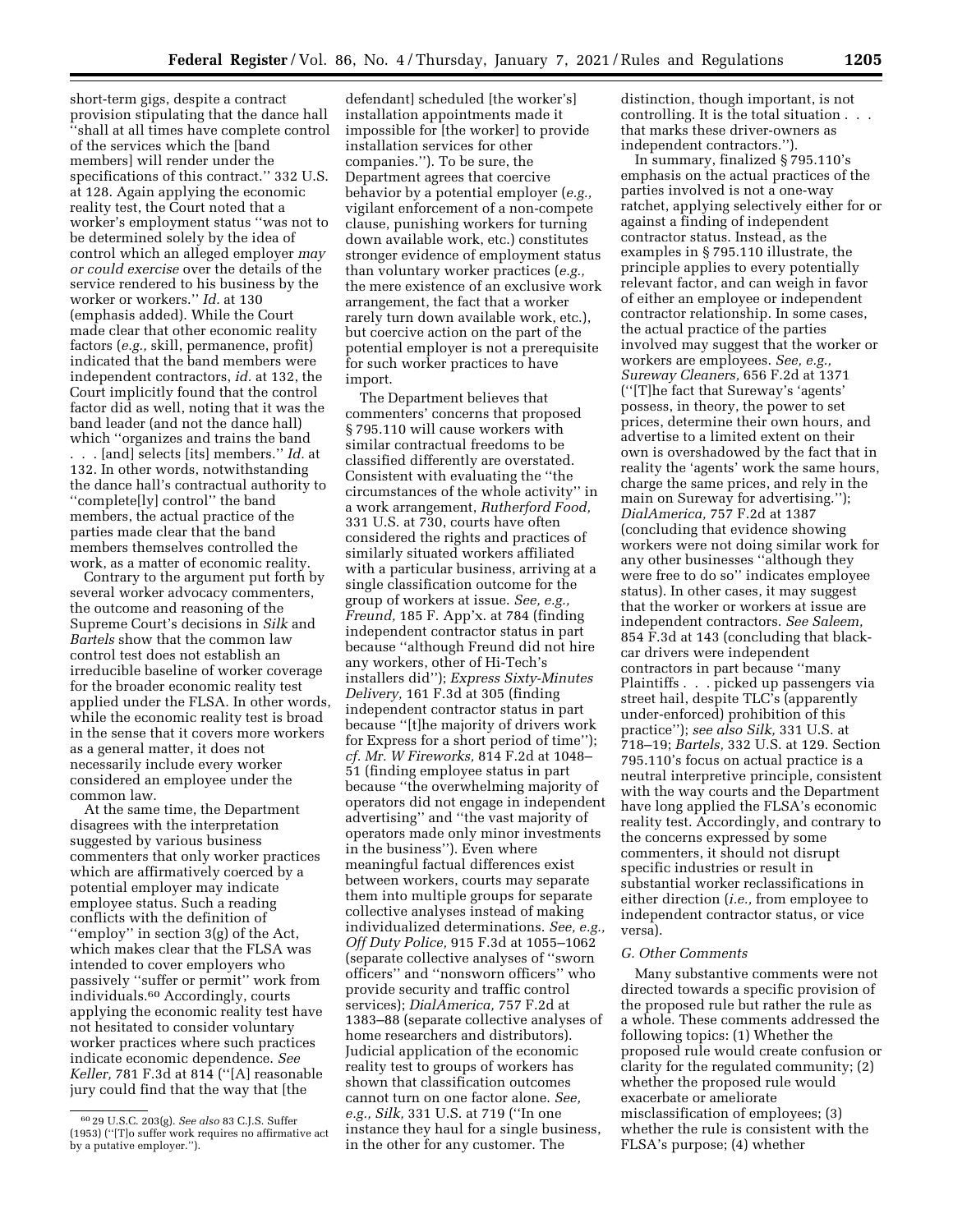Congressional inaction prohibits this rulemaking; and (5) whether the Department may depart from its prior practice.

1. Whether the Rulemaking Will Create Confusion or Clarity

Commenters from the business and freelance community generally expressed the view that the proposed rule would improve clarity regarding which workers are independent contractors versus employees under the FLSA. For example, the U.S. Chamber of Commerce stated that ''[t]he Proposed Rule would provide long-awaited and much needed structure and clarity to the evaluation of worker relationships under the Act.'' SHRM agreed that ''[t]he Proposed Rule is necessary to provide certainty and consistency to businesses and workers.'' *See also* CWI; WPI; ATA; NRF; National Restaurant Association. Freelancers and groups that represent them echoed this message, with the CPIE, for instance, stating that ''[w]e believe the proposed guidance would provide greater clarity and predictability in the application of the 'economic realities' test to independent entrepreneurs and their clients.'' *See also* Fight for Freelancers. Individual commenters who identified themselves as freelancers or small business owners overwhelmingly agreed that the rule would improve legal clarity. For example, one individual commenter who believed that ''independent contracting . . . kept [her] family afloat when [she] unexpectedly became a single mom'' stated that ''[t]his proposed rule is simple to understand and provides necessary clarity for both employers and individuals like myself that want to engage in freelancing.'' Another individual who identified himself as a small business owner believed that ''[t]he regulations proposed seem to provide clarity for determining an individual's status as an employee or independent contractor under the Fair Labor Standards Act.''

Some government and union commenters took the opposite view. The State AGs, for instance, asserted that ''this rule will create confusion, not clarity'' in part because they believe it ''departs from the statutory text and Supreme Court precedent and is contrary to established application of the economic reality test.'' FTC Commissioner Slaughter expressed concern that the proposed rule would ''create legal confusion around the labor exemption to the antitrust laws.'' The AFL–CIO argued that ''the proposal is likely to increase rather than decrease confusion because it does not clearly

define 'an integrated unit of production.' ''

The Department continues to believe that the rule will improve clarity because it clarifies the meaning of economic dependence, which determines FLSA employment, and aligns the economic reality test to more accurately analyze that concept by, among other things, highlighting the two core factors that are most probative to the inquiry. The rule does not depart from the statutory text, which courts have interpreted to define FLSA employment based on the concept of economic dependence on which this rule focuses. Nor does the rule depart from any Supreme Court precedent because it continues to consider the circumstances of the activity as a whole to analyze whether workers, as a matter of economic reality, depend on another business for work, or are in business for themselves. The Department further disagrees with the State AGs that the rule departs from the ''established application of the economic reality test.'' The final rule takes into account facts and factors that have historically been part of the economic reality test, and decades of appellate decisions indicating that the two core factors frequently align with the ultimate determination of economic dependence or lack thereof. *See* 85 FR 60619–21. As one comment stated, the rulemaking ''synthesizes previous understandings of the independent contractor rule,'' as opposed to departing from them. *See*  Farren and Mitchell.

The Department does not believe this final rule will cause confusion regarding the labor exemption to antitrust laws because, as explained by FTC Commissioner Slaughter, that exemption is governed ''[u]nder the Clayton Act and the Norris-La Guardia Act.'' In contrast, this rule's application is limited to the FLSA, and therefore, would not affect the labor exemption to antitrust laws established by other statutes. Finally, for reasons explained in the NPRM and this preamble, the Department believes this rule's articulation of the ''integrated unit'' is clearer than the prior ''integral part'' articulation. For added clarity, the Department added a pair of examples in § 795.115 to further illustrate application of the ''integrated unit'' factor.

For these reasons, the Department believes the final rule will result in greater clarity.

2. Whether the Rulemaking Exacerbates or Ameliorates Misclassification

Many commenters expressed concern that the proposed rule would exacerbate

the misclassification of employees as independent contractors. *See, e.g.,* Equal Justice Center; Employee Rights Center; NELP; State AGs; TRLA. According to these commenters, the proposed rule would make it easier for an unscrupulous employer to classify its employees as independent contractors, and they cite statistics that purport to show high rates of misclassification in support of that contention. Several other commenters took the opposite position and asserted, for example, that ''[c]larifying the application of the test for independent contractor status will promote compliance with labor standards under the FLSA and, in turn, reduce worker misclassification.'' Opportunity Solutions Project (OSP); *see also, e.g.,* TCA (''[t]he increased clarity provided by the [proposed rule] would likely lead to reduced misclassification.''); IAW (''This rule will clear up misclassifications''); Financial Services Institute (''we agree that it will reduce worker misclassification and litigation''). These commenters also presented reports that dispute the widespread occurrence of misclassification. *See, e.g.* CWI; U.S. Chamber of Commerce; WPI.

FLSA employee versus independent contractor status is determined in terms of economic dependence. Misclassification occurs when an individual who is economically dependent on a business is classified by that business as an independent contractor and treated as such. This can occur inadvertently because the business misunderstands the concept of economic dependence or incorrectly analyzes factors to assess the concept. It can also occur intentionally. This final rule clearly defines economic dependence and explains how to assess facts and factors to evaluate whether that dependence exists. It discards misleading and confusing interpretations of that concept developed over the years and emphasizes the essential aspects. A clearer test means more businesses will better understand their obligations under the FLSA and thereby inadvertently misclassify fewer workers. As one commenter who identified himself as a small business owner explained: ''We want to comply [with the FLSA] but we need guidance that allows us to know how to comply.'' A clearer test also means more workers will understand their rights under the FLSA and thereby will be better positioned to combat intentional misclassification through, for example, private litigation or complaints to the Department. Unscrupulous employers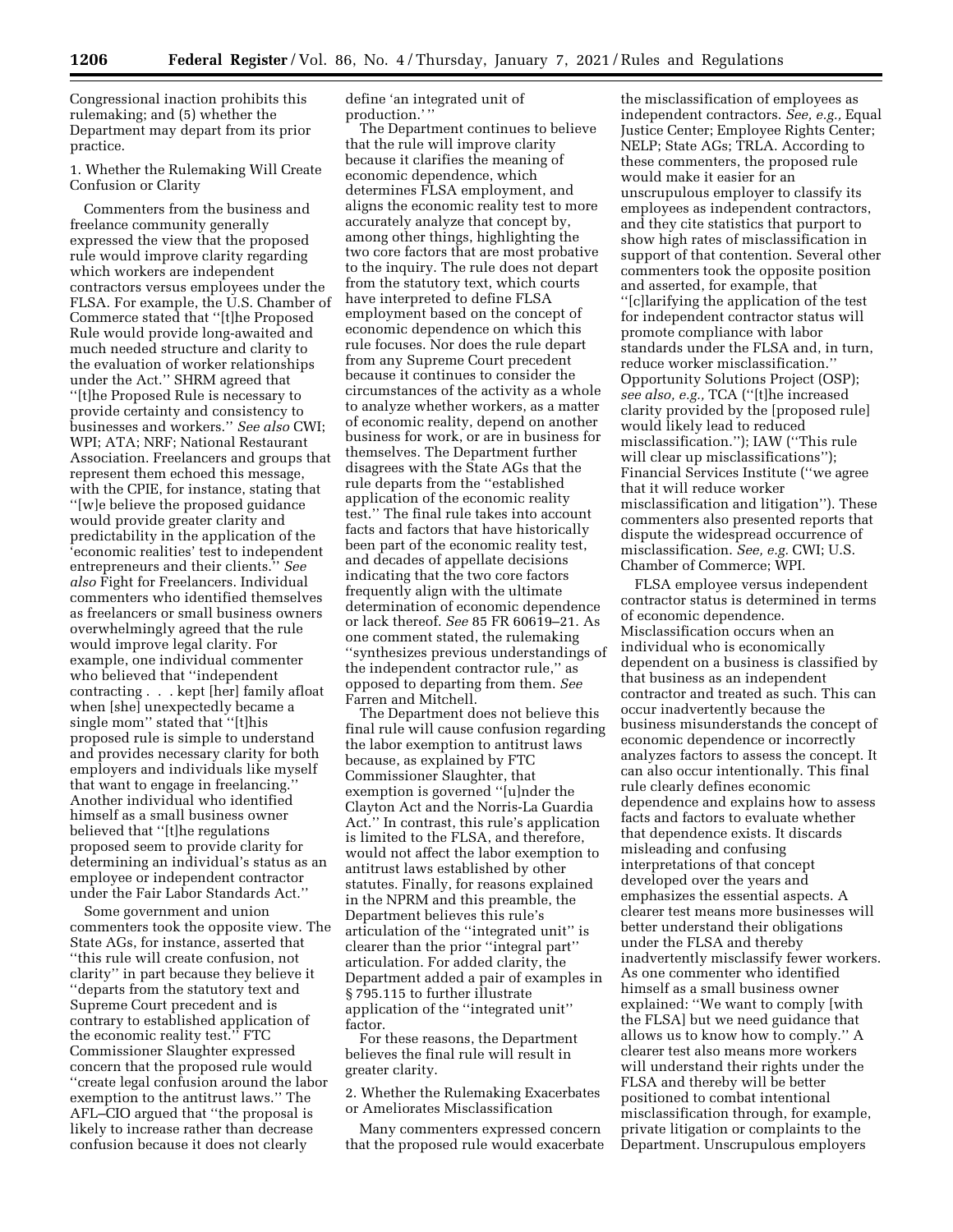may also be deterred from intentional misclassification in the first place if workers better understand their legal rights. For these reasons, the Department believes the final rule is likely to reduce both inadvertent and intentional FLSA misclassification.

While several commenters asserted that the proposed rule will facilitate misclassification, the Department does not agree. The Department's final rule makes clear that a business may classify a worker as an independent contractor with greater confidence if the worker has control over key aspects of the work and a meaningful opportunity for profit or loss based on initiative or investment. Except in unusual cases, a worker who enjoys substantial control over the work and has opportunity for profit in abundant measures is, as a matter of economic reality, in business for him- or herself, and thus properly classified as an independent contractor. The rule thus makes it easier for a business and its workers to structure their work arrangements to create bona fide independent contractor relationships. But that effect of the final rule will help avoid misclassification, not encourage it.

As discussed in greater detail in the RIA at Section VI(D)(6), the Department has concerns regarding the reliability of statistics cited by commenters regarding the prevalence of misclassification. Even assuming commenters' statistics are accurate, however, they would merely estimate the current rate of misclassification rather than how that rate would change as a result of this rule. Insofar as the final rule will reduce misclassification, these statistics make this rulemaking even more urgent.

For the above reasons, the Department believes this rule will ameliorate rather than exacerbate misclassification of employees under the FLSA.

# 3. Whether the Rulemaking Is Consistent With the FLSA's Remedial Purpose

A number of commenters asserted that this rule ''conflicts with the FLSA's remedial purposes of protecting workers.'' State AGs; *see also, e.g.,*  Pacific Northwest Council of Carpenters (''the Proposed Rule . . . is contrary to the statutory definitions and remedial purpose of the FLSA''). NELP, for instance, stated that ''DOL's proposed test would leave behind workers in high growth sectors with high rates of wage theft, contrary to the purposes of the FLSA.'' And NELA indicated that, because ''the FLSA is a remedial statute'' its coverage should be construed liberally to adopt a standard for employment that is even broader

than economic dependence.<sup>61</sup> Commenters that supported the proposed rule pointed that the FLSA is not intended to cover all workers and that ''Congress intended to cut off [the FLSA's] coverage at a certain point to preserve the freedom of workers to operate as independent contractors.'' Scalia School; *see also* WPI (''Nothing in the text or legislative history of any Federal employment law indicates that Congress intended to supplant or displace independent work and require instead for all workers to be employees.'').

The Supreme Court has cautioned against the ''flawed premise that the FLSA 'pursues' its remedial purpose 'at all costs' '' when interpreting the Act. *Encino,* 138 S. Ct. at 1142. The *Encino*  II Court rejected the principle that FLSA's remedial purpose required exemptions to be narrowly construed, *id,* and courts of appeal have followed that logic to reject the corollary principle, articulated above by NELA, that the Act's remedial purpose requires its coverage to be construed broadly. *See Sec'y United States Dep't of Labor* v. *Bristol Excavating, Inc.,* 935 F.3d 122, 135 (3d Cir. 2019) (rejecting broad reading of the FLSA based its remedial purpose); *Diaz* v. *Longcore,* 751 F. App'x 755, 758 (6th Cir. 2018) (same). Rather, '' 'a fair reading' of the FLSA, neither narrow nor broad, is what is called for.'' *Bristol,* 935 F.3d at 135 (quoting *Encino,* 138 S. Ct. at 1142); *Diaz,* 751 F. App'x at 758 (''We must instead give the FLSA a 'fair' interpretation.'').

''The principal congressional purpose in enacting the Fair Labor Standards Act of 1938 was to protect all *covered*  workers from substandard wages and oppressive working hours.'' *Barrentine*  v. *Arkansas-Best Freight Sys., Inc.,* 450 U.S. 728, 739 (1981) (emphasis added). The Supreme Court, however, has long recognized held that the FLSA ''was obviously not intended to stamp all persons as employees.'' *Portland Terminal Co.,* 330 U.S. at 152. As the State AGs stated, the ''the FLSA must be interpreted with its 'remedial and humanitarian purpose . . . purpose' in mind to protect 'those who sacrifices a full measure of their freedom and talents to the use and profit of others.' '' State AGs (quoting *Tenn. Coal, Iron. R. Co.* v. *Muscoda Local No. 123,* 321 U.S. 590, 598 (1944)). Workers who are

economically dependent on an employer for work have sacrificed ''freedom and talents to the use of profits of others,'' and therefore are covered by the Act as employees. But independent contractors use their ''freedom and talents'' to operate their own businesses, and thus fall outside of the FLSA's coverage. *See Saleem,* 854 F.3d 131, 139–40 (2d Cir. 2017) (noting that independent contractors are separate from employees in the context of the FLSA); *Karlson,* 860 F.3d 1089, 1092 (8th Cir. 2017) (''FLSA wage and hour requirements do not apply to true independent contractors.''); *Scantland,*  721 F.3d at 1311 (''[The Act's] 'broad' definitions do not, however, bring 'independent contractors' within the FLSA's ambit.''); *Hopkins,* 545 F.3d at 342 (observing that the ''FLSA applies to employees but not to independent contractors'').

The Department believes the line between economically dependent workers who are covered by the FLSA and independent contractors who are not comports with the Act's purpose to ''protect all covered workers from substandard wages and oppressive working hours.'' *Barrentine,* 450 U.S. at 739. Independent contractors who are in business for themselves do not need protection against ''oppressive working hours'' because they are not economically dependent on any employer who could oppress them. Nor do they need protection from ''substandard wages'' because they are not economically dependent on an employer that sets wages. Forcing workers who are in business of themselves into the FLSA's coverage would not protect them, and would instead unduly restrict their ability to operate their own businesses. Indeed, numerous individuals who identified as freelancers or independent contractors commented that being classified as an employee would undermine their ability to operate their own business. For example, one freelance translator lamented that ''many of my clients became unwilling to work with me'' when a state law required her to be classified as clients' employee. Another commenter identified himself ''[a]s a self employed professional [who] do[es] NOT want to be forced into employment.'' As a final illustrative example, another commenter stated that ''I have no desire to be an employee . . . . If I was required to be an

employee, I would no longer be able to make money for my family from my home on my own schedule.''

The Supreme Court has explained that the FLSA's ''exemptions are as much a part of the FLSA's purpose as

<sup>61</sup>NELA specifically urged the Department to adopt the ''ABC'' test to determine whether a worker is an independent contractor or an employee under the FLSA. The Regulatory Alternative discussion at Section VI(G) provide further explanation why the Department is not adopting that test.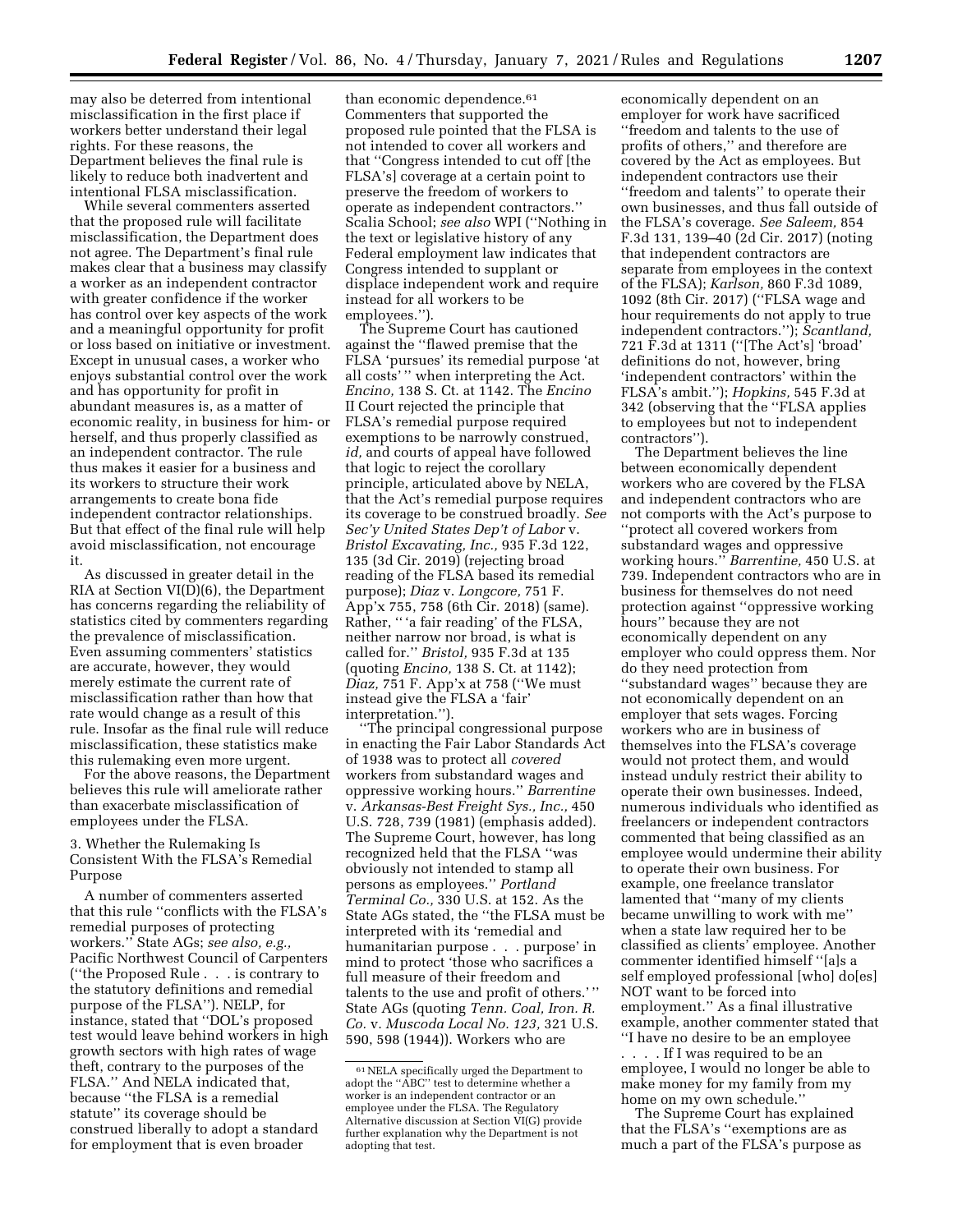the [Act's] requirement[s].'' *Encino,* 138 S. Ct. at 1134. By the same logic, respecting the independence of workers whom the FLSA does not cover is as much a part of the Act's purpose as extending the Act's coverage to workers who need its protection. Denying FLSA coverage to workers who are economically dependent on an employer for work would result in workers loosing needed protection ''from substandard wages and oppressive working hours.'' *Barrentine,*  450 U.S. at 739. But extending the Act's coverage to workers who, as a matter of economic reality, are in business for themselves would unduly restrict independent workers who neither need nor benefit from the Act's provisions. This rule sharpens the distinction between these two categories of worker and thereby furthers the Act's purpose to protect employee who need protection without burdening independent contractors who do not.

4. Whether Congressional Inaction Prohibits This Rulemaking

The American Federation of State, County, and Municipal Employees, AFL–CIO (AFSCME) asserted that, ''[b]ecause Congress has legislatively ratified the existing six-factor Economic Reality test, the Secretary and Administrator are powerless to alter the standard. This also means the Proposed Rule would fail the first step of the *Chevron* deference analysis and would be entitled to no deference by the courts.'' According to AFSCME, ''when Congress re-enacts a statute without change, it is presumed to be aware of administrative and judicial interpretation of that statute and to have adopted those interpretations.'' Based on this principle, AFSCME reasoned that, because Congress did not revise the definition of ''employ'' when it amended the FLSA in 1966, it must have adopted the ''integrated unit of production'' factor articulated in *Rutherford Food,* 331. U.S. 730. Additionally, AFSCME asserted that Congress's 1983 decision to adopt the FLSA's definition of ''employ'' without revision in MSPA indicates that Congress implicitly adopted the ''sixfactor test [that] was well embedded as the interpretation of the FLSA's 'employ.' ''

AFSCME's ratification argument is based entirely on the fact that Congress has not amended the FLSA's definition of ''employ.'' The Supreme Court, however, has ''criticized . . . reliance on congressional inaction'' as a tool of statutory interpretation, cautioning that, ''[a]s a general matter . . . these arguments deserve little weight in the

interpretive process.'' *Central Bank of Denver, N.A.* v. *First Interstate Bank of Denver, N. A.,* 511 U.S. 164, 187 (1994). ''And when . . . Congress has not comprehensively revised a statutory scheme but has made only isolated amendments, [the Court has] spoken more bluntly: 'It is impossible to assert with any degree of assurance that congressional failure to act represents affirmative congressional approval of the Court's statutory interpretation.' '' *Alexander* v. *Sandoval,* 532 U.S. 275, 292, (2001) (quoting *Patterson* v. *McLean Credit Union,* 491 U.S. 164, 175 n.1 (1989)). Congress has not ''comprehensively revised'' the Act's statutory scheme in a manner that would indicate Congressional approval of a judicially created six-factor test as the standard for FLSA employment.

Even if some insight could be gleaned from Congressional inaction, that insight would not support ratifying a specific and definitive six-factor test because there has never been a uniform test for Congress to ratify. The Supreme Court has never articulated a six-factor test, and courts of appeals articulate the test differently. As discussed earlier, the Second Circuit combines two of the factors. The Fifth Circuit omits one factor, while the remaining circuits use a sixth, ''integral part'' factor that departs from the Supreme Court's consideration of ''integrated unit of production.'' Some circuits analyze a ''skill and initiative'' factor, while others consider just ''skill required.'' Some circuits analyze the investment factor by comparing the dollar value of the worker's investment against that of the hiring entity, while others analyze whether the worker's investment creates opportunities for profit or loss. Simply put, there is no single test that Congress could have impliedly ratified, nor did AFSCME suggest one.

For these reasons, Congress's inaction does not demonstrate that it ratified a specific six-factor economic reality test.

5. Whether the Rulemaking Improperly Departs From Prior Practice

Several commenters, including NELA, contended that the proposed rule would be an improper departure from the Department's prior practice. The rule is consistent with the Department's prior position that the ultimate inquiry for determining employee versus independent contractor status under the FLSA is whether an individual is, as a matter of economic reality, economically dependent on another for work or is instead in business for himor herself. The rule is further consistent with the Department's longstanding position that all economic reality factors

should be analyzed when answering that ultimate inquiry.

The Department acknowledges that the rule's focus on two core factors that are most probative to that ultimate inquiry is different from how the Department articulated the economic reality test in the past. ''Agencies are free to change their existing policies as long as they provide a reasoned explanation for the change.'' *Encino Motorcars, LLC* v. *Navarro,* 136 S. Ct. 2117, 2125 (2016). The Department has explained its reasoning for focusing the economic reality test on two core factors throughout the NPRM and this preamble. The Department further acknowledges that the rule lists economic reality factors in § 795.105(d) that correspond with how the Department has articulated those factors in the past, with a few modifications. The Department explained its reasons for these modifications in the NPRM and in this preamble. This rule does not improperly depart from the Department's prior positions.

#### *H. Examples*

As discussed above, many commenters requested that the regulatory text contain examples of how the economic reality test would apply in the context of their specific industries or practices. The Department, however, prefers to adopt generally applicable principles as opposed to attempting to provide guidance for every potential scenario. The later approach would require the regulation be drafted as an exhaustive treatise that is neither accessible nor helpful for most members of the regulated community. It would also invariably omit many important types of circumstances and be more difficult to adapt to future industries and practices that neither the Department nor commenters could have conceived.

While the Department cannot provide examples for every conceivable scenario, it is adding § 795.115 to provide six illustrative examples that involve a variety of industries and specific facts. Due to the complexities of balancing multiple factors that encompass countless facts that are part of the totality of the circumstances, the Department does not believe it would be helpful to provide examples that make conclusions regarding workers' ultimate classifications. Rather, each illustrative example focuses on the classification favored by a specific economic reality factor within the context of the factspecific scenario. The first example concerns the control factor in the context of the long-haul transportation industry. The second example concerns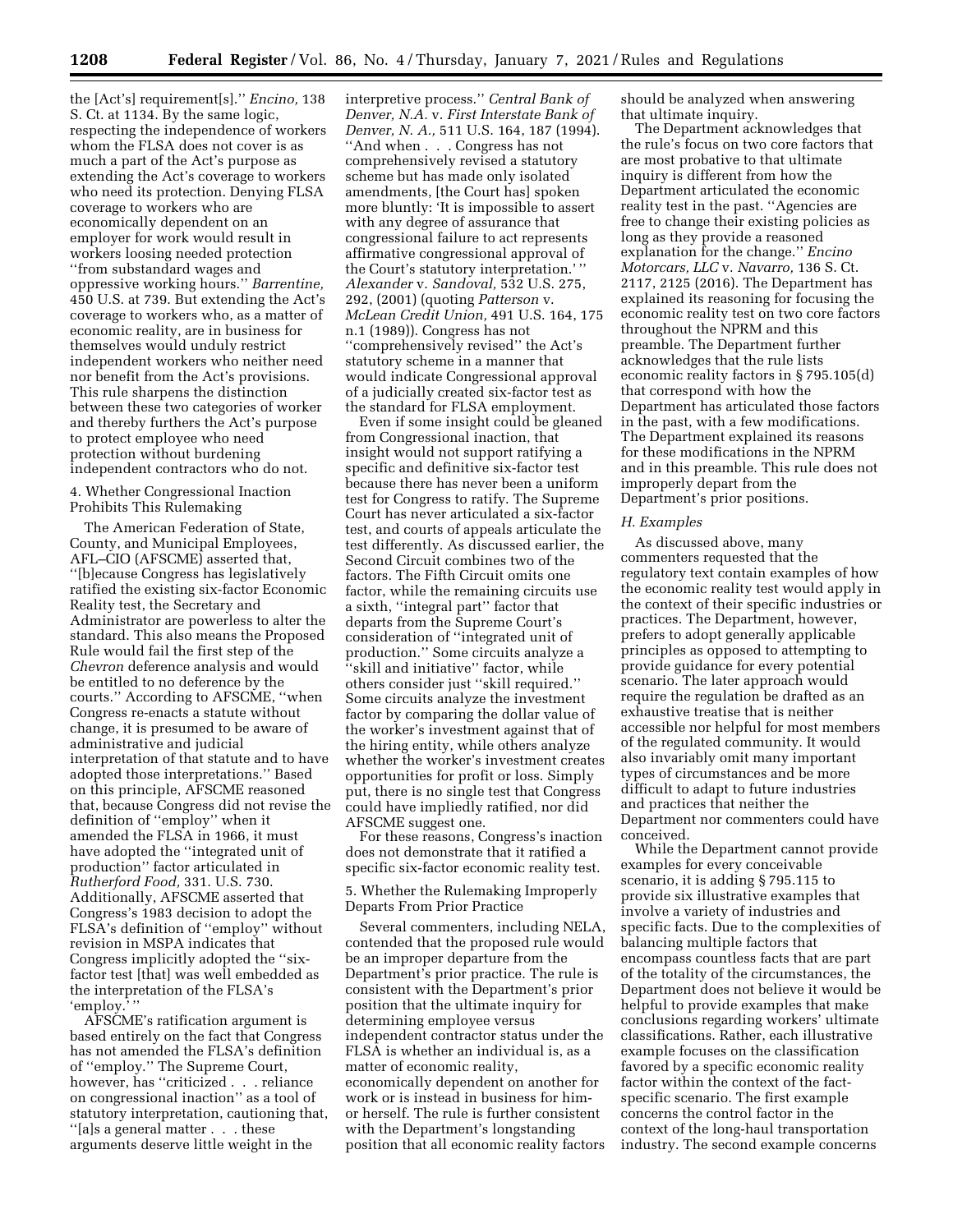the opportunity factor in the context of the gig economy. The third example concerns the opportunity factor in the context of the construction industry and clarifies the concept of economic dependence. The fourth example concerns the permanence factor within the context of a seasonal hospitality industry. The fifth example concerns the reframed ''integrated unit'' factor within the context of the journalism industry. The sixth example also concerns the new ''integrated unit'' factor within the context of the journalism industry and is designed to work with the fifth example to elucidate the distinction between when this factor favors classification as an employee versus independent contractor.

#### *I. Severability*

The Department proposed to include a severability provision in part 795 so that, if one or more of the provisions of part 795 is held invalid or stayed pending further agency action, the remaining provisions would remain effective and operative. The Department did not receive any comments on this provision, and finalizes it as proposed.

# *J. Amendments to Existing Regulatory Provisions at §§ 780.330(b) and 788.16(a)*

Finally, in addition to the proposed addition of part 795, the Department proposed to amend existing regulatory provisions addressing independent contractor status under the FLSA in narrower contexts at 29 CFR 780.330(b) (tenants and sharecroppers) and 29 CFR 788.16(a) (certain forestry and logging workers). Specifically, the Department proposed to replace descriptions of the six economic reality factors WHD has historically used to evaluate independent contractor status under the FLSA with a cross-reference to the guidance provided in new part 795. While some commenters invoked the existing provisions at §§ 780.330(b) and 788.16(a) to justify opposition to proposed part 795, the Department did not receive any commenter feedback regarding the proposed amendment of these provisions. Accordingly, the Department finalizes amendments to these provisions as proposed.

### **V. Paperwork Reduction Act**

The Paperwork Reduction Act of 1995 (PRA), 44 U.S.C. 3501 *et seq.,* and its attendant regulations, 5 CFR part 1320, require the Department to consider the agency's need for its information collections, their practical utility, the impact of paperwork and other information collection burdens imposed on the public, and how to minimize

those burdens. In the NPRM, the Department invited public comment on its determination that the proposal did not contain a collection of information subject to OMB approval under the PRA. A few commenters, while not referencing the PRA directly, discussed records in their public comments. However, this was merely to note agreement that section 11 of the FLSA does not require the keeping of records regarding workers who are independent contractors. This final rule does not contain a collection of information subject to OMB approval under the PRA.

# **VI. Executive Order 12866, Regulatory Planning and Review; and Executive Order 13563, Improved Regulation and Regulatory Review**

### *A. Introduction*

Under Executive Order 12866, OMB's Office of Information and Regulatory Affairs determines whether a regulatory action is significant and, therefore, subject to the requirements of the Executive Order and OMB review.62 Section 3(f) of Executive Order 12866 defines a ''significant regulatory action'' as a regulatory action that is likely to result in a rule that may: (1) Have an annual effect on the economy of \$100 million or more, or adversely affect in a material way a sector of the economy, productivity, competition, jobs, the environment, public health or safety, or state, local or tribal governments or communities (also referred to as economically significant); (2) create serious inconsistency or otherwise interfere with an action taken or planned by another agency; (3) materially alter the budgetary impact of entitlements, grants, user fees or loan programs or the rights and obligations of recipients thereof; or (4) raise novel legal or policy issues arising out of legal mandates, the President's priorities, or the principles set forth in the Executive Order. Because the annual effect of this rule is estimated to be greater than \$100 million, this rule will be economically significant under section 3(f) of Executive Order 12866.63

Executive Order 13563 directs agencies to, among other things, propose or adopt a regulation only upon a reasoned determination that its benefits justify its costs; that it is tailored to

impose the least burden on society, consistent with obtaining the regulatory objectives; and that, in choosing among alternative regulatory approaches, the agency has selected those approaches that maximize net benefits. Executive Order 13563 recognizes that some costs and benefits are difficult to quantify and provides that, when appropriate and permitted by law, agencies may consider and discuss qualitatively values that are difficult or impossible to quantify, including equity, human dignity, fairness, and distributive impacts.

#### *B. Overview of Analysis*

The Department believes this rule is likely to improve the welfare of both workers and businesses on the whole. With respect to businesses, the Department believes that the improved clarity offered by the rule will increase the efficiency of the labor market, allowing businesses to be more productive and decreasing their litigation burden. With respect to workers, broadly speaking, this rule is likely to have four categories of potential effects.

First, this rulemaking makes it easier for the millions of individuals who currently work as independent contractors and those who hire them to comply with the law. *See* Farren and Mitchell (''The proposed rule will likely reduce the cost of complying with the relevant Federal regulations.''). Compliance cost savings will be shared between the independent contractors and businesses for which they work. *Id.*  (''labor regulations are generally paid for by reductions in workers' total compensation'').

Second, as explained above, the legal clarity from this rule is likely to reduce occurrences of misclassification by enabling firms and workers to better understand their respective obligations and rights under the FLSA. The Department agrees with commenters that misclassification harms workers and believes this rule will reduce those harms by facilitating compliance.

Third, legal clarity may encourage firms to create independent contractor arrangements for roles that did not previously exist, which may attract workers who otherwise would not work in that field. Such job creation unambiguously benefits workers and firms alike. *See* Dr. Liya Palagashvili (''[W]e got the impression from our interviews that the primary concern for startups in terms of labor regulation or policy is mostly with regulation of independent contractors.''), and Fuller et al. (''[M]ore than two-thirds of [women with advanced degrees or high-

<sup>62</sup>*See* 58 FR 51735 (Sept. 30, 1993). 63The entirety of the estimated costs from this deregulatory action, which exceed the \$100 million threshold and relate strictly to familiarization, fall in the first year alone. The Department's Regulatory Impact Analysis further explains that these one-year costs are more than offset by continuing annual cost-savings of \$495.8 million per year, accruing to the same parties that face the familiarization costs.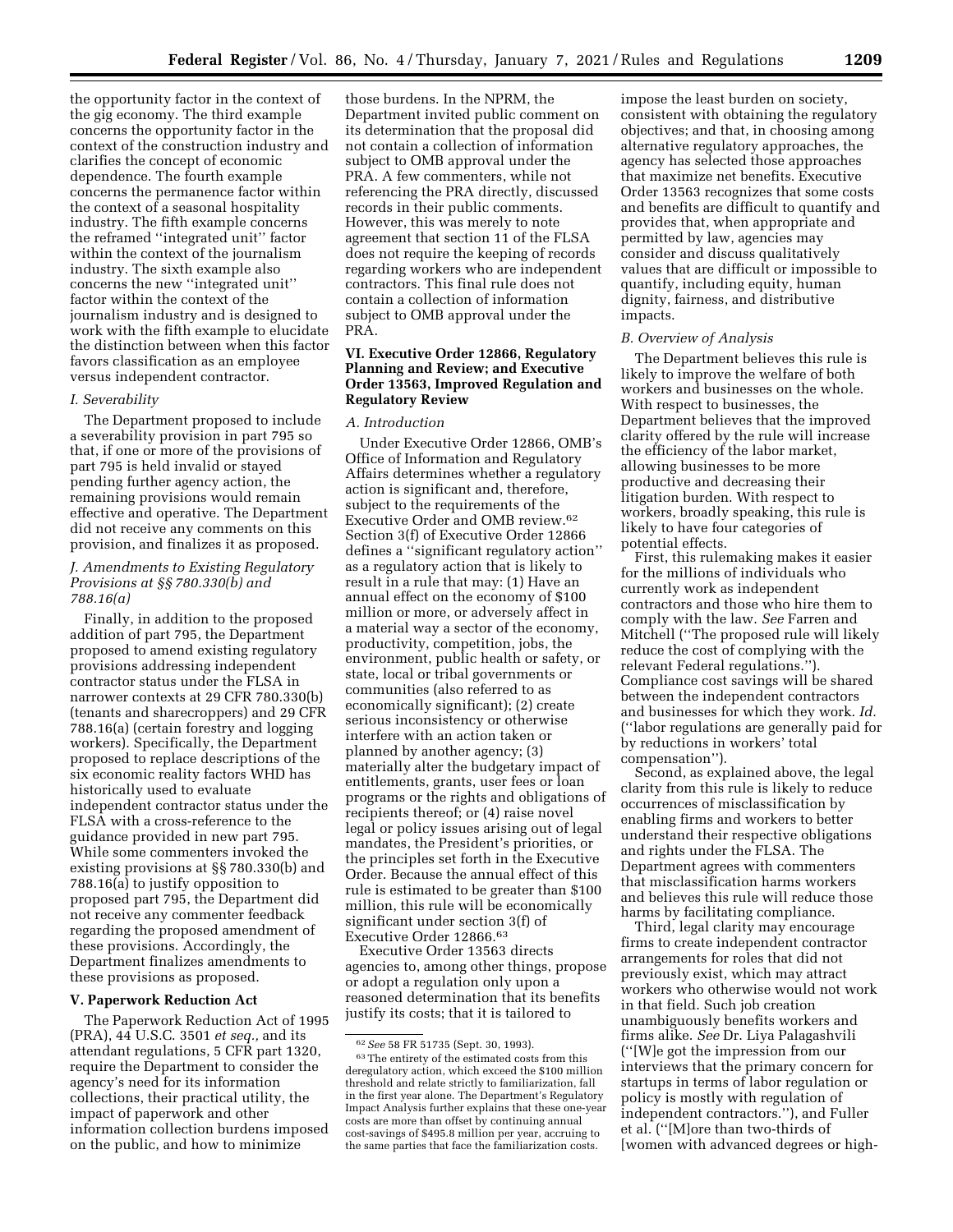honors BAs] who drop out of the workforce would not have done so if they'd had access to more-flexible job arrangements.'').64

Fourth, as a result of the improved clarity of the rule, businesses might convert existing positions from employee to independent contractor. This rule provides the most legal certainty to employers classifying a worker as an independent contractor if the worker substantially controls the work and has a meaningful opportunity for profit or loss based on initiative or investment. As such, a job conversion attributable to the legal clarity provided by this rule is likely to satisfy the control and opportunity criteria.65 Businesses could reclassify existing employees as independent contractors by modifying their working relationship under the criteria of this rule, and would only be expected to do so upon determination that the clarity provided by this rule materially shifts the balance of tradeoffs. Business could also reclassify positions because the increased clarity of the rule confirms that their workers are actually already effectively independent contractors because their workers have substantial control over the work and have an opportunity for profit.66 Any benefit to businesses of modified classifications would need to outweigh the costs, including any autonomy they cede to workers in such arrangements and any costs associated with implementation or modifying the classification itself, and such a relationship would need to be compatible with their business models. Further, generally speaking, workers have a choice of whether to agree to the new independent contractor arrangement. The overall effect of job conversion on workers is ambiguous and could vary from worker to worker, as discussed in more detail in section VI(D)(7) below. Impacts resulting from litigation avoidance due to increased clarity are discussed in section VI(F)(2).

The Department did not attempt to quantify all aspects of these four

66The Department notes that the final rule does not, by its operation, change the classification of any employee. Notwithstanding the assertions of several commentators, as explained throughout the analysis, the rule does not narrow the definition of who is an employee under the FLSA.

categories of potential impacts. In particular, the Department believes that significant uncertainty surrounds any attempt to quantify the number or nature of new independent contractor relationships that could arise as a result of this rule. Although the Department assumes that there will be an increase in the number of independent contracting relationships, the Department did not attempt to put a specific number on this figure and did not attempt to estimate how new independent contractors might differ from existing independent contractors. The Department is uncertain with respect to several key questions, including how many new workers will be added and what their characteristics will be, how many existing employee relationships may be converted to independent contractor status, and which industries, type or sizes of employers would be most impacted. Absent these data, the Department is not well positioned to generate a constructive estimate or model of impact on the change in independent contracting relationships due to the rule. Notwithstanding, the Department quantified certain other impacts associated with the final rule, including those to current independent contractors and businesses where sufficient data and theory afforded greater confidence in the resulting estimates.

Regarding the employees who may be negatively impacted by this rule, the Department has ascertained certain characteristics that it expects will be representative across this group. This rule provides a sharpening of the economic realities test, which is a marginal change that may impact firms' assessment of legal risk, leading to an increased chance that some employers will choose to reclassify certain positions from employee to independent contractor relationships. Because this analysis attempts to quantify the marginal impacts of this rule, if the only change is increased legal clarity, any resulting change in classification will most likely be limited to workers who already possess characteristics associated with independent contractor status, including control and opportunity for profit or loss.67 Due to the customary negotiation between firms and workers, most workers whose positions are converted will be in a position to influence the tradeoffs between employee and independent contractor status. The one group of

workers for whom these assumptions may not apply is those workers paid the minimum wage, and whose positions already resemble characteristics of independent contractors. Workers earning the minimum wage may lack the bargaining power to fully offset the adverse effects triggered by the job conversion; however, independent contractor status often carries flexibilities that may further offset some of these effects, albeit non-monetarily. Further, on one hand, these workers likely do not have extensive benefits coverage, but on the other hand, they may qualify for access to benefits from other means. There are approximately 370,000 workers over the age of 19 who earn the minimum wage, which represents 0.24 percent of the workforce. It is unclear how many of these jobs could be converted to independent contractor status without material modifications to the position or substantive negotiation on overall compensation, but it is not likely to be many. Further, many of these workers may have access to health insurance coverage via a spouse or partner, a parent, or a government program (Medicaid, Medicare, Tricare, etc.). For these reasons, the Department does not expect there to be many current employees whose positions are converted to independent contractor relationships without meaningful ability to influence the terms of the new position in a way that mitigates deleterious impacts of the resulting tradeoffs.

The Department estimates there were 10.6 million workers who worked at any given time as independent contractors as their primary jobs in the United States in 2017 (6.9 percent of all workers), the most recent year of data available. Including independent contracting on secondary jobs results in an estimate of 18.9 million independent contractors (12.3 percent of all workers). The Department discusses other studies estimating the total number of independent contractors, ranging from 6.1 percent to 14.1 percent of workers (see Table 2 in VI.C.2). Due to uncertainties regarding magnitude and other factors, the Department has not quantified the potential change to the aggregate number of independent contractors that may occur as a result of this rule. Furthermore, the Department's analysis relies on data collected prior to 2020, which reflects the state of the economy prior to the COVID–19 pandemic. The Department acknowledges that data on independent contractors could look different during the pandemic and following its

<sup>64</sup> Joseph B. Fuller, et al., Rethinking the On-Demand Workforce, Harvard Business Review (Oct. 20, 2020).

 $65$  Section 795.105(c) indicates that a worker who lacks both control and opportunity is most likely an employee. As such, the Department believes this rule would discourage employers from converting such workers from employee to independent contractor status. Section 795.105(c) would not give an employer sufficient confidence that it could change the classification of a worker who has only control but not opportunity, or vice versa.

<sup>&</sup>lt;sup>67</sup> For greater discussion on this and other points in this summary, please see Section XXXX on Job Conversion.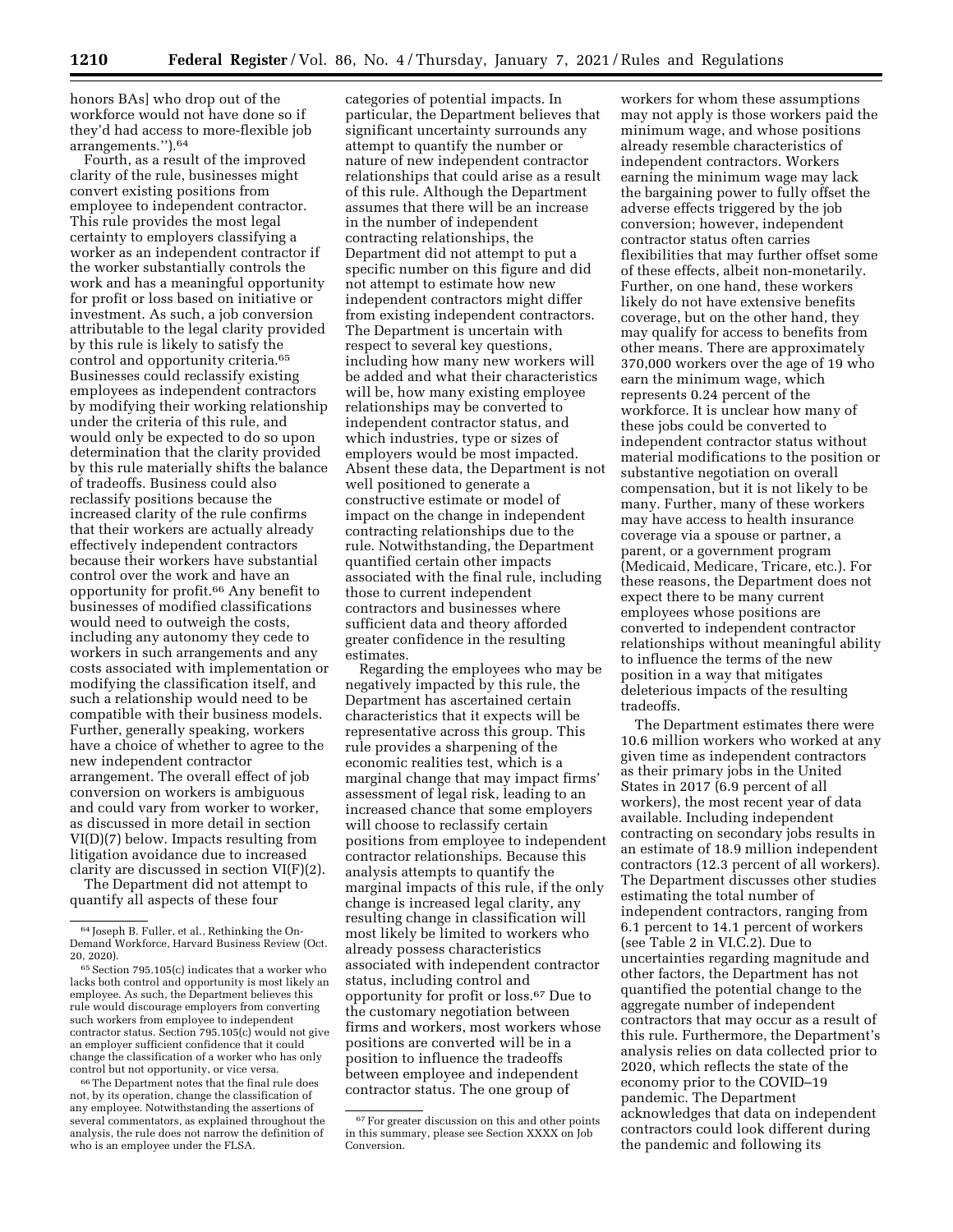economic effects, but does not yet have information to determine how the number of independent contractors could change nor whether these changes would be lasting or a near term market distortion.<sup>68</sup>

The Department estimates regulatory familiarization costs to be \$370.9 million in the first year. The Department estimates cost savings due to increased

clarity to be \$447.1 million per year, and cost savings due to reduced litigation to be \$48.7 million per year. This results in a 10-year annualized net cost savings of \$452.4 million using a 3 percent discount rate and \$443.0 million using a 7 percent discount rate.69 For purposes of Executive Order 13771, the Department calculated the difference between the total cost savings and the total costs in \$2016, discounted over a perpetual time horizon using a 7 percent discount rate beginning in 2021 when the rule will take effect. This results in an annualized net cost savings over a perpetual time horizon of \$315.5 million.70 Other anticipated costs, benefits, and cost savings are discussed qualitatively.

# TABLE 1—SUMMARY OF RULE IMPACTS [\$2019 Millions]

|                                          | Year 1                          | Years 2-10                      | Annualized values <sup>a</sup>  |                                 |
|------------------------------------------|---------------------------------|---------------------------------|---------------------------------|---------------------------------|
| Impact                                   |                                 |                                 | 7% Discount                     | 3% Discount                     |
| <b>Regulatory Familiarization Costs:</b> | \$152.3<br>218.6                | \$0.0<br>0.0                    | \$21.7<br>31.1                  | \$17.9<br>25.6                  |
| Cost Savings from Increased Clarity:     | 370.9                           | 0.0                             | 52.8                            | 43.5                            |
|                                          | 369.0<br>78.1                   | 369.0<br>78.1                   | 369.0<br>78.1                   | 369.0<br>78.1                   |
|                                          | 447.1<br>48.7<br>495.8<br>125.0 | 447.1<br>48.7<br>495.8<br>495.8 | 447.1<br>48.7<br>495.8<br>443.0 | 447.1<br>48.7<br>495.8<br>452.4 |

a Annualized over 10-years.

# *C. Independent Contractors: Size and Demographics*

The Department extrapolated from U.S. Census Bureau data to estimate that there are 15.6 to 22.1 million individuals who work as independent contractors as either a primary or secondary job. This estimated figure could be higher or lower depending on different data sources and methodologies discussed below. The Department used the median of the above range, 18.9 million, for its estimates to avoid overestimation by accounting for a number of criteria, which are presented in this section.

1. Current Number of Independent Contractors

The Department estimated the number of independent contractors. There are a variety of estimates of the number of independent contractors spanning a wide range depending on methodologies and how the population is defined. The Department believes that

the Current Population Survey (CPS) Contingent Worker Supplement (CWS) offers an appropriate lower bound for the number of independent contractors; however, there are potential biases in these data that will be noted. Additionally, estimates from other sources will be presented to demonstrate the potential range.

The U.S. Census Bureau conducts the CPS and it is published monthly by the Bureau of Labor Statistics (BLS). The sample includes approximately 60,000 households and is nationally representative. Periodically since 1995, and most recently in 2017, the CPS has included a supplement to the May survey to collect data on contingent and alternative employment arrangements. Based on the CWS, there were 10.6 million independent contractors in 2017, amounting to 6.9 percent of workers.71 The CWS measures those who say that their independent contractor job is their primary job and that they worked at the independent contractor job in the survey's reference

week. However, while the Department refers to the CWS measure of independent contractors throughout this analysis, due to the survey's design it should be uniformly recognized as representing a constrained subsection of the entire independent contractor pool. Due to its clear methodological constraints, the CWS measure should be differentiated from other, more comprehensive measures.

The BLS's estimate of independent contractors includes ''[w]orkers who are identified as independent contractors, independent consultants, or freelance workers, regardless of whether they are self-employed or wage and salary workers.'' BLS asks two questions to identify independent contractors: 72

• Workers reporting that they are selfemployed are asked: ''Are you selfemployed as an independent contractor, independent consultant, freelance worker, or something else (such as a shop or restaurant owner)?'' (9.0 million independent contractors.) We refer to these workers as ''self-employed

<sup>68</sup>Recent studies and news reports suggest that more individuals are working under freelance or independent contractor arrangements during the pandemic. *See, e.g.,* Press Release, New Upword Study Finds 36% of the U.S. Workforce Freelance Amid the COVID–19 Pandemic, Sep. 15, 2020, available at *[https://www.upwork.com/press/](https://www.upwork.com/press/releases/new-upwork-study-finds-36-of-the-us-workforce-freelance-amid-the-covid-19-pandemic) [releases/new-upwork-study-finds-36-of-the-us](https://www.upwork.com/press/releases/new-upwork-study-finds-36-of-the-us-workforce-freelance-amid-the-covid-19-pandemic)[workforce-freelance-amid-the-covid-19-pandemic;](https://www.upwork.com/press/releases/new-upwork-study-finds-36-of-the-us-workforce-freelance-amid-the-covid-19-pandemic)*  Kim Mackrael, In the Covid Economy, Laid-Off

Employees become New Entrepreneurs, Wall Street Journal, Nov. 18, 2020; Uri Berliner, Jobs in the Pandemic: More Are Freelance and may stay that way forever, NPR, Sep. 16, 2020; Jon Younger, A New Payoneer Report Shows Covid 19 is Accelerating Freelance Growth, Forbes, Sep. 1., 2020.

<sup>69</sup> Discount rates are directed by OMB. *See*  Circular A–4, OMB (Sept. 17, 2003).

 $70$  \$332.9 million - \$17.4 million = \$315.5 million. Per OMB guidelines, Executive Order 13771 data is represented in 2016 dollars, inflationadjusted for when the rule will take effect.

<sup>71</sup>Bureau of Labor Statistics, ''Contingent and Alternative Employment Arrangements—May 2017,'' USDL–18–0942 (June 7, 2018), *[https://](https://www.bls.gov/news.release/pdf/conemp.pdf) [www.bls.gov/news.release/pdf/conemp.pdf.](https://www.bls.gov/news.release/pdf/conemp.pdf)*  72The variables used are PES8IC=1 for self-

employed and PES7=1 for other workers.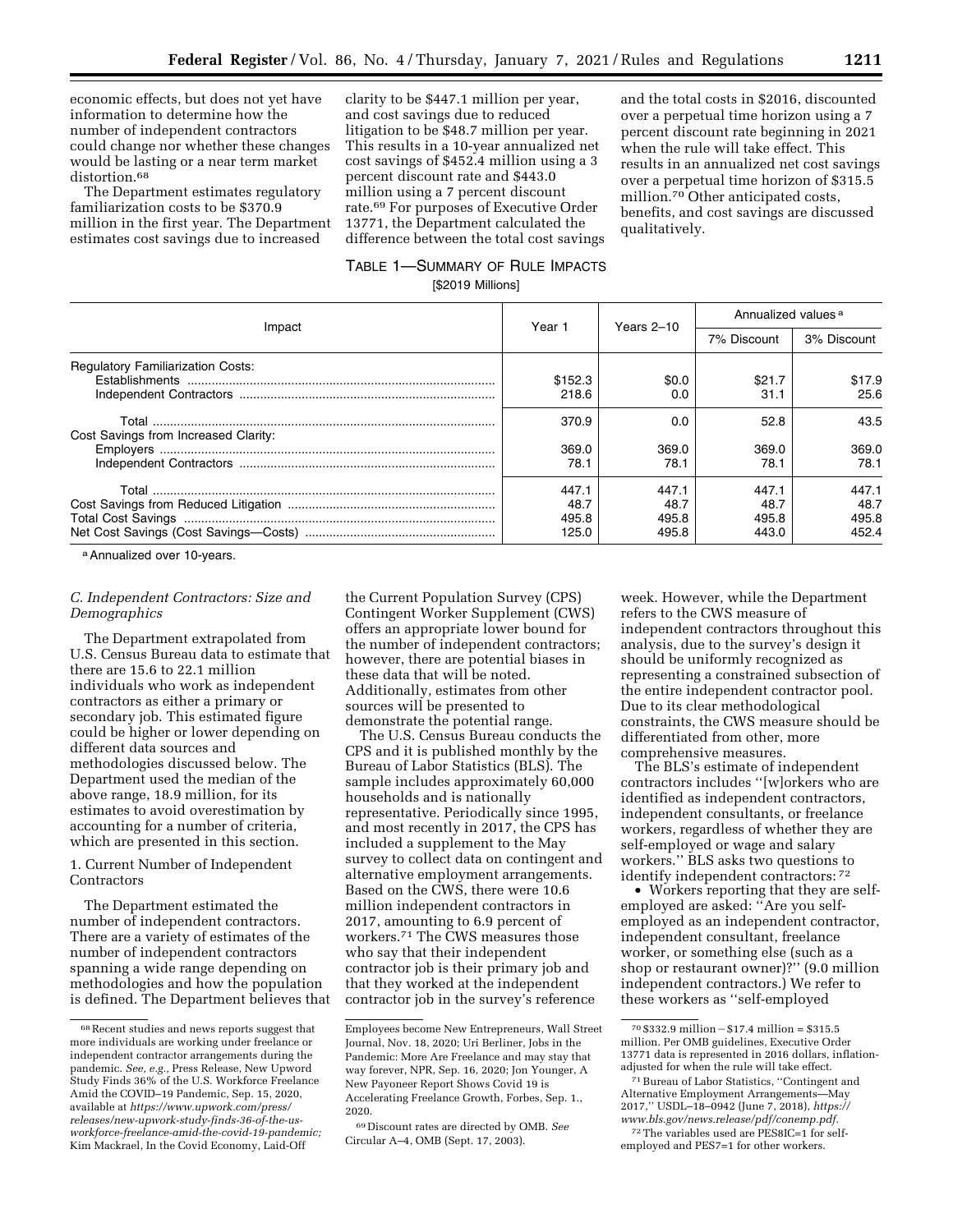independent contractors'' in the remainder of the analysis.

• Workers reporting that they are wage and salary workers are asked: ''Last week, were you working as an independent contractor, an independent consultant, or a freelance worker? That is, someone who obtains customers on their own to provide a product or service.'' (1.6 million independent contractors.) We refer to these workers as ''other independent contractors'' in the remainder of the analysis.

It is important to note that independent contractors are identified in the CWS in the context of the respondent's ''main'' job (*i.e.,* the job with the most hours).<sup>73</sup> Therefore, the estimate of independent contractors does not include those who may be defined as an employee for their primary job, but may work as an independent contractor for a secondary or tertiary job.74 For example, Lim et al. (2019) estimate that independent contracting work is the primary source of income for 48 percent of independent contractors.75 Applying this estimate to the 10.6 million independent contractors estimated from the CWS, results in 22.1 million independent contractors  $(10.6 \text{ million} \div 0.48)$ . Alternatively, a survey of independent contractors in Washington found that 68 percent of respondents reported that independent contract work was their

74Even among independent contractors, failure to report multiple jobs in response to survey questions is common. For example, Katz and Krueger (2019) asked Amazon Mechanical Turk participants the CPS-style question ''Last week did you have more than one job or business, including part time, evening or weekend work?'' In total, 39 percent of respondents responded affirmatively. However, these participants were asked the follow-up question ''Did you work on any gigs, HITs or other small paid jobs last week that you did not include in your response to the previous question?'' After this question, which differs from the CPS, 61 percent of those who indicated that they did not hold multiple jobs on the CPS-style question acknowledged that they failed to report other work in the previous week. As Katz and  $\overline{k}$ rueger write, ''If these workers are added to the multiple job holders, the percent of workers who are multiple job holders would almost double from 39 percent to 77 percent.'' *See* L. Katz and A. Krueger, ''Understanding Trends in Alternative Work Arrangements in the United States,'' RSF: The Russell Sage Foundation Journal of the Social Sciences 5(5), p. 132–46 (2019).

75 K. Lim, A. Miller, M. Risch, and E. Wilking, ''Independent Contractors in the U.S.: New Trends from 15 years of Administrative Tax Data,'' Department of Treasury, p. 61 (Jul. 2019), *[https://](https://www.irs.gov/pub/irs-soi/19rpindcontractorinus.pdf)  [www.irs.gov/pub/irs-soi/19rpindcontractorinus.pdf.](https://www.irs.gov/pub/irs-soi/19rpindcontractorinus.pdf)* 

primary source of income.76 Applying that estimate to the 10.6 million independent contractors from the CWS results in an estimated 15.6 million independent contractors (10.6 million ÷ 0.68).

The Coalition for Workforce Innovation (CWI) submitted a survey they conducted of 600 self-identified independent contractors. The survey found that independent contracting is the primary source of income for 71 percent of respondents.77 This is consistent with the prior estimate from Washington State. Applying this estimate to the 10.6 million primary independent contractors estimated from the CWS, results in 14.9 million independent contractors (10.6 million ÷ 0.71).

The CWS's large sample size results in small sampling error. However, the questionnaire's design may result in some non-sampling error. For example, one potential source of bias is that the CWS only considers independent contractors during a single point in time—the survey week (generally the week prior to the interview).

These numbers will thus underestimate the prevalence of independent contracting over a longer timeframe, which may better capture the size of the population.78 For example, Farrell and Greig (2016) used a randomized sample of 1 million Chase customers to estimate prevalence of the Online Platform Economy.79 They found that ''[a]lthough 1 percent of adults earned income from the Online Platform Economy in a given month, more than 4 percent participated over the three-year period.'' Additionally, Collins et al. (2019) examined tax data from 2000 through 2016 and found that the number of workers who filed a form 1099 grew substantially over that period, and that fewer than half of these workers earned more than \$2,500 from

78 In any given week, the total number of independent contractors would have been roughly the same, but the identity of the individuals who do it for less than the full year would likely vary. Thus, the number of unique individuals who work at some point in a year as independent contractors would exceed the number of independent contractors who work within any one-week period as independent contractors.

79 D. Farrell and F. Greig, ''Paychecks, Paydays, and the Online Platform,'' JPMorgan Chase Institute (2016), *[https://papers.ssrn.com/sol3/](https://papers.ssrn.com/sol3/papers.cfm?abstract_id=2911293)  [papers.cfm?abstract](https://papers.ssrn.com/sol3/papers.cfm?abstract_id=2911293)*\_*id=2911293.* 

1099 work in 2016. The prevalence of lower annual earnings implies that most workers who received a 1099 did not work as an independent contractor every week.<sup>80</sup>

The CWS also uses proxy responses, which may underestimate the number of independent contractors. The RAND American Life Panel (ALP) survey conducted a supplement in 2015 to mimic the CWS questionnaire, but used self-responses only. The results of the survey were summarized by Katz and Krueger (2018).81 This survey found that independent contractors comprise 7.2 percent of workers.82 Katz and Krueger identified that the 0.5 percentage point difference in magnitude between the CWS and the ALP was due to both cyclical conditions, and the lack of proxy responses in the ALP.83 Therefore, the Department believes a reasonable upper-bound on the potential bias due to the use of proxy responses in the CWS is 0.5 percentage points (7.2 versus 6.7).84 85

Another potential source of bias in the CWS is that some respondents may not self-identify as independent contractors, and others who self-identify may themselves be improperly classified. There are reasons to believe that some workers, who are legally considered independent contractors, would not self-identify as such. For example, if the worker has only one employer/client, or did not actively pursue the employer/ client, then they may not agree that they ''[obtain] customers on their own to provide a product or service.'' Additionally, individuals who do only

*[19rpgigworkreplacingtraditionalemployment.pdf.](https://www.irs.gov/pub/irs-soi/19rpgigworkreplacingtraditionalemployment.pdf)*  81*See* Katz and Krueger (2018), *supra* note 12.

82 *Id.* at 49. The estimate is 9.6 percent without correcting for overrepresentation of self-employed workers or multiple job holders. *Id.* at 31.

83 *Id.* at Addendum (''Reconciling the 2017 BLS Contingent Worker Survey'').

84Note that they estimate 6.7 percent of employed workers are independent contractors using the CWS, as opposed to 6.9 percent as estimated by the BLS. This difference is attributable to changes to the sample to create consistency.

<sup>85</sup> In addition to the use of proxy responses, this difference is also due to cyclical conditions. The impacts of these two are not disaggregated for independent contractors, but if we applied the relative sizes reported for all alternative work arrangements, we would get 0.36 percentage point difference due to proxy responses. Additionally, it should be noted that this may not entirely be a bias. It stems from differences in independent contracting reported by proxy respondents and actual respondents. As Katz and Krueger explain, this difference may be due to a ''mode'' bias or proxy respondents may be less likely to be independent contractors. *Id.* at Addendum p. 4.

<sup>73</sup>While self-employed independent contractors are identified by the worker's main job, other independent contractors answered yes to the CWS question about working as an independent contractor last week. Although the survey question does not ask explicitly about the respondent's main job, it follows questions asked in reference to the respondent's main job.

<sup>76</sup>Washington Department of Commerce, ''Independent Contractor Study,'' p. 21 (Jul. 2019), *[https://deptofcommerce.app.box.com/v/](https://deptofcommerce.app.box.com/v/independent-contractor-study) [independent-contractor-study.](https://deptofcommerce.app.box.com/v/independent-contractor-study)* 

<sup>77</sup>Coalition for Workforce Innovation. ''National Survey of 600 Self-Identified Independent Contractors'' (January 2020), *[https://](https://rilastagemedia.blob.core.windows.net/rila-web/rila.web/media/media/pdfs/letters%20to%20hill/hr/cwi-report-final.pdf) [rilastagemedia.blob.core.windows.net/rila-web/](https://rilastagemedia.blob.core.windows.net/rila-web/rila.web/media/media/pdfs/letters%20to%20hill/hr/cwi-report-final.pdf)  [rila.web/media/media/pdfs/letters%20to%20hill/](https://rilastagemedia.blob.core.windows.net/rila-web/rila.web/media/media/pdfs/letters%20to%20hill/hr/cwi-report-final.pdf)  [hr/cwi-report-final.pdf.](https://rilastagemedia.blob.core.windows.net/rila-web/rila.web/media/media/pdfs/letters%20to%20hill/hr/cwi-report-final.pdf)* 

<sup>80</sup>B. Collins, A. Garin, E. Jackson, D. Koustas, and M. Payne, ''Is Gig Work Replacing Traditional Employment? Evidence from Two Decades of Tax Returns,'' IRS SOI Joint Statistical Research Program (2019) (unpublished paper), *[https://](https://www.irs.gov/pub/irs-soi/19rpgigworkreplacingtraditionalemployment.pdf) [www.irs.gov/pub/irs-soi/](https://www.irs.gov/pub/irs-soi/19rpgigworkreplacingtraditionalemployment.pdf)*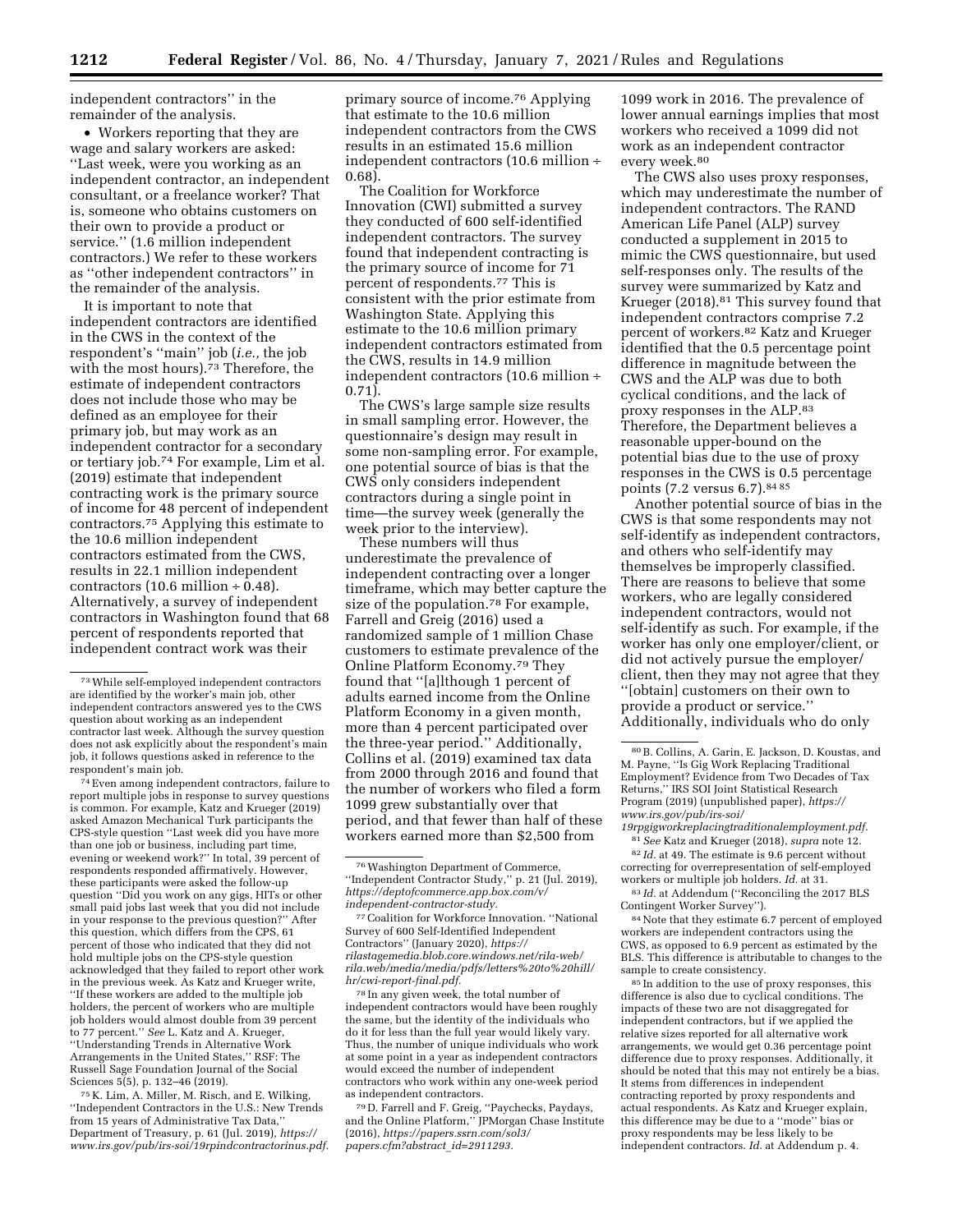informal work may not view themselves as independent contractors.86 This population could be substantial. Abraham and Houseman (2019) confirmed this in their examination of the Survey of Household Economics and Decision-making. They found that 28 percent of respondents reported doing informal work for money over the past month.87 Conversely, some workers who are improperly classified by their employers as independent contractors may answer in the affirmative, despite not truly being independent contractors. The prevalence of misclassification is unknown, but it likely occurs across numerous sectors in the economy.88 Because reliable data on the potential magnitude of these biases are unavailable, and so the net direction of the biases is unknown, the Department has not attempted to calculate how these biases may impact the estimated number of independent contractors.

Because the CWS estimate represents only the number of workers who worked as independent contractors on their primary job during the survey reference week, the Department applied the research literature and adjusted this measure to include workers who are independent contractors in a secondary job or who were excluded from the CWS estimate due to other factors. As noted above, integrating the estimated

proportions of workers who are independent contractors on secondary or otherwise excluded jobs produces estimates of 15.6 million and 22.1 million. The Department uses the average of these two estimates, 18.9 million, as the estimated total number of workers working as independent contractors in any job at a given time. Given the prevalence of independent contractors who work sporadically and earn minimal income, adjusting the estimate according to these sources captures some of this population. It is likely that this figure is still an underestimate of the true independent contractor pool.

2. Range of Estimates in the Literature

To further consider the range of estimates available, the Department conducted a literature review, the findings of which are presented in Table 2. Other studies were also considered but are excluded from this table because the study populations were broader than just independent contractors or limited to one state.<sup>89</sup> The RAND ALP <sup>90</sup> and the General Social Survey's (GSS's) Quality of Worklife (QWL) 91 supplement are widely cited alternative estimates. However, the Department chose to use sources with significantly larger sample sizes and more recent data for the primary estimate.

Jackson et al. (2017) 92 and Lim et al. (2019) 93 use tax information to estimate the prevalence of independent contracting. In general, studies using tax data tend to show an increase in prevalence of independent contracting over time. The use of tax data has some advantages and disadvantages over survey data. Advantages include large sample sizes, the ability to link information reported on different records, the reduction in certain biases such as reporting bias, records of all activity throughout the calendar year (the CWS only references one week), and inclusion of both primary and secondary independent contractors. Disadvantages are that independent contractor status needs to be inferred; there is likely an underreporting bias (*i.e.,* some workers do not file taxes); researchers are generally trying to match the IRS definition of independent contractor, which does not mirror the scope of independent contractors under the FLSA; and the estimates include misclassified independent contractors.94 A major disadvantage of using tax data for this analysis is that the detailed source data are not publicly available and thus the analyses cannot be directly verified or adjusted as necessary (*e.g.,* to describe characteristics of independent contractors, *etc.*).

| Table 2—Summary of Estimates of Independent Contracting |  |  |
|---------------------------------------------------------|--|--|
|---------------------------------------------------------|--|--|

| Source        | Method | Definition <sup>a</sup>                                                                     | Percent of workers<br>(%) | Sample size | Year |
|---------------|--------|---------------------------------------------------------------------------------------------|---------------------------|-------------|------|
|               |        | CPS CWS    Survey    Independent contractor, consultant or<br>freelance worker (main only). |                           |             | 2017 |
| ALP    Survey |        | Independent contractor, consultant or<br>freelance worker (main only).                      |                           |             | 2015 |

86The Department believes that including data on informal work is useful when discussing the magnitude of independent contracting, although not all informal work is done by independent contractors. The Survey of Household Economics and Decision-making asked respondents whether they engaged in informal work sometime in the prior month. It categorized informal work into three broad categories: Personal services, on-line activities, and off-line sales and other activities, which is broader than the scope of independent contractors. These categories include activities like house sitting, selling goods online through sites like eBay or craigslist, or selling goods at a garage sale. The Department acknowledges that the data discussed in this study might not be a one-to-one match with independent contracting, but it nonetheless provides useful data for this purpose.

87 K. Abraham, and S. Houseman. ''Making Ends Meet: The Role of Informal Work in Supplementing Americans' Income." RSF: The Russell Sage Foundation Journal of the Social Sciences 5(5): 110–31 (2019), *[https://www.aeaweb.org/conference/](https://www.aeaweb.org/conference/2019/preliminary/paper/QreAaS2h)  [2019/preliminary/paper/QreAaS2h.](https://www.aeaweb.org/conference/2019/preliminary/paper/QreAaS2h)* 

88*See, e.g.,* U.S. Gov't Accountability Off., GAO– 09–717, *Employee Misclassification: Improved Coordination, Outreach, and Targeting Could Better Ensure Detection and Prevention* 10 (2008)

(''Although the national extent of employee misclassification is unknown, earlier national studies and more recent, though not comprehensive, studies suggest that employee misclassification could be a significant problem

89 Including, but not limited to: McKinsey Global Institute, ''Independent Work: Choice, Necessity, and the Gig Economy'' (2016), *[https://](https://www.mckinsey.com/featured-insights/employment-and-growth/independent-work-choice-necessity-and-the-gig-economy) [www.mckinsey.com/featured-insights/employment](https://www.mckinsey.com/featured-insights/employment-and-growth/independent-work-choice-necessity-and-the-gig-economy)[and-growth/independent-work-choice-necessity](https://www.mckinsey.com/featured-insights/employment-and-growth/independent-work-choice-necessity-and-the-gig-economy)[and-the-gig-economy;](https://www.mckinsey.com/featured-insights/employment-and-growth/independent-work-choice-necessity-and-the-gig-economy)* Kelly Services, ''Agents of Change'' (2015), *[https://www.kellyservices.com/](https://www.kellyservices.com/global/siteassets/3-kelly-global-services/uploadedfiles/3-kelly_global_services/content/sectionless_pages/kocg1047720freeagent20whitepaper20210x21020final2.pdf) [global/siteassets/3-kelly-global-services/](https://www.kellyservices.com/global/siteassets/3-kelly-global-services/uploadedfiles/3-kelly_global_services/content/sectionless_pages/kocg1047720freeagent20whitepaper20210x21020final2.pdf) [uploadedfiles/3-kelly](https://www.kellyservices.com/global/siteassets/3-kelly-global-services/uploadedfiles/3-kelly_global_services/content/sectionless_pages/kocg1047720freeagent20whitepaper20210x21020final2.pdf)*\_*global*\_*services/content/ sectionless*\_*[pages/kocg1047720freeagent](https://www.kellyservices.com/global/siteassets/3-kelly-global-services/uploadedfiles/3-kelly_global_services/content/sectionless_pages/kocg1047720freeagent20whitepaper20210x21020final2.pdf) [20whitepaper20210x21020final2.pdf;](https://www.kellyservices.com/global/siteassets/3-kelly-global-services/uploadedfiles/3-kelly_global_services/content/sectionless_pages/kocg1047720freeagent20whitepaper20210x21020final2.pdf)* Robles and McGee, ''Exploring Online and Offline Informal Work: Findings from the Enterprising and Informal Work Activities (EIWA) Survey'' (2016); Upwork, ''Freelancing in America'' (2019); Washington Department of Commerce, *supra* note 76; Farrell and Greig, *supra* note 79; MBO Partners, ''State of Independence in America'' (2016); Abraham et al., ''Measuring the Gig Economy: Current Knowledge and Open Issues'' (2018), *[https://www.nber.org/](https://www.nber.org/papers/w24950)  [papers/w24950;](https://www.nber.org/papers/w24950)* Collins et al. (2019), *supra* note 80; Gitis et al., ''The Gig Economy: Research and Policy Implications of Regional, Economic, and Demographic Trends,'' American Action Forum (2017), *[https://www.americanactionforum.org/](https://www.americanactionforum.org/research/gig-economy-research-policy-implications-regional-economic-demographic-trends/#ixzz5IpbJp79a) [research/gig-economy-research-policy-implications](https://www.americanactionforum.org/research/gig-economy-research-policy-implications-regional-economic-demographic-trends/#ixzz5IpbJp79a)[regional-economic-demographic-trends/](https://www.americanactionforum.org/research/gig-economy-research-policy-implications-regional-economic-demographic-trends/#ixzz5IpbJp79a) [#ixzz5IpbJp79a;](https://www.americanactionforum.org/research/gig-economy-research-policy-implications-regional-economic-demographic-trends/#ixzz5IpbJp79a)* Dourado and Koopman, ''Evaluating the Growth of the 1099 Workforce,'' Mercatus Center (2015), *[https://www.mercatus.org/](https://www.mercatus.org/publication/evaluating-growth-1099-workforce) [publication/evaluating-growth-1099-workforce.](https://www.mercatus.org/publication/evaluating-growth-1099-workforce)* 

90*See* Katz and Krueger (2018), *supra* note 12. 91*See* Abraham et al. (2018), *supra* note 89, Table 4.

92E. Jackson, A. Looney, and S. Ramnath, ''The Rise of Alternative Work Arrangements: Evidence and Implications for Tax Filing and Benefit Coverage,'' OTA Working Paper 114 (2017), *[https://](https://www.treasury.gov/resource-center/tax-policy/tax-analysis/Documents/WP-114.pdf)  [www.treasury.gov/resource-center/tax-policy/tax](https://www.treasury.gov/resource-center/tax-policy/tax-analysis/Documents/WP-114.pdf)[analysis/Documents/WP-114.pdf.](https://www.treasury.gov/resource-center/tax-policy/tax-analysis/Documents/WP-114.pdf)* 

93Lim et al., *supra* note 75*.* 

94 In comparison to household survey data, tax data may reduce certain types of biases (such as recall bias) while increasing other types (such as underreporting bias). Because the Department is unable to quantify this tradeoff, it could not determine whether, on balance, survey or tax data are more reliable.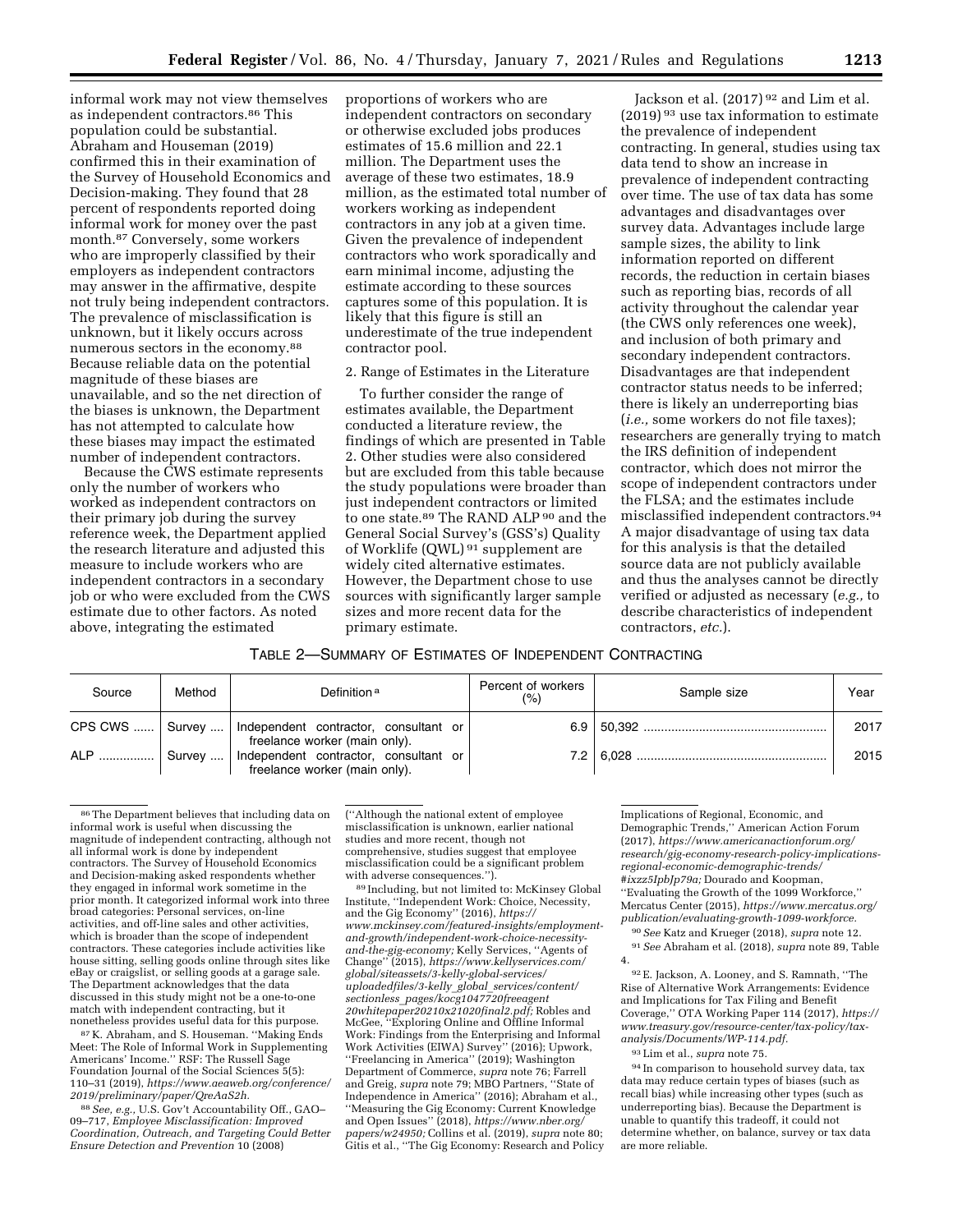| TABLE 2—SUMMARY OF ESTIMATES OF INDEPENDENT CONTRACTING—Continued |  |
|-------------------------------------------------------------------|--|
|-------------------------------------------------------------------|--|

| Source              | Method   | Definition <sup>a</sup>                                          | Percent of workers<br>(%) | Sample size                      | Year |
|---------------------|----------|------------------------------------------------------------------|---------------------------|----------------------------------|------|
| GSS QWL    Survey   |          | Independent contractor, consultant or<br>freelancer (main only). |                           |                                  | 2014 |
| Jackson et al       | Tax data | Independent contractor.<br>household<br>worker.                  | b6.1                      |                                  | 2014 |
| Lim et al  Tax data |          | Independent contractor                                           | 8.1                       | 1% of 1099–MISC and 5% of 1099–K | 2016 |

a The survey data only identify independent contractors on their main job. Jackson et al. include independent contractors as long as at least 15 percent of their earnings were from self-employment income; thus, this population is broader. If Jackson et al.'s estimate is adjusted to exclude those who are primary wage earners, the rate is 4.0 percent. Lim et al. include independent contractors on all jobs. If Lim et al.'s estimate is ad-<br>justed to only those who receive a majority of their labor income from in justed to only those who receive a majority of their labor income from independent contracting, the rate is 3.9 percent.<br>Di Summation of (1) 2,132,800 filers with earnings from both wages and sole proprietorships and expen

marily sole proprietorships and with less than \$5,000 in expenses, and (3) 3,416,300 primarily wage earners.<br>CEstimate based on a 10 percent sample of self-employed workers and a 1 percent sample of W–2 recipients.

# 3. Demographics of Independent **Contractors**

The Department reviewed demographic information on independent contractors using the CWS, which, as stated above, only measures those who say that their independent contractor job is their primary job and that they worked at the independent contractor job in the survey's reference week. According to the CWS, these primary independent contractors are most prevalent in the construction and professional and business services industries. These two industries employ 44 percent of primary independent contractors. Independent contractors tend to be older and predominately male (65 percent). Millennials have a significantly lower prevalence of primary independent contracting than older generations: 3.6 percent for Millennials compared to 6.0 percent for Generation X and 8.8 percent for Baby Boomers and Matures.95 However, surveys suggest that this trend is reversed when secondary independent contractors, or those who did informal work as independent contractors, are included. These divergent data suggest that younger workers are more likely to use contractor work sporadically and/or for supplemental income.96 White workers are somewhat overrepresented among primary independent contractors; they comprise 85 percent of this population but only 79 percent of the population of workers. Conversely,

black workers are somewhat underrepresented (comprising 9 percent and 13 percent, respectively).97 The opposite trends emerge when evaluating informal work, where racial minorities participate at a higher rate than white workers.98 Primary independent contractors are spread across the educational spectrum, with no group especially overrepresented. The same trend in education attainment holds for workers who participate in informal work.99

# *D. Potential Transfers*

Given the current universe of independent contractors and the possibility that more individuals may become independent contractors after the rule is finalized, the Department here identifies the possible transfers among workers and between workers and businesses, which may occur. These transfer effects are discussed qualitatively and include effects relating to employer provided benefits, tax liability, earnings, minimum wage and overtime pay, accurate classification of workers, and conversions of employee jobs to independent contractor jobs.

In evaluating potential transfers that could be occasioned by the rule, the Department notes at the outset that the substantive effect of the rule is not intended to favor independent contractor or employee classification relative to the status quo of the Department's existing guidance and precedent from courts. However, the Department assumes in this RIA that the increased legal certainty associated with this final rule could lead to an increase in the number of independent contractor arrangements by reducing the transaction and compliance costs inherent in structuring such an

arrangement. The Department has not attempted to estimate the magnitude of this change, primarily because there are not objective tools for quantifying the clarity, simplification, and enhanced probative value of the Department's proposals for sharpening and focusing the economic reality test.100 Several commenters assumed the increase in independent contractors would be 5 percent, although none provided substantive support to bolster the assumption. *See* EPI, Washington Center. Due to the lack of certainty and data to support a reliable estimate, the Department does not attempt to estimate the increase in independent contractor relationships that would result due to this rule. Therefore, potential transfers are discussed qualitatively with some numbers presented on a per worker basis. Potential transfers may result from differences in benefits, tax liabilities, and earnings between employees and independent contractors. Although employment benefits could decrease, and tax liabilities could increase, the Department believes the net impact on total compensation should be small in either direction. Furthermore, to attract qualified workers, companies must offer competitive compensation. Therefore,

<sup>95</sup>The Department used the generational breakdown used in the MBO Partner's 2017 report, "The State of Independence in America. ''Millennials'' were defined as individuals born 1980–1996, ''Generation X'' were defined as individuals born 1965–1980, and ''Baby Boomers and Matures'' were defined as individuals born before 1965.

<sup>96</sup>Abraham and Houseman (2019), *supra* note 87, find that informal work decreases as a worker's age increases. Among 18 to 24 years olds, 41.3 percent did informal work over the past month. The rate fell to 25.7 percent for 45 to 54 year olds, and 13.4 percent for those 75 years and older. *See also*  Upwork (2019), *supra* note 89.

<sup>&</sup>lt;sup>97</sup>These numbers are based on the respondents who state that their race is ''white only'' or ''black only'' as opposed to identifying as multi-racial. 98Abraham and Houseman (2019), *supra* note 87. 99 *Id.* 

<sup>100</sup>Another uncertainty limiting the Department's ability to quantify the possible increase in independent contracting is the nature and effect of state wage and hour laws. Some states, such as California, have laws that place more stringent limitations on who may qualify as independent contractors than the FLSA. *See* Cal. Labor Code 2775 (establishing a demanding ''ABC'' test applicable to most workers when determining independent contractor status under California law). Because the FLSA does not preclude states and localities from establishing broader wage and hour protections than those that exist under the FLSA, *see* 29 U.S.C. 218(a), workers in some states may be unaffected by this final rule. However, because the Department is not well positioned to interpret the precise scope of each state's wage and hour laws, the Department is unable to definitively determine the degree to which workers in particular states would or would not be affected by this final rule.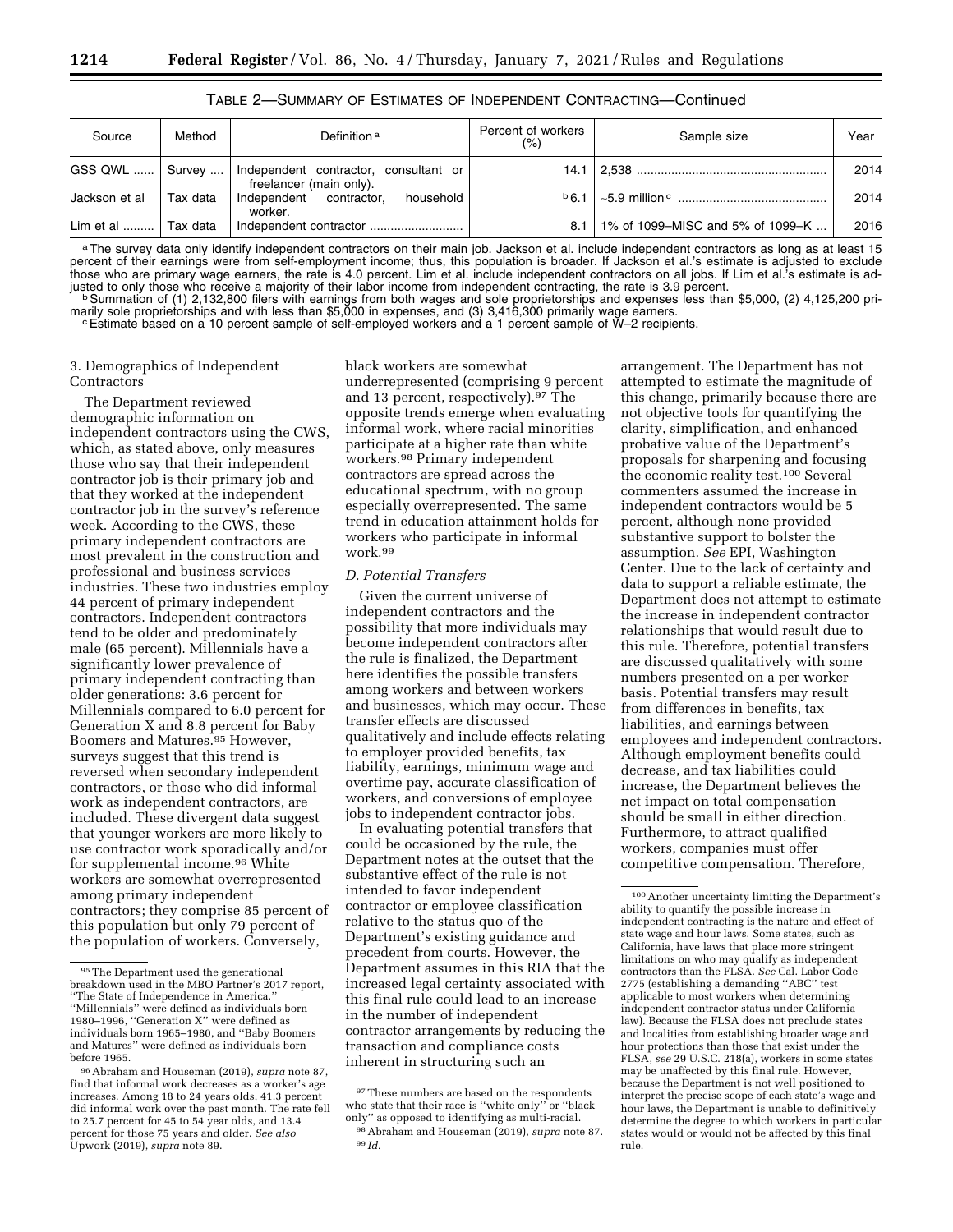for workers in a competitive labor market, any reduction in benefits and increase in taxes are expected to be offset by higher base earnings. This concept is discussed further below in the Earnings section.

Assuming that independent contractor arrangements increase following this final rule, it is unclear the extent to which this would occur as a result of current employees being subsequently classified as independent contractors or as a result of the hiring of new workers as independent contractors. This will have implications for transfers. If current employees change classifications, then there may be transfers. Employers could change the classification of current employees only if those workers could already have been classified as independent contractors or if the working conditions are modified such that the relationship becomes a true independent contractor relationship, assuming doing so is consistent with any applicable employment contracts, collective bargaining agreement, or other applicable laws.101 Lim et al. (2019) found in the status quo that there was ''little evidence that firms are increasingly reclassifying existing employee relationships as [independent contractor] relationships,'' however, they found that ''firms are hiring more new workers as [independent contractors] rather than as employees.'' 102 The Department does not anticipate this phenomenon will cease occurring in the presence of the final rule. As discussed below, the limited number of businesses with employees whose roles would meet the requirements to be independent contractors likely face incentives to maintain the status quo for those workers, but there will likely be some degree of innovation in the labor market in response to the rule that compounds the current trend towards greater numbers of independent contractors. For more discussion on how employees may be affected by transfers, see the Job Conversion discussion in Section VI(D)(7).

By decreasing uncertainty and thus potentially opening new opportunities for firms, companies may hire independent contractors who they otherwise would not have hired. In this case, there may be a decrease in unemployment, an increase in the size of the labor force, or both. In a study of respondents from both Europe and the

U.S., McKinsey Global Institute found that 15 percent of those not working are interested in becoming an independent contractor as their primary job.103 Attracting these individuals to join the labor force would be classified as a societal benefit, rather than a transfer. These impacts are evaluated more fully below as part of the discussion on Cost Savings and Benefits.

The Department requested comments on its assumption that use of independent contractors will increase if the proposed rule is finalized. Most commenters took the view that, consistent with the Department's assumption, the final rule will lead to an increase in the number and proportion of workers who are independent contractors. Some commenters, such as the Signatory Wall and Ceiling Contractors Alliance (SWACCA) and other construction workers' unions commented that the rule could lead to increases in the percentage of independent contractors in the workforce by narrowing the standard for FLSA employment. But as explained above in Section IV(E)(2) and later in the discussion of regulatory alternatives in Section VI(G)(2), the final rule does not narrow or expand the standard for FLSA employment. Rather, the Department agrees with many commenters representing businesses and freelance workers that the final rule serves only to make that standard clearer, enabling businesses and individuals to structure their work relationships to comply with the law. *See* Section III (discussing commenter feedback). While this could lead to a greater incidence of independent contracting—as businesses and workers will be able to more freely adopt independent worker arrangements without fear of FLSA liability—the final rule does not narrow the standard for FLSA employment.104

Some commenters disagreed with the Department's decision not to specifically quantify a change in the number of independent contractors. Furthermore, most of the commenters

who included assumptions of growing numbers of independent contractors also assumed that those workers were drawn from the existing pool of employees, not from the otherwise unemployed or those outside the labor market.105 The Washington Center for Equitable Growth (Washington Center), for instance, simply assumed a 5 percent increase in the number of independent contractors (corresponding to an equivalent decline in employees); 106 however, it neither provided explanation why that percentage was reasonable nor justified its assumption that the percentage would entirely represent a shift of existing employment relationships to independent contractor relationships. Many commenters asserting and estimating a sizable shift from employment to independent contracting relationships seem to have based their estimates on the false impression that the final rule would narrow the FLSA scope of employment. As explained above, this is not the case—the final rule does not shift the definition of who is an employee under the FLSA. Any shift, the Department believes, would have to result from increased certainty, reduced overhead, and reduced misclassification. Conversely, the Americans for Prosperity Foundation (AFPF) agreed with the Department's decision to not quantify potential changes in the aggregate number of independent contractors and supported the Department's analysis.

The Department continues to believe that the necessary data and information are not available to quantify either any shift in independent contracting away from employee relationships or the number of new independent contractors who may enter the workforce in response to the rule and the impact of such a shift on workers and businesses. As explained in the NPRM, any attempt to produce a useful estimate for the impact of an increase in independent contractors requires ascertaining a

106EPI, Washington Center, and other commenters who use this 5 percent estimate assume the entire increase to independent contractors consists of workers whose overall compensation will decline and whose jobs otherwise remain the same. *See* EPI (characterizing converted workers as having ''the same job for substantially less compensation''). The Department finds this highly unlikely. For more discussion on this topic, see the Job Conversion topic in Section II.D.6.

<sup>101</sup>Under the final rule, a worker may be classified only if the job meets the requirements of section 795.105.

<sup>102</sup>Lim et al., *supra* note 75 at 3.

<sup>103</sup>McKinsey Global Institute, *supra* note 89 at 71.

<sup>104</sup>The fact that the final rule is not an expansion or narrowing of the FLSA's scope of employment is not to say that courts have never in the past misapplied the economic reality test in particular cases. For example, some courts have expressly disagreed on the meaning of the ''integral/ integrated'' factor in the test. The existence of seemingly contradictory and inconsistent case law is one of the reasons why the Department sees a need to issue this final rule. However, as discussed extensively above, the Department believes that the statement of the economic reality test in the final rule is consistent with precedent and the FLSA as a whole, even if it is in tension with particular cases.

<sup>105</sup>Some commenters and reports (*See e.g.,*  Palagashvili; Fuller et al.,) cited data that indicate increased regulatory clarity would likely result in workers entering the workforce due to the greater flexibility and control provided by independent contracting relationships. This would expand the workforce rather than transfer workers between classifications.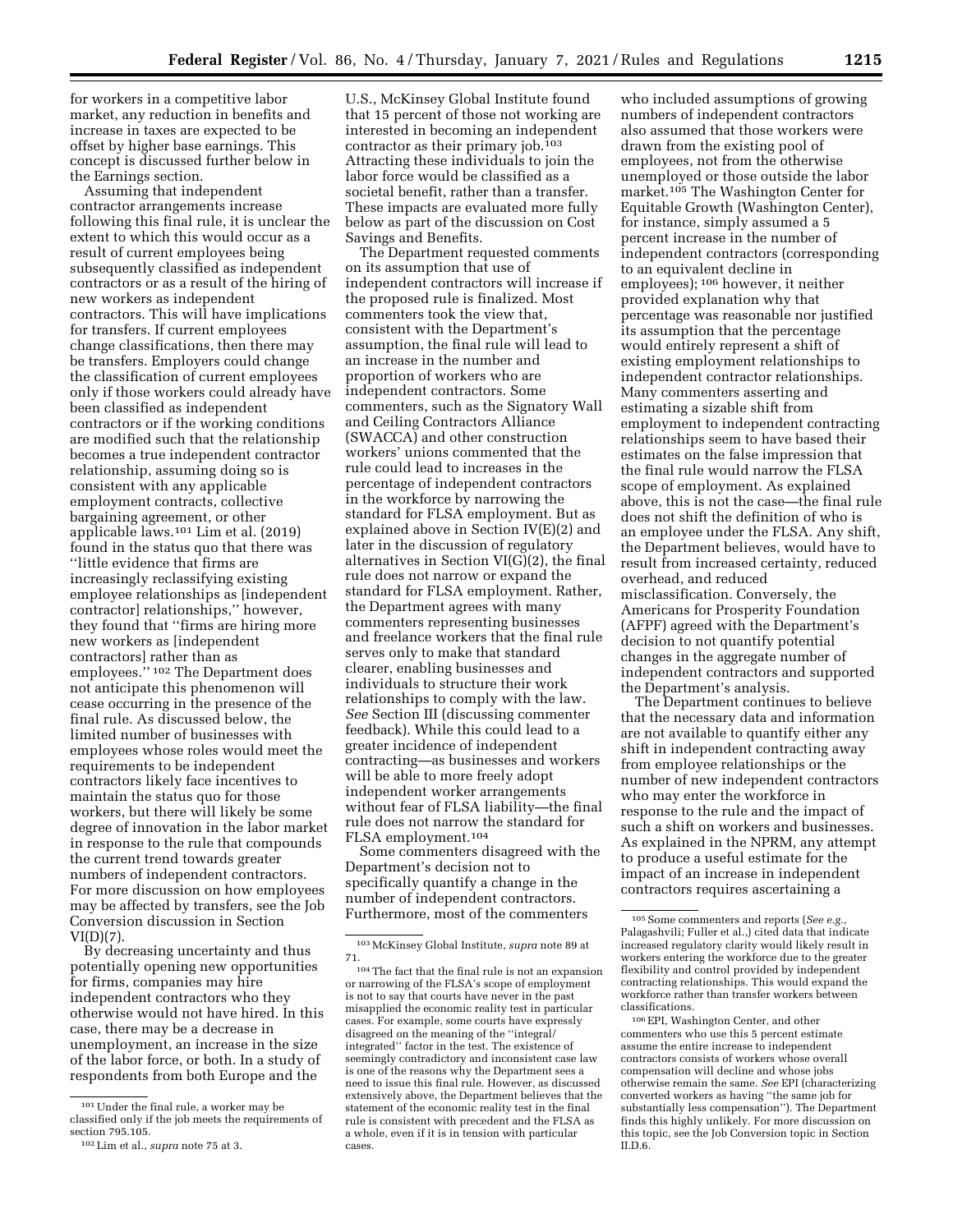number of additional variables, including how this reduction in administrative overhead and misclassification would impact independent contracting. *See* 85 FR 60626. The approach taken by some commenters of simply choosing a number without support and applying it across the entire economy, given the extremely large number of employment relationships in the United States, the differences in how a worker may value certain ''benefits,'' 107 and the unique relationships between different types of independent contractors and different businesses, could create a misleading and uncertain estimate of the impact of the rule without lending any additional clarity because of the lack of the basis for such a figure and likely differences between the current independent contractor population and the population likely to arise as a result of this rule. Since commenters, including those in support and those in opposition, did not proffer sufficient data upon which to build more accurate assumptions, the Department has not attempted to quantify this impact.

# 1. Impact of COVID–19 on the Rule

The Department also requested data and comment on the possible impacts resulting from the COVID–19 pandemic as it relates to the composition of the labor market, the share and scope of independent contractors in the workforce, and any associated wage effects. Several commenters noted the importance of independent contracting in weathering the pandemic. For example, the Center for Growth and Opportunity at Utah State University (CGO) wrote that the benefits of independent contracting ''are likely to grow if the United States labor market adapts to the recession spurred by the COVID–19 pandemic similarly as it did to the financial crisis of 2008.'' They note that during an economic downturn, workers can turn to alternative work arrangements such as independent contracting to supplement their income. The view is supported by a recent Harvard Business Review article that describes how firms have increasingly relied on freelancing and platforms that allow access to the growing supply of on-demand workers to identify innovative solutions more flexibly and quickly than relying solely on their

fulltime workforce, noting that ''Early signs suggest that Covid–19 will also speed up this shift.'' 108 It is also supported by a range of recent news reports indicating that freelance opportunities provide an important path for individuals to return to the workforce who lost their jobs due to the pandemic.109 Women Employed claimed that this rule will degrade jobs, and that doing so in the midst of a pandemic would be harmful, basing this claim on assumptions that this rule would ''undermine the FLSA'' and increase misclassification of workers. But as explained above, this rule does not undermine the FLSA; it sharpens the focus of the economic reality test and clarifies the meaning of economic dependence that courts, the Department, and most commenters agree is the standard for employment under the Act. This clearer standard is likely to reduce rather than increase occurrences of misclassification.

#### 2. Employer Provided Benefits

In the context of transfers, the Department attempted to evaluate how an increase in independent contracting relationships could affect employer provided benefits. Although this rule only addresses workers' independent contractor status under the FLSA, the Department assumes in this analysis that employers are likely to keep the status of most workers the same across all benefits and requirements.110 To the extent that employers currently provide employees benefits such as health insurance, retirement contributions, and paid time off, these would likely decrease with an increase in the use of

109*See, e.g.,* Kim Mackrael, In the Covid Economy, Laid-Off Employees become New Entrepreneurs, Wall Street Journal, Nov. 18, 2020; Uri Berliner, Jobs in the Pandemic: More Are Freelance and may stay that way forever, NPR, Sep. 16, 2020; Jon Younger, A New Payoneer Report Shows Covid 19 is Accelerating Freelance Growth, Forbes, Sep. 1. 2020.

110Courts have noted that the FLSA has the broadest conception of employment under Federal law. *See, e.g., Darden,* 503 U.S. at 326. To the extent that businesses making employment status determinations base their decisions on the most demanding Federal standard, a rulemaking addressing the FLSA's distinction between employees and independent contractors may affect the businesses' classification decisions for purposes of benefits and legal requirements under other Federal and state laws.

independent contractors because independent contractors generally do not receive these benefits directly (although independent contractors are able to purchase at least some of these benefits for themselves and, as explained in the preamble, the offering of health, retirement, and other benefits to workers is not necessarily indicative of employee status). Employer-provided benefits are often a significant share of workers' compensation. According to the BLS's Employer Costs for Employee Compensation (ECEC), the value of employer benefits that directly benefit employees average 21 percent of total compensation.111 The Department notes that this 21 percent figure is an average for all employees and may not be representative of the subset of employees whose classification may be impacted by this rule. Since the 21 percent figure includes paid leave (7.2 percentage points) and retirement benefits (5.3 percentage points), and workers may value these benefits at very different levels, applying these elements does not seem reasonable in the context of this analysis.112

The Department used the CWS to compare prevalence of health insurance and retirement benefits across employees and independent contractors to produce a highly generalized picture. However, it should be noted that these two populations may differ in other ways than just their employment classification and the particular elements of their compensation packages discussed in the preceding paragraph which may impact benefit amounts. For instance, an employee shifting to independent contractor status who already receives health benefits through a partner's benefit plan would not be impacted by losing heath benefit eligibility. Additionally, lower benefits may be offset by increased base pay to attract workers because workers consider the full package of pay and benefits when accepting a job.

According to the CWS's relatively narrow definition of independent contractor:

<sup>107</sup> If, for example, a state mandates that employees receive paid parental leave, but the worker does not have and intends not to have children, this ''benefit'' is of no value to that worker. Estimating how an individual worker values a particular ''benefit'' or even a tax liability would require a worker-by-worker analysis for which the Department lacks necessary data.

<sup>108</sup>Fuller, et al., *supra* note 64 (''Many freelance platforms offer access to workers from around the world with a wide variety of skills, and payment is often per completed task. Covid-19 is accelerating the move toward these platforms. . ..''); *see also*  Press Release, New Upwork Study Finds 36% of the U.S. Workforce Freelance Amid the COVID–19 Pandemic, Sep. 15, 2020, available at *[https://](https://www.upwork.com/press/releases/new-upwork-study-finds-36-of-the-us-workforce-freelance-amid-the-covid-19-pandemic) [www.upwork.com/press/releases/new-upwork](https://www.upwork.com/press/releases/new-upwork-study-finds-36-of-the-us-workforce-freelance-amid-the-covid-19-pandemic)[study-finds-36-of-the-us-workforce-freelance-amid](https://www.upwork.com/press/releases/new-upwork-study-finds-36-of-the-us-workforce-freelance-amid-the-covid-19-pandemic)[the-covid-19-pandemic.](https://www.upwork.com/press/releases/new-upwork-study-finds-36-of-the-us-workforce-freelance-amid-the-covid-19-pandemic)* 

<sup>111</sup>BLS, ''Employer Costs for Employee Compensation News Release'' (Sept. 2019), *[https://](https://www.bls.gov/news.release/archives/ecec_12182019.htm) [www.bls.gov/news.release/archives/ecec](https://www.bls.gov/news.release/archives/ecec_12182019.htm)*\_ *[12182019.htm.](https://www.bls.gov/news.release/archives/ecec_12182019.htm) For* Civilian Workers, this includes paid leave (\$2.68), insurance (\$3.22), and retirement and savings benefits (\$1.96). It does not include overtime and premium pay, shift differential pay, nonproduction bonuses, or legally required benefits. Calculated as  $(\$2.68 + \$3.22 + \$1.96)$ / \$37.03.

<sup>112</sup>The average economy-wide provision of insurance benefits, which represent 8.7 percentage points of the 21 percent figure, is also likely to be an overestimate for the average percentage of compensation offered to the workers most likely to be impacted by this rule.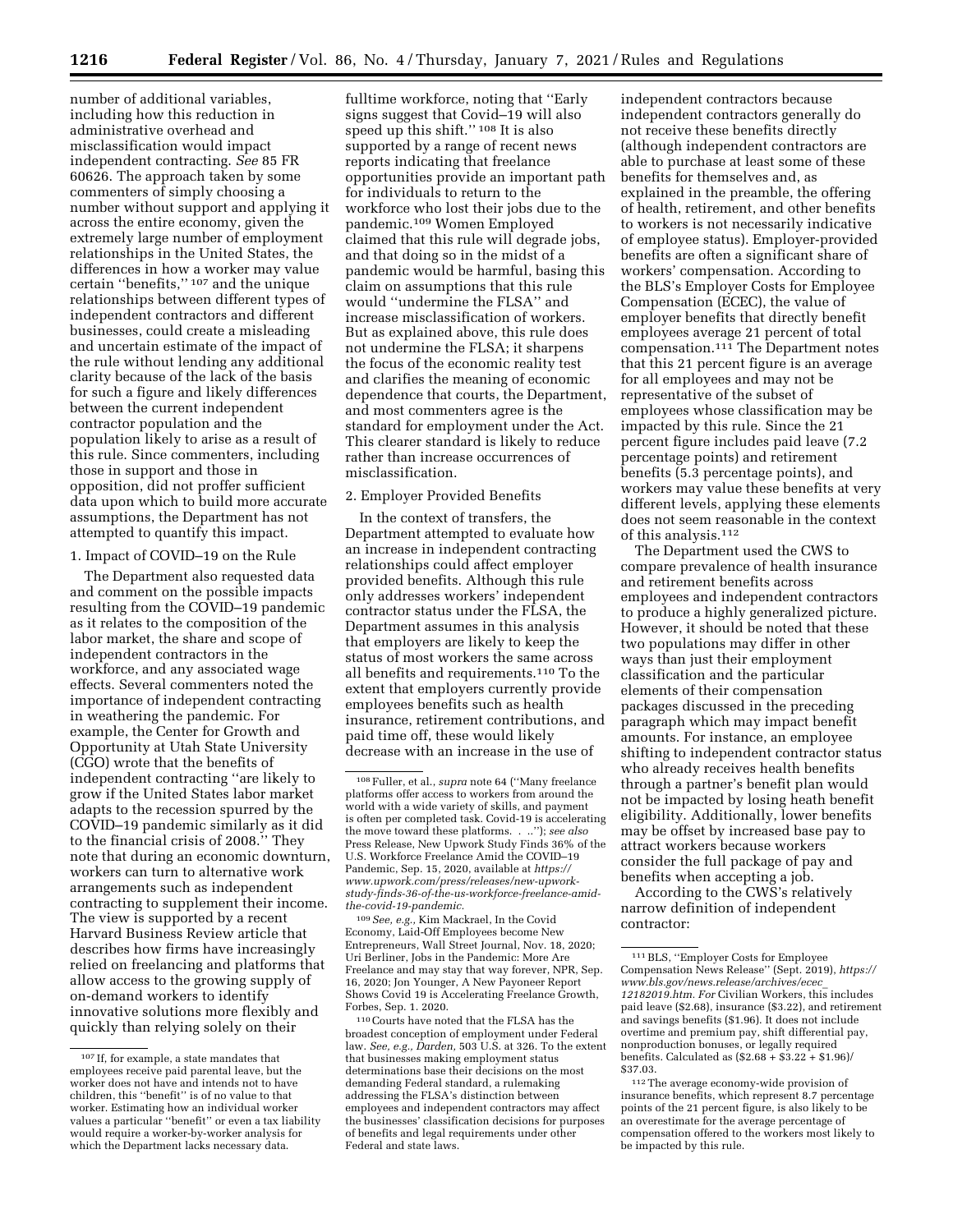• 79.4 percent of self-employed independent contractors have health insurance. Most of these workers either purchased insurance on their own (31.5 percent) or have access through their spouse (28.6 percent).

• 80.7 percent of other independent contractors have health insurance. There are three main ways these workers receive health insurance: Through their spouse (25.1 percent), through an employer (24.2), or on their own (20.1 percent).

• 88.3 percent of employees have health insurance. Most of these workers receive health insurance through their work (64.1 percent). Furthermore, according to the ECEC, employers pay on average 12 percent of an employee's base compensation in health insurance premiums.

Several commenters estimated the prevalence of health insurance among independent contractors. In early 2020, CWI commissioned a national survey of 600 self-identified independent contractors. Their survey found that 84 percent of independent contractors have healthcare coverage.<sup>113</sup> The Workplace Policy Institute of Littler Mendelson, P.C. (WPI) pointed to a study that found about 90 percent of gig workers have health insurance.114 The study also found that less than one-third of 1099– MISC workers purchase their own health insurance, ''and most indicate that health insurance does not affect their decision to work as an independent contractor.'' It also notes that the businesses interviewed believe that workers may have ''made an economic decision with their spouse where one spouse works without benefits for higher pay and the other receives lower pay with benefits resulting in a higher total income and health benefits for the household.''

From these data, it is unclear exactly how health insurance coverage would change if the number of independent contractors increased, but the data suggest that independent contractors, on average, may be less likely to have health insurance coverage. That said, employment is not a guarantee of health insurance, nor do independent contractors generally lack health insurance. Additionally, simply comparing rates between independent contractors and employees may be misleading. As the U.S. Chamber of

Commerce pointed out, many independent contractors would not be eligible for benefits even if they were employees due to the short-term and/or part-time nature of such an employment relationship.

Women Employed noted that the although the Department showed high rates of health insurance among independent contractors in general, the Department did not show that low-wage independent contractors have access to health insurance. In response, the Department compared health insurance rates for workers earning less than \$15 per hour and found that 71.0 percent of such independent contractors have health insurance compared with 78.5 percent of such employees. Health insurance rates are lower for both independent contractors and employees when limited to low-wage workers. However, the gap in coverage between low-wage employees and independent contractors remains comparable to that for all workers: 7.5 percentage points for low-wage workers compared to 8.1 percentage points for all workers.

A major source of retirement savings is employer sponsored retirement accounts. According to the CWS, 55.5 percent of employees have a retirement account with their current employer; in addition, the ECEC found that employers pay 5.3 percent of employees' total compensation in retirement benefits on average (\$1.96/ \$37.03). If a worker shifts from employee to independent contractor status, that worker may no longer receive employer-provided retirement benefits, but may choose alternate personal investment options. As with health insurance, it is not clear whether retirement savings for such a worker would increase or decrease, but such a worker would likely need to take a more active role in saving for retirement visa`-vis an employee with an employersponsored retirement plan.115

Commenters pointed out that independent contractors generally have retirement accounts. CWIs survey of independent contractors found that 73 percent have a retirement savings plan. The WPI pointed to a study by T. Rowe Price that found that more than half of independent contractors are saving for retirement.116 Conversely, commenters

such as the Washington Center cited a study showing that independent contractors are ''less likely . . . to make contributions to a retirement account.'' 117 However, that study narrowly defines retirement accounts to include ''employer-sponsored plans'' while excluding other common longterm saving methods, which biases the comparison between independent contractors and employees. This hampers the ability to substantively compare this commenter's position with those of other commenters, such as CWI and WPI, listed above.

Some commenters asserted the Department should quantify the impact of the rule on benefits such as health insurance and retirement savings. This includes a letter from 107 U.S. Representatives and separate letters from Rep. Donald Norcross and Rep. Pramila Jayapal. The Texas RioGrande Legal Aid (TRLA) claimed that because the Department did not estimate the ''financial impact on the health and retirement accounts of workers'' it violated the Administrative Procedure Act. However, the Department does not believe that these impacts could be usefully quantified. First, quantifying these impacts necessarily requires estimating any increase in the prevalence of independent contracting relationships. As explained previously, the Department does not believe that this figure can be meaningfully estimated. Second, classification under the FLSA does not directly determine whether workers qualify for these benefit programs, and as such, it is difficult to assess how the specific workers who are converted from employee to independent contractor status under the FLSA could have their individual benefits affected. If an employer provides health and retirement benefits to employees, but does not provide them to the same workers upon conversion of the positions into independent contractor relationships, overall compensation will be negatively impacted unless offset by sufficiently higher earnings. However, this could happen only in noncompetitive labor markets in which employers have the ability to set compensation without regard for worker preferences. While some employers may desire to save the costs of providing certain benefits to employees by engaging independent contractors, if the relevant labor markets are even somewhat competitive, they likely will need to increase monetary compensation, give up, for example,

<sup>113</sup>Coalition for Workforce Innovation (2020), *supra* note 77.

<sup>114</sup>A. Yildirmaz, M. Goldar, S. Klein, ''Illuminating the Shadow Workforce: Insights Into the Gig Workforce in Businesses,'' ADP Research Institute (February 2020), *[https://www.adpri.org/](https://www.adpri.org/research/illuminating-the-shadow-workforce/?release=illuminating-the-shadow-workforce-2020) [research/illuminating-the-shadow-workforce/](https://www.adpri.org/research/illuminating-the-shadow-workforce/?release=illuminating-the-shadow-workforce-2020) [?release=illuminating-the-shadow-workforce-2020.](https://www.adpri.org/research/illuminating-the-shadow-workforce/?release=illuminating-the-shadow-workforce-2020)* 

<sup>115</sup>Access to such benefits might be similar for both employees and independent contractors, but it is unlikely that the business will contribute similar sums to benefits for an independent contractor and employee.

<sup>116</sup>T. Rowe Price, ''Press Release: The Majority of Independent Workers are Actively Saving for Retirement'' (March 25, 2019), *[https://](https://www.troweprice.com/corporate/en/press/t-rowe-price-the-majority-of-independent-workersare-actively-.html) [www.troweprice.com/corporate/en/press/t-rowe](https://www.troweprice.com/corporate/en/press/t-rowe-price-the-majority-of-independent-workersare-actively-.html)[price-the-majority-of-independent-workersare](https://www.troweprice.com/corporate/en/press/t-rowe-price-the-majority-of-independent-workersare-actively-.html)[actively-.html](https://www.troweprice.com/corporate/en/press/t-rowe-price-the-majority-of-independent-workersare-actively-.html)* 

<sup>117</sup> Jackson, Looney, and Ramnath (2017), *supra*  note 92.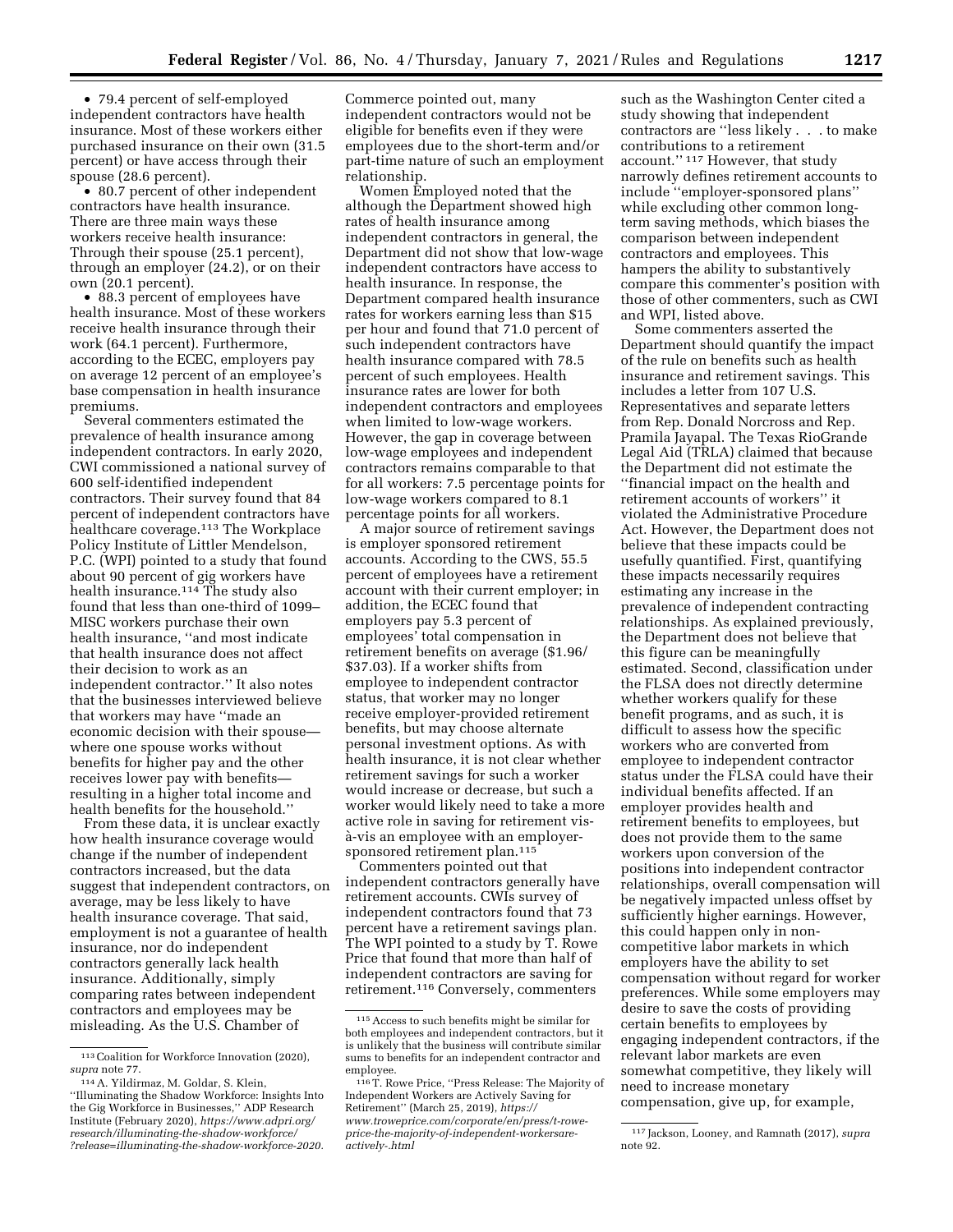certain elements of control (*i.e.,* nonpecuniary compensation), or both to recruit workers for providing the same work. The impacts of the rule would not be uniform across workers, especially with respect to those workers that may become independent contractors. Furthermore and as explained further in Section VI(D)(7), the Department believes the ability for firms to deny benefits by converting their workers into independent contractors is constrained.

# 3. Tax Liability

Another potentially important source of transfers affected by the prevalence of independent contracting is tax liability. Payroll tax liability is generally divided between the employer and the employee in the United States. Most economists believe that the ''incidence'' of the payroll tax, regardless of liability, falls on the employee.118 As self-employed workers, independent contractors are legally obligated to pay both the employee and employer shares of the Federal Insurance Contributions Act (FICA) taxes. Thus, if workers' classifications change from employees to independent contractors, there may be a transfer in Federal tax liabilities from employers to workers (regardless of whether this affects the actual cost of these taxes to the worker). These payroll taxes include: 119

• Social Security tax: The 6.2 percent employer component (half of the 12.4 percent total).<sup>120</sup>

• Medicare tax: The 1.45 percent employer component (half of the 2.9 percent total).<sup>121</sup>

In sum, vis-à-vis an employee, independent contractors are legally responsible for an additional 7.65 percent of their earnings in FICA taxes (less the applicable tax deduction for this additional payment). However, any tax-related transfers from employers to workers would likely be offset by higher wages employers pay independent

119 Internal Revenue Service, ''Publication 15, (Circular E), Employer's Tax Guide'' (Dec. 23, 2019), *[https://www.irs.gov/pub/irs-pdf/p15.pdf.](https://www.irs.gov/pub/irs-pdf/p15.pdf)* 

contractors. Employers will not pay payroll taxes for work transferred to workers classified as independent contractors and market forces could compel them to pass the full wage (wage + payroll tax) to the independent contractors. That is not the only reason we expect independent contractors will earn higher hourly earnings, but is the focus here. For discussion on other expected wage effects, see Section VI(D)(4) below.

Companies also cover unemployment insurance and workers' compensation taxes for their employees. Independent contractors may choose to pay for comparable insurance protection offered in the private market, but are not obligated to. The resulting regulatory effect (experienced as savings, either by companies or employees, depending on who ultimately bears the cost of the tax) combines societal cost savings (the lessened administrative cost of incrementally lower participation in unemployment insurance and workers' compensation programs) and transfers (from individuals whose unemployment insurance or workers' compensation payments decline, to entities paying less in taxes). Independent contractors may recoup some or all of the employer portion of these taxes and insurance premiums in the form of increased wages. This rule could decrease employers' tax liabilities and increase independent contractors' take-home compensation. However, there are costs to independent contractors if they are out of work or injured or ill on the job because they no longer are protected, unless they purchase their own private insurance.<sup>122</sup> Many of these impacts will depend on the individual risk tolerances of the workers. It is likely that workers who are more comfortable taking risks will be attracted to the potentially higher take-home compensation of independent contractor status, while workers who are risk averse will likely prefer the predictability of traditional employee relationships. It is uncertain how the universe of workers is dispersed, beyond theoretical generalizations. It is further unclear how workers' risk preferences will be distributed across the market for insurance products. The Department was not able to identify economy-wide distributional data on worker preferences and projected purchasing dynamics. That is likely because worker preferences are difficult

to accurately measure and capture in datasets due to their high variability worker to worker and ambiguity of sorting across economic sectors. Without access to such data, the Department did not attempt to quantify the cost of changes in coverage or whether the net effect is a benefit or cost.

#### 4. Earnings

Potential transfers could also occur through changes to earnings as a result of an increase in independent contracting. These transfers could occur if workers who were employees experience a change in earnings by becoming independent contractors, or if workers who are out of the labor market enter in order to become independent contractors. Although the minimum wage and overtime pay requirements of the FLSA would no longer apply to workers who shift from employee status to independent contractor status, as discussed below, this does not sufficiently explain the potential transfers that could occur as a result of such a shift. Furthermore, the Department anticipates an increase in labor force activity, but for the reasons stated above, the Department does not attempt to quantify the magnitude of any increase or decrease in earnings as a result of increased labor force activity.

If currently unemployed workers or individuals who are out of the labor market become independent contractors due to this rule, their earnings will increase as they currently have no workrelated earnings other than possibly unemployment benefits. The impact on earnings is more ambiguous if employees' classifications change to independent contractors. In theory, because independent contractors likely prefer to have at least similar levels of total compensation as they would earn if they were employees, companies would likely have to pay more per hour to independent contractors than to employees because independent contractors generally do not receive company-provided benefits and have higher tax liabilities. Data show an hourly wage premium for independent contractors when comparing unadjusted mean averages. But as the analysis below illustrates, when controlling for certain differences in worker characteristics, this expected wage premium may not always be observable at a statistically significant level. It should be noted, however, that these estimates do not attempt to incorporate the value of flexibility and satisfaction that many independent contractors cite as key factors in their preference of

<sup>118</sup>The share of payroll taxes borne by employees versus firms is unknown but economists generally believe that employer payroll taxes are partially-tocompletely shifted to employees in the long run. For a detailed review of the literature see J. Deslauriers, B. Dostie, R. Gagné, and J. Paré, ''Estimating the Impacts of Payroll Taxes: Evidence from Canadian Employer-Employee Tax Data,'' IZA Institute of Labor Economics Discussion Paper Series IZA DP No. 11598 (June 2018), *[http://](http://ftp.iza.org/dp11598.pdf) [ftp.iza.org/dp11598.pdf.](http://ftp.iza.org/dp11598.pdf)* Further information is available by the Tax Foundation, *[https://](https://taxfoundation.org/what-are-payroll-taxes-and-who-pays-them/) [taxfoundation.org/what-are-payroll-taxes-and-who](https://taxfoundation.org/what-are-payroll-taxes-and-who-pays-them/)[pays-them/.](https://taxfoundation.org/what-are-payroll-taxes-and-who-pays-them/)* 

<sup>120</sup>The social security tax has a wage base limit of \$137,700 in 2020.

<sup>121</sup>An additional Medicare Tax of 0.9 percent applies to wages paid in excess of \$200,000 in a calendar year for individual filers.

<sup>122</sup>The Department did not undertake to comprehensively review state law on unemployment insurance in this area, but notes that some states do not use the economic reality test to determine which individuals are covered by state unemployment insurance.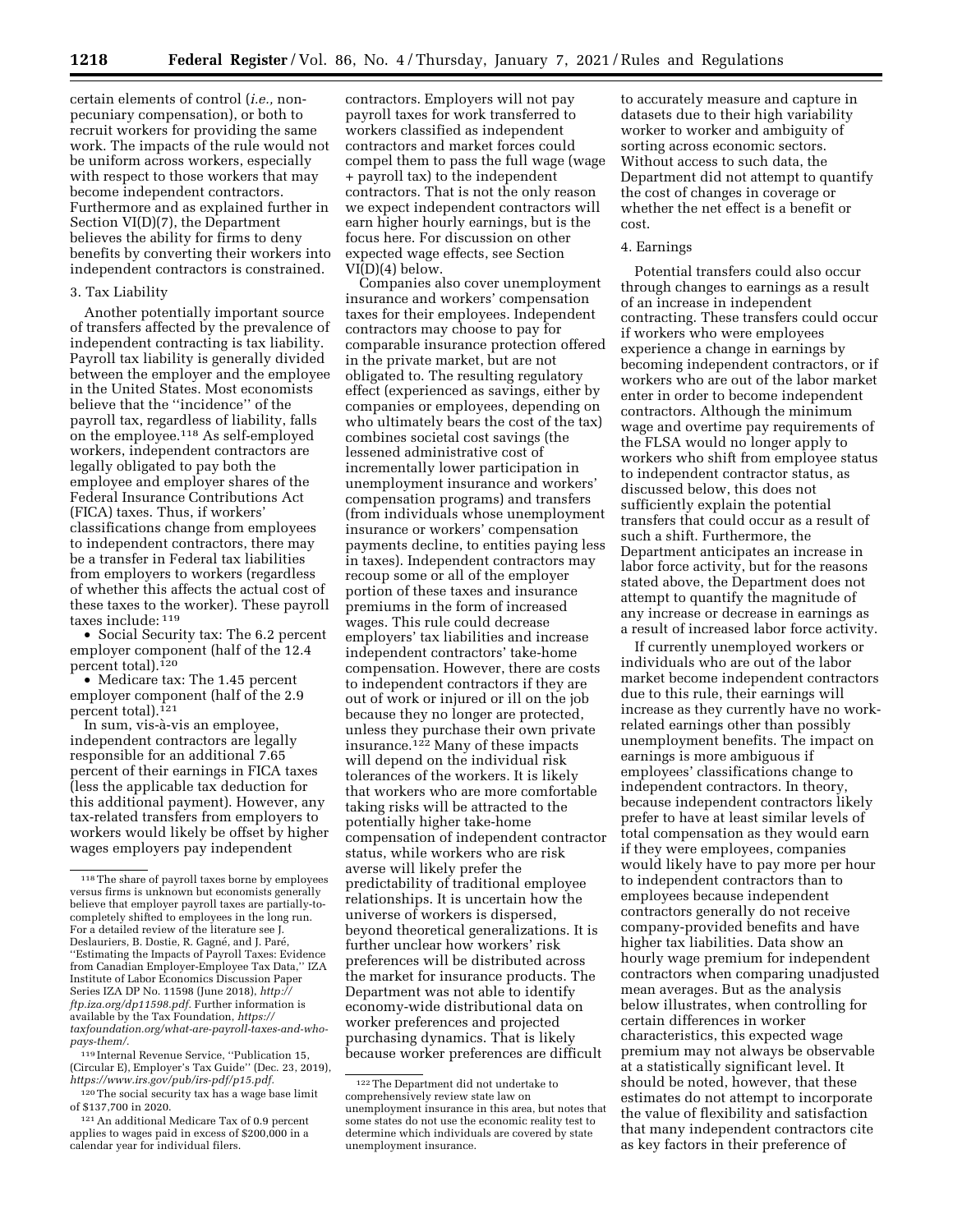independent contracting arrangements over traditional employment.

Comparing the average earnings, hourly wages, and hours of current employees and independent contractors may provide some indication of the impact on wages of a worker who transitions from an employee to independent contractor classification. A regression analysis that controls for observable differences between independent contractors and employees may help isolate the impact on earning, hourly wages, and usual hours of being an independent contractor. Katz and Krueger (2018) 123 regressed the natural log of hourly wages on independent contractor status,124 occupation, sex, potential experience, potential experience squared, education, race, and ethnicity. They use the 2005 CWS and the 2015 RAND ALP (the 2017 CWS was not available at the time of their analysis). The Department conducted a similar regression using the 2017 CWS. In both Katz and Krueger's regression results and the Department's calculations, the following outlying values were removed: Workers reporting earning less than \$50 per week, less than \$1 per hour, or more than \$1,000 per hour.125

The Department combined the CWS data on usual earnings per week and hours worked per week to estimate hourly wage rates to normalize the comparison between independent contractors and employees.126 The Department found that independent contractors tend to earn more per hour: Employees earned an average of \$24.07 per hour, self-employed independent

126The CWS data, based on its relatively narrow definition of independent contractors, indicated that employees worked more hours per week in comparison to primary independent contractors. The Department found that 81 percent of employees worked full-time, compared to 72 percent for selfemployed independent contractors and 69 percent for other independent contractors. Katz and Krueger similarly found that independent contractors work fewer hours per week than employees (statistically significant at the 1 percent level of significance in all specifications with both datasets). Despite working fewer hours per week than employees, selfemployed independent contractors earned more per week on average (\$980 per week compared to \$943 per week). Other independent contractors, on average, worked fewer hours per week and earned less per week than employees (\$869 per week compared to \$943 per week). Given the difference between hours worked by primary independent contractors and employees, and the appeal of flexibility cited by many independent contractors, average weekly earnings may be an inadequate measure. Accordingly, the Department's analysis focuses on hourly wages.

contractors earned an average of \$27.43 per hour, and other independent contractors earned an average of \$26.71 per hour (the average hourly wage is \$27.29 when combining the two types of independent contractors).127 Katz and Krueger conducted similar hourly earnings estimates based on 2005 CWS and 2015 ALP data. Their analysis of the 2005 CWS data indicated that ''[b]efore conditioning on covariates, the 2005 and 2015 results are similar: freelancers and contract workers are paid more per hour than traditional employees.'' 128 When controlling for education, potential experience, potential experience squared, race, ethnicity, sex and occupation, independent contractors' higher hourly wages in the 2005 CWS data remained higher but were not statistically significant. But Katz and Krueger's analysis of the 2015 ALP data under the same specifications found that primary independent contractors earned more per hour than traditional employees, and the estimates were statistically significant.<sup>129</sup>

Conceptually, the Department expects that independent contractors would earn more per hour than traditional employees in base compensation as an offset to employer-provided benefits and increases in tax liabilities. Katz and Krueger's analysis of the 2015 RAND ALP data appears to support this prediction.130 However, they recommend caution in interpreting the estimates from the ALP due to the relatively small sample size. Their analysis of the 2005 CWS data and the Department's similar analysis of 2017 CWS data did not show a statistically significant difference. But as previously noted, comparing current employees to current primary independent contractors may not be indicative of how earnings would change for current employees who became independent contractors. Nor do such wage-based comparisons reflect the non-pecuniary attributes of employees and independent contractors.131

130*See* Katz and Kreuger (2018), *supra* note 12 at 20 (''A positive hourly wage premium for independent contractors could reflect a compensating differential for lower benefits and the need to pay self-employment taxes.'').

131 In particular, at least some research reveals significant non-pecuniary advantages to independent contracting, including through increased job satisfaction. *See* ''The State of Independence in America,'' MBO Partners (2019),

One potential reason for the variance among the estimates for independent contractor wages could be error in the measurement of independent contractor status and earnings, a factor that is present throughout every analysis in this area. As a recent analysis concluded, ''different data sources provide quite different answers to the simple question of what is the level and trend of self-employment in the U.S. economy,'' which suggest substantial measurement error in at least some data sources.132 As noted above, reporting errors by survey respondents may contribute to measurement error in CWS data.133 Additionally, CWS questions ''were asked only about people who had already been identified as employed in response to the survey's standard employment questions and only about their main jobs,'' and therefore may miss important segments of the population. BLS has recently acknowledged limitations in the 2017 CWS survey in response to a GAO audit and is reevaluating how it would measure independent contractors in the future.134

Another potential bias in the Department's results could be due to the exclusion of relevant explanatory variables from the model specification, including the omission of observable variables that correlate with hourly earnings. For example, the Department's analysis of 2017 CWS data used 22

132Abraham et al. (2018), *supra* note 89 at 15. Generally, ''[h]ousehold surveys consistently show lower levels of self-employment than tax data and a relatively flat or declining long-term trend in selfemployment as contrasted with the upward trend that is evident in tax data.'' *Id.; see also id.* at 45.

133 ''For example, a household survey respondent might fail to mention informal work that they do not think of as a job, something that further probing might uncover. To take another example, a household member who is doing work for a business may be reported as an employee of that business, even in cases where further probing might reveal that the person is in fact an independent contractor or freelancer.'' *Id.* at 15.

134Specifically, BLS recognized that: (1) The ''CWS measures only respondents' main jobs . . ., thus potentially missing workers with nontraditional second or supplementary income jobs''; (2) ''CWS only asks respondents about their work in the past week and may fail to capture seasonal workers or workers that supplement their income with occasional work"; and  $(3)$  "added questions regarding electronically-mediated employment resulted in a large number of false positive answers.'' Government Accountability Office, Contingent Workforce: BLS is Reassessing Measurement of Nontraditional Workers, Jan. 29, 2019, *[https://www.gao.gov/assets/700/696643.pdf.](https://www.gao.gov/assets/700/696643.pdf)* 

<sup>123</sup>*See* Katz and Krueger (2018), *supra* note 12. 124On-call workers, temporary help agency

workers, and workers provided by contract firms are excluded from the base group of ''traditional'' employees.

<sup>125</sup>Choice of exclusionary criteria from Katz and Krueger (2018), *supra* note 12*.* 

<sup>127</sup>The Department followed Katz and Krueger's methodology in excluding observations with weekly earnings less than \$50, hourly wages less than \$1, or with hourly wages above \$1,000. Additionally, workers with weekly earnings above \$2,885 are topcoded at \$2,885. Weekly earnings are used to calculate imputed hourly wages.

<sup>128</sup> *Id.* at 19.

<sup>129</sup> *Id.* at 34.

*[https://www.mbopartners.com/state-of-](https://www.mbopartners.com/state-of-independence/)[independence/;](https://www.mbopartners.com/state-of-independence/)* Chen et al., ''The Value of Flexible Work: Evidence from Uber Drivers,'' Journal of Political Economy 127:6, 2735–794 (2019); He, H. et al., ''Do Workers Value Flexible Jobs? A Field Experiment,'' NBER Working Paper No. w25423, (2019), *[https://ssrn.com/abstract=3311395;](https://ssrn.com/abstract=3311395)*  McKinsey Global Institute, *supra* note 89; Upwork (2019), *supra* note 89.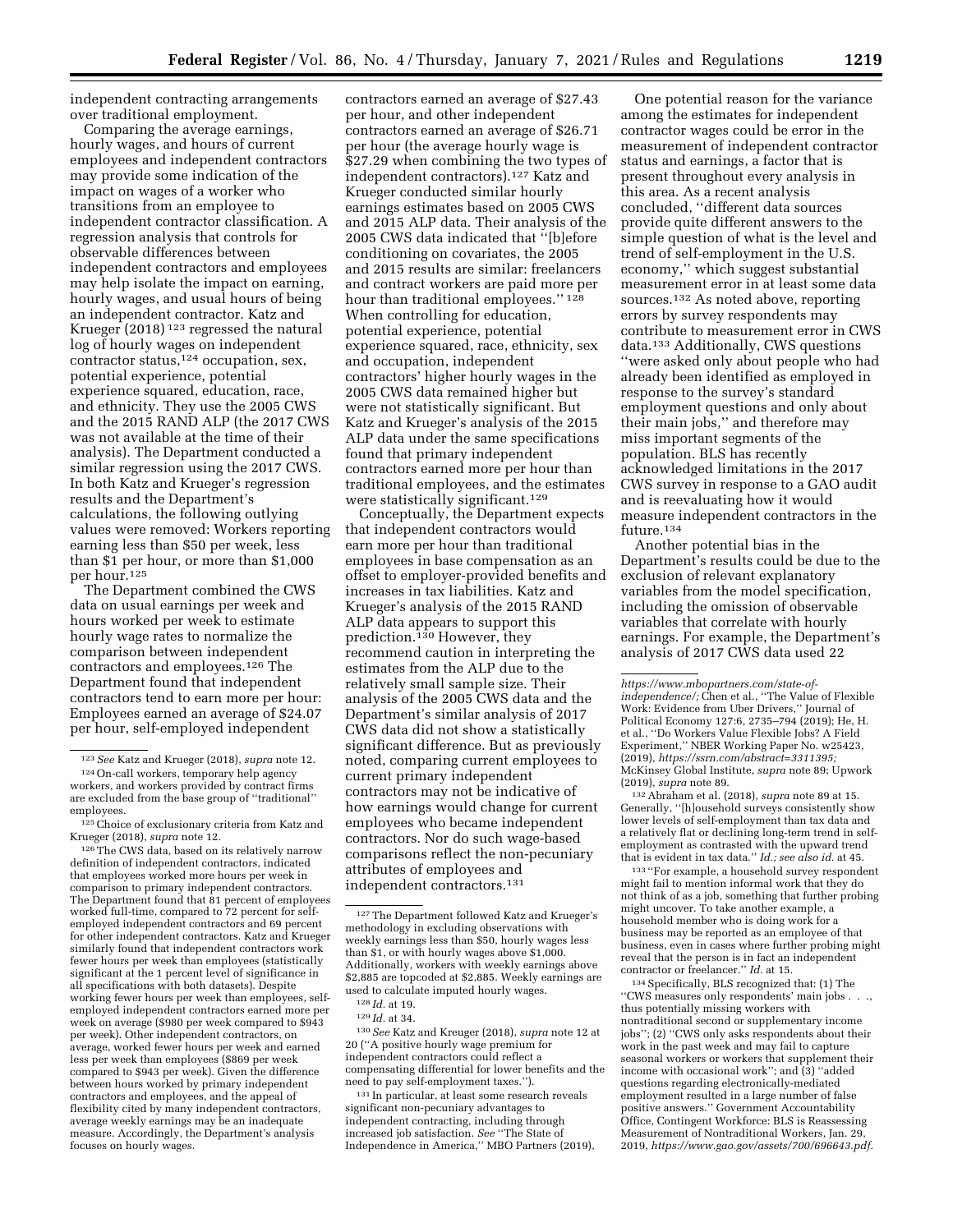occupation dummy variables but did not control for a worker's job position within any of the occupations (although it did control for ''potential experience''). However, as the Department's guidance indicates, a statistical comparison of earnings between workers generally must control for ''job level or grade'' in addition to experience to ensure the comparison is for workers in similar jobs.135 If, hypothetically, independent contractors on average have lower job levels (or equivalents) than traditional employees within each occupation,<sup>136</sup> the Department's analysis would not be comparing the hourly earnings of primary independent contractors and employees who have the same jobs. Instead, the Department would be comparing a population of relatively low-level independent contractors with a population that includes both lowand high-level employees.

The existence of unobservable differences between independent contractors and employees that are correlated with earnings, such as productivity, skill, and preference for flexibility also bias comparison of hourly earnings. For example, independent contractors may be on average more willing than employees to trade monetary compensation for increased workplace flexibility that may accompany independent contractor status, which would obscure the observability of an earnings premium for independent contractors.137 Nonpecuniary benefits of independent contracting, often including workplace flexibility, may impact the occurrence of an earnings premium, measured strictly in monetary terms, but may contribute to workers' evaluation of the merits of in engaging as independent contractors.

Independent contractors' hourly earnings premium may be best observed at the margin, such as comparing a worker's behavior when deciding between two similar positions, one as an employee and one as an independent contractor. However, the Department could not find data on such situations to allow for an economy-wide estimate, nor did commenters provide such data.

Some commenters expressed concern that the Department did not sufficiently justify its claim that independent

contractors earn an earnings premium. Other commenters cited evidence purporting to show that workers misclassified as independent contractors earn less than employees. Much of this evidence, however, relates only to total take-home pay, which may reflect mere variation in hours-worked, rather than indicate any relation to the existence of an earnings premium. Some other evidence on lower earnings relates to misclassified workers—but the final rule is expected to *reduce*  misclassifications by increasing certainty, and as explained further below, the Department does not believe that evidence relating to misclassified workers is applicable to the independent contracting population as a whole. For example, the Coalition of State Attorneys General, Cities, and Municipal Agencies (State AGs) cited recent state data on awards to workers who were misclassified and evidence that the misclassified workers face higher rates of wage theft and wage suppression.138 139 They additionally cited evidence produced by another critical commenter of this rule, the National Employment Law Project (NELP), that the State AGs claimed shows that once controls are implemented to account for taxes, business expenses, and legal risks, workers who have been misclassified as independent contractors often earn significantly less than similar workers paid as employees.140 The Department expects the rule to reduce misclassification, which based on these above commenters' analyses will result in significant cost savings.

A number of other commenters made similar claims that the Department did

139C. Ruckelshaus and C. Gao, ''Who's the Boss: Restoring Accountability for Labor Standards in Outsourced Work,'' National Employment Law Project, 9–27, (2014), *[https://www.nelp.org/wp](https://www.nelp.org/wp-content/uploads/2015/02/Whos-the-Boss-Restoring-Accountability-Labor-Standards-Outsourced-Work-Report.pdf)[content/uploads/2015/02/Whos-the-Boss-Restoring-](https://www.nelp.org/wp-content/uploads/2015/02/Whos-the-Boss-Restoring-Accountability-Labor-Standards-Outsourced-Work-Report.pdf)[Accountability-Labor-Standards-Outsourced-Work-](https://www.nelp.org/wp-content/uploads/2015/02/Whos-the-Boss-Restoring-Accountability-Labor-Standards-Outsourced-Work-Report.pdf)[Report.pdf.](https://www.nelp.org/wp-content/uploads/2015/02/Whos-the-Boss-Restoring-Accountability-Labor-Standards-Outsourced-Work-Report.pdf)* 

140S. Leberstein and C. Ruckelshaus, ''Independent Contractor vs. Employee: Why Independent Contractor Misclassification Matters and What We Can Do to Stop It,'' National Employment Law Project, (2016), *[https://](https://s27147.pcdn.co/wp-content/uploads/Policy-Brief-Independent-Contractor-vs-Employee.pdf) [s27147.pcdn.co/wp-content/uploads/Policy-Brief-](https://s27147.pcdn.co/wp-content/uploads/Policy-Brief-Independent-Contractor-vs-Employee.pdf)[Independent-Contractor-vs-Employee.pdf.](https://s27147.pcdn.co/wp-content/uploads/Policy-Brief-Independent-Contractor-vs-Employee.pdf)* Bureau of Labor Statistics, ''Contingent and Alternative Employment Arrangements—May 2017,'' (2018), *[https://www.bls.gov/news.release/archives/](https://www.bls.gov/news.release/archives/conemp_06072018.htm) conemp*\_*[06072018.htm.](https://www.bls.gov/news.release/archives/conemp_06072018.htm)* 

not adequately address the misclassification of workers, and posited this would impose costs. In each case, the commenter did not demonstrate how the rule would increase the frequency of misclassification. North America's Building Trades Unions made similar claims. Its comment cited a number of studies, including a GAO study finding contingent workers (workers who lack an explicit or implicit contract for longterm employment, but who can be employees or independent contractors under the FLSA) have lower earnings than those who are not contingent workers; a DC Office of Attorney General study that estimated misclassified construction workers in DC may earn 11.5 percent less in takehome pay than employees, based on implied findings that result from a series of selected assumptions; and a sampling of studies on construction workers that claimed significant losses in net pay for construction workers misclassified as independent contractors compared to employees.141 The United Brotherhood of Carpenters and Joiners of America asserted that many construction companies misclassify workers as independent contractors in order to pay them less than employees and cited estimates of the magnitude of the difference, and claims that the Department's rule ''does nothing to stem the abuse.'' 142 Commenter Matt Brown cited a Washington Center report that claims low- and middle-wage gig workers make less than comparable employees.143 The same commenter noted that, applied appropriately, ''Independent contracting is a critical part of the economy.'' NELP and the National Women's Law Center (NWLC) cited a study, notably from a report for New York's taxi and limousine industry, claiming that while independent contractors in New York in a subset of industries (construction, retail, personal care, and others)

142R. Ormiston et al. (2020), *supra* note 141. Liu, Y.Y., Flaming, D. and P. Burns, ''Sinking Underground: The Growing Informal Economy in California Construction,'' Economic Roundtable, 2 (2014), *[https://economicrt.org/publication/sinking](https://economicrt.org/publication/sinking-underground)[underground.](https://economicrt.org/publication/sinking-underground)* 

143C. Husak, ''How U.S. Companies Harm Workers by Making them Independent Contractors,'' Washington Center for Equitable Growth, (2019), *[https://equitablegrowth.org/how-u](https://equitablegrowth.org/how-u-s-companies-harm-workers-by-making-them-independent-contractors/)[s-companies-harm-workers-by-making-them](https://equitablegrowth.org/how-u-s-companies-harm-workers-by-making-them-independent-contractors/)[independent-contractors/](https://equitablegrowth.org/how-u-s-companies-harm-workers-by-making-them-independent-contractors/)*.

<sup>135</sup> Department of Labor, Office of Federal Contracting Compliance Programs, Directive 2018– 5, (Aug. 24, 2018), *[https://www.dol.gov/agencies/](https://www.dol.gov/agencies/ofccp/directives/2018-05#ftn.id10)  [ofccp/directives/2018-05#ftn.id10.](https://www.dol.gov/agencies/ofccp/directives/2018-05#ftn.id10)* 

<sup>136</sup>For example, because individuals working in that occupation as independent contractors are less likely to be in positions with managerial responsibilities over other workers than are employees.

<sup>137</sup>He, H. et al. (2019), *supra* note 131.

<sup>138</sup>California Labor Commissioner's Office, 2017– 2018 Fiscal Year Report on the Effectiveness of the Bureau of Field Enforcement (2018), *[https://](https://www.dir.ca.gov/dlse/BOFE_LegReport2018.pdf) [www.dir.ca.gov/dlse/BOFE](https://www.dir.ca.gov/dlse/BOFE_LegReport2018.pdf)*\_*LegReport2018.pdf.*  Massachusetts Council on the Underground Economy, 2017 Annual Report, (2017), *[https://](https://www.mass.gov/doc/cue-annual-report-2017-0/download) [www.mass.gov/doc/cue-annual-report-2017-0/](https://www.mass.gov/doc/cue-annual-report-2017-0/download) [download.](https://www.mass.gov/doc/cue-annual-report-2017-0/download)* Written Testimony of Jennifer L. Berrier, Deputy Secretary, Department of Labor & Industry Before the House Labor & Industry Committee (April 29, 2019).

<sup>141</sup>U.S. Government Accountability Office, ''Contingent Workforce,'' GAO–15–168R. DC, (2018). Office of Attorney General, ''Illegal Worker Misclassification: Payroll Fraud in the District's Construction Industry,'' (2019). Ormiston, R., Belman, D., Brockman, J., and M. Hinkel, ''Rebuilding Residential Construction,'' in *Creating Good Jobs: An Industry-Based Strategy* 75, 80 (Paul Osterman ed., MIT Press 2020).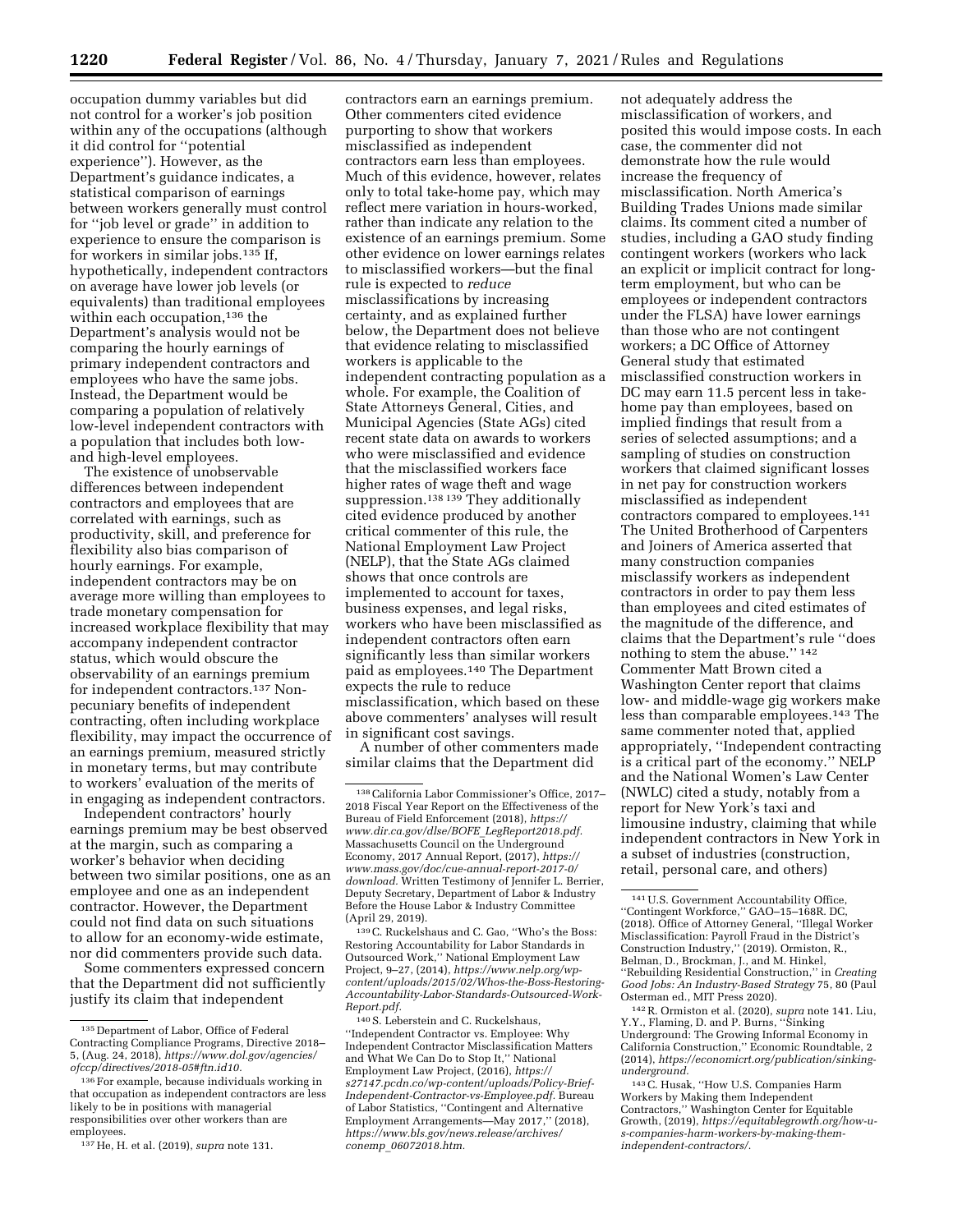of independent contractors. The non-

experienced positive wage growth, they had lower increases in their real annual earnings from 2013 to 2018 than the counterpart employees.144 PA L&I claimed that the Department provided ''no evidence'' to support other claims about compensation premiums. However, the Department offered a significant data-backed rationale for those sections, and in fact notes that PA L&I's own comment refers to some of these sources in its critique, though it offers no data of its own. Some commenters asserted that companies make workers independent contractors specifically because they can pay them less due to a lack of bargaining power, but they do not offer substantive data to demonstrate that this is the case throughout the economy. Since the failure to pay misclassified workers the wages that are due them is already prohibited by law, the Department determined comments on the topic fall outside the scope of this rule and analysis. As stated elsewhere, the Department expects that misclassification will be reduced because of this rule. Further, because meeting the proper standards for legitimate independent contracting will generally entail a substantively different relationship between a worker and a business beyond a simple change in classification, and no commenters nor the Department's own review of past court cases yielded any examples of this phenomenon in practice, the Department has not attempted to quantify it. For most discussion, see the Job Conversion discussion at Section  $(VI)(D)(7)$ .

The data employed in the comments and the reports commenters cite to support their claims on impacts to earnings are not strictly based on independent contractors. In fact, several of them focus explicitly on contingent workers, who are defined as ''persons who do not expect their jobs to last or who report that their jobs are temporary.'' 145 These persons can be employees or independent contractors, and may not include all independent contractors, depending on the nature of the contractor's work. Estimates based on these definitions are not useful for the purpose of evaluating the universe

Some commenters provided specific concerns with the Department's numbers. SWACCA disputes the Department's justification of the assertion that independent contractors earn more than employees because the unconditional mean hourly rate of independent contractors is higher than the unconditional mean hourly rate of employees. They note that the 11 to 14 percent higher hourly wage (\$26.71 and \$27.43 per hour for independent contractors versus \$24.07 per hour for employees) is insufficient to cover the average of 21 percent of total compensation that employees receive in employer-provided benefits. While SWACCA correctly identified that the hourly wage premium independent contractors enjoy economy-wide may be less than employer's total cost of providing benefits, such a comparison may not accurately reflect the *value* the employee places on the employerprovided benefits. If, for example, a worker already has access to health insurance as a military veteran, that worker will not value the employer's provision of health insurance. Further, even assuming the worker values these benefits at the same level as the employer's cost for the benefits, the analysis cited earnings premiums and benefits which are based on all employees and independent contractors in the economy and may not reflect the narrower universe of employees whose classification is most likely be affected

by this rule.146 Employing economywide averages to compare niche subsets of the economy is not a sound approach. As such, it is inappropriate to assume, as SWACCA did, that the average employee who is converted to independent contractor status as a result of the rule would gain the same earnings premium enjoyed by the average economy-wide independent contractor, or lose benefits equal to the benefits enjoyed by the average economy-wide employee. The Department believes that many workers who are most likely to be converted due to this rule likely do not presently receive benefits or, if they do receive fringe benefits, their value (both as measured by the worker and as an absolute cost to the employer) falls below the economy-wide average.147 Due to the highly individualized impacts that vary across numerous undefined variables (risk tolerances; specifics regarding level of position, industry, location; access to other means of benefits provision; etc.), the Department did not attempt to quantify such an impact. Considered qualitatively, the Department notes that employees who make more than the minimum wage implicitly display a measure of bargaining power because their employer could lawfully reduce their wages but has not. If employees have bargaining power—meaning labor market conditions require employers to account for workers' preferences— they would be positioned to negotiate an earnings premium that could offset a reduction in benefits that may result from being converted to independent contractors, which may be higher or lower than the economy-wide average. Similarly, a worker without bargaining power would be unlikely to receive the 11 to 14 percent earnings premium if converted from employee to independent contractor status—but such no-bargaining-power employees are also much less likely to have any companyprovided benefits to lose as a result of the conversion. Ultimately, there is no reason to believe employees whose classification may be affected by the rule are likely to have the same benefits as an average employee or, if converted to independent contractors, would receive the same earnings premium that the average independent contractor has over the average employee. As explained below further in Section

<sup>144</sup> J.A. Parrott and M. Reich, ''An Earnings Standard for New York City's App-based Drivers: Economic Analysis and Policy Assessment,'' Report for the New York City Taxi and Limousine Commission, (2018), *[https://](https://static1.squarespace.com/static/53ee4f0be4b015b9c3690d84/t/5b3a3aaa0e2e72ca74079142/1530542764109/Parrott-Reich+NYC+App+Drivers+TLC+Jul+2018jul1.pdf) [static1.squarespace.com/static/](https://static1.squarespace.com/static/53ee4f0be4b015b9c3690d84/t/5b3a3aaa0e2e72ca74079142/1530542764109/Parrott-Reich+NYC+App+Drivers+TLC+Jul+2018jul1.pdf)* 

*[<sup>53</sup>ee4f0be4b015b9c3690d84/t/](https://static1.squarespace.com/static/53ee4f0be4b015b9c3690d84/t/5b3a3aaa0e2e72ca74079142/1530542764109/Parrott-Reich+NYC+App+Drivers+TLC+Jul+2018jul1.pdf)* 

*[<sup>5</sup>b3a3aaa0e2e72ca74079142/1530542764109/](https://static1.squarespace.com/static/53ee4f0be4b015b9c3690d84/t/5b3a3aaa0e2e72ca74079142/1530542764109/Parrott-Reich+NYC+App+Drivers+TLC+Jul+2018jul1.pdf)* 

*[Parrott-](https://static1.squarespace.com/static/53ee4f0be4b015b9c3690d84/t/5b3a3aaa0e2e72ca74079142/1530542764109/Parrott-Reich+NYC+App+Drivers+TLC+Jul+2018jul1.pdf)*

*[Reich+NYC+App+Drivers+TLC+Jul+2018jul1.pdf.](https://static1.squarespace.com/static/53ee4f0be4b015b9c3690d84/t/5b3a3aaa0e2e72ca74079142/1530542764109/Parrott-Reich+NYC+App+Drivers+TLC+Jul+2018jul1.pdf)*  145BLS, *[https://www.bls.gov/news.release/](https://www.bls.gov/news.release/conemp.nr0.htm) [conemp.nr0.htm](https://www.bls.gov/news.release/conemp.nr0.htm)*.

representative data sources preclude widespread applicability. Further, these commenters and their cited sources largely focused on misclassified workers, who are defined as workers unlawfully classified as independent contractors in order to limit employers' monetary and legal liabilities. Selection bias causes the estimates of the impacts on this group to be unreliable; the sample likely includes illicit actors. The Department recognizes that some illicit actors intentionally evade the law, but its analysis of this rule's impact naturally focuses on employers, employees, and independent contractors that would follow the rule to the best of their ability. While these comments and the sources upon which they rely highlight important worker issues, the non-representative data presented cannot be extrapolated to the universe of individuals classified as independent contractors, for whom the literature offers strong evidence of an earnings premium.

<sup>146</sup>The 11 to 14 percent earnings premium for independent contractors is also an economy-wide finding.

<sup>147</sup>The Department expects that many new independent contractor jobs will be created due to this rule, but does not anticipate many existing employee positions to be converted to independent contractor relationships because of it.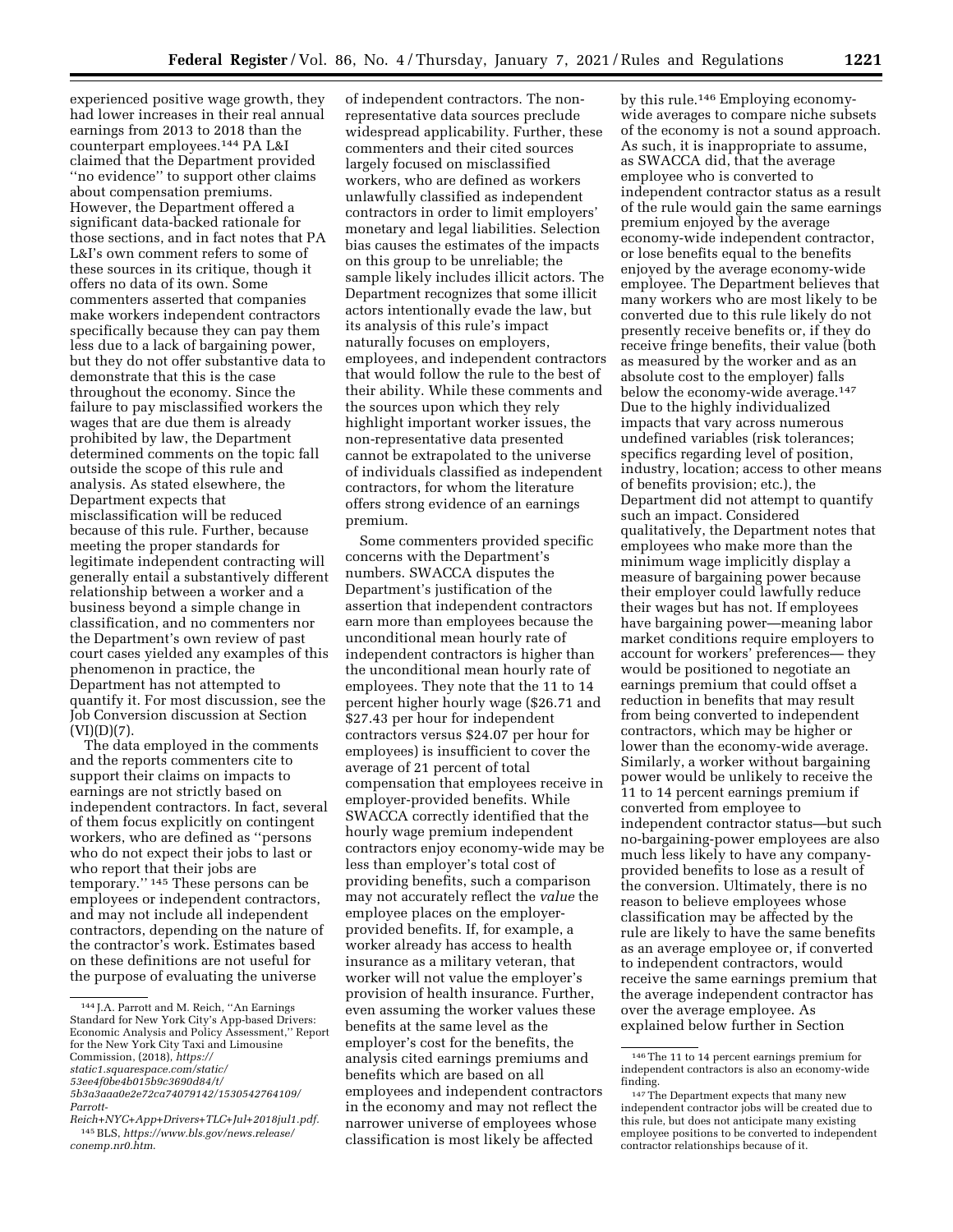VI(D)(7), the Department expects that most workers whose classification may be affected by this rule will have a measure of bargaining power that could allow them to offset reductions in benefits with higher earnings, better working conditions, or both.

The Washington Center asserted that the population of independent contractors is very diverse and that comparing mean wages is not appropriate, expounding that the independent contractor market includes both high-wage workers with adequate bargaining power and low-wage workers with little bargaining power. The commenter did not explain how this point meaningfully applies to the Department's analysis, which addressed the diversity of the labor market in its regression specifications, controlling for many more variables than simply income. Nonetheless, in response to this comment the Department conducted two additional regression analyses as a proxy for the labor market for low-wage workers. The results were largely consistent with the initial conclusions presented in the NPRM. The Department ran its regression model including only low-education workers (a high school diploma or less). In this case, independent contractors had an average wage about 9 percent higher, and the results were statistically significant. The Department also ran a regression including only workers in low-wage occupations (12 occupations with mean hourly rate less than the overall mean), for which the coefficient on independent contractor was positive, although small.148

The Economic Policy Institute (EPI) estimated annual transfers from workers to employers of \$3.3 billion in supplemental pay, paid leave, insurance and retirement benefits, and the employer share of Social Security and Medicare taxes. Its estimate is based on the primary assumptions that (1) employees reclassified as independent contractors will be paid the same in nominal wages and (2) there will be an increase of 5 percent in the number of independent contractors. EPI states that the first assumption is based on sources demonstrating that perfect competition in labor markets is rare, a claim stated by several other commenters. However, Alan Manning, the author of the foundational source referenced to make this case (cited by EPI, sources cited by EPI in the same section, and other commenters), explicitly caveats that the wage-setting assumption should not be

applied to the self-employed (under which category independent contractors fall).149 Manning states, ''In this book it is assumed that firms set wages. This is a more appropriate assumption in some labour markets than others. For example, it would not seem to be appropriate [. . .] for the selfemployed.'' 150 The sources that EPI cites thus do not support its ultimate conclusion. Rather, EPI's methodological assumptions appear to run counter to a widely-cited source that EPI itself relies on. Finally, the EPI analysis also relied on firms' wagesetting power to be absolute, that labor supply is perfectly inelastic. EPI's analysis proceeds from the premise that ''perfect competition is rare,'' but then jumps to the claim that ''most labor markets do not function competitively,'' and that worker are particularly ''likely to lack the power to bargain for higher wages to compensate for their loss of benefits and increase in taxes when they become independent contractors.'' However, each of the sources the EPI cites for this proposition, which are discussed above, clearly show that firms do not possess or exert such absolute wage-setting power. These flaws fundamentally undermine EPI's estimates and yet go unaddressed by EPI and other commenters that reference EPI's estimates. The Department, therefore, declined to integrate these unreliable estimates into its analysis due to such methodological concerns.

EPI's analysis states that ''it is difficult to imagine that there are a

150A. Manning, *Monopsony in Motion: Imperfect Competition in Labor Markets,* Princeton, N.J.: Princeton University Press, (2003). A. Sokolova and T. Sorensen, ''Monopsony in Labor Markets: A Meta-Analysis,'' Washington Center for Equitable Growth, (February 2020). A. Dube, J. Jacobs, S. Naidu, and S. Suri, ''Monopsony in Online Labor Markets,'' *American Economic Review:* Insights 2(1): 33–46 (March 2020), *[https://www.aeaweb.org/](https://www.aeaweb.org/articles?id=10.1257/aeri.20180150)  [articles?id=10.1257/aeri.20180150.](https://www.aeaweb.org/articles?id=10.1257/aeri.20180150)* 

meaningful number of workers who would get more satisfaction from doing the same job for substantially less compensation as an independent contractor than for substantially more compensation as a payroll employee.'' But this statement exposes what appears to be a flawed assumption in EPI's analysis. Under the economic reality test, an employee typically cannot possess the ''same job'' as an independent contractor. Rather, for the worker to be classified as an independent contractor, the worker must, on the whole, possess the characteristics of an independent contractor, which often include meaningful control over the work or meaningful opportunity for profit. EPI's analysis assumes, however, that the employer can and will simply reclassify a worker as an independent contractor without regard for the features of the working relationship.

EPI's analysis considers only monetary compensation as part of the ''value of a job to a worker.'' In the May 2017 Contingent Worker Supplement (CWS) to the Current Population Survey (CPS) workers classified as independent contractors were asked about their preferences toward employment arrangement. Their responses are indicative of non-monetary value derived from independent contractor status. When asked, ''Would you prefer to work for someone else?'' independent contractors resoundingly stated ''No'' over ''Yes'' by a ratio of nearly 8 to 1. Furthermore, the two most noted responses to the question, ''What is the main reason you are self-employed/an independent contractor?'' were ''Flexibility of schedule'' and ''Enjoys being own boss/independent.'' It is evident that most independent contractors strongly value the nonpecuniary compensation they receive. EPI does not address how these nonpecuniary benefits factor into worker compensation.

Arguing against the Department's inclusion of flexibility and satisfaction as important non-pecuniary compensation factors in the NPRM, EPI states that ''employers are able to provide a huge amount of flexibility to payroll employees if they choose to; the 'inherent' tradeoff between flexibility and payroll employment is greatly exaggerated."<sup>151</sup>

<sup>148</sup>The result is statistically significant at the 90 percent confidence level but not at the 95 percent level.

<sup>149</sup>EPI cites three sources alongside its claim, Manning (2003), Dube et al. (2018), and a literature review by the Washington Center, which also submitted a comment opposing this rule. The Manning book is cited by both other commenters, with the Washington Center's analysis drawing on it in numerous sections of its review as fundamental support. The Dube et al study focused exclusively on users of a specific online task portal (Amazon Mechanical Turk), which is a niche market of independent contractors and is a marketplace accessible to 49 countries, which makes it difficult to apply the findings with confidence to the U.S. market and the whole independent contractor universe. The Washington Center citation was a literature review of work in the field of monopsony in labor markets; its findings did not offer direct applications to the independent contractor universe. Furthermore, its review concluded, ''our results provide evidence on the elasticity of labor supply to the firm and the implied degree of firms' wage-setting power, but not necessarily whether the firms are able to exercise this power,'' explaining that it appears other forces rein in firms' wage-setting power to some degree.

<sup>&</sup>lt;sup>151</sup> Some sources have argued that businesses, in fact, use scheduling in a way that negatively affect worker flexibility. *See e.g.,* L. Golden, ''Irregular Work Scheduling and Its Consequences,'' Economic Policy Institute, (April 2015), *[https://files.epi.org/](https://files.epi.org/pdf/82524.pdf)  [pdf/82524.pdf](https://files.epi.org/pdf/82524.pdf)* (''Facilitated by new software technology, many employers are adopting a human resource strategy of hiring a cadre of part-time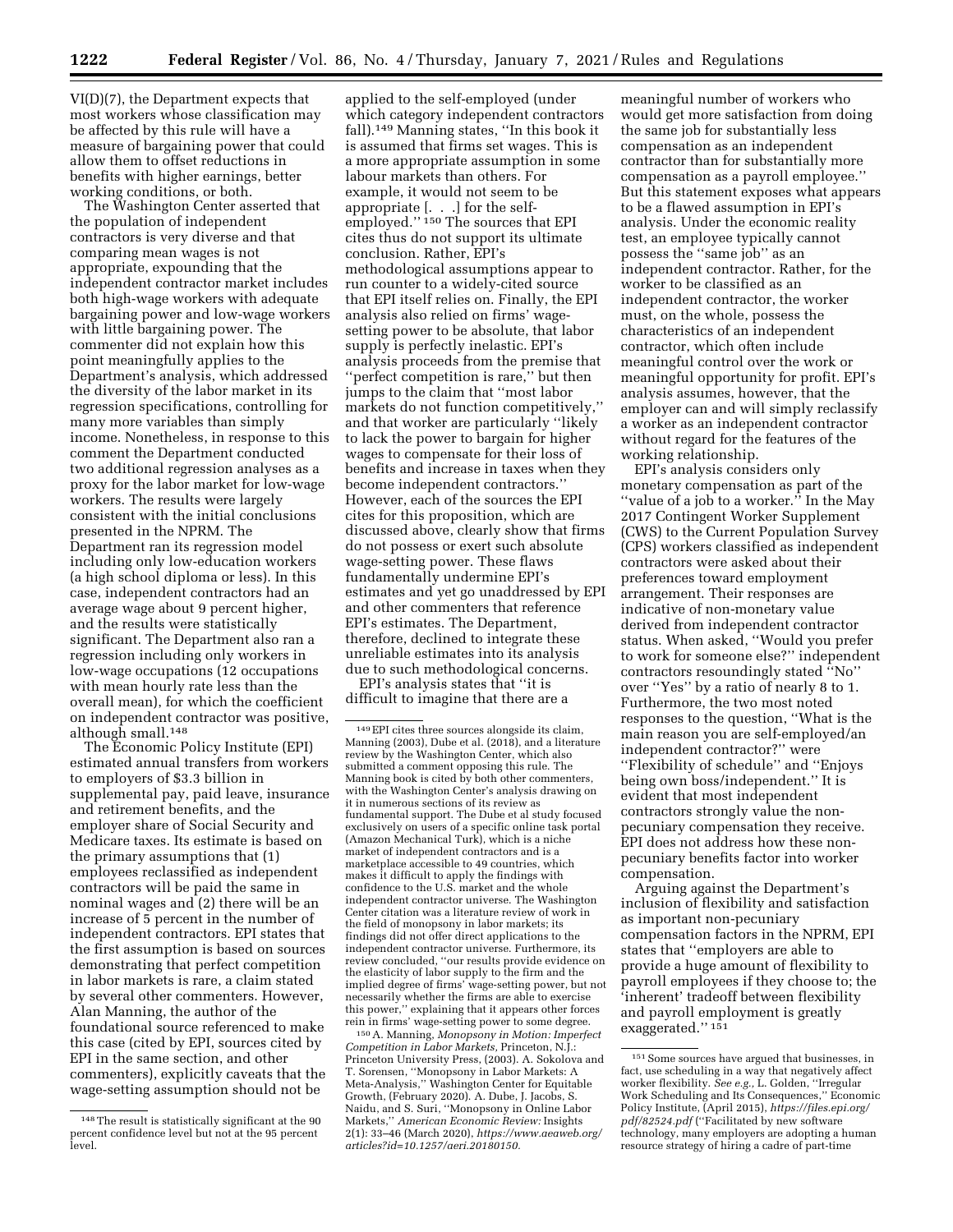EPI's argument is less than persuasive for a number of reasons. First, economists have long recognized that workers value leisure as well as the remuneration of labor. As such, any worker selecting between jobs is likely to consider the flexibility of work schedules, the compensation package, fringe benefits, and a host of nonpecuniary compensation factors when deciding both whether to work at a particular company and how many hours to spend working at that company. Second, the fact that some employees have flexibility does not imply that those employees do not value the flexibility or that greater flexibility is not something employees would trade for lower compensation. Third, in many jobs, employee flexibility is necessarily limited because the business requires a certain number of employees working together to accomplish a task, and so granting significant flexibility to employees would result in less productivity for the business which would likely result in lower compensation for the workers. Fourth, some employers do offer employees flexibility, but often that flexibility comes at a cost to the workers (of note, payroll employees generally have less control over their own schedules than similarly-situated independent contractors).

EPI, however, fails to explain why an employer would, all things equal, allow its employees to work for direct competitors, let them choose assignments, or set their own hours. The point of hiring employees is to have workers that an employer can call upon and direct to perform desired tasks, as opposed to contractors who operate their own businesses. While some employers may provide a measure of flexibility they generally would not offer the same degree of flexibility enjoyed by individuals who are in business for themselves. The Department believes, based on data in the CWS survey and beyond, that independent contractors experience significantly more flexibility than employees and that such a feature is a core motivator.152

The Department notes several other key weaknesses in EPI's estimate that undermine its assertions. EPI's estimate of transfers from workers to employers is an estimate of the gross transfer without taking into account that the independent contractors also have the ability to deduct some of their additional expenses on their income taxes and thus is not a comprehensive comparison of the net earnings of employees and independent contractors. EPI's estimate is based on applying a net loss in income for every new independent contractor, yet the data resoundingly show that workers pursue independent contract work voluntarily and in vast numbers, suggesting that other factors, unmentioned by the commenter, are significant to worker decisions in this field. EPI nonetheless assumes a blanket negative impact will be felt economy-wide for all new independent contractors—an assumption the Department believes is unsupportable in the face of the existing evidence.

Ultimately, based on the assumption that the final rule will increase independent contracting arrangements, the Department acknowledges that there may be transfers between employers and employees, and some of those transfers may come about as a result of changes in earnings. However, for the reasons stated above, the Department does not believe that these transfers can be quantified with a reasonable degree of certainty for purposes of this rule. The Department also does not believe that independent contracting roles are usefully compared by focusing solely on earnings to employee roles—under the economic reality test embraced by the final rule, control and an opportunity for profit are core considerations for determining who is an independent contractor. The Department believes that these factors are often valued by workers in ways that are difficult to quantify. Furthermore, the Department believes that workers as a whole will benefit from this rule, both from increased labor force participation as a result of the enhanced certainty provided by the rule, and from the substantial other benefits detailed below.

5. Minimum Wage and Overtime Pay

As noted above, an additional consideration in the discussion of transfers is that minimum wage and overtime pay requirements would no longer apply if workers shift from employee status to independent contractor status. The 2017 CWS data indicate that, before conditioning on covariates, primary independent contractors are more likely than employees to report earning less than the FLSA minimum wage of \$7.25 per hour (8 percent for self-employed independent contractors, 5 percent for other independent contractors, and 2 percent for employees).

Several commenters highlighted this possibility that independent contractors could earn below the minimum wage. The Washington Center cited a report by the Center of American Progress that estimated that almost 10 percent of independent contractors earn less than the Federal minimum wage.153 Representative Mark Takano pointed to literature finding that in California and New York many gig drivers receive significantly less than the state minimum wage.154 A letter from 107 U.S. Representatives referenced an instance where the Wage and Hour Division (WHD) recovered roughly \$250,000 in unpaid overtime and minimum wages for 75 workers misclassified as independent contractors by a cleaning company.155 EPI stated in its comment, ''The workers most likely to be affected by this rule are workers in lower-wage occupations in labor-intensive industries, such as delivery workers, transportation workers like taxi drivers and some truckers, logistics workers including warehouse workers, home care workers, housecleaners, construction laborers and carpenters, agricultural workers, janitors, call center workers, and staffing agency workers in lower-paid placements.'' However, EPI did not provide a source for this important assumption, and the Department was unable to verify EPI's assertion in the Department's own research. The nature of the work done by workers across the diverse fields EPI identified is uncertain, although many roles in the

154M. Reich. ''Pay, Passengers and Profits: Effects of Employee Status for California TNC Drivers.'' University of California, Berkeley (October 5, 2020), *[https://irle.berkeley.edu/files/2020/10/Pay-](https://irle.berkeley.edu/files/2020/10/Pay-Passengers-and-Profits.pdf)[Passengers-and-Profits.pdf;](https://irle.berkeley.edu/files/2020/10/Pay-Passengers-and-Profits.pdf)* L. Moe, et al. ''The Magnitude of Low-Paid Gig and Independent Contract Work in New York State,'' The New School Center for New York City Affairs (February 2020), *[https://static1.squarespace.com/static/](https://static1.squarespace.com/static/53ee4f0be4b015b9c3690d84/t/5e424affd767af4f34c0d9a9/1581402883035/Feb112020_GigReport.pdf)  [53ee4f0be4b015b9c3690d84/t/](https://static1.squarespace.com/static/53ee4f0be4b015b9c3690d84/t/5e424affd767af4f34c0d9a9/1581402883035/Feb112020_GigReport.pdf) [5e424affd767af4f34c0d9a9/1581402883035/](https://static1.squarespace.com/static/53ee4f0be4b015b9c3690d84/t/5e424affd767af4f34c0d9a9/1581402883035/Feb112020_GigReport.pdf) Feb112020*\_*[GigReport.pdf.](https://static1.squarespace.com/static/53ee4f0be4b015b9c3690d84/t/5e424affd767af4f34c0d9a9/1581402883035/Feb112020_GigReport.pdf)* 

155 ''Skokie Cleaning Business Must Pay \$500K In Unpaid Wages, Damages to Workers,'' CHICAGO.CBSLOCAL.COM (May 5, 2012), *[https://](https://chicago.cbslocal.com/2012/05/05/skokie-cleaning-business-must-pay-500k-in-unpaid-wages-damages-to-workers/)  chicago.cbslocal.com/2012/05/05/skokie-cleaning[business-must-pay-500k-in-unpaid-wages-damages](https://chicago.cbslocal.com/2012/05/05/skokie-cleaning-business-must-pay-500k-in-unpaid-wages-damages-to-workers/)[to-workers/.](https://chicago.cbslocal.com/2012/05/05/skokie-cleaning-business-must-pay-500k-in-unpaid-wages-damages-to-workers/)* The Department believes that misclassification is an important concern that the rule addresses, and that the rule will reduce the ability of employers to misclassify its workers by rendering the test more clear and understandable.

employees whose work schedules are modified, often on short notice, to match the employer's staffing with customer demand at the moment.'').

<sup>152</sup>Bureau of Labor Statistics, ''Contingent and Alternative Employment Arrangements—May 2017,'' USDL–18–0942 (June 7, 2018), *[https://](https://www.bls.gov/news.release/pdf/conemp.pdf) [www.bls.gov/news.release/pdf/conemp.pdf.](https://www.bls.gov/news.release/pdf/conemp.pdf)* MBO Partners, *The State of Independence in America:*  2018: The New Normal, 2018, 7. James Manyika et al., *Independent Work: Choice, Necessity, and the Gig Economy* (New York: McKinsey Global Institute, October 2016).

<sup>153</sup> K. Walter and K. Bahn, ''Raising Pay and Providing Benefits for Workers in a Disruptive Economy.'' Washington: Center for American Progress (2017), *[https://www.americanprogress.org/](https://www.americanprogress.org/issues/economy/reports/2017/10/13/440483/raising-pay-providing-benefits-workers-disruptive-economy/)  [issues/economy/reports/2017/10/13/440483/](https://www.americanprogress.org/issues/economy/reports/2017/10/13/440483/raising-pay-providing-benefits-workers-disruptive-economy/)  [raising-pay-providing-benefits-workers-disruptive](https://www.americanprogress.org/issues/economy/reports/2017/10/13/440483/raising-pay-providing-benefits-workers-disruptive-economy/)[economy/](https://www.americanprogress.org/issues/economy/reports/2017/10/13/440483/raising-pay-providing-benefits-workers-disruptive-economy/)*.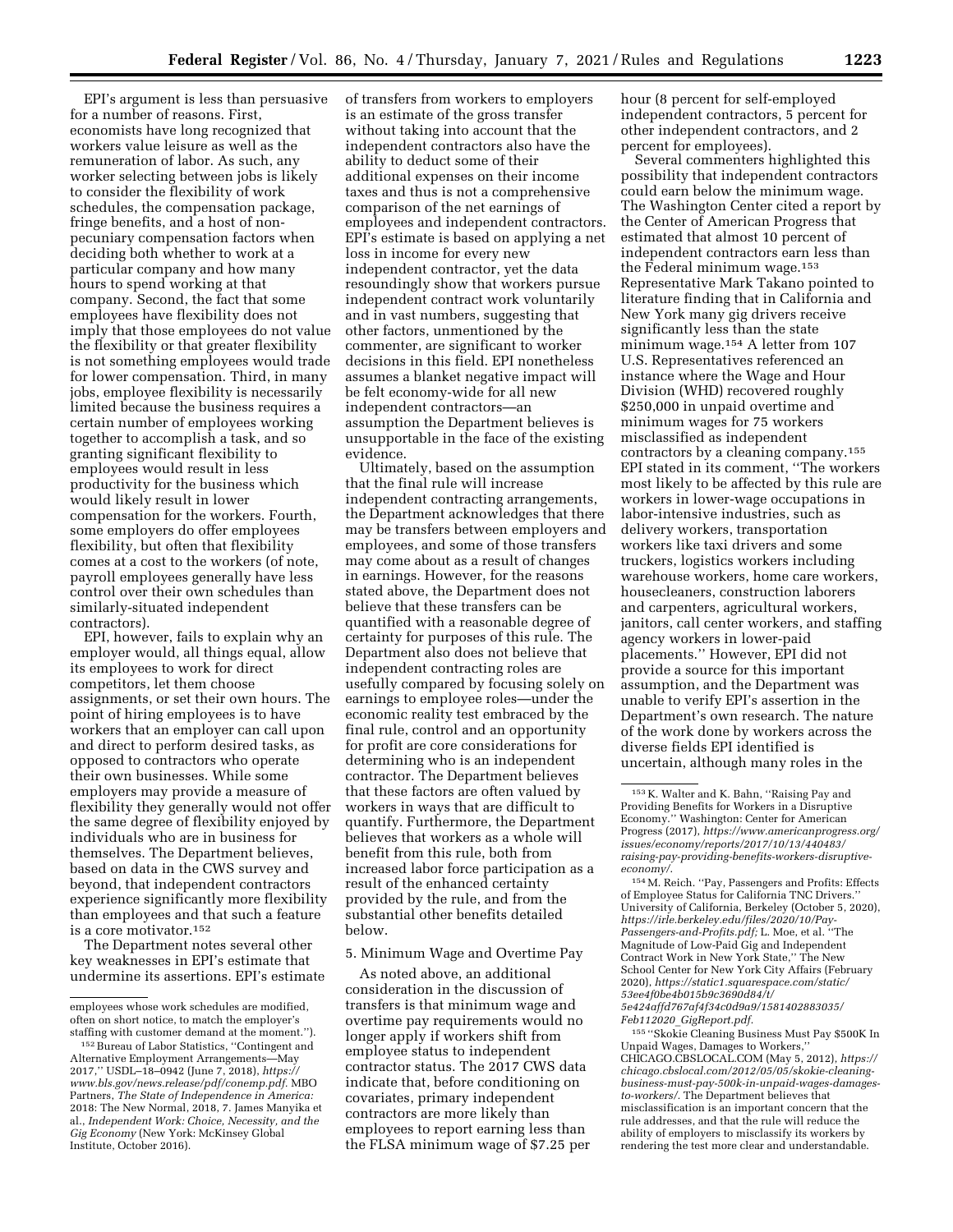above fields could lack features that would facilitate a position conversion to independent contractor status.

With respect to overtime, CWS has further indicated that, before conditioning on covariates, primary independent contractors are more likely to work overtime or extra hours beyond what they usually work at their main job (30 percent for self-employed independent contractors and 19 percent for other independent contractors versus 18 percent for employees). The Department was unable to determine whether these differences were the result of differences in worker classification, as opposed to other factors. The Department has cited many sources throughout this analysis that point to a wide range of income for independent contractors, and does not believe that this rule will be especially applicable to any particular income segment of independent contractors. Accordingly, the Department believes it prudent to rely on the numerous sources it has drawn on in the development of this rule, rather than to focus on any particular slice of the income distribution. And while independent contractors are not, by definition, subject to the minimum wage requirements of the FLSA, none of the evidence cited by commenters suggests that the final rule is likely to significantly impact this issue, and if so, to what extent. Accordingly, the Department did not attempt to quantify these potential transfers.

### 6. Misclassification

Many commenters expressed concerns regarding misclassification of employees as independent contractors, which occurs when an individual who is economically dependent on an employer is classified by that employer as an independent contractor. FLSA misclassification may be inadvertent or intentional and its direct effects could include a transfer from the worker to the employer if the employer fails to pay minimum wage and overtime pay to which the worker is entitled. Conversely, reducing misclassification could result in a transfer from employers to workers.

Several commenters believe that ''[c]larifying the application of the test for independent contractor status will promote compliance with labor standards under the FLSA and, in turn, reduce worker misclassification.'' Opportunity Solutions Project (OSP); *see also, e.g.,* Truckload Carriers Association (''[t]he increased clarity provided by the [proposed rule] would likely lead to reduced misclassification.''); IAW (''This rule

will clear up misclassifications''); Financial Services Institute (''we agree that it will reduce worker misclassification and litigation''). Other commenters believe this rule may make it easier for employers to misclassify employees as independent contractors. *See, e.g.,* Equal Justice Center; Employee Rights Center; NELP; State AGs; TRLA. These commenters cited reports purporting to show extremely high rates of misclassification. For example, a 2020 NELP report cited by many commenters reviewed state audits and concluded that ''these state reports show that 10 to 30 percent of employers (or more) misclassify their employees as independent contractors.'' 156 The Washington Center also cited a study conducted by the Department of Labor in 2000 to claim that ''between 10 percent and 30 percent of employers audited in 9 states misclassified workers as independent contractors.'' 157

These estimates, however, appear to be unreliable for at least two reasons. First, they make generalized conclusions regarding rates of misclassification using nonrepresentative audit data. For example, the Department's 2000 study cited by the Washington Center states that audits were ''selected on a targeted basis because of some prior evidence of possible non-compliance.'' 158 The 2020 NELP report likewise explained that ''[m]ost studies [on misclassification] rely on audit data from unemployment insurance and workers' compensation audits, targeted or random.'' 159 As a 2015 EPI report explained, ''[a]udit methods vary across states in the extent to which they target employers for audit: They can base the audits on specific criteria (*e.g.,* a record of prior violation), or use a random sample of employers *within* industries prone to misclassification, or a mix of both

159NELP, Independent Contractor Misclassification Imposes Huge Costs on Workers and Federal and State Treasuries, Policy Brief Oct. 2020, available at *[https://www.nelp.org/](https://www.nelp.org/publication/independent-contractor-misclassification-imposes-huge-costs-workers-Federal-state-treasuries-update-october-2020/) [publication/independent-contractor](https://www.nelp.org/publication/independent-contractor-misclassification-imposes-huge-costs-workers-Federal-state-treasuries-update-october-2020/)[misclassification-imposes-huge-costs-workers-](https://www.nelp.org/publication/independent-contractor-misclassification-imposes-huge-costs-workers-Federal-state-treasuries-update-october-2020/)[Federal-state-treasuries-update-october-2020/.](https://www.nelp.org/publication/independent-contractor-misclassification-imposes-huge-costs-workers-Federal-state-treasuries-update-october-2020/)* 

methods.'' 160 Thus, even ''random'' audits are not necessarily representative because they target industries with high rates of misclassification. Because audits focus on groups of businesses or industries in which misclassification rates are the highest, their results would not support generalized conclusions regarding the wider population. As such, the reports' generalized conclusion lack reliable and representative evidence, and are almost certainly significant overestimates.

Second, the audit data cited by NELP and others do not necessarily focus on misclassification of employees as independent contractors; some states' data are evaluated based on prevalence of employer violations, which is not representative of percentages of workers misclassified as independent contractors. For example, the 2020 NELP report appears to state that audits conducted by Ohio found a misclassification rate of 45 percent, but the cited Ohio report stated otherwise. The report explained that the audits searched for unemployment insurance violations, not just misclassifications, and that ''45% of the audits produce findings, in many cases for workers misclassification.'' 161 In other words, the Ohio audits found 45% of audited employers failed to comply with some unemployment insurance requirement, with an unspecified subset committing misclassification. This and other misunderstandings of state audit findings may result in a misleading estimate of the frequency with which employers misclassify employees as independent contractors. Furthermore, the reporting is based on misclassification (or other issues, as documented above) on a per employer basis. The employer rate of misclassification may not necessarily correspond to the rate of employee misclassification. For example, if an employer employs 100 employees and misclassifies only one of them, the employer is recorded as a misclassifying employer in the aggregated results.162

<sup>156</sup>NELP, Independent Contractor Misclassification Imposes Huge Costs on Workers and Federal and State Treasuries, Oct. 2020, available at *[https://www.nelp.org/publication/](https://www.nelp.org/publication/independent-contractor-misclassification-imposes-huge-costs-workers-Federal-state-treasuries-update-october-2020) independent-contractor-misclassification-imposes[huge-costs-workers-Federal-state-treasuries-update](https://www.nelp.org/publication/independent-contractor-misclassification-imposes-huge-costs-workers-Federal-state-treasuries-update-october-2020)[october-2020.](https://www.nelp.org/publication/independent-contractor-misclassification-imposes-huge-costs-workers-Federal-state-treasuries-update-october-2020)* 

<sup>157</sup>Lalith de Silva, Adrian Millett, Dominic Rotondi, and William F. Sullivan, ''Independent Contractors: Prevalence and Implications for Unemployment Insurance Programs'' Report of Planmatics, Inc., for U.S. Department of Labor Employment and Training Administration (2000), available at *[https://wdr.doleta.gov/owsdrr/00-5/00-](https://wdr.doleta.gov/owsdrr/00-5/00-5.pdf)  [5.pdf.](https://wdr.doleta.gov/owsdrr/00-5/00-5.pdf)* 

<sup>158</sup> *Id.* (emphasis added).

<sup>160</sup>Employment Policy Institute. Carre, Francoise, (In)dependent Contractor Misclassification. *[https://](https://www.epi.org/publication/independent-contractor-misclassification) [www.epi.org/publication/independent-contractor](https://www.epi.org/publication/independent-contractor-misclassification)[misclassification](https://www.epi.org/publication/independent-contractor-misclassification)*.

<sup>161</sup>Report of the Ohio Attorney General on the Economic Impact of Misclassified Workers for State and Local Governments in Ohio 16–17 (Feb. 18, 2009), available at *[https://iiiffc.org/images/pdf/](https://iiiffc.org/images/pdf/employee_classification/OH%20AG%20Rpt%20on%20Misclass.Workers.2009.pdf) employee*\_*[classification/OH%20AG%20Rpt%20on](https://iiiffc.org/images/pdf/employee_classification/OH%20AG%20Rpt%20on%20Misclass.Workers.2009.pdf) [%20Misclass.Workers.2009.pdf.](https://iiiffc.org/images/pdf/employee_classification/OH%20AG%20Rpt%20on%20Misclass.Workers.2009.pdf)* 

<sup>162</sup> If 11 percent of businesses misclassify only one worker as an independent contractor, there are 100 businesses, and each employer has 20 workers, then the total percentage of these misclassified workers is actually 0.5 percent. To find that 11 percent of workers are misclassified as independent contractors, all of the businesses who misclassified workers as independent contractors would need to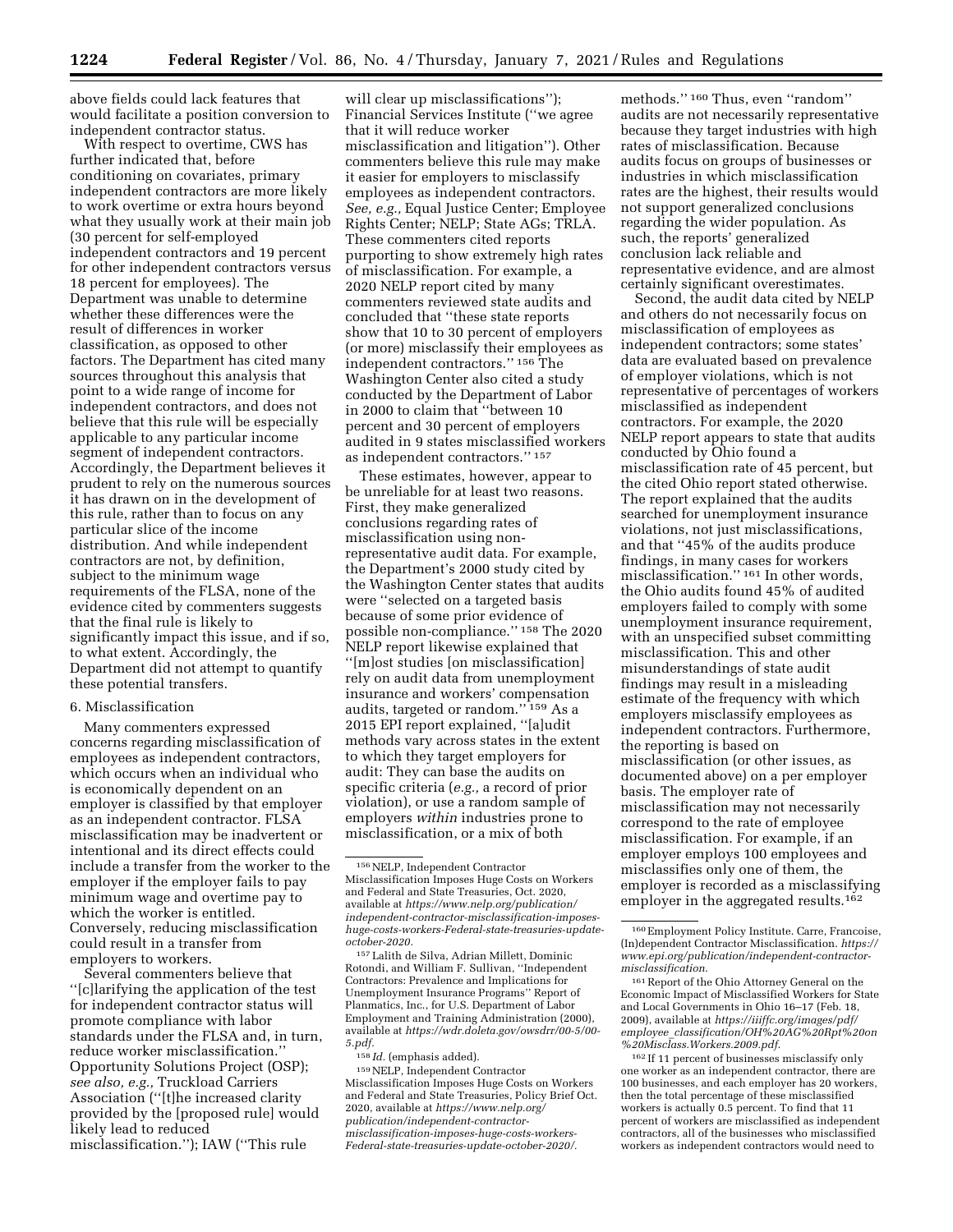This binary approach to data collection on a per employer basis prevents a disambiguation to analyze the actual number of misclassified workers in the labor force. This phenomenon is present is another study conducted by the Wisconsin Department of Revenue cited by NELP, which claimed that ''In 2018, 44% of audited employers were found to be misclassifying workers.'' 163 However, that data seems to be misleading for multiple reasons. First, the quotation does not appear to match the cited source. Appendix 2 of the Wisconsin Workforce Report states that in *2019* the ''percentage of audited employers with misclassified workers'' was 33.3 percent (divergent from the "44 percent" that NELP stated). Second, the number of businesses found to be misclassifying workers does not address how many workers were misclassified. The percentage of workers misclassified was 10.6, across all of the audited employers, which is much smaller than either 33 or 44 percent. Finally, all of these estimates are compounded by the targeting bias described earlier, namely that the results only reflect businesses specifically targeted for audits, which presents only a partial picture of the incidence of such misclassification economy-wide.

Ultimately, and as explained above in Section VI(G)(2), commenters' estimates regarding current rates of misclassification—whether accurate or not—have little bearing on how misclassification rates are likely to change as a result of this rule. This rule establishes a clearer test for when a worker is an independent contractor rather than an employee under the FLSA. As such, it would reduce inadvertent misclassification by employers who are confused by the prior test, particularly small businesses that lack resources to hire expensive attorneys. For example, one small business owner commented to explain that ''the ability to understand and properly determine worker status under the FSLA is paramount for small businesses who cannot afford the cost of litigation . . . I believe that with the proper transparency within the regulations, the better the outcome not only for small businesses, but the worker, and ultimately the care recipient. We want to comply, and I have confidence that the proposed [rule] . . . will be highly effective in

achieving the desired clarity and certainty.'' A clearer test also means more workers will better understand their rights under the FLSA and can defend those rights through private litigation or complaints to the Department, which should deter unscrupulous employers from intentionally misclassifying them.

In summary, the Department believes that the simplicity and clarity this rule provides will reduce both inadvertent and intentional misclassification, which could produce transfers from employers to employees who are more likely to be correctly classified and given minimum wage and overtime pay. The Department is unable to calculate the exact transfer amount because it lacks reliable metrics on, for example, the existing misclassification rates in the general economy, the precise extent to which this rule improves legal clarity, and how firms will respond to that clarity.

# 7. Job Conversion

Many commentators expressed concerns that the rule would cause businesses to reclassify their workers as independent contractors, causing those workers to lose the benefits of the FLSA with little gain in return. *See, e.g.,*  Washington Center (asserting that ''independent contractors tend to be worse-off than their wage-and-salary counterparts''); National Women's Law Center (''if finalized, this rule will cost workers . . . in the form of reduced compensation''); EPI (estimating that converted ''workers would lose \$6,963 per year''). Some of these issues are discussed above. For example, the Department discussed possible earnings effects of workers converting from employee to independent contractor extensively in this section VI(D) and concluded it could not definitively determine whether overall compensation—*i.e.,* earnings plus benefits—for a job that is converted from employee to independent contractor classification in response to this rule is likely to rise or fall on average. Regardless, the Department acknowledges that whether the overall effect of job conversion is likely to be, on balance, positive depends on the individual, reclassified worker, the unique circumstances of the business, and whether or not the working conditions were changed in order to reclassify the worker.

If the converted position is an entirely new position, it is more likely to be filled by one of the many individuals who desire to work as an independent contractor, for example because they value the ''flexibility to choose when and where to work'' that the position

may provide more than ''access to a steady income and benefits.'' 164 Such an individual may, for example, discount the value of certain types of compensation associated with employee classification, such as health insurance, that he or she might already enjoy from a different source. The individual may also simply prefer to trade overall compensation for the greater flexibility that often accompanies independent contractor roles. Thus, the lower paid converted new jobs do not necessarily reduce such workers' welfare because they could offer tradeoffs that may be preferable to the workers who are most likely to sort themselves into those positions. On balance, the Department believes conversion of new jobs will have an overall positive impact on workers.

The second category of job conversion discussed above occurs when employers modify their working relationship with existing employees such that they are rendered independent contractors under this rule. As explained above, to act on the legal certainty provided by this rule, the converted position likely would have to provide the worker with substantial control over the work and a meaningful opportunity for profit or loss. The Department believes such conversions will be less common than conversion of future positions because the marginal cost of restructuring an existing work arrangement is greater than altering the arrangement of an unfilled position. And such restructuring would disrupt the preexisting working relationships, which risks negatively impacting worker morale, productivity, and retention. Nonetheless, some conversion of existing positions may occur, and some converted workers may prefer the additional flexibility and earn more by taking advantage of the opportunity for profit or loss that may accompany the conversion. The effect of the rule would be positive for these workers. Other converted workers may prefer the security, stability, and other features of an employment relationship or earn less due to, for example, reduction of employer-provided benefits, employment taxes, and loss of the FLSA's minimum wage and overtime pay. The effect of the rule would be negative for these converted workers, but, as explained above, the Department believes this type of conversion will be rare.

Finally, an employer may reclassify an existing employee position to an independent contractor position

have misclassified 100 percent of their workforce as independent contractors.

<sup>163</sup>Wisconsin Department of Workforce Development, Payroll Fraud and Worker Misclassification Report 16 (2020), available at: *[https://dwd.wisconsin.gov/misclassification/pdf/](https://dwd.wisconsin.gov/misclassification/pdf/2019-2020-misclassification-task-force-report.pdf) [2019-2020-misclassification-task-force-report.pdf.](https://dwd.wisconsin.gov/misclassification/pdf/2019-2020-misclassification-task-force-report.pdf)* 

<sup>164</sup>*See* Coalition for Workforce Innovation (2020), *supra* note 77.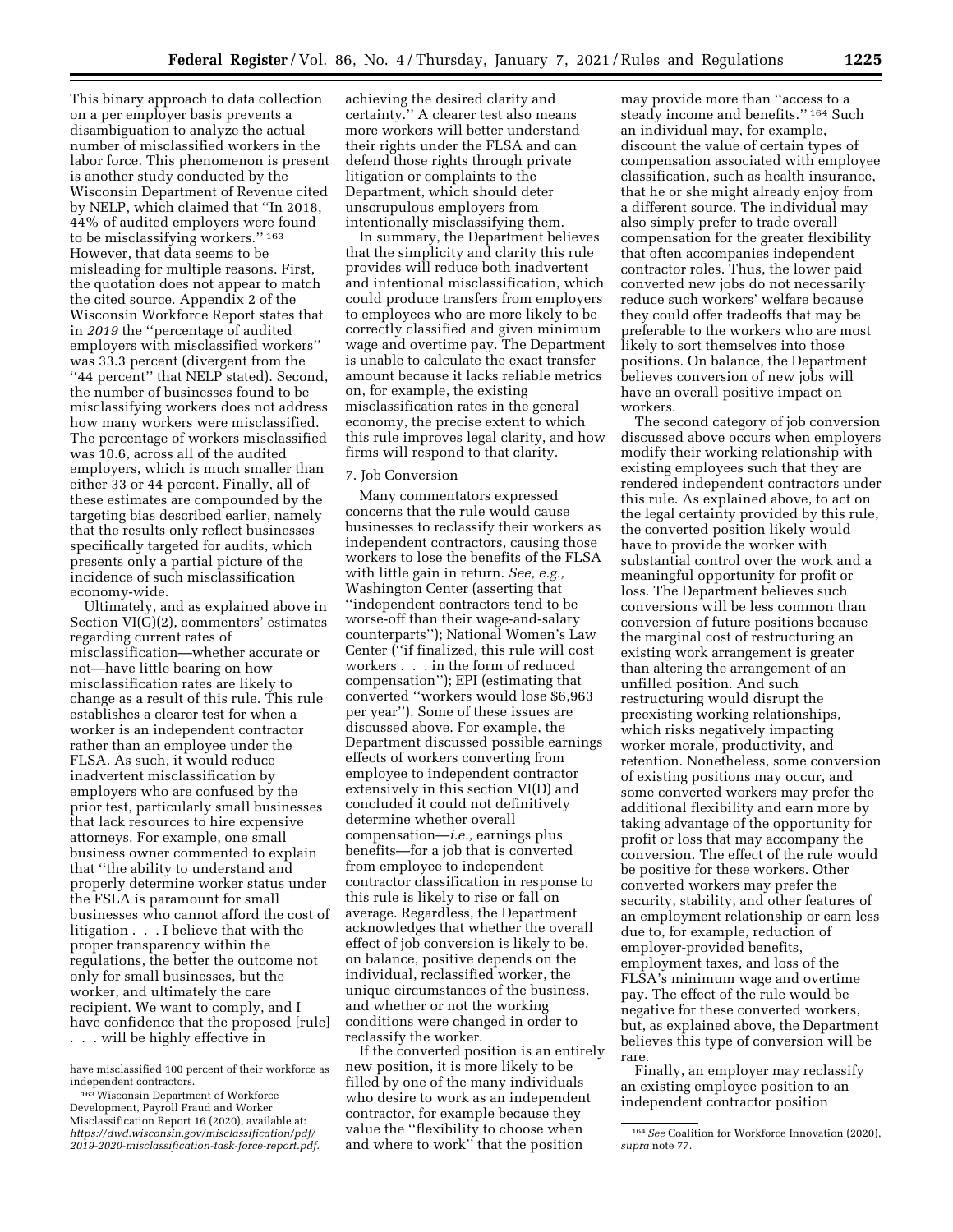without meaningfully changing the nature of the job in response to the added legal clarity provided by this rule. Employers could be most confident of such reclassification under this rule if the preexisting job already provided the worker with substantial control over the work and a meaningful opportunity for profit or loss. The Department believes this phenomenon is likely to be rare because the current position would have to be held by an individual who is in business for him- or herself as an economic reality but is nonetheless presently classified as an employee. While many commenters warned that economically dependent employees may be improperly classified as independent contractors, none expressed concern that there is widespread classification of individuals who are in business for themselves as employees.165 Such employees may nonetheless exist and be converted into independent contractors as a result of this rule. Features of these converted workers' work, for example the level of flexibility and stability, would remain unchanged because the job remains the same. Firms could potentially reclassify existing workers who are already in business for themselves in a manner that reduces overall compensation, but their ability do to so would be constrained because such reduction could negatively impact worker morale, productivity, and retention.166

Nonetheless, the sharpening of the economic reality test may negatively impact some current employees who could be reclassified as independent contractors in a manner that results in reduced overall compensation but are

166Most firms can already reduce the overall compensation of their employees whose wages exceed the minimum wage through more direct means than reclassification as independent contractors but do not do so because of risks regarding morale, productivity, and retention.

not afforded non-pecuniary benefits, for example additional flexibility, in return.167 EPI and likeminded commenters believe these workers would be ''doing the same job for substantially less compensation as an independent contractor,'' and that this class of worker comprises the majority or even all of the workers impacted by this rule. The Department agrees that some workers could be impacted in this manner, but believes such occasions are likely to be rare because two necessary conditions limit the number of such workers.

First, in order for conversion to have an unambiguously negative affect, a converted worker's overall compensation must be at the minimum wage. Generally, firms impacted by the rule can already directly reduce wages and benefits of their employees—they do not need to convert those employees to independent contractor to achieve these labor cost savings. However, most firms do not reduce their employees' compensation due to the risk of lowering morale, reducing productivity, and causing turnover. That is to say, the labor markets in which most firms operate prevents them from setting compensation without regard for worker preferences. The Department believes that a firms' ability and willingness to reduce its employees' compensation is shaped by the tradeoff between labor savings, on one hand, and the risk of lower productivity and higher turnover, on the other. Clarifying the legal requirement for firms to convert a position from employee to independent contractor status would not make firms any more willing or able to reduce compensation unless the worker was already earning the minimum wage and receiving no benefits. According to BLS, based on CPS data, in 2017 there were 370,000 adult 168 employees paid at the minimum wage, which comprise 0.24 percent of the U.S. labor force.169

<sup>169</sup> In 2017, there were approximately 152,000,000 workers in the U.S., according to the U.S. Bureau of Labor Statistics.

Second and as explained above, the converted worker whose job remains unchanged is likely to already have substantial control over the work and a meaningful opportunity for profit or loss such that he or she can be classified as independent contractor with the most legal certainty this rule can provide.

The Department was unable to determine how many of the 370,000 current minimum wage employees also meet these two criteria, although it expects the number to be low. The Department attempted to identify examples of minimum wage employees who enjoy substantial control over their work and a meaningful opportunity for profit or loss, but was unable to do so. Nor did commenters provide specific data or examples of minimum wage employees who would meet these criteria. Several commenters argued that the Department failed to adequately consider the effects of these possible conversions from employee to independent contractor, or the potential negative effects of misclassification on workers. NELA, for instance, asserted that the NPRM's cost-benefit analysis focused solely on companies rather than workers and further claimed that the Department ''ignores the massive cost to misclassified workers.'' Other commenters stated that the final rule would harm workers by either increasing the rate of misclassification or by allowing employers to reduce wages and benefits of employees who are converted into independent contractors. *See, e.g.,* Washington Center for Equitable Growth (Washington Center) (asserting that ''independent contractors tend to be worse-off than their wage-and-salary counterparts''); Appleseed Center (expressing concern that rule ''will harm workers across a broad spectrum, [but] will have a disproportionate impact on Black and Hispanic workers who are overrepresented in the low-paying jobs where independent contractor misclassification is common''); National Women Law Center (''if finalized, this rule will cost workers . . . in the form of reduced compensation''); EPI (estimating that individual ''workers would lose \$6,963 per year'').

As is explained in greater detail below, the Department disagrees with these comments that the rule will broadly harm workers. The Department agrees with the numerous commenters, including nearly all individual commenters who self-identified as freelancer workers, who asserted that the rule would encourage flexible work arrangements and thereby create meaningful—though not easily measurable— value for workers. One

 $^{\rm 165}$  Commenters in the business and freelancer community indicated that—rather than classify independent entrepreneurs as employee in response to legal uncertainty regarding classification business simply decline to do business with those entrepreneurs in the first place. *See, e.g.,* ASTA (''The prospect of inconsistent determinations has had a chilling effect on the growth of businesses in industries reliant on contract workers which has resulted in fewer opportunities for individuals who choose to offer their services as independent entrepreneurs.''); CPIE (''uncertainty associated with worker classification under the FLSA. discourages companies from doing business with independent entrepreneurs''). The effects described by these commenters are unsurprising. For example, it makes little sense for a business to classify a worker as an employee, thus obligating themselves to pay a premium rate for overtime work under the FLSA, if it is the worker and not the business who determines how many hours to work each week. Rather, the business likely would either not hire the worker at all or hire him or her as an employee but insist on controlling hours worked.

<sup>167</sup>Employers and employees could make similar conversions to independent contractor status for reasons outside the sharpening of the economic reality test this rule provides. Such shifts would not be identified as impacts in this analysis because the impetus for such conversion is due to factors other than this rule.

<sup>168</sup>This figure excludes workers under the age of 19. If excluding workers under the age of 24, this figure drops over 40 percent to 221,000. This figure does not include workers who make less than the minimum wage, a vast majority of whom work in the restaurant industry and receive tips for their work. The average earnings of a restaurant worker who receives tips is significantly above the minimum wage. The figure includes part time workers, who would not likely receive overtime compensation due to the limited number of hours they work.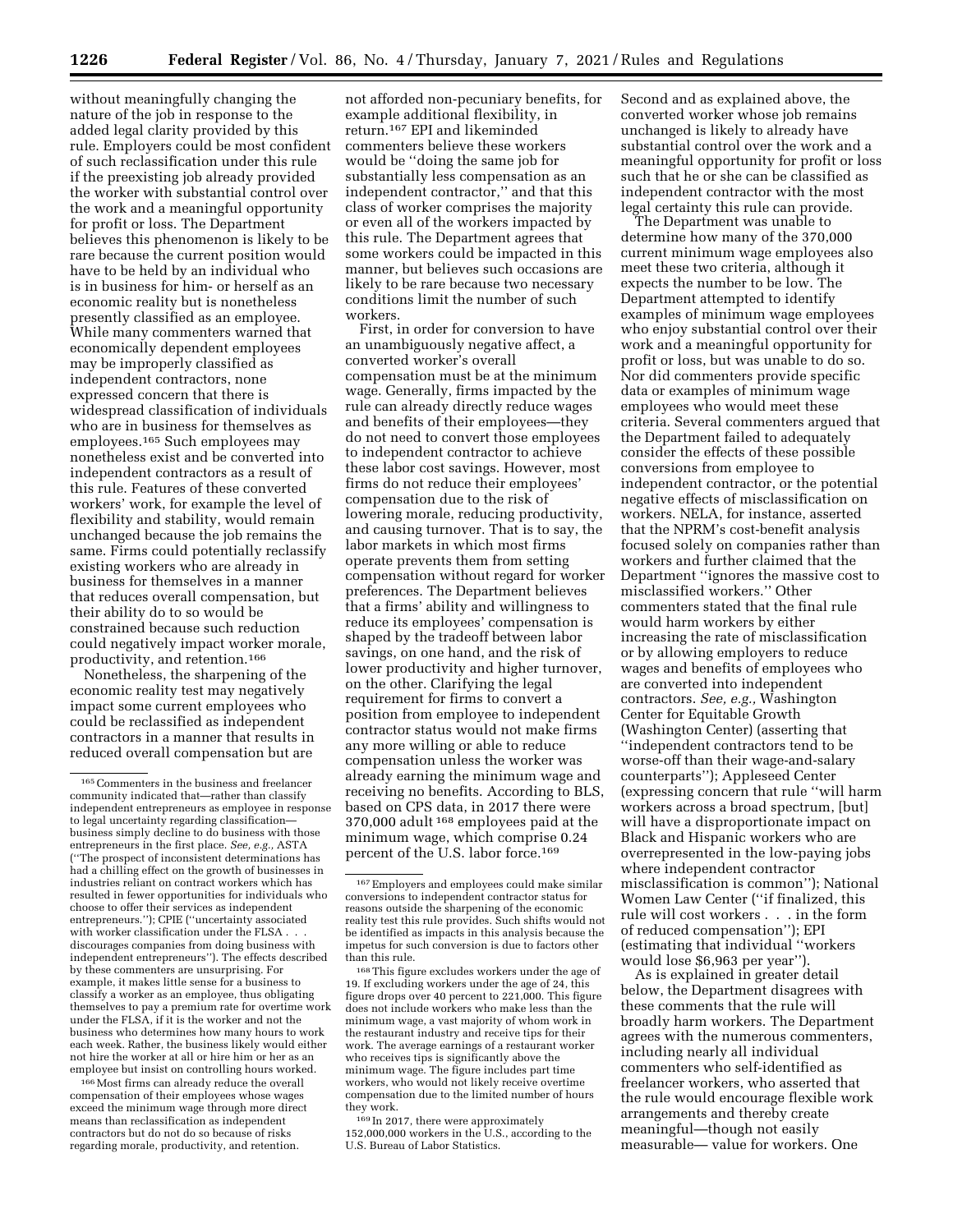commenter explained that ''[b]eing an independent worker allows for me to do what I can as a single mother, have flexibility.'' Another stated that ''[f]reelancing has afforded me independence and flexibility and the opportunity to be a productive member of society, and do my best work.'' As a final illustrative example, another commenter asserted that ''[t]he primary value for myself as an independent contractor for my services is the freedom to negotiate, to choose, and the freedom to limit what services I provide, the days, and hours of work, and the price of my labor, unencumbered by the less flexible but more secure employer employee relationship.'' Although some workers in positions converted from employees to independent contractor relationships may receive fewer benefits traditionally associated with classification as employees, the Department believes that this would likely be infrequent and their net effect would not necessarily be negative.170 Moreover, the Department believes any negative effects would be outweighed by the significant value the rule delivers to other workers and businesses by clarifying, simplifying, and reducing

transaction costs around independent contractor arrangements. No commenter provided evidence or specific cases in which individuals or types of workers would, as a result of this rule, be converted from employees to independent contractors. Because the rule does not change the classification of any employee, any jobs converted without meaningful change would have had to already have satisfied the requirements of bona fide independent contracting arrangements under this rule, with the only change likely being a lower assessed litigation risk for certain businesses. While the number of workers for whom reclassification occurs without bringing them meaningful benefits may not be zero, the Department believes such cases will be rare exceptions. Even if the classification of a worker were to change, the business could face market forces that would likely hold overall compensation steady. Furthermore, businesses would need to take caution that any new contract relationship would neither damage worker relations

nor its underlying business model, both of which would likely negatively impact productivity.

In summary, the most common categories of job conversions—*e.g.,* new positions—are likely to positively impact workers. And the category of job conversions that is likely to produce negative impacts—*i.e.,* reclassification of workers without changes to the job is most likely the rarest. For these reasons, the Department believes benefits to workers from job conversions will, on balance, exceed costs.

# *E. Costs*

The Department considered several costs in evaluating the rule. The Department quantified regulatory familiarization costs and estimated that they will total \$370.9 million in Year 1. Other potential costs, including those raised by commentators, were not quantified, for reasons explained in the sections that follow.

#### 1. Regulatory Familiarization Costs

Regulatory familiarization costs represent direct costs to businesses and current independent contractors associated with reviewing the new regulation. To estimate the total regulatory familiarization costs, the Department used (1) the number of establishments, government entities, and current independent contractors; (2) the wage rates for the employees and for the independent contractors reviewing the rule; and (3) the number of hours that it estimates employers and independent contractors will spend reviewing the rule. This section presents the calculation for establishments first and then the calculation for independent contractors.

For a rule like this one, it is not clear whether regulatory familiarization costs are a function of the number of establishments or the number of firms.171 Presumably, the headquarters of a firm will conduct the regulatory review for businesses with multiple locations, and also may require some locations to familiarize themselves with the regulation at the establishment level. Other firms may either review the rule to consolidate key takeaways for their affiliates or they may rely entirely on

outside experts to evaluate the rule and relay the relevant information to their organization (*e.g.,* a chamber of commerce). The Department used the number of establishments to estimate the fundamental pool of regulated entities—which is larger than the number of firms. This assumes that regulatory familiarization occurs at both the headquarters and establishment levels.

There may be differences in familiarization cost by the size of establishments; however, the analysis does not compute different costs for establishments of different sizes. Furthermore, the analysis does not revise down for states where the laws may more stringently limit who qualifies as an independent contractor (such as California) and thus the new rule will have little to no effect on classifications. To estimate the number of establishments incurring regulatory familiarization costs, the Department began by using the Statistics of U.S. Businesses (SUSB) to define the total pool of establishments in the United States.172 In 2017, the most recent year available, there were 7.86 million establishments. These data were supplemented with the 2017 Census of Government that reports 90,075 local government entities, and 51 state and Federal government entities.173 The total number of establishments and governments in the universe used for this analysis is 7,950,800.

The applicable universe used by the Department for assessing familiarization costs of this final rule is all establishments that engage independent contractors, which is a subset of the universe of all establishments. In its analyses, the Department estimates the impact of regulatory familiarization based upon assessment of the regulated universe. In several recent rulemakings, the Department estimated that the regulated universe comprised all establishments because the rules were broadly applicable to every employer.174 For those rules, the Department estimated familiarization costs by assuming each establishment would review each rule. Because this final rule affects only some establishments, *i.e.,* 

<sup>170</sup>As explained in more detailed above, this is because most workers can be converted from employee into independent contractor classification only if they are provided with greater control over their work and opportunity for profit or loss based on their initiative or investment. Such flexibility and entrepreneurial opportunities may be more valuable to such workers than potential reduction in benefits associated with classification as employees.

<sup>171</sup>An establishment is commonly understood as a single economic unit, such as a farm, a mine, a factory, or a store, that produces goods or services. Establishments are typically at one physical location and engaged in one, or predominantly one, type of economic activity for which a single industrial classification may be applied. An establishment contrasts with a firm, or a company, which is a business and may consist of one or more establishments. *See* BLS, ''Quarterly Census of Employment and Wages: Concepts,'' *[https://](https://www.bls.gov/opub/hom/cew/concepts.htm) [www.bls.gov/opub/hom/cew/concepts.htm.](https://www.bls.gov/opub/hom/cew/concepts.htm)* 

<sup>172</sup>U.S. Census Bureau, 2017 SUSB Annual Data Tables by Establishment Industry. *[https://](https://www.census.gov/data/tables/2017/econ/susb/2017-susb-annual.html) [www.census.gov/data/tables/2017/econ/susb/2017](https://www.census.gov/data/tables/2017/econ/susb/2017-susb-annual.html) [susb-annual.html.](https://www.census.gov/data/tables/2017/econ/susb/2017-susb-annual.html)* 

<sup>173</sup>U.S. Census Bureau, 2017 Census of Governments. *[https://www.census.gov/data/tables/](https://www.census.gov/data/tables/2017/econ/gus/2017-governments.html)  [2017/econ/gus/2017-governments.html.](https://www.census.gov/data/tables/2017/econ/gus/2017-governments.html)* 

<sup>174</sup>These include Joint Employer Status under the Fair Labor Standards Act; Defining and Delimiting the Exemptions for Executive, Administrative, Professional, Outside Sales and Computer Employees; and Regular Rate Under the Fair Labor Standards Act.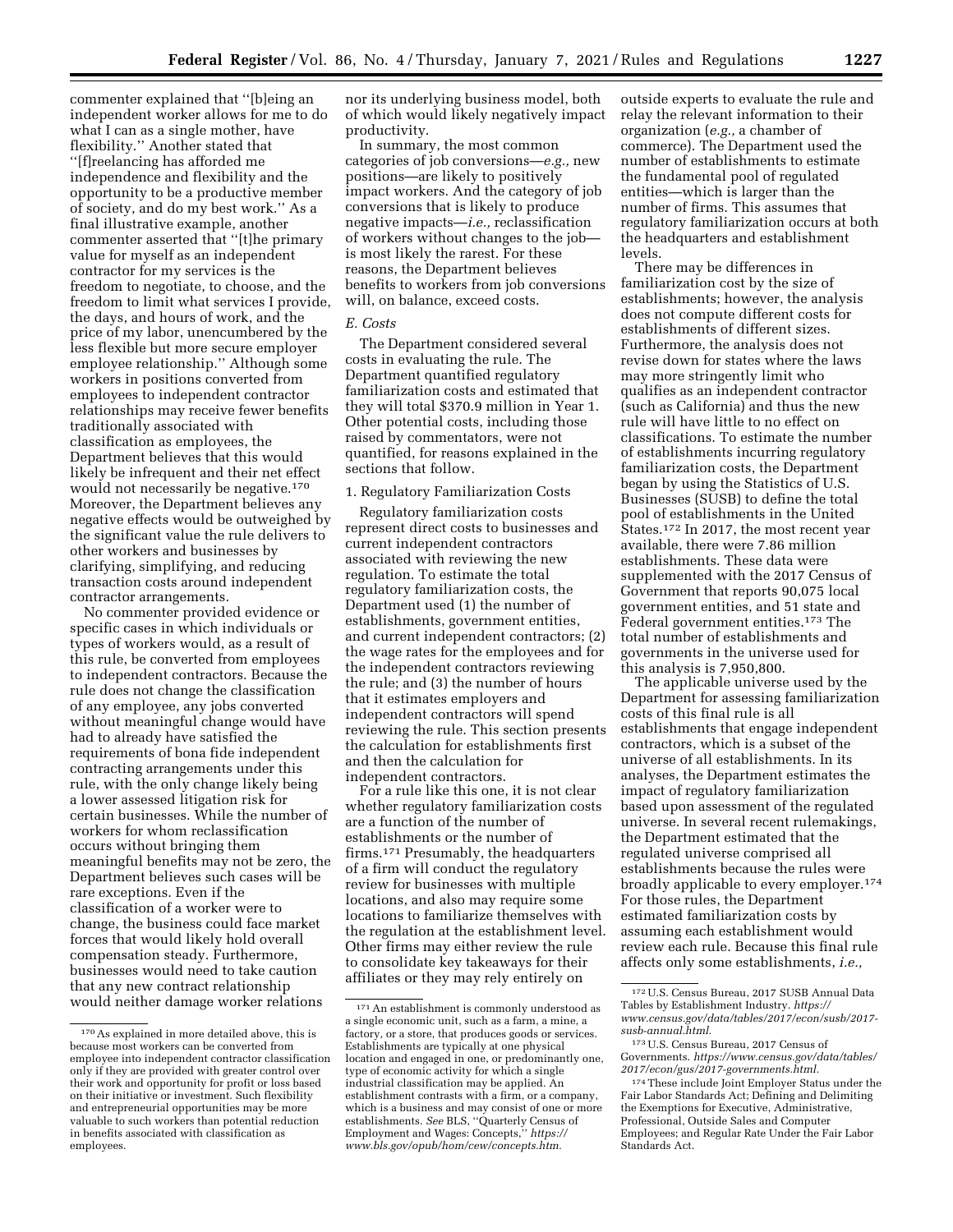those that currently or may in short order face an independent contractor versus employee classification determination, the Department accordingly reduces the estimated pool to better estimate the establishments affected by the rule by assessing regulatory familiarity costs only for those establishments that engage independent contractors.

In 2019, Lim et al. used extensive IRS data to model the independent contractor market, finding that 34.7 percent of firms hire independent contractors.175 These data are based on annual tax filings, so the dataset includes firms that may contract for only parts of a year. The 34.7 percent of establishments provides a figure of 2,758,928, which forms the foundation of the multiplier used in this analysis.

The Department did not estimate familiarization costs for companies that may decide to work with independent contractors only *after* the new rule is finalized, because they would need to familiarize themselves with the current legal framework even in the absence of this rule.176 Although firms that do not currently use independent contractors are not counted in this universe of employers, to allow for an error margin, the Department is using a rounded 35 percent of the total number of establishments defined above (7,950,800), resulting in 2,782,780 establishments estimated to incur familiarization costs.

The Pennsylvania Department of Labor & Industry (PA L&I) commented that the Department underestimated the cost of the rule by failing to include businesses that are newly incentivized to consider reclassifying workers to independent contractors. As stated above, even without the new rule any firm that does not currently engage any independent contractors but chooses to do so in the future would have already had to familiarize itself in the baseline case, so this rule does not impact those firms. Since the commenter's point is premised on the fact that the firm may be incentivized to investigate the regulation, it would be reasonable to assume that any firm without independent contractors that reviews the new rule and ultimately decides to

hire independent contractors is doing so because the firm believes the new relationship will be beneficial to itself and the independent contractor also believes that the new relationship will be beneficial to him or herself. Such a situation would result in net benefits to the employer that more than fully compensate for any familiarization costs. Notably, and for comparability in estimates, the Department does not add these potential firms to the Benefits section either.

The Department assumes that a Compensation, Benefits, and Job Analysis Specialist (SOC 13–1141) (or a staff member in a similar position) will review the rule.177 According to the Occupational Employment Statistics (OES), these workers had a mean wage of \$33.58 per hour in 2019 (most recent data available). Given the proposed clarification to the Department's interpretation of who is an employee and who is an independent contractor under the FLSA, the Department assumes that it will take on average about 1 hour to review the rule as proposed. The Department believes that an hour, on average, is appropriate, because while some establishments will spend longer than one hour to review the rule, many establishments may rely on third-party summaries of the changes or spend little or no time reviewing the rule. Assuming benefits are paid at a rate of 46 percent of the base wage, and overhead costs are 17 percent of the base wage, the reviewer's effective hourly rate is \$54.74; thus, the average cost per establishment conducting regulatory familiarization is \$54.74. Therefore, regulatory familiarization costs to businesses in Year 1 are estimated to be \$152.3 million (\$54.74 × 2,782,780) in 2019 dollars.

For regulatory familiarization costs for independent contractors, the Department used its estimate of 18.9 million independent contractors and assumed each independent contractor will spend 15 minutes to review the regulation. The average time spent by independent contractors is estimated to be smaller than for establishments. This difference is in part because the Department believes independent contractors are likely to rely on summaries of the key elements of the

rule change published by the Department, worker advocacy groups, media outlets, and accountancy and consultancy firms, as has occurred with other rulemakings. Furthermore, the repercussions for independent contractors are smaller (*i.e.,* the litigation costs, damages, and penalties associated with misclassification tend to fall on establishments).178 This time is valued at \$46.36, which is the mean hourly wage rate for independent contractors in the CWS, \$27.27, with an additional 46 percent benefits and 17 percent for overhead, then updated to 2019 dollars. Therefore, regulatory familiarization costs to independent contractors in Year 1 are estimated to be \$218.6 million (\$46.36  $\times$  15 minutes  $\times$ 18.9 million).

The estimate of 18.9 million independent contractors captures the universe of workers over a one-year period. Using this figure for the overall cost estimate results in an artificially high value because it includes workers who would have otherwise been included in the baseline case without the rule and thus spent time familiarizing themselves with the legal framework in the matter of course, without incurring a supplementary cost. Furthermore, the Department believes that it is probable that independent contractors would review the regulation only when they had reason to believe that the benefits would outweigh the costs incurred in familiarizing themselves with the rule, and since this analysis does not attempt to calculate those economic benefits it is possible that the costs presented in this section are overestimated.179

The total one-time regulatory familiarization costs for establishments and independent contractors are estimated to be \$370.9 million. Regulatory familiarization costs in future years are assumed to be de minimis. Similar to the baseline case for employers, independent contractors would continue to familiarize themselves with the applicable legal framework in the absence of the rule, so this rulemaking—anticipated to provide more clarity—is not expected to impose costs after the first year.180 This

<sup>175</sup>Table 10: Firm sample summary statistics by year (2001–2015), *[https://www.irs.gov/pub/irs-soi/](https://www.irs.gov/pub/irs-soi/19rpindcontractorinus.pdf)  [19rpindcontractorinus.pdf.](https://www.irs.gov/pub/irs-soi/19rpindcontractorinus.pdf)* 

<sup>176</sup>An added dimension is that the final rule is expected to provide significant clarity, which would result in time and cost savings (net of regulatory familiarization costs) for those outside the pool of firms with existing independent contractor relationships. These (net) cost savings are not included in this analysis, consistent with this analysis' treatment of resulting growth in the independent contractor universe.

<sup>177</sup>A Compensation/Benefits Specialist ensures company compliance with Federal and state laws, including reporting requirements; evaluates job positions, determining classification, exempt or non-exempt status, and salary; plans, develops, evaluates, improves, and communicates methods and techniques for selecting, promoting, compensating, evaluating, and training workers. *See*  BLS, ''13–1141 Compensation, Benefits, and Job Analysis Specialists,'' *[https://www.bls.gov/oes/](https://www.bls.gov/oes/current/oes131141.htm) [current/oes131141.htm.](https://www.bls.gov/oes/current/oes131141.htm)* 

<sup>178</sup>An independent contractor that hires independent contractors would already be captured in the ''establishment'' calculation.

<sup>179</sup>For example, independent contractors in states with classification frameworks that are known to be more stringent than the existing FLSA classification framework, such as in California, may not review the rule since it would be unlikely to affect their classification.

<sup>180</sup>As explained below, the Department considers that the regulation may produce benefits along this dimension in future years by simplifying the regulatory environment.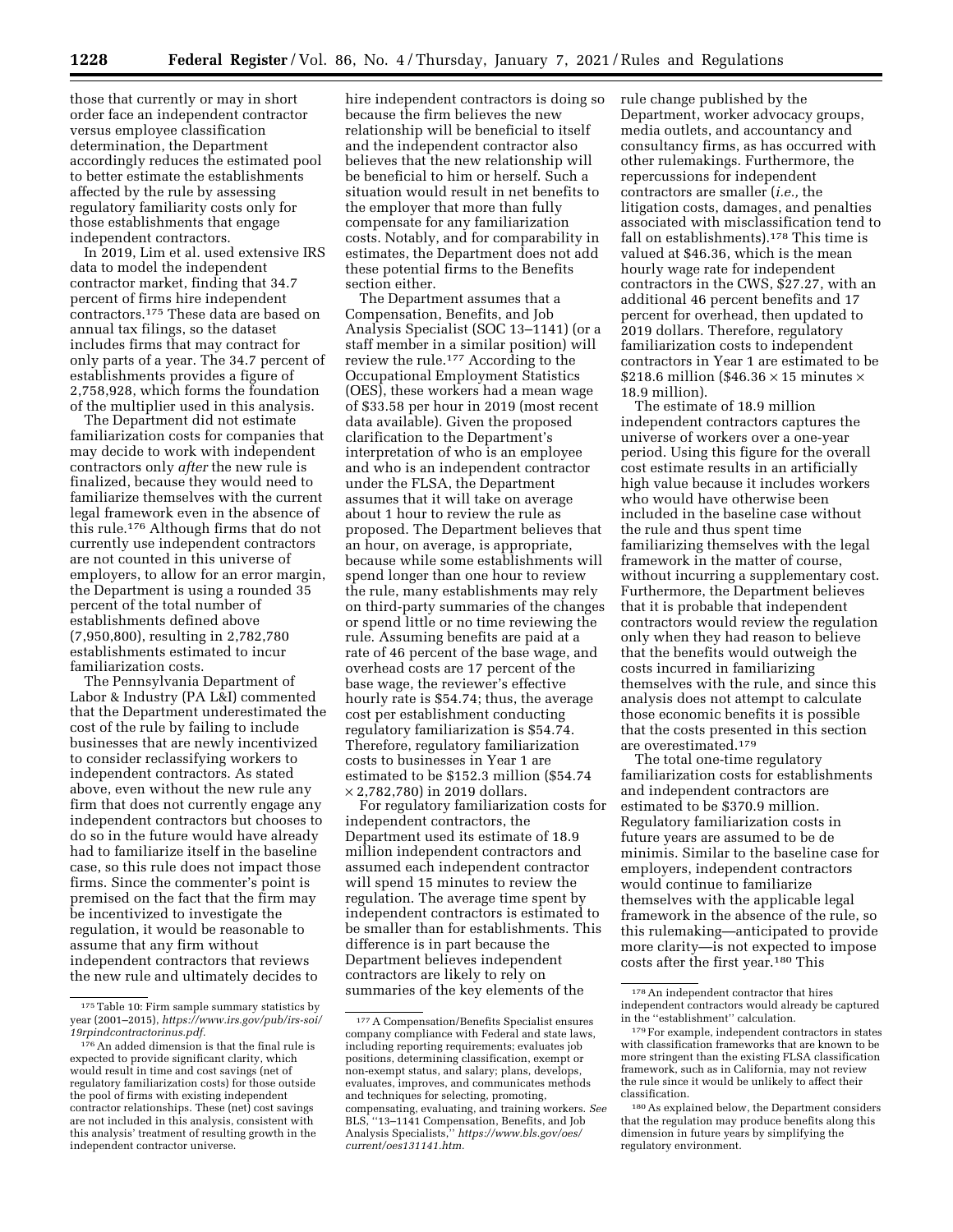amounts to a 10-year annualized cost of \$43.5 million at a discount rate of 3 percent or \$52.8 million at a discount rate of 7 percent.

SWACCA commented that regulatory familiarization costs were underestimated because they ''would not only be imposed upon adoption of a final rule but would be ongoing as stakeholders begin to understand whether and how it will be applied.'' Additionally, they asserted the costs for businesses to familiarize themselves with the new guidance would exceed the cost of familiarization for the existing guidance, a claim that the commenter did not substantiate with data. The Department disagrees with this assertion. The rule is expected to reduce the time spent analyzing how the economic reality test's factors interact. Accordingly, the Department reiterates that incremental regulatory familiarization costs in future years are expected to be *de minimis.* 

A number of commenters expressed support for the cost estimates. The CGO states that, ''As currently written, the proposed rule carefully quantifies the cost savings of reduced litigation and increased clarity.'' AFPF posited that, if anything, the calculations would tend to reflect ''an overstatement of regulatory familiarization costs.''

### 2. Other Costs 181

It is possible this rule will result in costs beyond the above described familiarization costs. In the NPRM, the Department invited comments and data on potential other costs of this rule. The Department received comments responsive to these requests which generally fell into seven categories: Impacts to workers; impacts to tax revenues; impacts on competition; impacts on income inequality and to minorities and women; tax filing; implementation; and impacts on income stability. The Department evaluated all of the potential costs that were identified, and examined many of the citations provided. In general, the commenters did not provide ample data or other evidence to support their claims, and, upon review, the Department was unable to confirm or substantiate the proposed cost categories in its own research. Therefore, in this section of the analysis, the Department addresses the points

raised and discusses the qualitative merits, but does not quantify estimates for inclusion in its top line figures.<sup>182</sup> Detailed explanations are presented in each category below, including discussion of the range of uncertainties and data limitations identified.

#### a. Additional Impacts to Workers

Several commenters asserted that the NPRM's discussion of costs did not include a discussion of effects on workers beyond minimum wage and overtime pay. Ironworkers Local Union 7 stressed the importance of benefits such as workers' compensation for the dangerous nature of the work of their members and other construction workers. The Center for Law and Social Policy (CLASP) noted that the rule could also impact other benefits based on the FLSA's definition of employment, such as access to paid sick leave in general and under the Families First Coronavirus Response Act (FFCRA). The Washington Center, among others, contended it may also impact workers' rights to join a union. The International Brotherhood of Teamsters commented that the liquidated damages remedy for willful or bad faith violations of the FLSA is not available to workers who are classified as independent contractors. Other commenters asserted that independent contractors are also not protected by the Federal antidiscrimination and health and safety statutes, and that the Department failed to consider this effect.183

These potential impacts do not change the Department's overarching view that workers as a whole will be better off as a result of this rule, even if some workers may not be better off. Generally speaking, the above commenters raise points that fundamentally rest on the assumption

183The Department has not conducted a thorough review of discrimination law at the Federal or state level for the purposes of this rulemaking, but notes that independent contractors are protected by at least some Federal anti-discrimination laws. *See, e.g.,* 42 U.S.C. 1981. Further, the scope of these laws is not dependent on employee status under the FLSA. *See, e.g., Gulino* v. *New York State Educ. Dep't,* 460 F.3d 361, 379 (2d Cir. 2006) (''[T]he Supreme Court has given us guidelines for discerning the existence of an employment relationship [in the race-discrimination context]: Traditional indicators of employment under the common law of agency.''); *Weary* v. *Cochran,* 377 F.3d 522, 524 (6th Cir. 2004) (''[T]he proper test to apply in determining whether a hired party is an employee or an independent contractor under the [Age Discrimination in Employment] Act is the 'common law agency test.'"').

that independent contractors cannot adequately assess their risks, needs, and goals. Furthermore, these commentators seem to assume that the listed features could be obtained by workers with no cost to the worker. The Department does not agree with such assessments. The Independent Women's Forum stated that the flexibility afforded by independent contracting is especially ''crucial for women who are the primary caregivers in their households.'' Palagashvili; Independent Women's Forum (''Women find independent contracting appealing because of the flexibility, autonomy, and freedom it provides.''). Nor did individual freelancer commenters, who repeatedly affirmed their ability to make rational decisions for themselves and their own businesses. One such commenter stated that ''I prefer the option to make my own schedule and decide how I want to proceed in making my money at my own discretion.'' Another explained that, ''[a]s an independent contractor I am free to choose when and where I work. This is important to me as a caregiver for elderly relatives.'' As a final illustrative example, a freelancer stated that ''I have chosen this profession because of the freedom and flexibility it affords me. I also can earn more freelancing than I could working in a similar full-time job [. . .]. I am a far better judge of what is good for me than a politician in Washington.'' Independent workers are a bedrock of the U.S. economy and are acutely aware of their own values and needs. Fundamental to being an independent contractor is the ability to control one's own work, which enables workers to be the deciding factor in accepting or declining work that may be risky or not as rewarding. The commenters above did not cite or offer data to support their assumption that employees covered by the FLSA are intrinsically better off compared to genuine independent contractors who are not covered by the FLSA. Several commenters, notably CLASP and NWLC, who submitted comments related to the pandemic do not address the abundant data demonstrating that access to independent contracting has been essential for many workers attempting to balance responsibilities, especially for women and caregivers. Accordingly, to the extent the final rule will increase the frequency of independent contracting, the Department believes that workers will, on net, benefit from that option.

<sup>181</sup> Various commenters to the NPRM raised points that they considered "costs," although those points may more accurately be defined as transfers under Executive Order 12866. To clearly address these points, the Department decided to address the following areas with the language used by commenters. For further discussion of related impacts, please see the Potential Transfers section.

<sup>182</sup> In some cases, commenters raised points that may very well impact certain individuals in specialized circumstances, but which are not, when aggregated across the economy as a whole, cumulatively significant or representative.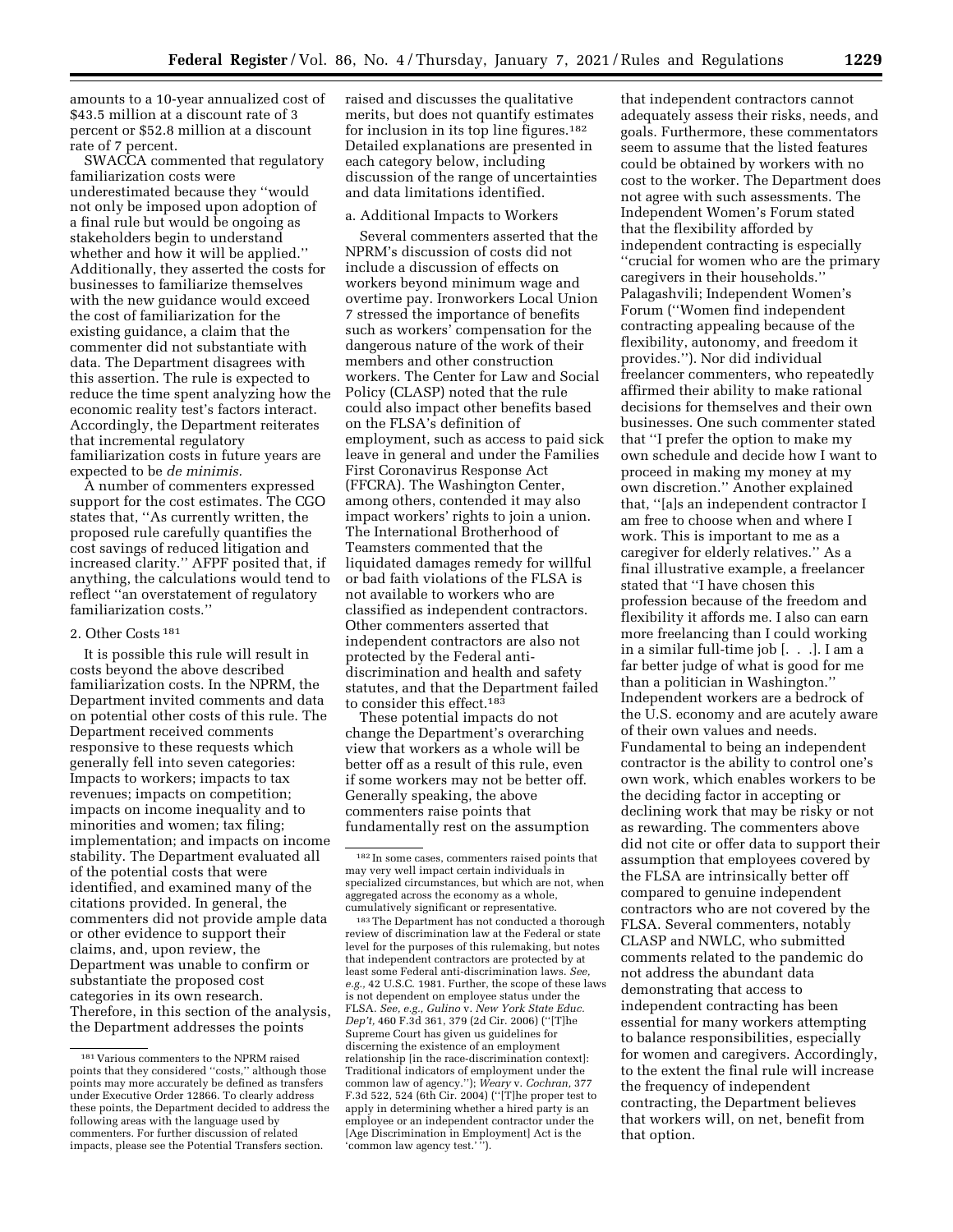b. Impacts to Tax Revenue and Public Assistance

Some commenters asserted that the rule will either reduce tax revenue or increase public assistance. For example, some commenters pointed out that lowincome workers who are classified as independent contractors are often forced to rely on public assistance programs. The UFCW cites a study finding 15 percent of platform workers in the San Francisco area receive some form of public support (*e.g.* food stamps, housing assistance) and 30 percent were on state public-access health insurance.184 This report did not, however, compare this finding with the extent to which low-income employees rely on public assistance. The Department notes that public assistance is available to low-income individual whether they are employees or independent contractors. An increase in independent contracting will not necessarily lead to increased public assistance expenditures. To the contrary, if independent contracting, even at a low income, is the alternative to unemployment or nonparticipation in the labor force, then it would reduce means-tested public assistance expenditures. Several individual commenters suggested that they would not be working at all but for independent contractor opportunities. One commenter said, ''I am an independent contractor, *i.e.* business owner; I am self-employed. I would not be able to work in any capacity, other than self-employed.'' Another explained, ''I am 71 years old and cannot (and will not) take regular employment. Earning an income from my home is safer, more effective and more satisfying.'' As a final illustrative example, a woman explained that ''[a]s a single mother trying to go back to school I have day and night classes. Having a regular job during this time be [sic] very challenging to meet my school hours.'' Thus, making it easier for individuals to work as independent contractors may reduce the burden on public assistance. Furthermore, since this RIA focuses on the changes at the margin based on increased clarity of the classification factors, the concerns raised by the studies cited by these commenters would not necessarily apply to those this rule impacts.

Several commenters noted that taxpayers funded unemployment payments for independent contractors

through the Pandemic Unemployment Assistance (PUA) program. SWACCA noted that more than 11 million selfemployed individuals have received assistance from PUA.185 The nationwide response to the COVID–19 pandemic was intentionally robust. PUA assistance was funded by Congress in the CARES Act.

Several commenters noted that any shift from employees to independent contractors will result in lost tax revenue. Specifically, the Michigan Regional Council of Carpenters cites estimates of the loss in taxes in Michigan and other states due to misclassification.186 Notably, misclassified workers are not the same as independent contractors. In fact, this rule clarifies the classification of workers and is expected to result in fewer total cases of misclassified workers. The Department does not agree with the assumptions about the U.S. labor market held by commenters to this rule that reference studies on the cost of misclassified workers. EPI estimated that the increase in workers classified as independent contractors will lead to a transfer of at least \$750 million annually from social insurance funds. EPI's estimate is predicated on an assumption that eligibility for independent contractors to receive unemployment benefits ''will occur in future recessions.'' The unprecedented CARES Act funded unemployment benefits through PUA for the first time in history. EPI's entire estimate rests on such unprecedented relief becoming commonplace, a view which the Department does not share. The Washington Center cites a study by Harvard Law School's Labor and Worklife program that ''found that between 2013 and 2017, the state of Washington lost \$152 million in unemployment taxes and the Federal government lost \$299 million in payroll taxes due to worker misclassification in the state.'' 187 Again, worker

187L. Xu and M. Erlich, ''Economic Consequences of Misclassification in the State of Washington.''

misclassification is erroneously compared to independent contractors. Further, the majority of these estimates of lost revenue are due to an assumption that freelance workers do not report their full earnings, which is a criminal offense. A letter from seven Congressional Representatives cited a 1984 IRS estimate that misclassification cost the Federal government \$3.72 billion (adjusted to 2019 dollars), nearly 60 percent of which was from misclassified workers failing to pay income taxes and the remainder was due to failure to pay taxes used to fund social insurance programs. Once again, this comment failed to meaningfully explain how the studies it cites can be extrapolated across independent contractors.

The Department notes that certain employer required taxes, such as unemployment insurance and workers' compensation, are not required for independent contractors, and thus the associated tax revenue will decrease if more individuals choose to work as independent contractors. However, the lack of transfer means that the worker keeps more money, which may be saved to provide for periods of unemployment. Additionally, these are transfer programs where the benefits are paid to the workers who pay into the program through their employers. Thus, if independent contractors are not eligible to participate in these program, government expenditures would also decrease. Therefore, providing unemployment benefit or workers' compensation to independent contractors is generally not a cost to state and local governments. To demonstrate, consider unemployment programs, which are a type of insurance. Reduced unemployment taxes are generally offset by reduced unemployment benefits. The only direct cost would be if workers who no longer pay into these programs continue to receive benefits. These direct costs are expected to be small.

Government revenue from other taxes, such as income and Medicare taxes, may go up or down as a result of this rulemaking depending on the total income of employers, employees, and independent contractors. However, a decrease in tax revenue due to a failure of some independent contractors to fully pay their required taxes is not a cost attributable to the Department's rulemaking revising the standards for independent contractor status under a

<sup>184</sup>C. Benner, E. Johansson, K. Feng, and H. Witt. ''On-Demand and On the Edge: Ride-Hailing & Delivery Workers in San Francisco'' (May 5, 2020), *[https://transform.ucsc.edu/on-demand-and-on-the](https://transform.ucsc.edu/on-demand-and-on-the-edge)[edge.](https://transform.ucsc.edu/on-demand-and-on-the-edge)* 

<sup>185</sup>Unemployment Insurance Weekly Claims Report (October 15, 2020), *[https://oui.doleta.gov/](https://oui.doleta.gov/press/2020/101520.pdf) [press/2020/101520.pdf.](https://oui.doleta.gov/press/2020/101520.pdf)* 

<sup>186</sup> D. Belman and R. Block, ''Informing the Debate: The Social and Economic Costs of Misclassification in the Michigan Construction Industry,'' Institute for Public Policy and Social Research, Michigan State University (2008), *[http://](http://ippsr.msu.edu/publications/ARMisClass.pdf) [ippsr.msu.edu/publications/ARMisClass.pdf.](http://ippsr.msu.edu/publications/ARMisClass.pdf)* F. Carre, ''(In)dependent Contractor Misclassification,'' EPI Briefing Paper #403 (June 8, 2015), *[https://files.epi.org/pdf/87595.pdf.](https://files.epi.org/pdf/87595.pdf)* O. Cooke, D. Figart, J. Froonjian, and K. Sloane, ''The Underground Construction Economy in New Jersey,'' Stockton University (2016), *[https://](https://www.mcofnj.org/wp-content/uploads/2018/05/Underground-Construction-Economy-Summary-June-2016.pdf) [www.mcofnj.org/wp-content/uploads/2018/05/](https://www.mcofnj.org/wp-content/uploads/2018/05/Underground-Construction-Economy-Summary-June-2016.pdf) [Underground-Construction-Economy-Summary-](https://www.mcofnj.org/wp-content/uploads/2018/05/Underground-Construction-Economy-Summary-June-2016.pdf)[June-2016.pdf.](https://www.mcofnj.org/wp-content/uploads/2018/05/Underground-Construction-Economy-Summary-June-2016.pdf)* 

Harvard Law School Labor and Worklife Program (2019), *[https://lwp.law.harvard.edu/news/worker](https://lwp.law.harvard.edu/news/worker-misclassification-washington-state-leads-millions-revenue-losses-new-harvard-report)[misclassification-washington-state-leads-millions](https://lwp.law.harvard.edu/news/worker-misclassification-washington-state-leads-millions-revenue-losses-new-harvard-report)[revenue-losses-new-harvard-report.](https://lwp.law.harvard.edu/news/worker-misclassification-washington-state-leads-millions-revenue-losses-new-harvard-report)*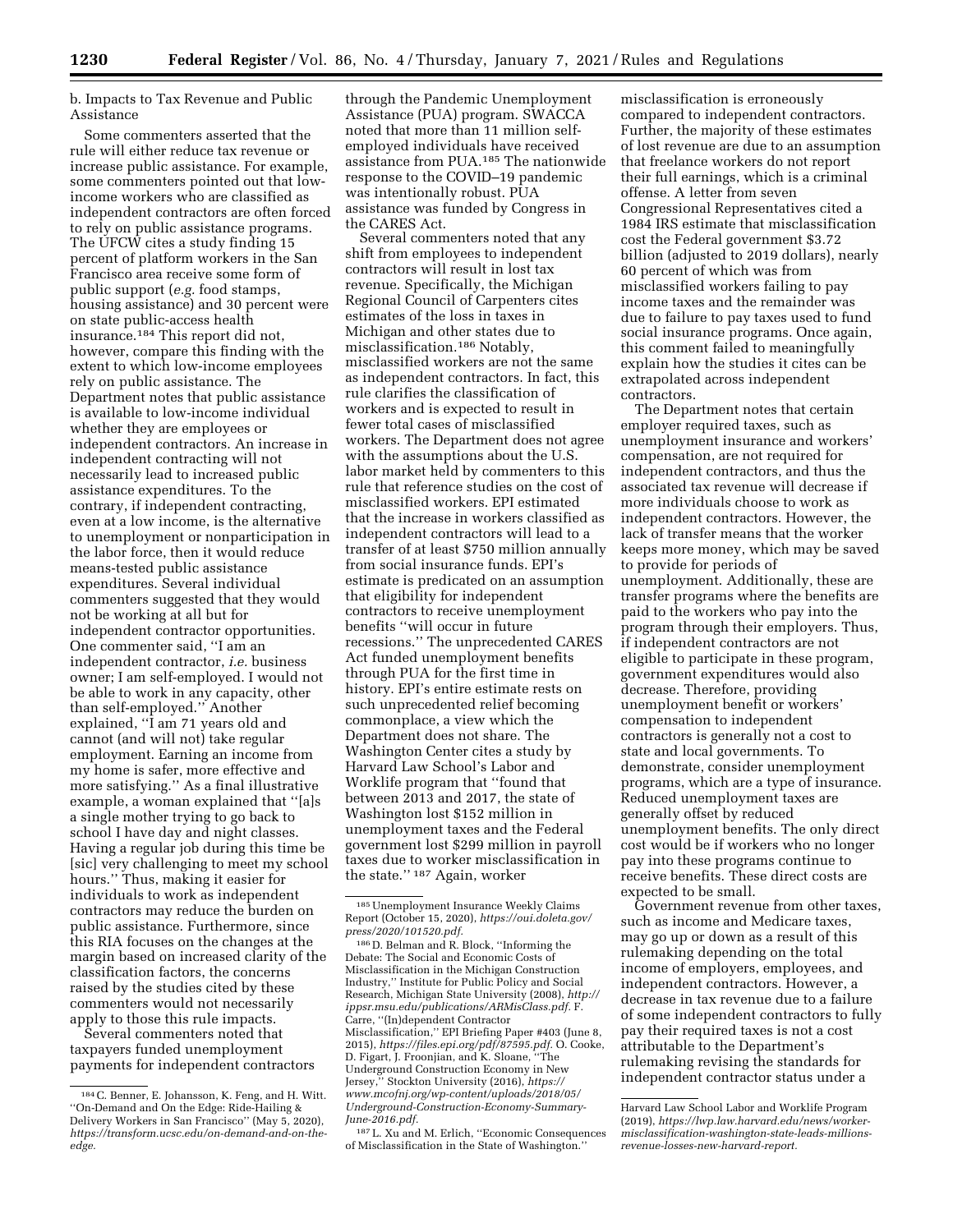Federal law separate and apart from any tax law.

Finally, the Department notes that overall state and local tax revenue may increase as a result of the efficiency and flexibility this rule promotes. The Department believes that legal clarity provided by this rule will result in, among other things, lower regulatory compliance and litigation costs, more efficient and innovative work arrangements, and new jobs for individuals who otherwise would not work. All of this could increase firms' profits and workers' incomes, which results in a larger pool from which state and local taxes are drawn. The overall positive effect on state and local tax revenue may dwarf, for example, any reduction in unemployment insurance or workers compensation taxes. The Department, however, declines to quantify net effects on state and local tax revenue because it believe any such attempt to do so would require too many assumptions.

#### c. Fair Competition

Several commenters stated that expanding the scope of independent contractors will ''fuel a race to the bottom,'' where companies will feel pressure to classify workers as independent contractor to reduce labor costs in order to compete in their market. UPS claimed that companies misclassifying workers as independent contractors externalize their costs and hurt other businesses through unfair competition.188 The Department believes that this will be unlikely because the risks of losing workers likely prevents businesses from reducing overall compensation, which includes the fully burdened wage rate (*i.e.,* with taxes and benefits included). Any decrease in compensation below this level would likely result in firms not being able to hire adequate labor (either quantity or quality). This rule does not, as some commenters claimed, expand the scope of permissible independent contracting arrangements but rather clarifies and sharpens the test for determining proper classification, which is expected to benefit both workers and firms.

d. Income Inequality and Impacts on Minorities and Women

Some commenters asserted that the rule could increase racial and gender income inequality. NWLC wrote that additional protections other than minimum wage and overtime pay afforded by the FLSA were particularly important for working women, such as ''employer obligations to accommodate breastfeeding workers'' 189 and ''protections against pay discrimination.'' The Washington Center cited a study on outsourcing that it believed shows independent contracting ''has contributed to increased wage inequality in the United States.'' 190 But the cited study actually found something different: ''the increased concentration of typically low-wage occupations over time can be explained by changes in the characteristics of establishments *employing* these occupations.'' 191 In other words, the study linked wage inequality to employers outsourcing jobs to other employers that paid lower wages, and made no attempt to isolate the effects of independent contracting. The evidence discussed in this analysis shows that independent contractors often earn more than their employee counterparts further undermines the commenter's assertion.

UFCW wrote that ''[t]he proposed regulation fails to address its potential impact on people of color who are overrepresented in low-wage independent contractor positions such as app-based platform work.'' This rule clarifies for app-based platforms how to properly classify workers, thereby reducing regulatory compliance, litigation, and transaction costs. Some of these cost savings could be shared by app-based workers in the form of increased earnings, bonuses, or more job opportunities.192 To the extent that certain racial groups make up a disproportionate share of app-based workers, those groups will also enjoy a disproportionate share of benefits. Regarding gender-based inequality in

the gig economy, a recent NBER study found that the gender wage gap among on-demand rideshare workers is lower than that of the rest of the economy and is ''entirely attributed'' to differences in experience and preferences.193 The NBER study specifically found that ''discrimination is *not* creating a gender gap in this setting,'' and ''no other paper has ever estimated such a precise 'zero' gender gap in any setting.'' 194 Several commenters cited other studies that document measurable benefits of independent contractor opportunities for women. Dr. Liya Palagashvili provided a lengthy review of the literature on the beneficial impacts of independent contract work for women. She cited a study that finds that women are the main caregivers at home, and 96 percent of women ''indicate that the primary benefit of engaging in platformeconomy work is the flexible working hours.'' *See also* Independent Women's Forum (''Women find independent contracting appealing because of the flexibility, autonomy, and freedom it provides.''). A McKinsey Global Institute study, discussed in an earlier section, found that independent work offers caregivers, who are predominantly women, access to economic opportunity they would otherwise not have, concluding that ''[t]his type of flexibility can ease the burden on financially stressed households facing logistical challenges.'' Dr. Palagashvili cited numerous other studies that are consistent in their findings: Women are very much attracted to work arrangements that offer flexibility, including one that finds ''75 percent of self-identified homemakers, or stay-athome mothers in the United States, indicated they would be likely to return to work if they were to have flexible options.'' These studies offer data based on primary research, and several sources are based on economy-wide survey data.

Dr. Palagashvili's comments are supported by many individual women who commented to affirm that independent contracting provides necessary flexibility to balance their work and life priorities. One woman explained that ''[a]s a work-at-home mom, I ramped up my business to coincide with the time I had available while raising my kids. I worked during their nap times, and then added more hours as they went to school.'' Another

<sup>188</sup>UPS does not use independent contractors for some of the roles or occupations that its largest competitor, FedEx, does. FedEx relies heavily on independent contractors for its business model, and recently won a legal case against the National Labor Relations Board, in which the court found that certain FedEx drivers were legitimately classified as independent contractors under the NLRA. *See FedEx Home Delivery* v. *NLRB,* 893 F.3d 1123No. 14–1196 (D.C. Cir. 2017).

<sup>189</sup> Independent contractor relationships provide flexibility to accommodate individual worker needs, such as child care and breastfeeding.

<sup>190</sup> Including E. Handwerker and others. ''Increased Concentration of Occupations, Outsourcing, and Growing Wage Inequality in the United States,'' (2015), *[https://](https://www.semanticscholar.org/paper/Increased-Concentration-of-Occupations%2C-and-Growing-Handwerker-Abraham/f7d0d2c9cfcbf53f961bb07a2542abefe4be84c0?p2df) [www.semanticscholar.org/paper/Increased-](https://www.semanticscholar.org/paper/Increased-Concentration-of-Occupations%2C-and-Growing-Handwerker-Abraham/f7d0d2c9cfcbf53f961bb07a2542abefe4be84c0?p2df)[Concentration-of-Occupations%2C-and-Growing-](https://www.semanticscholar.org/paper/Increased-Concentration-of-Occupations%2C-and-Growing-Handwerker-Abraham/f7d0d2c9cfcbf53f961bb07a2542abefe4be84c0?p2df)[Handwerker-Abraham/](https://www.semanticscholar.org/paper/Increased-Concentration-of-Occupations%2C-and-Growing-Handwerker-Abraham/f7d0d2c9cfcbf53f961bb07a2542abefe4be84c0?p2df)  [f7d0d2c9cfcbf53f961bb07a2542abefe4be84c0?p2df.](https://www.semanticscholar.org/paper/Increased-Concentration-of-Occupations%2C-and-Growing-Handwerker-Abraham/f7d0d2c9cfcbf53f961bb07a2542abefe4be84c0?p2df)* 

<sup>191</sup> *Id.* at 13 (emphasis added).

<sup>192</sup> If, for example, the platform were to transfer some of these increased earnings to consumers in the form of discounts, the demand quantity for the services (and thus the job opportunities for the ICs) could increase.

<sup>193</sup>Cody Cook, et al., The Gender Earnings Gap in the Gig Economy: Evidence From Over a Million Rideshare Drivers, NBER Working Paper No. 24732, June 2018, available at *[https://www.nber.org/](https://www.nber.org/system/files/working_papers/w24732/w24732.pdf)  system/files/working*\_*[papers/w24732/w24732.pdf.](https://www.nber.org/system/files/working_papers/w24732/w24732.pdf)* 194 *Id.* at 14.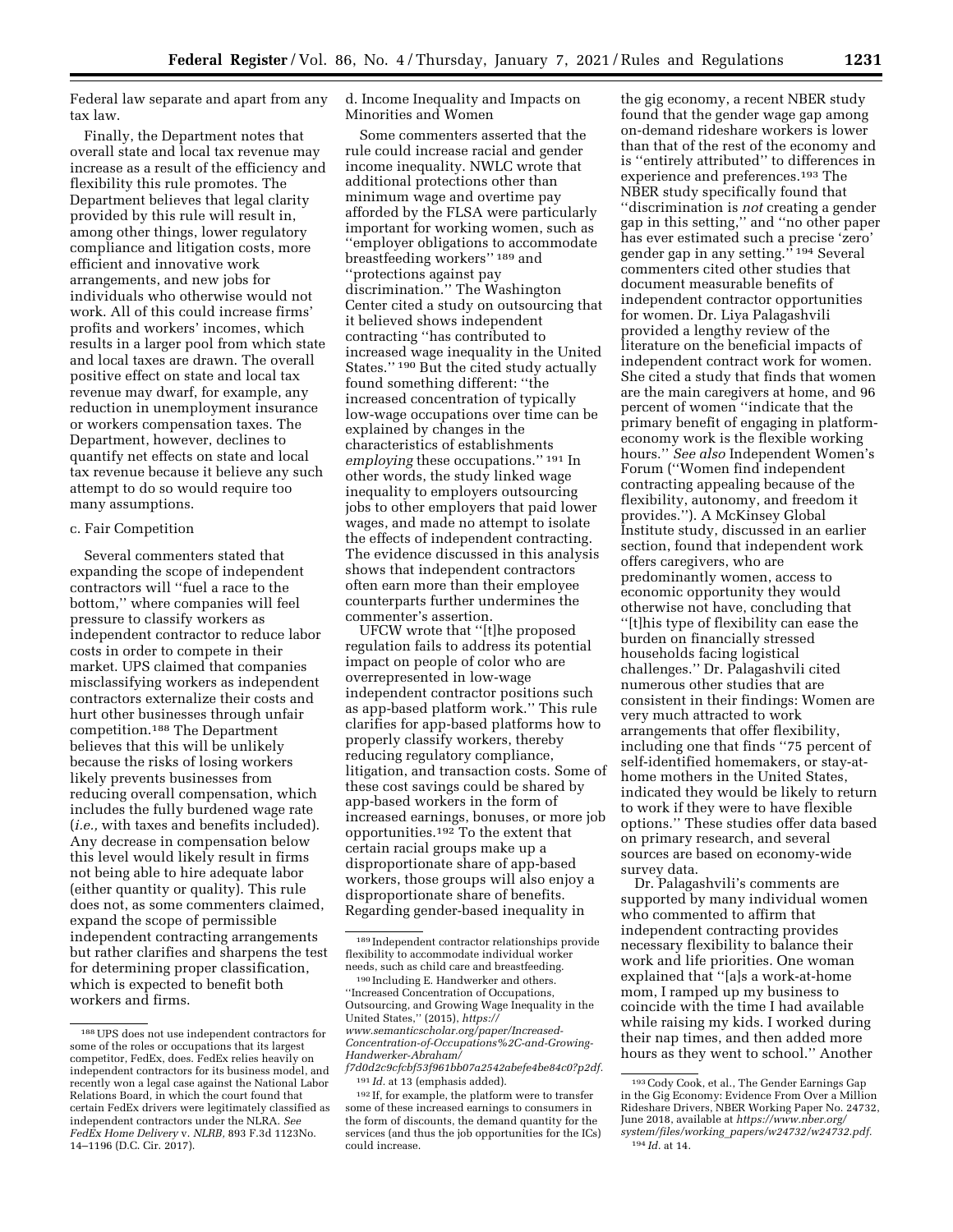**1232 Federal Register** / Vol. 86, No. 4 / Thursday, January 7, 2021 / Rules and Regulations

stated, ''I have been a military spouse for 17 years and the ability to work as an independent contractor has been invaluable to my family. Through every move, my job comes with me; all I need is a computer and access to the internet. Had I been forced to find a new job with each [change of station], our family would have had some very tough times.'' As a final illustrative example, a woman informed the Department that, ''I have been an independent contractor for more than 3 decades; it helped me as a single mother and now it helps me help the kids with my granddaughter.''

The Department agrees with the above commenters and data indicating that women would benefit from greater access to independent contracting opportunities. By clarifying how workers can be properly classified as an independent contractor, this rule promotes the formation of such opportunities.

# e. Tax Filing Costs

The AFL–CIO and the Washington Center commented that independent contractors have more time-intensive accounting and tax filing processes, and the Department should address these costs. The Washington Center claims that it is inappropriate to quantify time savings from increased clarity but not to quantify the increased time necessary to file taxes, which they estimate to amount to \$832.3 million annually. Even assuming independent contractors spent more on their tax filings than employees, the Washington Center's estimate is based on average costs for all business filers in the country, drawn from the IRS's ''Estimated Average Taxpayer Burden for Individuals by Activity'' Table in its 2019 instructions on form 1040.195 This group of business filers includes anyone with income from rental property, royalties, S corporation earnings, farming, and other business ventures, which dramatically expands the scope beyond independent contractors. The Washington Center neither attempts to adjust for this overestimate nor explain how one might disentangle the conflated grouping, so the Department was unable to assess whether a real impact can be expected. The Department noted in the NPRM that it did not attempt to quantify the numerous benefits that it expects from the increased clarity regarding classification. Instead, it assumed that market actors operate in their own best

interest, noting that for those workers that choose to pursue work as an independent contractor, as opposed to an employee, and file taxes as such it can be assumed that they have correctly determined for themselves that the benefits outweigh the costs, including any costs associated with increased time spent on tax filings.196

## f. Implementation Costs

The PA L&I asserted that the Department ''provided zero estimates for the cost of actual implementation of the regulation.'' PA L&I also claimed that implementation costs include reclassifying current workers and identifying the employment status of new hires. Concerning the first, the Department maintains that workers will only be reclassified when the benefits to businesses outweigh the costs. Concerning the later, the Department believes there will be a cost savings when new employment relationships must be analyzed (see following section on cost savings). The Department believes the implementation costs will be *de minimis.* 

### g. Income Stability

Several commenters asserted that independent contracting is associated with more volatile earnings. The Washington Center asserted that income stability is important for these workers and their families. UFCW cited literature finding that inconsistent earnings are one of the most reported disadvantages to gig work.197

The Department agrees that income volatility may be problematic for some workers and may require better money management to smooth consumption over periods of higher and lower income. However, as stated above, the Department assumes that market actors operate in their own best interest, and if a worker chooses to pursue work as an independent contractor, as opposed to an employee, it can be assumed that the worker has determined for himself or herself that the benefits outweigh the costs. The Department also believes income security is best achieved by removing barriers that prevent laid-off Americans from finding paid work, including as independent contractors. This lesson may be more important in the wake of the COVID–19 emergency,

a point that has been presented by hundreds of academics.198 Additionally, some literature indicates that many independent contractors value flexibility over income stability. CWI submitted a survey they conducted that found 61 percent of independent contractors prefer the ''flexibility to choose when and where to work'' over ''having access to a steady income and benefits.'' 199

#### *F. Cost Savings*

This final rule is expected to result in cost savings to firms and workers. While the Department believes that there are multiple areas where firms and workers may experience cost savings, the Department has quantified only two: The cost savings from increased clarity and reduced litigation. The Department estimates that annual cost savings associated with this rule would be \$495.9 million (\$447.2 million in increased clarity + \$48.7 million in avoided litigation costs). Other areas of anticipated cost savings were not estimated due to uncertainties or data limitations. The Department believe the rule will result in the following additional cost savings, which are discussed qualitatively: Making labor market more efficient; improving worker autonomy satisfaction; providing an alternate source of income for some workers during the pandemic; and facilitating independent contractors' ability to work for multiple customers.

While public comments specific to parts of the calculations are addressed at the corresponding location throughout this section, some commenters submitted general comments about the cost savings estimates. Several commenters offered supportive comments. The CGO said that ''the proposed rule carefully quantifies the cost savings of reduced litigation and increased clarity.'' The AFPF also expressed support but suggested that cost-savings may be underestimated. Conversely, other commenters objected to the estimated cost savings, including that it was inappropriate to quantify the potential cost savings from this rule but not quantify the costs to workers. Representative Pramila Jayapal asserted that the Department's analysis did not include ''any serious, fact-based argument as to why this rules change would be of benefit to the workers who would be most impacted by this rule change.'' Other commenters offered equivocal comments, including one

<sup>195</sup>Based on the difference in estimates of burdens for businesses and nonbusinesses from the table ''Estimated Average Taxpayer Burden for Individuals by Activity'' in U.S. Internal Revenue Services, ''1040 and 1040–SR Instructions,'' p. 101, (2019), *[https://www.irs.gov/pub/irs-pdf/i1040gi.pdf.](https://www.irs.gov/pub/irs-pdf/i1040gi.pdf)* 

 $^{196}\!\!\rm{All}$  workers are required to file with the IRS regardless of classification. The time and cost of tax filing is highly dependent on the individual circumstances of the workers. The Department believes workers are able to best assess the costs and benefits of tax filing.

<sup>197</sup>Prudential Research, ''Gig Workers in America'' (2017), *[https://www.prudential.com/](https://www.prudential.com/media/managed/documents/rp/Gig_Economy_Whitepaper.pdf) [media/managed/documents/rp/Gig](https://www.prudential.com/media/managed/documents/rp/Gig_Economy_Whitepaper.pdf)*\_*Economy*\_ *[Whitepaper.pdf.](https://www.prudential.com/media/managed/documents/rp/Gig_Economy_Whitepaper.pdf)* 

<sup>198</sup>*See* 151 Ph.D. Economists and Political Scientists in California, "Open Letter to Suspend<br>California AB-5" (April 14, 2020).

<sup>&</sup>lt;sup>199</sup> Coalition for Workforce Innovation (2020), *supra* note 77.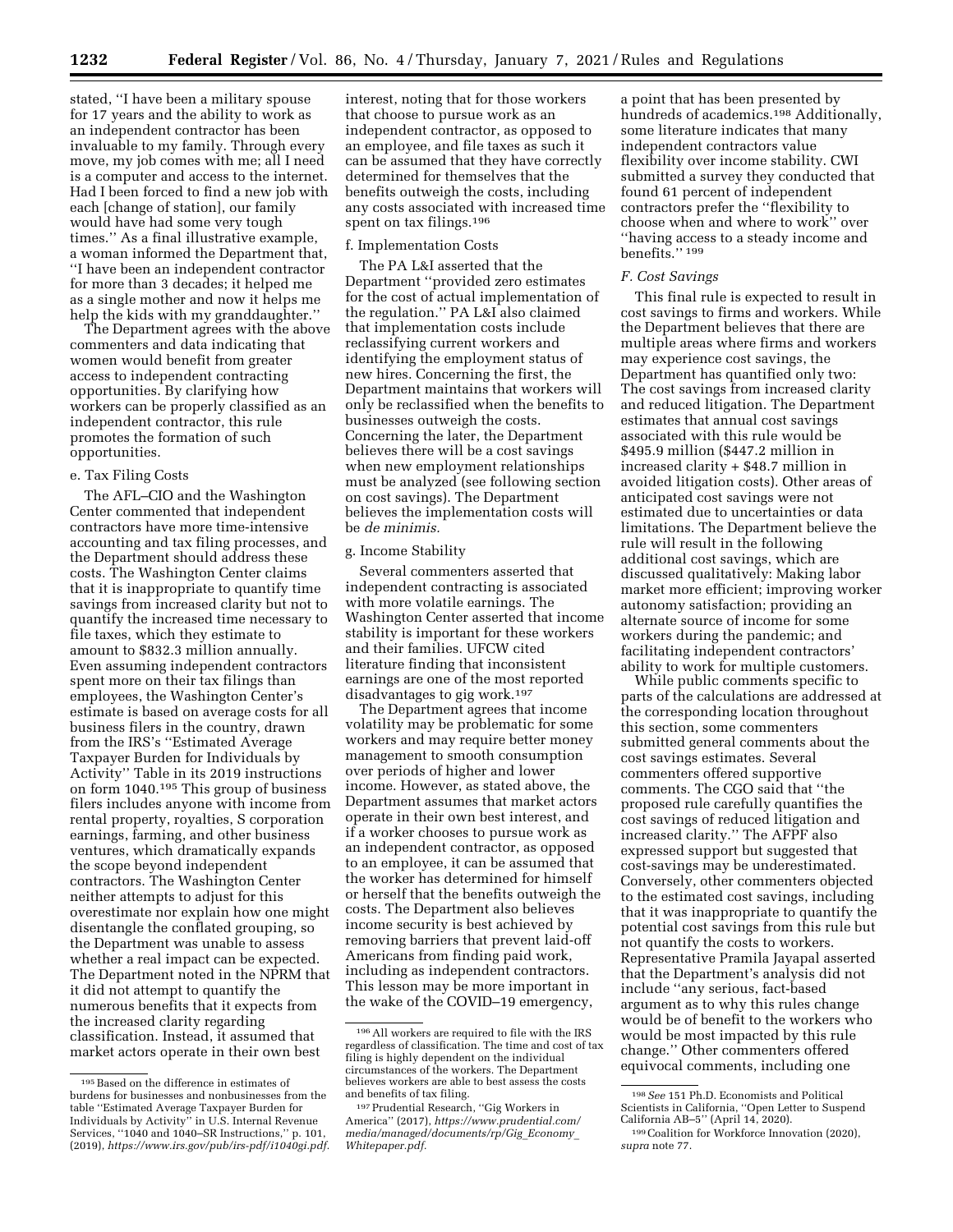individual who noted that ''point made about less litigation is a valid one,'' but countered that the ''cost-savings pointed out seem to fall only on the side of the business/employer.''

# 1. Increased Clarity

This final rule is expected to increase clarity concerning whether a worker is classified as an employee or as an independent contractor under the FLSA. This would reduce the burden faced by employers, potential employers, and workers in understanding the distinction and how the working relationship should be classified. It is unclear exactly how much time would be saved, but the Department provides some quantitative estimates to provide a sense of the magnitude.

The importance of increased clarity is noted by a study coauthored and cited by the Society for Human Resource Management (SHRM) that found human resources professionals' largest challenge concerning external workers that they would like to see resolved is the legal ambiguity regarding the use and management of external workers.200 Commenters from the business community agreed with the Department that the rule would improve legal clarity. *See, e.g.,* U.S. Chamber of Commerce; CWI; WPI; ATA; NRF; National Restaurant Association. Groups that represent freelancers and individual freelancers who commented also believe this rule would improve legal clarity. *See, e.g.,* CPIE; Fight for Freelancers. However, several commenters dispute the Department's claim that the rule will increase clarity, with some focusing on specific industries. The TRLA stated that ''the proposed rule unnecessarily muddies the waters with respect to the farm labor market'' because they believe it contradicts ''Federal courts' interpretation of a Federal statute.'' The State AGs also stated this rule will create confusion because ''many jurisdictions have applied the economic reality test'' to distinguish between employees and independent contractors for decades.201

The Department expects this rule to produce beneficial cost savings by

clarifying the classification process. To quantify this benefit, the following variables need to be defined and estimated: (1) The number of new employer-worker relationships being assessed to determine the appropriate classification; (2) the amount of time saved per assessment; and (3) an average wage rate for the time spent. The Department estimates this will result in a \$447.2 million in savings annually.

The Department began with its estimate of the number of current independent contractors as the basis for estimating the number of new relationships. As discussed in section VI(C), according to the CWS, there are 10.6 million workers who are independent contractors on their primary job. Adjusting this figure to account for independent contractors on their secondary job results in 18.9 million independent contractors. According to Lim et al. (2019), in 2016 the average number of 1099–MISC forms issued per independent contractor was 1.43. Therefore, the Department assumes the average independent contractor has 1.43 jobs per year.202 This number does not account for the workers who do not file taxes, a recognized limitation in the cited study. Because it is unclear whether those who do not file taxes would have a higher or lower number of jobs per year, the Department does not believe that this limitation biases the estimate in either direction. Multiplying these two numbers results in an estimated 27.0 million new independent contractor relationships each year.203

The independent contracting sector is characterized by churn. In their annual *State of Independence in America* 2019 report, MBO Partners, a leading American staffing firm, finds that 47.8 percent of U.S. adults reported working as an independent contractor at some point in their career; they estimate that figure will reach 53 percent in the next five years.204 This fits with the range of estimates for the size of the independent contractor universe presented in section VI(C). Thus, it is assumed that over the ten-year time horizon of this analysis, millions of Americans will choose independent contractor work either for

the first time or return to it. This churn is not explicitly estimated for use in this analysis, but it provides a qualitative rationale for not attempting to taper the expected size of the independent contractor universe over time.

A subset of new independent contractor relationships may have time savings associated with the final rule. Such a reduction is difficult to quantify because it is unclear how many establishments and independent contractors will realize benefits of increased clarity. It is also possible that the increased clarity of the classification process will lead to compound effects that generate far greater benefits over time. Nonetheless, because it is possible that only a subset of contracts would receive the cost savings associated with increased clarity, the Department has reduced the number of contracts in the estimate by 25 percent. This results in 20.2 million contracts with cost savings to both the employer and the independent contractor.205

In her comment, Representative Pramila Jayapal questioned the breadth of the time savings benefit. She claimed that the only beneficiaries of this rulemaking would be large, repeat players that frequently misclassify workers. It is unclear what data Representative Jayapal relied on to come to this conclusion. Furthermore, Representative Jayapal largely ignores the millions of properly classified independent contractors that will benefit from added regulatory clarity. The Department disagrees that the cost savings benefits will be limited to large, repeat players. Other comments concur with the Department's view, supported by data-backed arguments that the expect the rule to enable access to flexible work for caregivers responding to the pandemic, enable workers to readily supplement their income, and unlock the potential of the growing tech sector. Farren and Mitchell, of the Mercatus Center, assert that the rule, ''builds on existing precedent and serves largely as a synthesis and clarification of previous economic reality tests, rather than implementing any sort of radical change,'' adding that independent contractors will likely ''develop more productive economic relationships.''

Per each new contract with time savings, the Department has assumed that employers would save 20 minutes of time and independent contractors

<sup>200</sup>SHRM and SAP SuccessFactors. ''Want Your Business to Thrive? Cultivate Your External Talent'' (2019), *[https://www.shrm.org/hr-today/trends-and](https://www.shrm.org/hr-today/trends-and-forecasting/research-and-surveys/pages/external-workers.aspx)[forecasting/research-and-surveys/pages/external](https://www.shrm.org/hr-today/trends-and-forecasting/research-and-surveys/pages/external-workers.aspx)[workers.aspx.](https://www.shrm.org/hr-today/trends-and-forecasting/research-and-surveys/pages/external-workers.aspx)* 

<sup>201</sup>While state-imposed requirements may influence the use of flexibilities provided by this rule, and could impact the number of entities and workers affected, the Department does not possess the requisite data to estimate the number of states that would implement measures or the magnitude of their impact on the universe of independent contractors considered in this analysis.

<sup>202</sup>Lim et al., *supra* note 75, at 61.

<sup>203</sup>The Department did not incorporate estimates of potential growth in independent contracting due to uncertainty. For example, the trend in independent contracting varies significantly based on the source. Additionally, the impact of this rule on the prevalence of independent contracting is uncertain. Lastly, state laws, such as those in California discussed below, may have significant impacts on the prevalence of independent contracting, which would make historical growth rates potentially inappropriate.

<sup>204</sup>MBO Partners (2019), *supra* note 131.

 $205$  18.9 million independent contractors  $\times$  1.43 contracts per year  $\times$  (1 – 0.25 possible reduction in clarity benefits) = 20.2 million.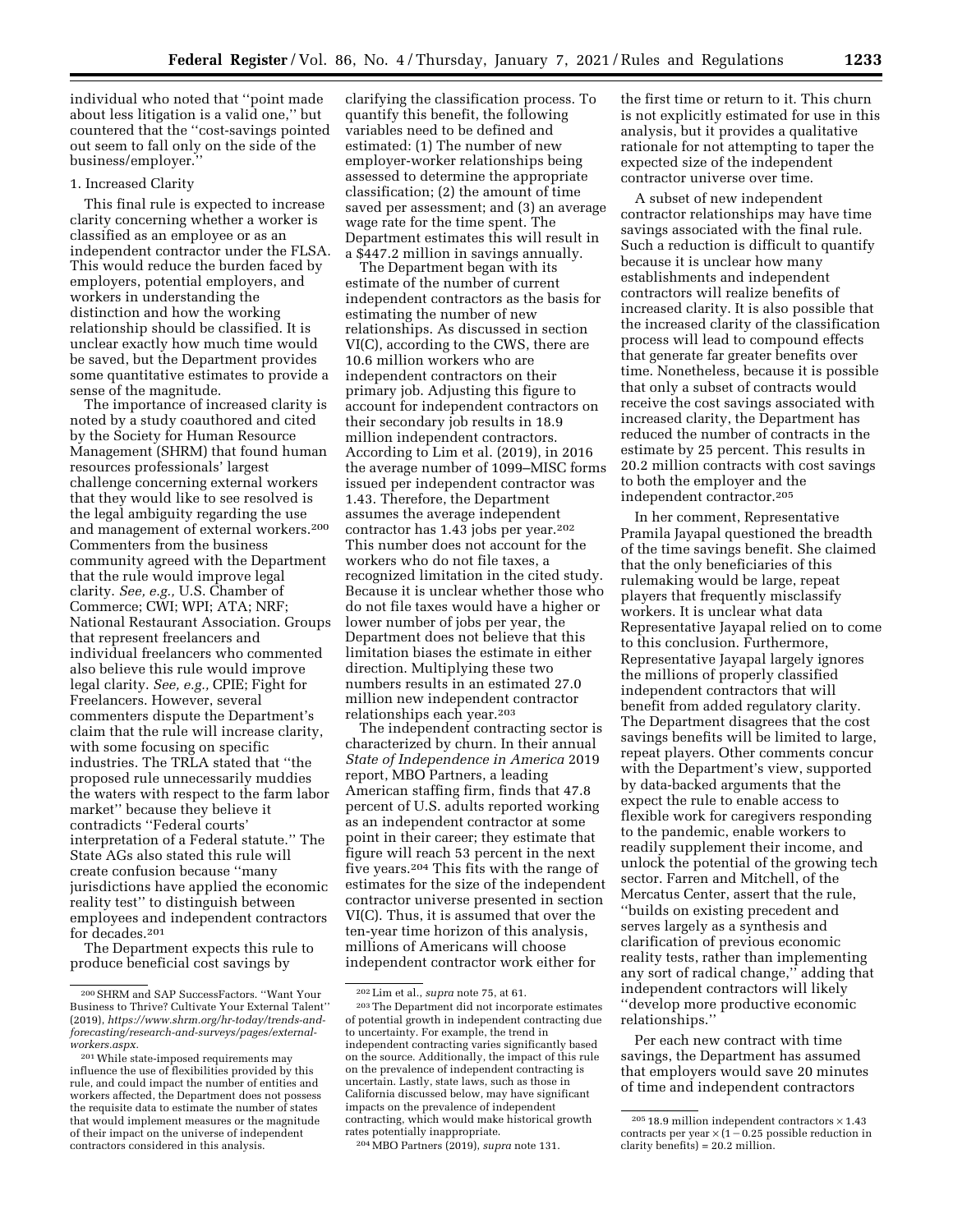would save 5 minutes.206 These numbers are small because they represent the marginal time savings for each contract, not the entire time necessary to identify whether an independent contractor relationship holds.

The Washington Center commented, ''[t]here is no transparency into what surveys or studies were used to quantify the current amount of time individuals and businesses currently spend on independent contractor regulatory familiarization. Further, there was no attempt to explain with any degree of accuracy how this rule will change that time spent.'' The Washington Center seems to misunderstand the analysis presented. The time savings variables are estimates of how the clarity provided in the rule will facilitate the contracting process. Estimating administrative time spend due to comply with government laws and regulations is a typical component of economic analyses and is often informed by consultation with subject matter experts. The Department requested data to further refine its estimate, but did not receive any. Notwithstanding, numerous commenters expressed support of the analysis the Department presented. The UFCW believes that there will be

an increase in time to assess employment status because employers and independent contractors will now evaluate the classification under both current precedent and the definition laid out in this rule; ''courts may decide to ignore the DOL's new interpretation, meaning that companies and workers would now analyze their FLSA independent contractor determinations under current precedent and also the agency's proposed non-binding new test.'' The Department disagrees that courts will ignore the final rule. The RIA already includes a familiarization cost for the new rule, and, in the baseline, establishments are assumed to be familiar with the status quo environment. Accordingly, additional costs as stated in this comment are

likely to be insignificant. To estimate the cost savings due to the increased clarity this rule provides, the Department applies the following estimates. For employers, this time is valued at a loaded hourly wage rate of \$54.74. This is the mean hourly rate of Compensation, Benefits & Job Analysis Specialists (13–1141) from the OES multiplied by 1.63 to account for benefits and overhead. For independent contractors, this time is valued at \$46.36 per hour (mean wage rate for independent contractors in the CWS of \$27.29 with the amount of benefits and overhead paid by employers for employees, then adjusted to 2019

dollars using the GDP deflator). Using these numbers, the Department estimates that employers will save \$369.0 million annually and independent contractors will save \$78.1 million annually due to increased clarity (Table 3). In sum, this is estimated to be a \$447.1 million savings. The Department assumes the parameters used in this cost savings estimate will remain constant over time. This assumes no growth in independent contracting, no real wage growth, and no subsequent innovation in the employer-worker relationship. These assumptions facilitate simplicity of calculation.207 The annualized savings over both a 10-year horizon and in perpetuity, with both the 3 percent and 7 percent discount rates is \$447.1 million.

TABLE 3—COST SAVINGS FOR IN-CREASED CLARITY TO EMPLOYERS AND INDEPENDENT CONTRACTORS

| Parameter                                  | Value         |
|--------------------------------------------|---------------|
| Number of new relationships (per<br>year): |               |
| Independent contractors                    | 18,858,000    |
| Number of jobs per contractor              | 1.43          |
| New independent contractor jobs            | 26,966,940    |
| Adjustment factor                          | 75%           |
|                                            | 20,225,205    |
| Time savings per job (minutes):            |               |
|                                            | 20            |
| Independent contractors                    | 5             |
| Value of time:                             |               |
| Employers                                  | \$54.74       |
| Independent contractors                    | \$46.36       |
| Total savings:                             |               |
|                                            |               |
| Employers                                  | \$369,011,556 |
| Independent contractors                    | \$78.137.248  |
| Total                                      | \$447.148.804 |

In addition to increased clarity when assessing whether each relationship qualifies as an independent contractor or employment relationship, there may also be upfront time savings for new entrants who must familiarize themselves with the standard for being an employee as compared to an independent contractor, and who now have clearer guidance to aid in that understanding. This would apply to new independent contractors, new establishments, and current establishments that are considering

hiring independent contractors for the first time. The Department did not quantify this benefit due to uncertainty and the difficulty of determining reliable variables for the number of new relationships that might occur due to the rule. However, such benefits are expected to be real and significant.

#### 2. Reduced Litigation

The changes included in this rule are expected to result in decreased litigation due to increased clarity and reduced misclassification. The methodology of this section mirrors previous final rules promulgated in recent years.208 The rule would clarify to stakeholders how to distinguish between employees and independent contractors under the Act. The increased clarity is expected to result in fewer independent contractor misclassification legal disputes, and lower litigation costs. The Department estimates that \$48.7 million in litigation costs related to independent contractor disputes will be avoided per year as a result of this rule. This may be a lowerbound estimate, reasons for which are described in more detail below.

The Department estimates litigation cost savings as being equal to an estimate of the number of cases avoided as a result of the rule multiplied by the average litigation cost per case.

#### Number of Cases Avoided

According to the Public Access to Court Records (PACER) system, there were 7,238 Federal cases relating to the FLSA closed in 2019.209 The Department estimates that 9.4 percent of these cases relate to independent contractor status.210

For the NPRM, to determine this percentage of cases relating to independent contracting, the Department reviewed a previous random sample of FLSA cases closed in 2014.211 For this final rule, the

210PACER does not provide a granular classification of FLSA case types to identify the number of cases specific to independent contractor disputes, so the Department performed a keyword analysis with spot checking of a random sample of 500 cases closed in 2019, determining that 9.4 percent of cases were related to independent contractor status  $(47/500 = 9.4$  percent).

 $211$  The Department used data from 2014 already. obtained for use in the analyses performed for the 2019 overtime and regular rate final rules. *See* 84 FR 51230, 51280–81 (reduced litigation estimate for the final rule updating the FLSA's white collar exemptions at 29 CFR part 541); 84 FR 68736,

<sup>206</sup>These time savings are based on a 33 percent assumed reduction in the estimated familiarization time per contract for both independent contractors (15 minutes) and employers (1 hour).

<sup>207</sup>By applying these assumptions to the Department's estimates, instead of incorporating anticipated growth and innovation impacts, the results may be an underestimate of total cost savings.

<sup>208</sup>For example, the Department applied a similar approach to litigation costs in the 2019 final rule *Defining and Delimiting the Exemptions for Executive, Administrative, Professional, Outside Sales and Computer Employees,* 81 FR 51230 (2019).

<sup>209</sup> Downloaded from Public Access to Court Electronic Records (PACER).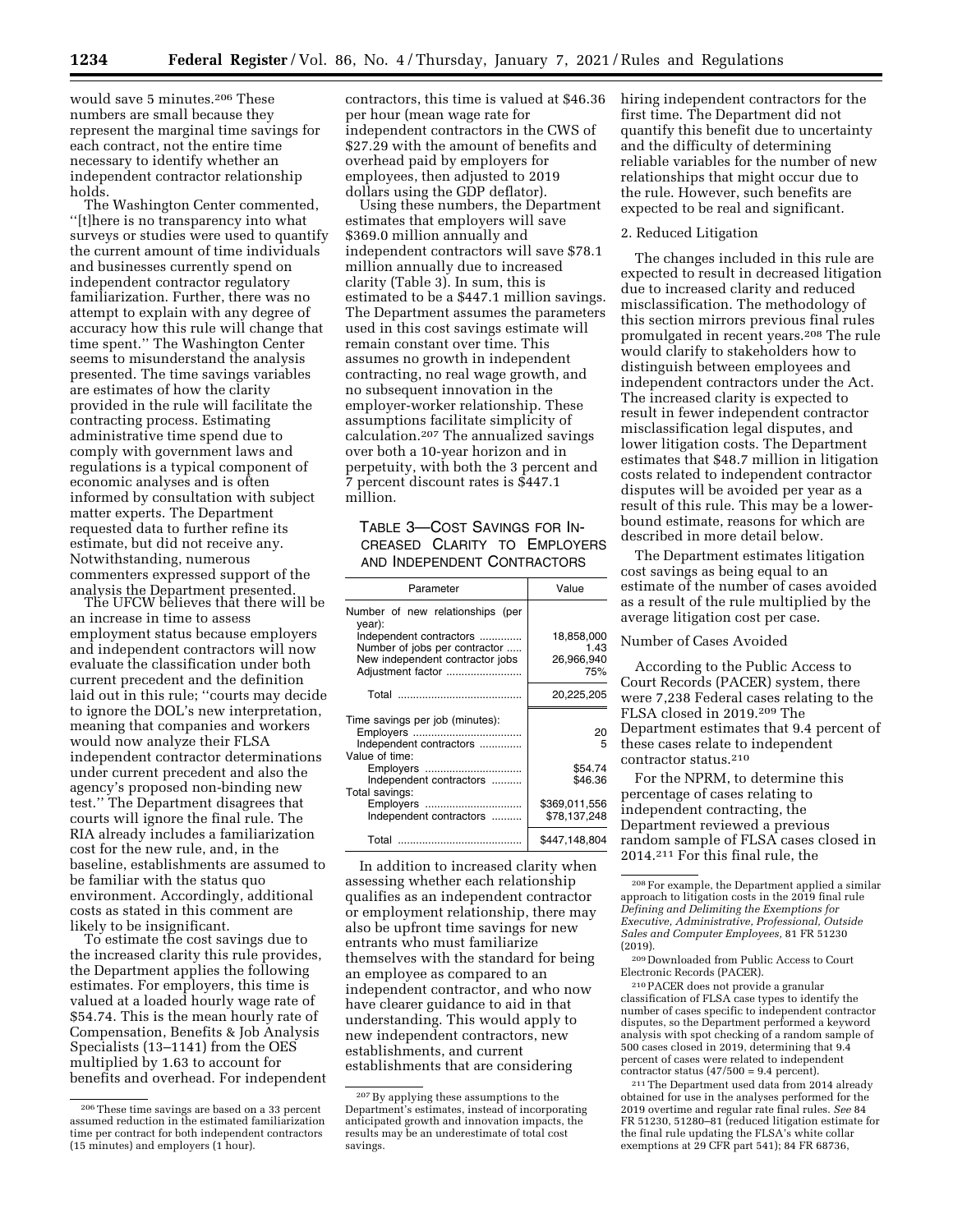Department updated its dataset, using a sample that included 500 cases closed in 2019. Of those cases, the Department identified 47 cases within this sample that related to independent contractor status. This ratio was applied to the 7,238 FLSA cases closed in 2019 to estimate 680 cases related to independent contractor status. The Department assumes that the increased clarity of the rule would reduce the number of Federal FLSA cases involving independent contractor classification disputes by 10 percent as stakeholders would better understand and be better able to agree on classification determinations without having to litigate.212 Multiplying these variables results in an estimated 68 cases related to independent contractor disputes avoided annually. This estimate of the reduction in the number of independent contractor disputes filed does not take into account any reduction in the number of FLSA cases related to

independent contractor disputes heard in state courts (*e.g.,* where the state has adopted the FLSA standards for classifying workers), nor does it take into account any reduction in filings resolved before litigation or by alternative dispute resolution, neither of which are captured in PACER data.

### Average Litigation Cost per Case

The Department applied a previous estimate of litigation costs of \$654,182 per case. To obtain this estimate, the Department conducted a search for FLSA cases concluded between 2012 and 2015 in the Westlaw Case Evaluator tool and on PACER and identified 56 cases that contained sufficient litigation cost information to estimate the average costs of litigation.213 214 The Department

 $\,{}^{213}\,$  Litigation costs are not tracked in a systematic way by any publicly available source. Individual case records are available through various sources (*e.g.* PACER and Westlaw), but litigation costs are often not reported because of undisclosed settlement agreements or because attorney fees are not included in verdict judgements. However, because the FLSA entitles prevailing plaintiffs to litigation cost awards, the Department was able to ascertain costs for 56 relevant cases.

214The 56 cases used for this analysis were retrieved from Westlaw's Case Evaluator database using a keyword search for case summaries between 2012 and 2015 mentioning the terms ''FLSA'' and ''fees.'' This was not limited to cases associated

looked at records of court filings in the Westlaw Case Evaluator tool and on PACER to ascertain how much plaintiffs in these cases were paid for attorney fees, administrative fees, and/or other costs, apart from any monetary damages attributable to the alleged FLSA violations. After determining the plaintiff's total litigation costs for each case, the Department then doubled the figures to account for litigation costs that the defendant employers incurred. According to this analysis, the average litigation cost for FLSA cases concluded between 2012 and 2015 was \$654,182. Adjusting for inflation, using the GDP deflator, results in a value of \$715,637 in 2019 dollars.215

Applying these figures to the estimated 68 cases that could be prevented each year due to this rulemaking, the Department estimates that avoided litigation costs resulting from the rule total \$48.7 million per year (2019 dollars).216 217

#### 3. Improved Labor Market Conditions

The Department anticipates the final rule will produce benefits by reducing uncertainty and improving labor market conditions. Removing uncertainty improves labor market efficiency by reducing deadweight loss. As discussed in the need for rulemaking, the Department believes emerging and innovative economic arrangements that benefit both workers and business

 $^{\rm 215}\rm{This}$  average litigation cost per case may underestimate total average costs because some attorneys representing FLSA plaintiffs may take a contingency fee atop their statutorily awarded fees and costs.

<sup>216</sup> Using the median litigation cost, rather than the mean, results in a value of \$122,341 (2019 dollars) per case, which for the estimated 68 annual cases produces a total annual litigation cost savings of \$8.3 million. However, the median values do not adequately capture the magnitude of the impact resulting from the large-scale litigation cases that are expected to benefit from the clarity provided in this final rule. Therefore, the mean average is used for this analysis.

217The Department's approach to estimating litigation cost savings takes into account the impact of the rule on the number of relevant cases filed. The approach does not take into account the impact of the rule on promoting settlements in the future among cases that are filed. Clarifying a rule may increase the settlement rate among cases filed, reducing litigation costs further (see Gelbach, J. ''The Reduced Form of Litigation Models and the Plaintiff's Win Rate,'' J. Law & Economics 61(1), (2018), *[https://www.journals.uchicago.edu/doi/](https://www.journals.uchicago.edu/doi/10.1086/699151)  [10.1086/699151\).](https://www.journals.uchicago.edu/doi/10.1086/699151)* 

require reasonable certainty regarding the worker's classification as an independent contractor. The current legal uncertainty may deter businesses from offering these arrangements or developing them in the first place.<sup>218</sup> If so, the result would be economic deadweight loss: Legal uncertainty prevents mutually beneficial independent contractor arrangements. This final rule may produce cost savings by reducing deadweight loss. Nonetheless, due to the abundance of variables at play, the Department has not attempted to quantify the precise amount of that reduction.

The CGO concurred in its public comment, emphasizing that an important benefit of this rule will likely be increased labor market flexibility. They note that ''most labor models suggest flexibility is crucial in allowing labor markets to efficiently match workers with jobs, spur entrepreneurship, and act as an important source of countercyclical income during a recession.'' They cite a study showing that a 10 percent increase in the freelance workforce is correlated with a 1 percent increase in entrepreneurial activity.219 Similarly, CWI submitted their report that finds independent workers ''can be an important part of improving business performance, such as by increasing speed to market, increasing organizational agility, improving overall financial performance, and allowing firms to compete in a digital world where increasingly relevant, highlyskilled talent is in short-supply.'' 220 By decreasing uncertainty and thus potentially opening new opportunities for firms, this final rule may encourage companies to hire independent contractors whom they otherwise would not have hired. Eisenach (2010) outlines the potential costs of curtailing independent contracting.221 If

219A. Burke, I. Zawwar, and S. Hussels. ''Do Freelance Independent Contractors Promote Entrepreneurship?'' *Small Business Economics*  55(2), 415–27 (2019), *[https://doi.org/10.1007/](https://doi.org/10.1007/s11187-019-00242-w)  [s11187-019-00242-w.](https://doi.org/10.1007/s11187-019-00242-w)* 

220 J. Langenfeld and C. Ring. ''Analysis of Literature on Technology and Alternative Workforce Arrangements.'' Ankura (October 2020).

221 J. Eisenach, ''The Role of Independent Contractors in The U.S. Economy,'' Navigant Continued

<sup>68767–68 (</sup>reduced litigation estimate for the final rule updating the FLSA's ''regular rate'' regulations at 29 CFR part 778).

<sup>212</sup>This aligns with the methodology the Department has applied in a number of rulemakings (*See e.g.,* Regular Rate Under the Fair Labor Standards Act), and in the NPRM for this rule. In each rulemaking with this assumption, the Department requested comments and data on this point, which yielded no substantive data or critiques on its merit. Therefore, the Department believes this is an appropriate assumption in this analysis.

with independent contracting. Although the initial search yielded 64 responsive cases, the Department excluded one duplicate case, one case resolving litigation costs through a confidential settlement agreement, and six cases where the defendant employer(s) ultimately prevailed. Because the FLSA only entitles prevailing plaintiffs to litigation cost awards, information about litigation costs was only available for the remaining 56 FLSA cases that ended in settlement agreements or court verdicts favoring the plaintiff employees.

<sup>218</sup>*See* Griffin Toronjo Pivateau, *The Prism of Entrepreneurship: Creating A New Lens for Worker Classification,* 70 Baylor L. Rev. 595, 628 (2018) (''The continued demand for innovative work solutions requires a new classification test. Without clarification, parties will be unwilling to engage in new or innovative work arrangements.''); *see also* R. Hollrah and P. Hollrah, ''The Time Has Come for Congress to Finish Its Work on Harmonizing the Definition of 'Employee,' '' *J. L. & Pol'y* 26(2), p. 439 (2018), *[https://brooklynworks.brooklaw.edu/jlp/](https://brooklynworks.brooklaw.edu/jlp/vol26/iss2/1/)  [vol26/iss2/1/.](https://brooklynworks.brooklaw.edu/jlp/vol26/iss2/1/)*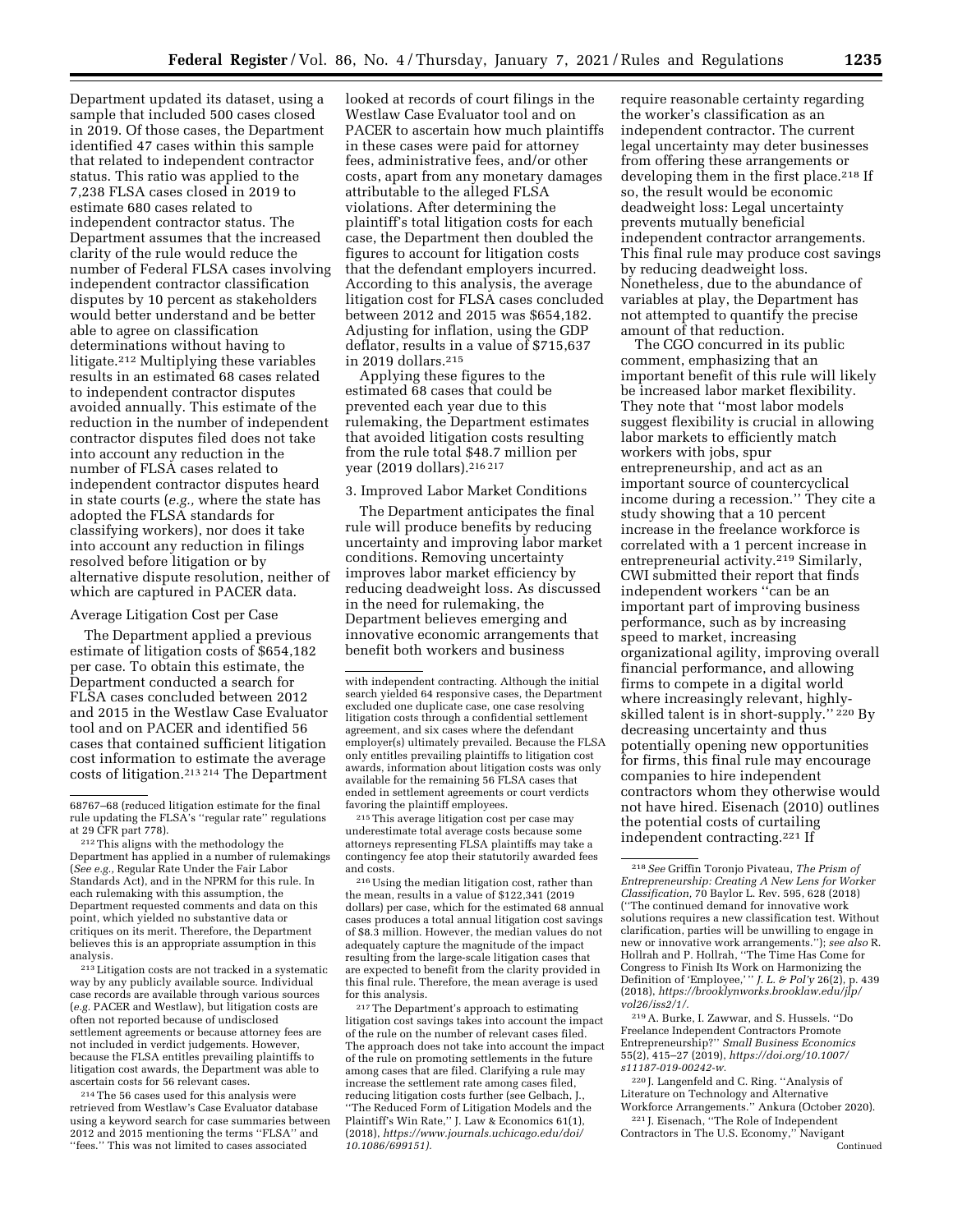independent contracting is expanded due to this rule, this could generate benefits that may include:

• Increased job creation and small business formation.

• Increased competition and decreased prices.

• A more flexible and dynamic work force, where workers are able to more easily move to locations or to employers where their labor and skills are needed. Eisenach explains several channels through which these efficiency gains may be achieved. First, by avoiding some fixed employment costs, it is easier for firms to adjust their labor needs based on fluctuations in demand. Second, by using pay-for-preference, independent contractors are incentivized to increase production and quality. Third, ''contracting can be an important mechanism for overcoming legal and regulatory barriers to economically efficient employment arrangements.'' The analysis of these benefits assumes that businesses, especially in other industries, would like to increase their use of independent contractors, but have refrained from doing so because of uncertainty regarding who can appropriately be engaged as an independent contractor under the FLSA. Conversely, significant use of independent contractors may not be suitable for all industries, thus limiting the growth in its utilization.

Some commenters agreed that expanding independent contracting can lead to employment gains. For example, Dr. Palagashvili discussed the literature showing how restricting independent contracting can lead to loss of jobs. This final rule, by expanding independent contracting, could conversely increase employment. She also noted the importance of independent contracting for unemployed workers, referencing a paper that found workers who ''suffered a spell of unemployment are 7 to 17 percentage points more likely than observationally similar workers to be employed in an alternative work arrangement when surveyed 1 to 2.5 years later.'' 222 223

223 It should be noted that government-mandated coverage is not free. The total value that a worker provides a business must be at least as large as the wage, any provided benefits, and government (state or Federal) mandates combined. Congress and/or state governments may conclude that the value of mandating certain coverages outweighs the costs of such coverage, but that does not necessarily mean that all covered workers receive significant benefits

She also emphasized the importance of independent contracting to startup firms. She references her work conducting interviews and a survey of technology startup executives. During these interviews they found that ''71 percent of startups relied on independent contractors and thought it was necessary to use contract labor during their early stages.'' Independent contractors are important to startups because ''during unpredictable times, when startups are trying to find their market and build their product, they need flexible labor and need to be able to hire and fire easily.''

Several commenters disagreed that the rule would improve outcomes in the labor market. FTC Commissioner Rebecca Kelly Slaughter commented that it is inappropriate to conclude ''that 'competition will increase and prices will decrease' when more workers are classified as independent contractors'' because, according to the commenter, the only support offered in the NPRM was a 2010 non-peer-reviewed article providing little evidence of this claim. The Department maintains that economic laws generally apply to labor markets, and that as supply increases then prices can be expected to decrease. UFCW contested the Department's claim that this rule will lead to increased productivity. They presented an example of how independent contracting hurts efficiency: ''Instead of ecommerce fulfil[l]ment carried out by a team of output-optimizing role players, the 'independent contractor' item selection and packing is carried out by the same individual who does the delivery, adding unnecessary and time consuming steps to the process. The 'independent contractor' must first park his or her car, walk into the store, orient him or herself to the store layout, select and pack the items, transact the payment, then carry the packed items back to the car.'' The Department does not think UFCW's claims are valid across the incredibly dynamic range of independent contractor jobs, and further questions UFCW's unsupported assertion that the expansive emergence

of mobile customer-service-focused delivery applications ''reduces the opportunity for productivity-enhancing innovation.'' Further, even the example ignores that efficiencies will likely be gained over time as the independent contractor fulfils additional orders each day, week, and month. The Department does not believe that these commenters provided reliable data to revise its analysis, especially in light of the data provided to its support by other commenters.

4. Improved Worker Satisfaction and Flexibility

The Department believes this rulemaking may also result in greater autonomy and job satisfaction for workers. Several surveys have shown that independent contractors have high job satisfaction.224 Using the CWS, which only considers primary, active contractors, the Department estimates that of independent contractors with valid responses, 83 percent prefer their current arrangement rather than being an employee, compared with only 9 percent who would prefer an employment arrangement (the remaining 8 percent responded that it depends).

Additionally, the main reasons individuals work as independent contractors demonstrate that being an independent contractor often has valuable benefits. The 2017 CWS asked, ''What is the main reason you are selfemployed/an independent contractor?'' The two most popular reasons were (1) being their own boss, and (2) scheduling flexibility.<sup>225</sup> In fact, these two choices were each selected over three times more often than any of the other options.226 Additionally, McKinsey Global Institute found that ''[i]ndependent workers report higher levels of satisfaction on many aspects of their work life than traditional workers.'' 227 The McKinsey Global Institute examined workers who work

Economics (2010), *[https://papers.ssrn.com/sol3/](https://papers.ssrn.com/sol3/papers.cfm?abstract_id=1717932)  [papers.cfm?abstract](https://papers.ssrn.com/sol3/papers.cfm?abstract_id=1717932)*\_*id=1717932.* 

<sup>222</sup>L. Katz and A. Krueger, ''The Role of Unemployment in the Rise in Alternative Work Arrangements,'' *American Economic Review,*  107(5), p. 388 (2017), *[https://www.aeaweb.org/](https://www.aeaweb.org/articles?id=10.1257/aer.p20171092) [articles?id=10.1257/aer.p20171092.](https://www.aeaweb.org/articles?id=10.1257/aer.p20171092)* 

from such coverage or value such coverage compared to other compensation. In fact, in some cases workers may be able to strike a better deal with a business than would be provided under the terms of an employee relationship that operates under the associated mandates. Such as in a situation where a worker has clusters of available time to work punctuated by extended periods of inability to work, such as a long-haul shipper who spends a month at sea and then a month at home or a divorced parent who has five kids to care for every other week but is fully available on the off weeks to work as many hours as needed. In these cases, independent contractor relationships may be pivotal in mutually benefiting workers and business owners.

<sup>224</sup>*See, e.g.,* MBO Partners (2019), *supra* note 131. 225The Department used PES26IC to identify preferred work arrangement and PES26IR to identify the reason they work as an independent contractor.<br><sup>226</sup> The third most commonly selected reason was

<sup>&#</sup>x27;'Money is better,'' supporting the Department's view that monetary and non-pecuniary benefits are central motivations of most independent

<sup>&</sup>lt;sup>227</sup> McKinsey Global Institute, *supra* note 89 at 11. A 2009 Pew survey similarly found that selfemployed workers are ''significantly more satisfied with their jobs than other workers.'' Rich Morin, ''Job Satisfaction among the Self-Employed,'' Pew Research Center, (September 2009), *[http://](http://pewsocialtrends.org/pubs/743/job-satisfaction-highest-among-self-employed) [pewsocialtrends.org/pubs/743/job-satisfaction](http://pewsocialtrends.org/pubs/743/job-satisfaction-highest-among-self-employed)[highest-among-self-employed.](http://pewsocialtrends.org/pubs/743/job-satisfaction-highest-among-self-employed)* In particular, 39 percent of self-employed workers reported being 'completely satisfied" with their jobs, compared with 28 percent of employees. *Id.*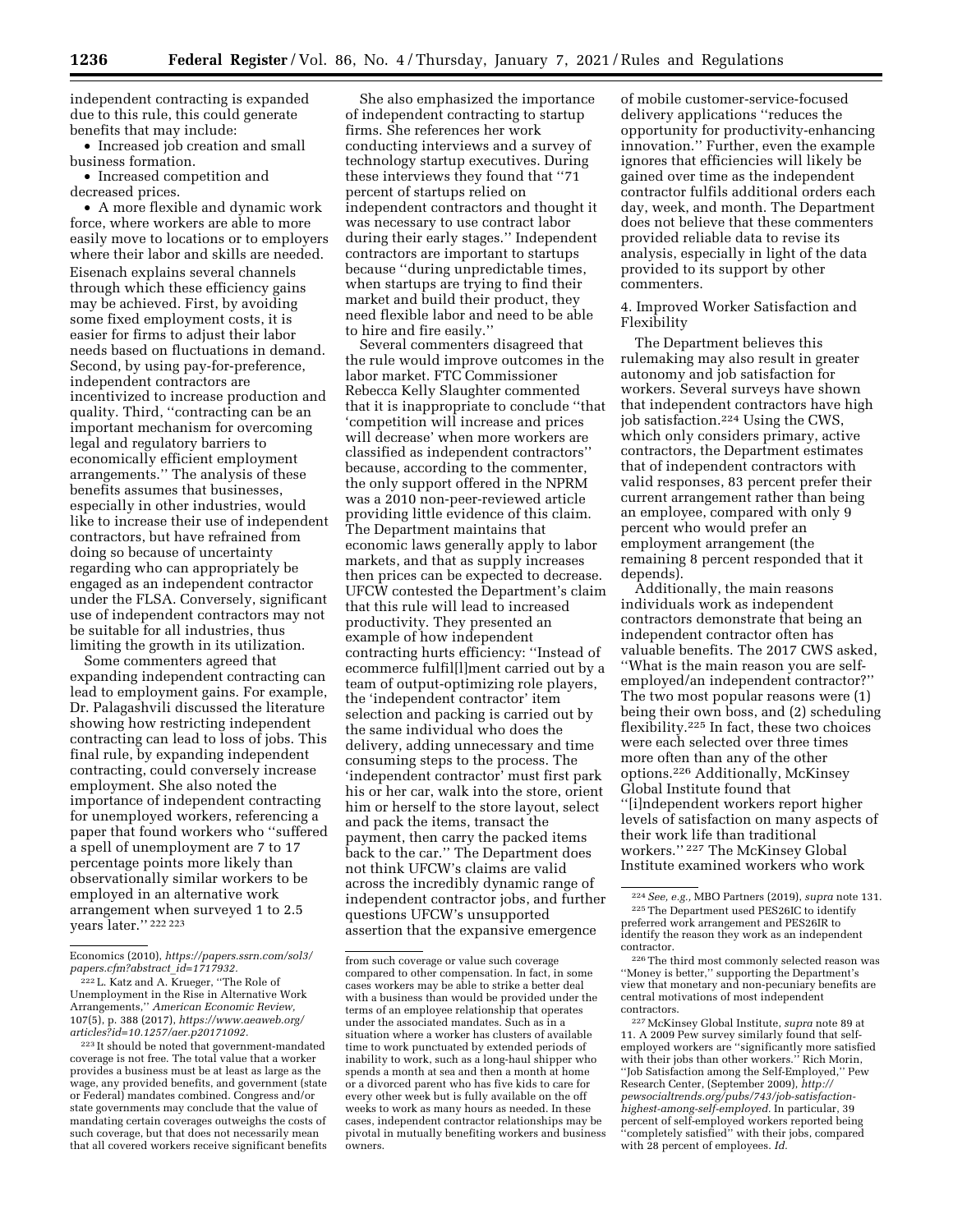independently by choice and those who do so by necessity (such as needing supplemental income) and found that both groups report being happy with the flexibility and autonomy of their work.228 Similarly, Kelly Services found that ''free agents''—*i.e.,* workers who ''derive their primary income from independent work and actively prefer it''—report higher satisfaction than traditional workers concerning overall employment situation; work-life balance; opportunities to expand skills; and opportunities to advance career.<sup>229</sup>

Many commenters agreed that the scheduling flexibility afforded to independent contractors is of importance to many of these workers. WPI pointed out that many independent contractors require flexibility to balance work and other obligations. They cite a recent report that found ''48 percent of freelancers report being caregivers, while 33 percent report having a disability in their household."<sup>230</sup> Dr. Palagashvili discussed the significance of independent contracting work for women, who tend to be the primary caregiver, and thus value scheduling flexibility. She cited several papers demonstrating the importance of flexible work arrangements for women. For example, a survey by HyperWallet found that ''96 percent of women indicate that the primary benefit of engaging in platform-economy work is the flexible working hours.231 SHRM pointed to their survey that found that 49 percent of external workers chose that work arrangement for the ability to set their own hours.<sup>232</sup>

Conversely, other commenters asserted that valuing flexibility is not relevant as a benefit to a worker who is classified as an independent contractor. The Department believes that non-

229 Kelly Services (2015), *supra* note 89.

230Upwork, Freelance Forward 2020: The U.S. Independent Workforce Report (September 2020).

231HyperWallet. ''The Future of Gig Work Is Female: A Study on the Behaviors and Career Aspirations of Women in the Gig Economy,'' (2017), *[https://www.hyperwallet.com/app/uploads/HW](https://www.hyperwallet.com/app/uploads/HW_The_Future_of_Gig_Work_is_Female.pdf)*\_ *The*\_*Future*\_*of*\_*Gig*\_*Work*\_*is*\_*[Female.pdf.](https://www.hyperwallet.com/app/uploads/HW_The_Future_of_Gig_Work_is_Female.pdf)* 

232SHRM and SAP SuccessFactors (2019), *supra*  note 200.

pecuniary benefits like flexibility are very important to workers and should receive adequate attention in this RIA. Research has shown that flexibility is a criterion workers consider when evaluating job offers.233

The PA L&I wrote that it is inappropriate to present flexibility for independent contractors as a ''replacement for lower wages and no benefits.'' PA L&I also stated that the Department does not discuss independent contractors' counteracting loss of stability in income, location of work, and frequency and schedule of work and instead simply ''presumes that workers prize flexibility over stability'' without citing any evidence. The Department notes that it examined numerous studies that directly address, and provide evidence regarding, the tradeoffs many independent contractors voluntarily make to attain flexibility. To that point, a survey submitted by CWI found 61 percent of independent contractors prefer the ''flexibility to choose when and where to work'' over ''having access to a steady income and benefits.'' 234 Additionally, the workers who value flexibility will be the ones drawn to those independent contracting arrangements that provide flexibility.

The Washington Center posited that in many industries, such as trucking and deliveries, the flexibility benefits for independent contractors are small because workers often do not have control over their routes or work hours. This was echoed by the UFCW, who pointed out that in retail the use of justin-time scheduling limits the scheduling flexibility for workers classified as independent contractors. The Department acknowledges that the flexibility benefits may differ across industries, but that they tend to exist in all industries to some degree.

UFCW contended that although current independent contractors may be satisfied with their employment status, this will not necessarily hold for newly classified workers. The Department acknowledges that new independent contractors may differ from current independent contractors but lacks any data to show how their satisfaction levels would differ. Lacking such data, which commenters did not provide, the best predictor of job satisfaction for new independent contractors is job satisfaction among current independent contractors. Further, the Department notes, as explained above, that this rule will not directly reclassify any workers but rather provides clarity regarding the

current process for determining worker classification.

UFCW used a 2017 report from Prudential Research, specifically regarding gig workers, to dispute the Department's claim that independent contractors are more satisfied than employees. UFCW excerpted from the report that, ''on-demand independent contractors who work full-time hours are less satisfied with their current work situation than full-time employees (44 percent vs. 55 percent)."<sup>235</sup> However, the commenter did not include all of the findings in the source it cited; the same Prudential study notes that for gig workers who also have other jobs, their job satisfaction rate is 86 percent. Notably, UFCW focused on gig workers in its comment, but conflates such workers with the entire universe of independent contractors. The Department acknowledges that although there may be lower job satisfaction for some subsets of independent contractors, studies that consider all independent contractors generally find that independent contractors report similar or higher job satisfaction than employees. For example, CWI submitted a survey they conducted finding that 94 percent of independent workers are satisfied with their work arrangements.236

By clarifying that control and opportunity for profit or loss are the core economic reality factors, this final rule is likely to encourage the creation of independent contractor jobs that provide autonomy and entrepreneurial opportunities that many workers find satisfying. For the same reason, this final rule likely will diminish the incidence of independent contractor jobs that lack these widely desired characteristics. Thus, the Department expects this final rule to result in more independent contractor opportunities which bring with them autonomy and job satisfaction. The benefits of worker autonomy and satisfaction obviously ''are difficult or impossible to quantify,'' but they nonetheless merit consideration.

# 5. Income Smoothing

Several commenters asserted that independent contracting plays a key role in smoothing income during recessions by providing an alternative source of income. Commenters cited to a JPMorgan Chase Institute study that makes this case.237 Other commenters

<sup>228</sup>McKinsey Global Institute, *supra* note 89 at 10. The McKinsey survey found that, while ''those working independently out of necessity report being happier with the flexibility and content of the work,'' they also report being ''less satisfied with their level of income level and their income security.'' *Id.* The Department believes this rulemaking is unlikely to negatively impact the average income level of such workers by encouraging independent contractor opportunities. As discussed above, there are data indicating that independent contractors, on average, may earn higher hourly wages than employees. Nor is rulemaking likely to negatively impact workers' income security, on average (see Section  $VI(E)(2)(viii)$ ).

<sup>233</sup>He, H. et al. (2019), *supra* note 131. 234Coalition for Workforce Innovation (2020), *supra* note.

<sup>235</sup>Prudential Research (2017), *supra* note. 236Coalition for Workforce Innovation (2020), *supra* note.

<sup>237</sup> D. Farrell, F. Greig, and A. Hamoudi, ''The Online Platform Economy in 27 Metro Areas: Continued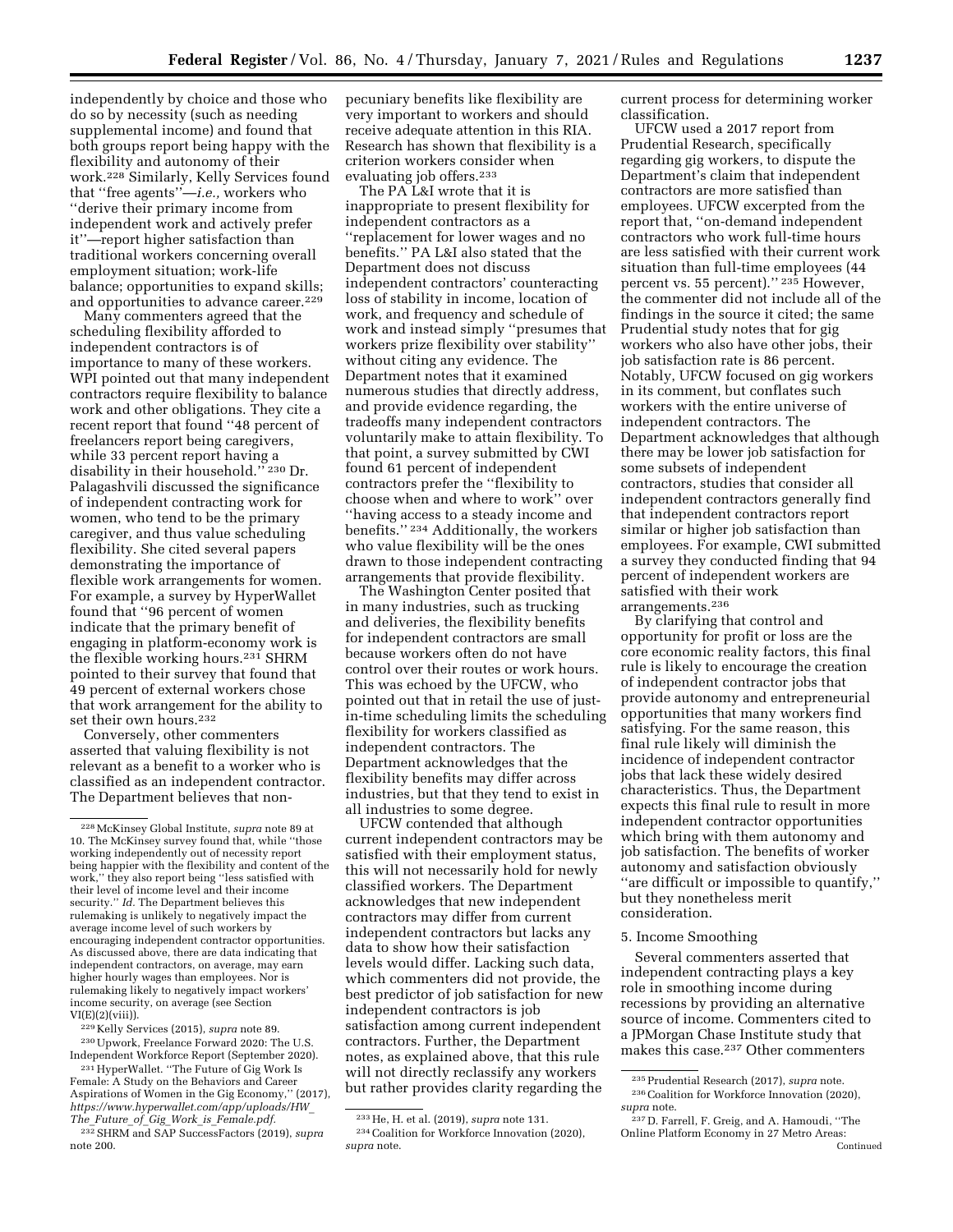held the opposite view and highlighted the economic downturn related to COVID–19. For example, the Center for Innovation in Worker Organization claimed that high unemployment increases the likelihood that employers fail to pay minimum wage. Because this rule is focused on independent contractors, even assuming the premise of the comment from the Center for Innovation in Worker Organization is correct, this concern does not directly apply. Further, this commenter did not provide clear evidence that independent contracting does not help workers supplement their income.

6. Opportunities To Work for Multiple Customers

In the NPRM, the Department noted that independent contractors may more easily work for multiple companies simultaneously. The Washington Center disputed this claim, asserting that ''economists have found that about 75 percent of workers receiving nonemployee compensation are tied to one employer'' and the likelihood of being tied to a single employer is similar for wage earners and contractors.238 But the economists whom the Washington Center cites in support of their assertion explicitly noted that the independent contractors in their study ''include[ ] those who are primarily employed at a W<sub>2</sub> job, and vice versa."<sup>239</sup>This overlap prevents meaningful comparisons between independent contractors and W2 employees for the purpose of this RIA. Rebecca Kelly Slaughter, a Commissioner at the FTC wrote: ''Independent contractor status is not what allows a worker to work for two rivals. Indeed, many hourly workers are employed at more than one job, including for two employers who are rivals in the same industry.'' Commissioner Slaughter gave an example of a worker who holds two jobs at competing fast food restaurants, but this does not undermine the Department's discussion of independent contractors being able to use mobile applications to pick which tasks they choose to perform in real time on a jobby-job basis. That fast food worker cannot always decide which job he wants to work for each shift of the day. Additionally, Slaughter commented that working for multiple employers may demonstrate a worker's need to hold multiple jobs to pay bills rather than being indicative of flexibility. This

point, however, was not substantiated by data showing that such a critique can effectively be applied across the universe of millions of independent contractors who cite flexibility as a core motivator. And as explained in Sections III(A) and IV(C), courts have repeatedly explained that need for income is not the correct legal lens through which to analyze whether a worker is an independent contractor or employee under the FLSA.240 Lastly, she noted that ''Uber has been known to discourage multi-apping by monitoring whether drivers were logging into more than one platform simultaneously and penalizing those that did not exclusively take Uber customers.'' 241 Under this rule, Uber's monitoring and controlling certain drivers' ability to multi-app would be a consideration under the control factors of the economic reality test as applied to those drivers. *See Razak,* 951 F.3d at 145–46 (including drivers' contention ''that while 'online' for Uber, they cannot also accept rides through other platforms'' in list of ''disputed facts regarding control''). But it appears that the majority of rideshare drivers are able to multi-app.242 The Department believes that economy-wide data reveal that many independent contractors hold multiple jobs,<sup>243</sup> and they resoundingly prize the flexibility to work when, where, and how they choose.<sup>244</sup>

# *G. Regulatory Alternatives*

Pursuant to its obligations under Executive Order 12866,<sup>245</sup> the Department assessed three regulatory alternatives to the standard promulgated in this final rule. These three

241Commissioner Slaughter cited a note submitted as background material for an OECD meeting and a law review article to support this contention. *See* M. Steinbaum, Monopsony and the Business Model of Gig Economy Platforms, OECD 7 (Sept. 17, 2020), *[https://one.oecd.org/document/](https://one.oecd.org/document/DAF/COMP/WD(2019)66/en/pdf)  [DAF/COMP/WD\(2019\)66/en/pdf;](https://one.oecd.org/document/DAF/COMP/WD(2019)66/en/pdf)* M. Steinbaum, ''Antitrust, the Gig Economy, and Labor Market Power,'' 82 Law and Contemp. Probs. 45, 55 (2019), *[https://scholarship.law.duke.edu/cgi/](https://scholarship.law.duke.edu/cgi/viewcontent.cgi?article=4918&context=lcp) [viewcontent.cgi?article=4918&context=lcp.](https://scholarship.law.duke.edu/cgi/viewcontent.cgi?article=4918&context=lcp)* 

242*See* This App Lets Drivers Juggle Competing Uber and Lyft Rides, Wired (Feb. 15, 2018) (estimating that over 70 percent of rideshare drivers multi-app), *[https://www.wired.com/story/this-app](https://www.wired.com/story/this-app-lets-drivers-juggle-competing-uber-and-lyft-rides/)[lets-drivers-juggle-competing-uber-and-lyft-rides/.](https://www.wired.com/story/this-app-lets-drivers-juggle-competing-uber-and-lyft-rides/)* 

244See the May 2017 CWS supplement to the CPS.

245Exec. Order No. 12866 § 6(a)(3)(C)(iii), 58 FR 51741.

alternatives are the same as those analyzed in the NPRM,246 listed below in order from least to most restrictive of independent contracting: 247

(1) Codification of the common law control test, which applies in distinguishing between employees and independent contractors under various other Federal laws; 248

(2) Codification of the traditional sixfactor ''economic reality'' balancing test, as recently articulated in WHD Opinion Letter FLSA2019–6; and

(3) Codification of the ''ABC'' test, as adopted by the California Supreme Court in *Dynamex Operations W., Inc.* v. *Superior Court,* 416 P.3d 1 (Cal. 2018).249

Although the Department believes that legal limitations preclude adoption of the ''common law'' and ''ABC'' test alternatives listed above, the Department notes that Congress is presently considering separate bills that would amend the FLSA to adopt these alternatives,250 and accordingly presents them for the benefit of the public as recommended by OMB guidance.251 All

246*See* 85 FR 60634 (discussing regulatory alternative to the proposed rule).

247OMB guidance advises that, where possible, agencies should analyze at least one ''more stringent option'' and one ''less stringent option'' to the proposed approach. OMB Circular A–4 at 16.

248*See* 26 U.S.C. 3121(d)(2) (generally defining the term ''employee'' under the Internal Revenue Code as ''any individual who, under the usual common law rules applicable in determining the employer-employee relationship, has the status of an employee''); 42 U.S.C. 410(j) (similarly defining ''employee'' under the Social Security Act); *see also, e.g., Community for Creative Non-Violence* v. *Reid,* 490 U.S. 730, 751 (1989) (applying ''principles of general common law of agency'' to determine ''whether . . . work was prepared by an employee or an independent contractor'' under the Copyright Act of 1976); *Darden,* 503 U.S. 318 (holding that ''a common-law test'' should resolve employee/independent contractor disputes under ERISA).

249*See also Hargrove* v. *Sleepy's, LLC,* 106 A.3d 449, 465 (N.J. 2015) (extending the ABC test to state wage claims in New Jersey).

250The Modern Worker Empowerment Act, H.R. 4069, 116th Cong. (2019) (introduced by Rep. Elise Stefanik), would amend Sec. 3(e) of the FLSA statute to clarify that the term ''employee'' is ''determined under the usual common law rules (as applied for purposes of section 3121(d) of the Internal Revenue Code of 1986).'' *See also* S. 2973, 116th Cong. (2019) (companion Senate bill introduced by Sen. Tim Scott). By contrast, the Worker Flexibility and Small Business Protection Act, H.R. 8375, 116th Cong. (2020) (introduced by Rep. Rosa DeLauro) would, among other provisions, amend the FLSA and other labor statutes to clarify that ''[a]n individual performing any labor for remuneration shall be considered an employee and not an independent contractor'' unless such individual passes the ''ABC'' test discussed in this analysis. *See also* S. 4738, 116th Cong. (2020) (companion bill introduced by Senators Patty Murray and Sherrod Brown).

251OMB Circular A–4 advises that agencies ''should discuss the statutory requirements that affect the selection of regulatory approach. If legal

JPMorgan Chase Institute,'' JPMorgan Chase Institute (2019), *[https://www.jpmorganchase.com/](https://www.jpmorganchase.com/institute/research/labor-markets/report-ope-cities.htm)  [institute/research/labor-markets/report-ope](https://www.jpmorganchase.com/institute/research/labor-markets/report-ope-cities.htm)[cities.htm.](https://www.jpmorganchase.com/institute/research/labor-markets/report-ope-cities.htm)* 

<sup>238</sup>Collins et al. (2019), *supra* note 80. 239 *Id.* at 14 n.7.

<sup>240</sup>*See, e.g., Halferty,* 821 F.2d at 268 (''[I]t is not dependence in the sense that one could not survive without the income from the job that we examine, but dependence for continued employment''); *DialAmerica,* 757 F.2d at 1385 (''The economicdependence aspect of the [economic reality] test does not concern whether the workers at issue depend on the money they earn for obtaining the necessities of life.'').

<sup>243</sup>Lim et al., *supra* note 75, at 61.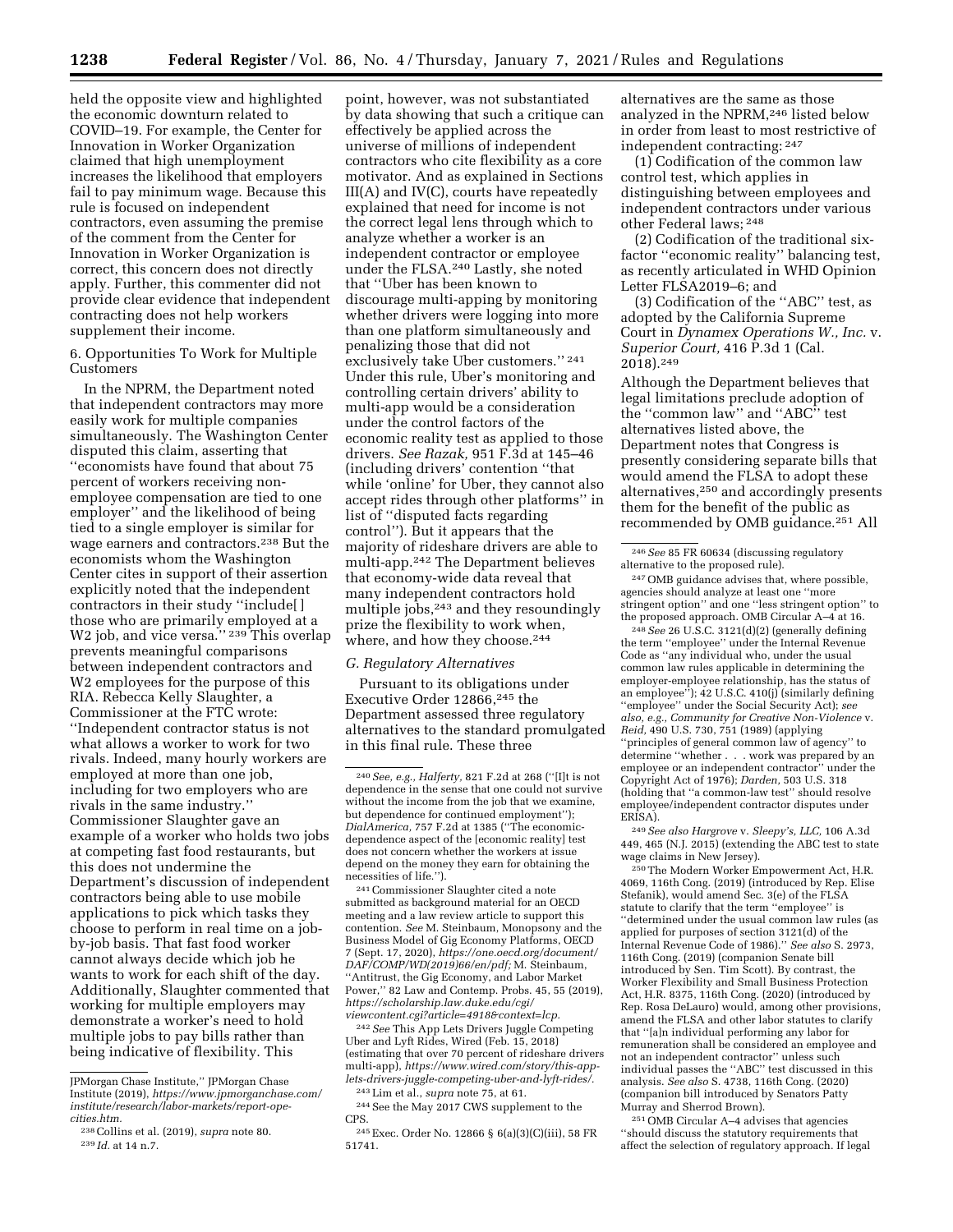three regulatory alternatives are analyzed in qualitative terms, due to data constraints and inherent uncertainty in measuring the exact stringency of multi-factor legal tests and likely responses from the regulated community. The Department appreciates the feedback it received on these regulatory alternatives from commenters, which is described and addressed below.

1. Codifying a Common Law Control Test

The least stringent alternative to the final rule's streamlined ''economic reality'' test would be to adopt a common law control test, as is generally used to determine independent contractor classification questions arising under the Internal Revenue Code and various other Federal laws.252 The overarching focus of the common law control test is ''the hiring party's right to control the manner and means by which [work] is accomplished,'' *Reid,*  490 U.S. at 751, but the Supreme Court has explained that ''other factors relevant to the inquiry [include] the skill required; the source of the instrumentalities and tools; the location of the work; the duration of the parties' relationship; whether the hiring party has the right to assign additional projects to the hired party; the extent of the hired party's discretion over when and how long to work; the method of payment; the hired party's role in hiring and paying assistants; whether the work is part of the regular business of the hiring party; whether the hiring party is in business; the provision of employee benefits; and the tax treatment of the hired party.'' *Id.* at 751–52.

Although the common law control test considers many of the same factors as those identified in the final rule's ''economic reality'' test (*e.g.,* skill, length of the working relationship, the source of equipment and materials, *etc.*), courts generally recognize that, because of its focus on control, the common law test is more permissive of independent

contracting arrangements than the economic reality test, which more broadly examines the economic dependence of the worker. *See, e.g., Diggs* v. *Harris Hospital-Methodist, Inc.,*  847 F.2d 270, 272 n.1 (5th Cir. 1988) (observing that ''[t]he 'economic realities' test is a more expansive standard for determining employee status'' than the common law control test). Thus, if a common law control test determined independent contractor status under the FLSA, it is possible that some workers presently classified as FLSA employees could be reclassified as independent contractors, increasing the overall number of independent contractors and reducing the overall number of employees. The Department is unable to estimate the exact magnitude of such a reclassification effect, but believes that the vast majority of FLSA employees would remain FLSA employees even under a common law control test.

As discussed in the NPRM, codifying a common law control test that is used for purposes of at least some other Federal statutes would create a simpler legal regime for regulated entities interested in receiving services from an independent contractor, thereby reducing confusion, compliance costs, and legal risk for entities interested in doing business with independent contractors. Entities would not have to understand and apply a different employment classification standard for FLSA purposes. Thus, adopting the common law control test would likely increase perpetual cost savings for regulated entities attributable to improved clarity and reduced litigation as compared to the final rule. It could, on the other hand, impose burdens on workers who might prefer to be employees subject to FLSA protections. Moreover, the Supreme Court has interpreted the ''suffer or permit'' language in section 3(g) of the FLSA as establishing a broader definition of employment than the common law. *See, e.g., Darden,* 503 U.S. at 326; *Portland Terminal Co.,* 330 at 150–51.

A handful of business commenters addressed the merits of the common law control test as a regulatory alternative. In a joint comment, Vanliner Insurance Company and the Great American Trucking Division implicitly requested adoption of the common law standard presently used under the National Labor Relations Act (NLRA) and the Social Security Act (SSA), as they urged the Department to ''foster efficiency and consistency by creating uniformity for compliance with the FLSA, the [NLRA], and the [SSA].'' The American Society of Travel Advisors, Inc. (ASTA) asserted

that ''the simplest means to accomplish [a uniform classification standard under Federal law] would be to revise the FLSA, either legislatively or through regulation, to replace the economic reality test with the right of control test.'' While appearing to support the common law control test on substance, the Workplace Policy Institute warned that ''any attempt by the Department to depart from the economic reality test likely would result in a successful legal challenge to this rulemaking,'' expressing support for the Department's proposed economic reality test ''in the spirit of 'don't let the perfect be the enemy of the good.' '' *See also* Dr. Palagashvili (''[A]lthough the DOL is constrained in adopting a common law control test, I suggest that lawmakers amend the FLSA to allow for codification thereof.''). By contrast, the National Federation of Independent Business (NFIB) criticized the Department's conclusion in the NPRM that it lacks the legal authority to implement a common law standard through rulemaking as ''unfortunate'' and ''questionable.''

The Department appreciates the policy appeal of establishing a uniform Federal classification standard, and understands that the standard most familiar to the regulated community is likely the common law control test used for tax and other purposes. However, such an approach would be inconsistent with the Supreme Court's statement that FLSA employment is more inclusive than the common law control test. *See, e.g., Walling* v. *Portland Terminal Co.,*  330 U.S. 148, 150 (1947) (''[I]n determining who are 'employees under the [FLSA], common law employee categories . . . are not of controlling significance.''). The overwhelming majority of commenters who mentioned the common law standard in their comment, including business commenters inclined to favor the relative permissiveness of a common law standard, expressed agreement with that conclusion.

2. Codifying the Six-Factor ''Economic Reality'' Balancing Test

As discussed earlier in section II(B), WHD has long applied a multifactor ''economic reality'' balancing test to distinguish between employees and independent contractors in enforcement actions and subregulatory guidance. The six factors in WHD's multifactor balancing test, as recently articulated in WHD Opinion Letter FLSA2019–6, are as follows:

(1) The nature and degree of the potential employer's control;

constraints prevent the selection of a regulatory action that best satisfies the philosophy and principles of Executive Order 12866, [agencies] should identify these constraints and estimate their opportunity cost. Such information may be useful to Congress under the Regulatory Right-to-Know Act.''

<sup>252</sup>*See supra* note 248. The Supreme Court has explained that the common law standard of employment applies by default under Federal law ''unless [Congress] clearly indicates otherwise.'' *Darden,* 503 U.S. at 325; *see also Community for Creative Non-Violence* v. *Reid,* 490 US 730, 739–40 (1989) (''[W]hen Congress has used the term 'employee' without defining it, we have concluded that Congress intended to describe the conventional master-servant relationship as understood by common-law agency doctrine.'').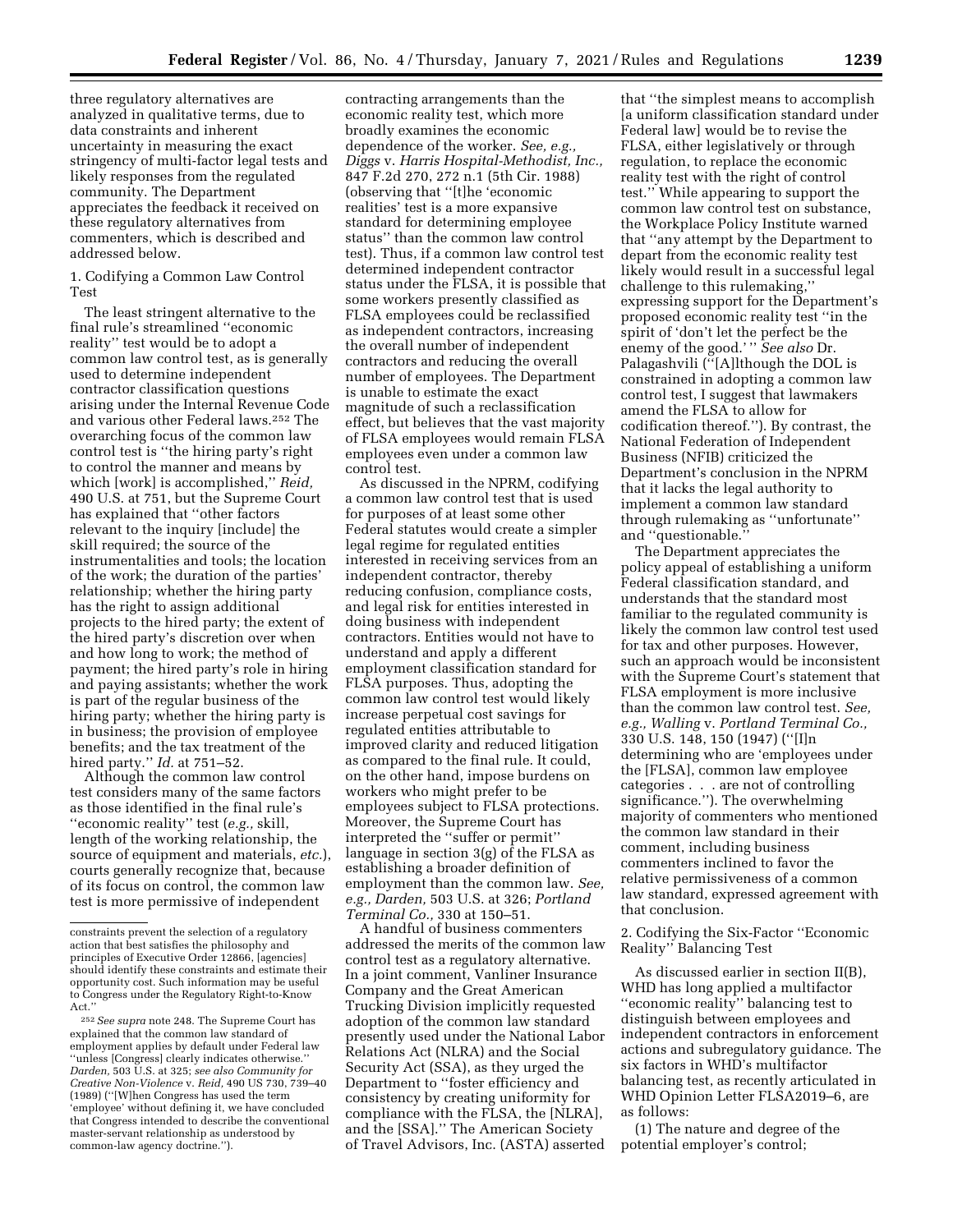(2) The permanency of the worker's relationship with the potential employer;

(3) The amount of the worker's investment in facilities, equipment, or helpers;

(4) The amount of skill, initiative, judgment, or foresight required for the worker's services;

(5) The worker's opportunities for profit or loss; and

(6) The extent of integration of the worker's services into the potential employer's business.

WHD Opinion Letter FLSA2019–6 at 4 (citing *Rutherford Food,* 331 U.S. at 730, and *Silk,* 331 U.S. at 716).

As discussed in the NPRM, the Department believes that this six-factor balancing test is neither more nor less permissive of independent contractor relationships as compared to the streamlined test finalized in this rulemaking. Both tests describe the ''economic dependence'' of the worker at issue as the ultimate inquiry; both emphasize the primacy of actual practice over contractual or theoretical possibilities (*i.e.,* the ''economic reality'' of the work arrangement); and both evaluate the same set of underlying factors, notwithstanding an emphasis and consolidation of certain factors under this rule's streamlined test. Notably, like § 795.105(d)(1)(i) of the final rule, WHD Opinion Letter FLSA2019–6 advised that certain safety measures and quality control standards do not constitute ''control'' indicative of an FLSA employment relationship. *See id.* at 8 n.4. However, the Department explained in the NPRM that the sixfactor balancing test used by WHD and most courts, with some significant variations, would benefit from clarification, sharpening, and streamlining.

A number of commenters urged the Department to codify a six-factor balancing test. Several commenters, including NELP, Eastern Atlantic States Regional Council of Carpenters (EASRCC), and the United Brotherhood of Carpenters, specifically requested that the Department reinstate AI 2015– 1, which was withdrawn in 2017. SWACCA asserted that ''codification of the six-factor balancing test may well achieve more consistency of application from the courts as it pushes them to develop their similar precedents to align with the Department's views,'' criticizing the proposed rule as ''a novel weighted test that will result in more litigation and less certain outcomes[.]'' SWACCA also disputed the Department's assumption in the NPRM that codifying the six-factor balancing

test would not reduce initial regulatory familiarization costs or provide greater per-contract cost savings compared to the proposed rule, *see* 85 FR 60635, arguing that this assumption ''overlooks the fact that codifying the six-factor balancing test would simply incorporate what is now subregulatory guidance at the regulatory level.'' Finally, NELP, NWLC, and the State AGs asserted that the Department has no legal authority to promulgate any regulatory standard except the traditional six-factor balancing test, citing to *Kimble* v. *Marvel Entm't, LLC,* 576 U.S. 446 (2015), for the proposition that the six-factor balancing test derived from *Silk* and *Rutherford Food* has effectively become part of the FLSA's ''statutory scheme.'' *See id.* at 456 (''All [of the Supreme Court's] interpretive decisions, in whatever way reasoned, effectively become part of the statutory scheme, subject (just like the rest) to congressional change.'').

While the Department agrees with NELP, NWLC, and the State AGs that Supreme Court precedent requires application of an ''economic reality'' test to evaluate independent contractor claims under the FLSA, we disagree that the Court has definitively prescribed the specific components of such a test. As explained earlier, courts in different Federal circuits have articulated the number and nature of relevant factors in different ways, so any formulation endorsed by the Department would be at least marginally ''novel'' to courts and affected stakeholders across jurisdictions in some respect. Moreover, many commenters are overstating the degree to which the standard finalized in this rule meaningfully departs from existing precedent. If anything, by elevating the two factors that are most probative to what courts have established as the ultimate inquiry of the test—*i.e.,* whether workers ''are in business for themselves,'' *Saleem,* 854 F.3d at 139—the Department's approach is more faithful to courts' instruction that the factors ''must be applied with that ultimate notion in mind.'' *Usery,*  527 F.2d at 1311. Moreover, because the Department's analysis of appellate case law since 1975 has found workers' control and opportunity for profit or loss to be most predictive of a worker's classification status, the finalized standard provides more accurate guidance.

To the extent that some businesses and independent contractors familiar with the Department's earlier subregulatory guidance might spend less time reviewing new regulatory language on the topic under this alternative, any reduction in initial

regulatory familiarization costs compared to the streamlined test adopted in this final rule would likely be minimal. By contrast, and as we explained in the NPRM, codification of the traditional six-factor balancing test would yield smaller recurring benefits and cost savings over the long term, as the Department continues to believe in the added clarity of an appropriately weighted test with less overlapping redundancy.

The Department further believes that reinstatement of AI 2015–1's specific articulation of the six-factor test would be inappropriate because that withdrawn guidance exacerbates the very shortcomings that this rule remedies. As discussed in Section III(A), the first such shortcoming is the need for consistent application of economic dependence. While the AI 2015–1 correctly stated that ''[t]he ultimate inquiry under the FLSA is whether the worker is economically dependent on the employer or truly in business for him or herself,'' it failed to apply that concept consistently. Notably, it explained that the investment factor should be analyzed by comparing the amount of the worker's investments with the amount the potential employer invests because ''[i]f the worker's investment is relatively minor, that suggests that the worker and the [potential] employer are not on similar footings and that the worker may be economically dependent on the employer.'' But the correct concept of economic dependence is not an inquiry into whether two entities are on a ''similar footing,'' but rather whether an individual is in business for him- or herself.253 Such an approach to the investment factor is misleading by placing the focus on the worker's financial means instead of the worker's relationship with the purported employer. Several cases explicitly or implicitly reject the ''similar footing'' analysis, most plainly because independent contractors routinely work for companies with whom they are not on a ''similar footing.'' *See Karlson,* 860 F.3d at 1096 (''Large corporations can hire independent contractors''). The ''similar footing'' concept of economic dependence is also inconsistent with the Supreme Court's analysis in *Silk,*  331 U.S. 718, which found that truck drivers who invested in their own vehicles were independent contractors who transported coal for a coal company. The Court did not compare

<sup>253</sup>The Department is also concerned that the phrase ''similar footing'' lacks a clear meaning and therefore may be confusing to the regulated community.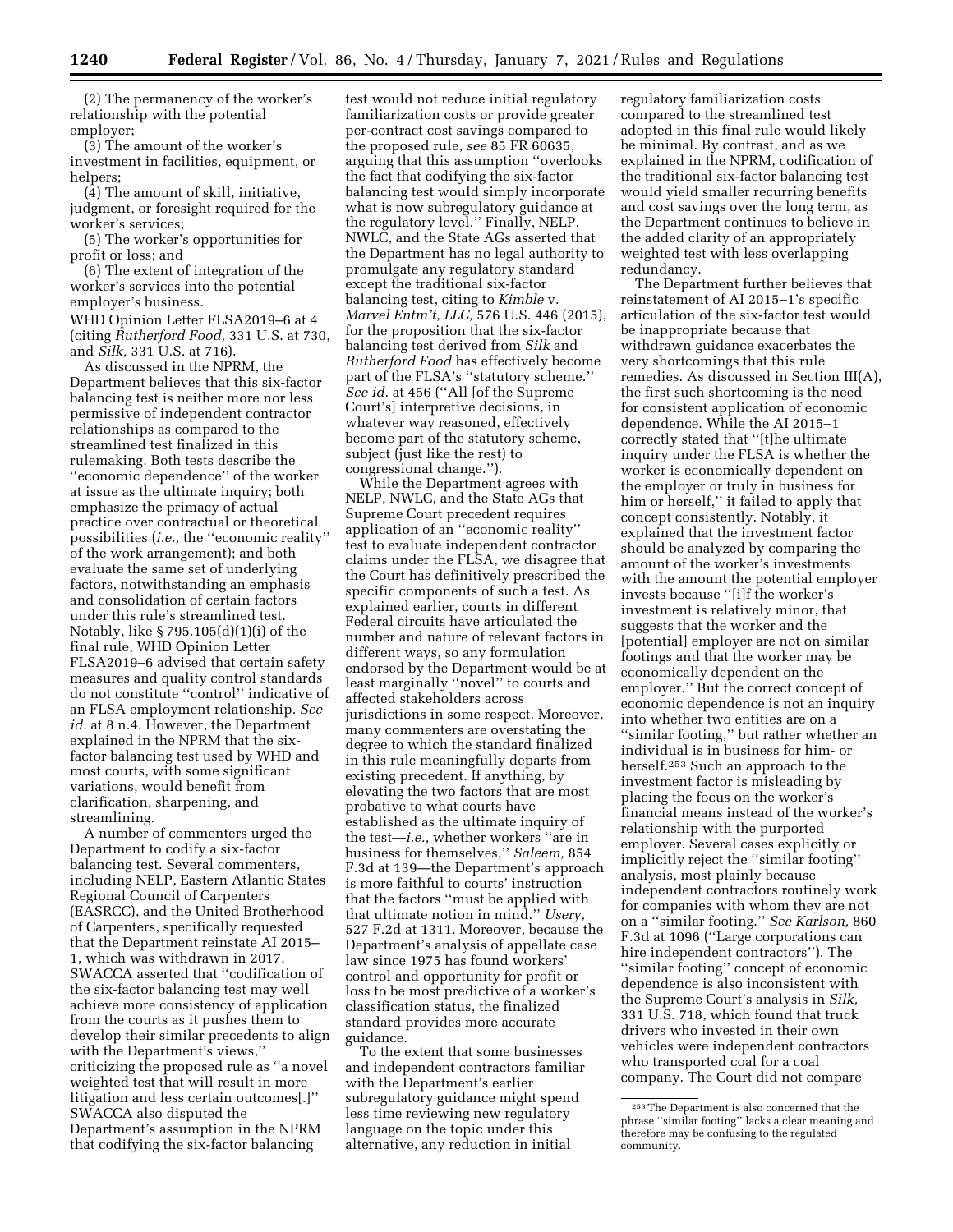the relative investment of the drivers with that of the coal company or ask whether they were on a "similar" footing''—they obviously were not. Instead, the Court ruled that the drivers were independent contractors, in part because they had ''the opportunity for profit from sound management'' of their investment. *Id.* at 719. What matters is not the relative size of a worker's investment, but whether the worker has a meaningful opportunity for profit or loss based on that investment.

The second shortcoming discussed at Section III(B) is the need for guidance regarding which economic reality factors are more probative. AI 2015–1 exacerbates this shortcoming by relegating the more probative control factor while elevating the less probative ''integral part'' factor. In particular, AI– 2015 stated that ''[t]he control factor should not overtake the other factors of the economic realities test.'' Such guidance is plainly inconsistent with cases in which control explicitly ''overtakes'' other factors. *See, e.g., Saleem;* 854 F.3d at 147 (''whatever 'the permanence or duration' of Plaintiffs' affiliation with Defendants, both its length and the 'regularity' of work was entirely of Plaintiffs' choosing'' (citation omitted)); *Selker Bros.* 84 F.3d at 147 (''Given the degree of control exercised by Selker over the day-to-day operations of the stations, this [use of special skills] cannot be said to support a conclusion of independent contractor status.''). Deemphasizing the control factor is also at odds with commonsense logic; control over the work seems to be extremely probative as to whether an individual is in business for him- or herself. In addition to de-emphasizing a highly probative factor, AI–2015 also states that ''[c]ourts have found the 'integral' factor to be compelling,'' citing *Snell,* 875 F.2d at 811 and *Lauritzen,*  F.2d at 1537–38 for support. But both cited cases actually analyzed the ''integral part'' factor as an afterthought: Each devoted only a few conclusory sentences to this factor after more in depth analysis of the other factors *Snell,*  875 F.2d at 811 and *Lauritzen,* 835 F.2d at 1537–38. The ''integral part'' factor falls short of even an afterthought in the Fifth Circuit, which typically does not analyze it at all. As explained in Section IV(D)(5), the ''integral part'' factor—as used in AI 2015–1 to mean a worker's importance to a business—is not supported by Supreme Court precedent and may send misleading signals in many cases.

The third shortcoming discussed at Section III(C) is overlaps between economic reality factors, which undermines the structural benefits of a

multifactor test by blurring the lines between factors. One type of overlap highlighted by the NPRM is the importation of the analysis of initiative and business judgment, which are already part of the control and opportunity factors, into the skill factor, thus ''dilut[ing] the consideration of actual skill to the point of irrelevance.'' 85 FR 60607. *Id.* AI 2015–1 reinforces this problem by focusing the skill factor entirely on initiative and business judgment, thus eliminating consideration of skill: ''A worker's business skills, judgment, and initiative, not his or her technical skills, will aid in determining whether the worker is economically independent.'' The withdrawn guidance makes clear that it is not simply that skill matters less than initiative, but that skill matters not at all, because it unequivocally states that ''specialized skill do not indicate that workers are in business for themselves.'' This categorical statement, however, is supported by more circumspect case law explaining that ''skill is *not itself*  indicative of independent contractor status.'' AI 2015–1 (quoting *Superior Care,* 84 F.2d at 1060 (emphasis added)); *see also id.* (''the use of special skills is *not itself* indicative of independent contractor status'' (quoting *Selker Bros.* 949 F.d at 1295) (emphasis added)). AI 2015–1's categorical position is also at odds with the Supreme Court's instruction in *Silk* that ''skill required'' may be ''important for decision.'' 331 U.S. at 716; s*ee also Simpkins,* 893 F.3d at 966 (''whether Simpkins had specialized skills, as well as the extent to which he employed them in performing his work, are [material] issues").

Further, reinstating AI 2015–1 or otherwise adopting a six-factor test with overlapping factors and without guidance regarding the factors' relative probative value would negate the overall beneficial effects that would likely result from this rule, which are discussed above.

For these reasons, the Department declines commenters' requests to reinstate AI 2015–1.The Department further notes that, unlike this rule, AI 2015–1 was issued without notice and comment and thus did not benefit from helpful input from the regulated community.

#### 3. Codifying California's ''ABC'' Test

The most stringent regulatory alternative to the Department's proposed rule would be to codify the ''ABC'' test recently adopted under California's state wage and hour law to distinguish between employee/

independent contractor statuses.254 As described by the California Supreme Court in *Dynamex,* ''[t]he ABC test presumptively considers all workers to be employees, and permits workers to be classified as independent contractors only if the hiring business demonstrates that the worker in question satisfies *each* of three conditions: (a) That the worker is free from the control and direction of the hirer in connection with the performance of the work, both under the contract for the performance of the work and in fact; *and* (b) that the worker performs work that is outside the usual course of the hiring entity's business; *and* (c) that the worker is customarily engaged in an independently established trade, occupation, or business of the same nature as that involved in the work performed.'' 416 P.3d at 34.255 In justifying the adoption of such a stringent test, the *Dynamex*  court noted the existence of an ''exceptionally broad suffer or permit to work standard'' in California's wage and hour statute, *id.* at 31,256 as well as ''the more general principle that wage orders are the type of remedial legislation that must be liberally construed in a manner that serves its remedial purposes.'' *Id.* at 32.

On its face, California's ABC test is far more restrictive of independent contracting arrangements than any formulation of an ''economic reality''

255California's ABC test is slightly more stringent than versions of the ABC test adopted (or presently under consideration) in other states. For example, New Jersey provides that a hiring entity may satisfy the ABC test's ''B'' prong by establishing *either:* (1) That the work provided is outside the usual course of the business for which the work is performed, or (2) that the work performed is outside all the places of business of the hiring entity. N.J. Stat. Ann. § 43:21–19(i)(6)(A–C). The Department has chosen to analyze California's ABC test as a regulatory alternative because businesses subject to multiple standards, including nationwide businesses, are likely to comply with the most demanding standard if they wish to make consistent classification determinations.

256*See* Cal. Code Regs., tit. 8, § 11090, subd. 2(D) ('''Employ' means to engage, suffer, or permit to work.''). The *Dynamex* court noted that California's adoption of the ''suffer or permit to work'' standard predated the enactment of the FLSA and was therefore ''not intended to embrace the Federal economic reality test'' that subsequently developed. 416 P.3d at 35.

<sup>254</sup>*See Dynamex,* 416 P.3d 1; Assembly Bill (''A.B.'') 5, Ch. 296, 2019–2020 Reg. Sess. (Cal. 2019) (codifying the ABC test articulated in *Dynamex*); A.B. 2257, Ch. 38, 2019–2020 Reg. Sess. (Cal. 2020) (exempting certain professions, occupations, and industries from the ABC test that A.B. 5 had codified). The ABC test originated in state unemployment insurance statutes, but some state courts and legislatures have recently extended the test to govern employee/independent contractor disputes under state wage and hour laws. *See* Keith Cunningham-Parmeter, *Gig-Dependence: Finding the Real Independent Contractors of Platform Work,*  39 N. Ill. U. L. Rev. 379, 408–11 (2019) (discussing the origins and recent expansion of the ABC test).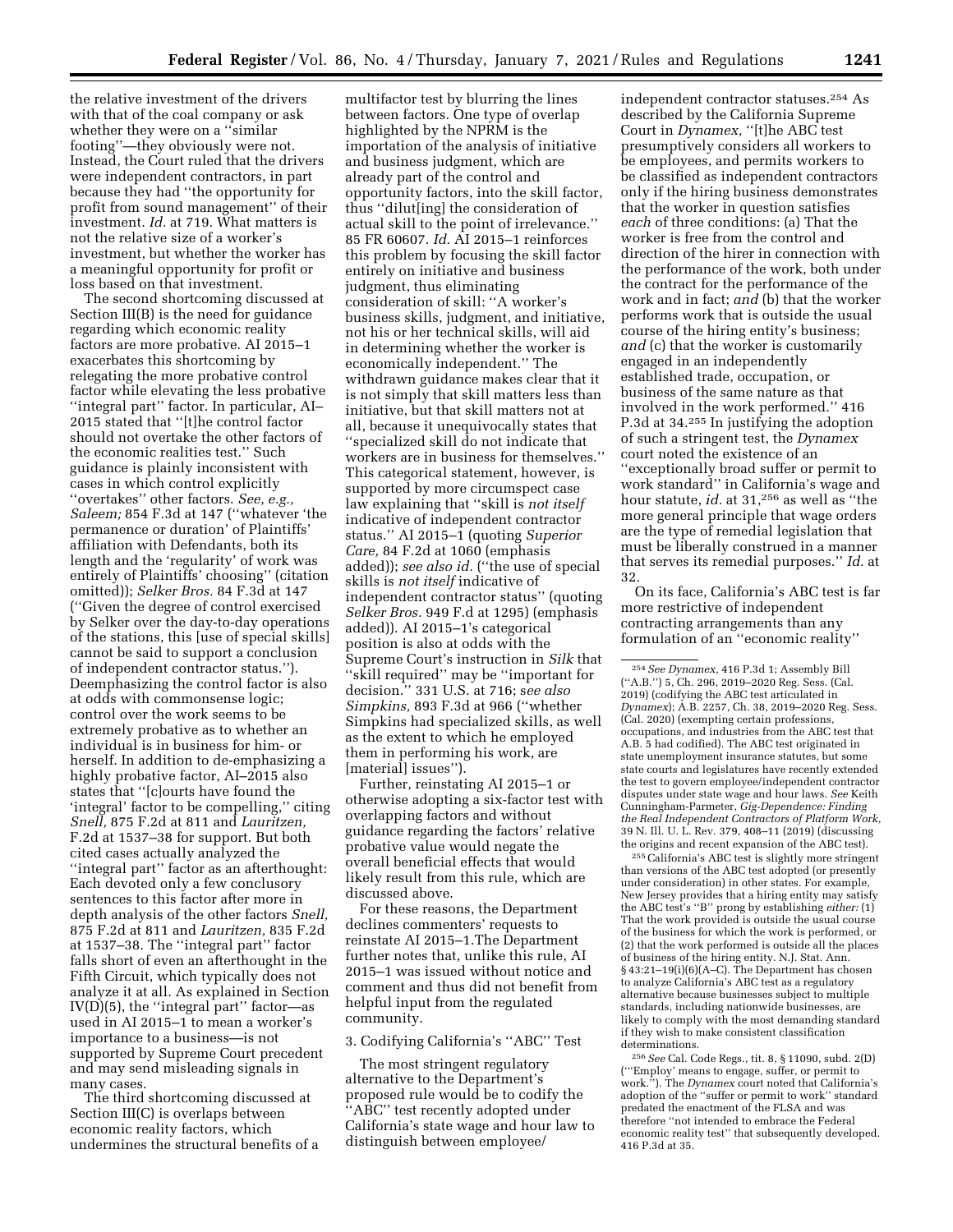balancing test, including the proposed rule. Whereas no single factor necessarily disqualifies a worker from independent contractor status under an economic reality test, *each* of the ABC test's three factors may alone disqualify the worker from independent contractor status. Thus, the NPRM stated that adoption of an ABC test to govern independent contractor status under the FLSA would directly result in a largescale reclassification of many workers presently classified as independent contractors into FLSA-covered employees, particularly those in industries that depend on independent contracting arrangements within the ''usual course of the hiring entity's business.'' *Dynamex,* 416 P.3d at 34. While some independent contractors might benefit from reclassification by newly receiving overtime pay or a guaranteed minimum wage, these workers might also experience a reduction in work hours or diminished scheduling flexibility as their new employers attempt to avoid incurring additional expenses for overtime work. Others workers, particularly off-site workers who operate free from the business' direct control and supervision, might see their work arrangements terminated by businesses unwilling or unable to assume the financial burden and legal risk of the FLSA's overtime pay requirement. After highlighting some of the reports of adverse consequences experienced by workers and businesses in California following the passage A.B. 5, the Department concluded that adopting the ABC test as the FLSA's generally applicable standard for distinguishing employees from independent contractors would be unduly restrictive and disruptive to the economy. Finally, as a matter of law, the Department asserted that adoption of California's ABC test would be inconsistent with the more flexible economic reality test adopted by the Supreme Court, as it would cover workers who have been held by the Supreme Court to be independent contractors under the economic reality test. *See Silk,* 331 U.S. at 719; *Bartels,*  332 U.S. at 130.

The Department received a large volume of commenter feedback on the merits of California's ABC test. While the majority of these comments were highly critical of the standard, it did have several supporters. Commenters in favor of the ABC test asserted that, as the regulatory alternative most restrictive of independent contracting considered by the Department, it would best effectuate Congress' intent to extend FLSA coverage broadly and

reduce unlawful misclassification of employees as independent contractors. *See, e.g.,* Matt Brown; National Domestic Workers Alliance; Public Justice Center; SEIU. Numerous commenters asserted that the ABC test, with its three individually determinative factors, was also the clearest and most predictable approach considered. *See, e.g.,* International Brotherhood of Teamsters; Writers Guild of America, East, AFL–CIO. New York University's People's Parity Project argued that ''[g]iven the importance of the California market to the national economy and the fact that it follows the more stringent ABC standard, any business that wishes to operate in California, and any national business, will have economic motivation to follow the ABC standard.'' NELA similarly disputed concerns that adoption of the ABC test would be unduly disruptive, asserting that Massachusetts wage and hour law has used an ABC test since 2004 and that ''[m]any other states, including New Jersey, Illinois, Connecticut, and Hawaii, use an ABC test for certain [other] purposes, and have similarly suffered no disruption to their economies.'' Finally, regarding the Department's legal authority to adopt the ABC test, NELA asserted that ''none of the cases on which the Department relies suggest that the multi-factor test is the only way to test 'economic reality' or that the ABC test ignores 'economic reality.' ''

A diverse array of commenters voiced strong opposition to adopting an ABC test under the FLSA, including law firms, trade associations, advocacy organizations, academics, and individual freelancers. Several commenters dedicated the entirety or vast majority of their comment towards criticizing California's ABC test. *See, e.g.,* American Consumer Institute Center for Citizen Research (ACI); Fight for Freelancers USA; Institute for the American Worker; Joint Comment of the Pacific Legal Foundation (PLF), the American Society of Journalists and Authors, Inc. (ASJA), and the National Press Photographers Association (NPPA); Dr. Palagashvili; The *People* v. *AB5*. The primary objection voiced by commenters critical of the ABC test regarded the disruptive economic effects of implementing such a stringent standard, with several asserting that an ABC test would devastate their industry. *See, e.g.,* American Council of Life Insurers (''Thousands of jobs would likely have been lost had the California legislature failed to create [an exemption for insurance professionals].''); Coalition of Practicing

Translators & Interpreters of California (CoPTIC) (''[A.B. 5] posed an existential threat to the survival of our profession.''); Intermodal Association of North America (IANA)) (''The ABC test essentially eliminates the independent contractor model for motor carriers involved in intermodal drayage.''). Several commenters invoked the numerous exemptions to the ABC test that California lawmakers initially adopted in A.B. 5 and subsequently expanded in A.B. 2257 as evidence of the standard's overreach. *See, e.g.,*  California Chamber of Commerce (''During the first few months of the 2020 Legislative Session, more than 30 bills were introduced to add a myriad of exemptions to the ABC test. . . . As a result of the adoption of AB 2257, which was signed into law in September, there are now 109 exemptions to the ABC test.''); Rep. Virginia Foxx et al. (''Rather than setting a dependable and workable standard, the AB 5 framework results in arbitrary treatment of industries based on political considerations to the detriment of workers.''); Joint Comment of PLF, ASJA, and NPPA (''If a law requires dozens of exceptions to avoid destroying the careers of successful independent professionals, it is a strong indication that the law's basic premise—the ABC test—is flawed.''). Some individual freelancers, including writer Karen Kroll, filmmaker/actor Margarita Reyes, unspecified professional Chun Fung Kevin Chiu, and unspecified professional Carola Berger, asserted that the ABC test is falsely premised on the assumption that all independent contractors, or at least those who provide services in a client's usual course of business, feel exploited and would prefer to be employees. The Independent Women's Forum and Dr. Palagashvili asserted that the ABC test implemented in California disproportionately burdened female workers with caregiving responsibilities, who are less able to find adequately flexible work schedules through traditional employment. Finally, some commenters agreed with the Department's conclusion in the NPRM that Supreme Court precedent precludes the Department from adopting an ABC test under the FLSA. *See* NRF; FMI— The Food Industry Association.

After reviewing commenter feedback, the Department continues to believe that the ABC test would be infeasible, difficult to administer, and disruptive to the economy if adopted as the FLSA standard. The weight of data, arguments, and anecdotes that commenters shared about the ABC test's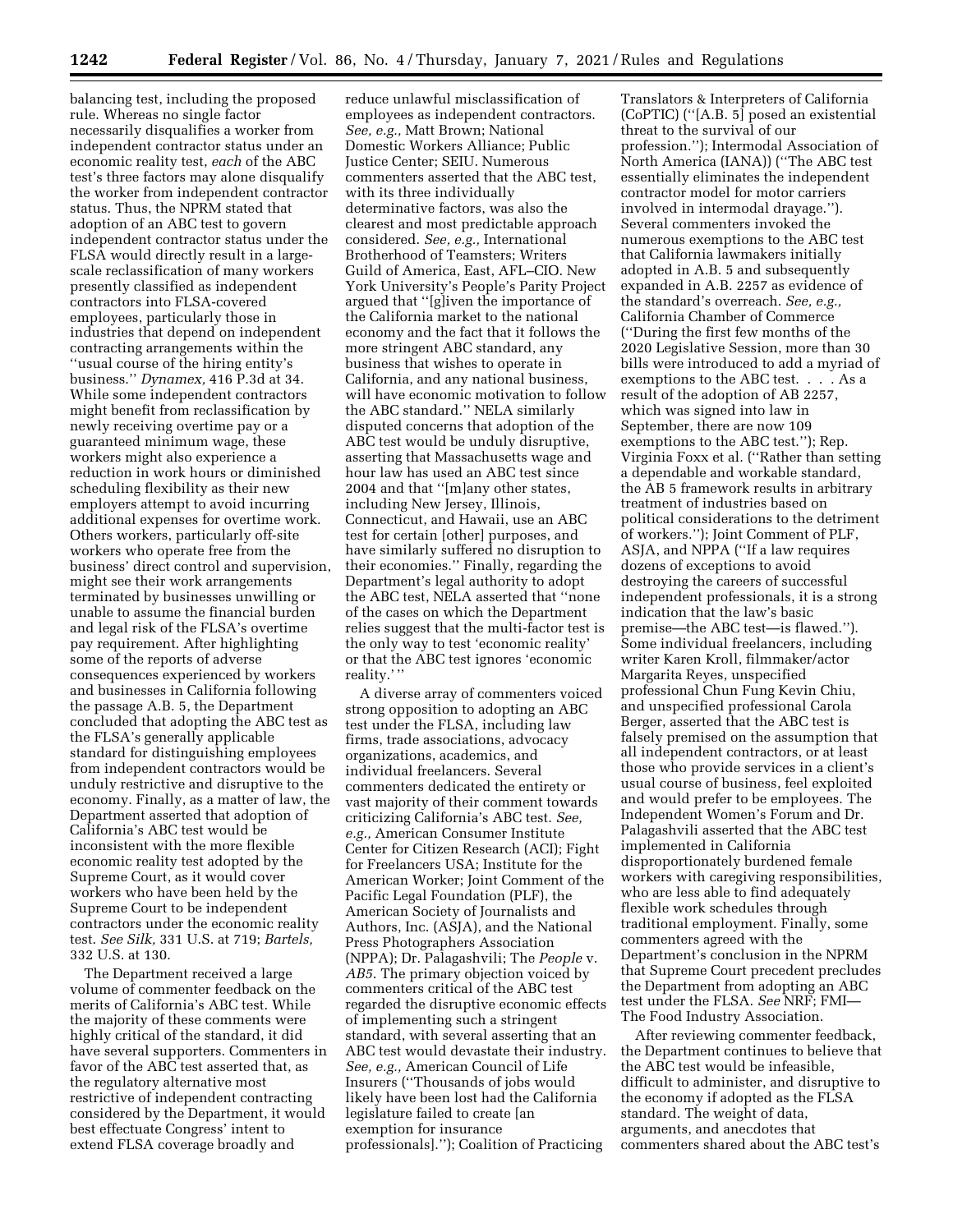effects in California support the NPRM's conclusion that adopting an ABC test would have unacceptably disruptive economic effects. For instance, a selfemployed ''professional handyman with technical skills in furniture assembly and home repair'' stated that ''[a]s a California resident, it has been concerning to watch the way AB–5 has affected our state. I don't believe legislators should make decisions that make it harder for people like me to find work and earn a living the way we want to.'' A medical translator stated that ''ABC test simply doesn't work in my field and it is not a fair standard to measure my situation. The original AB5 law in California was destructive to the livelihood of many of my colleagues in that state.'' And as a final illustrative example, a freelance journalist in California characterized that state's adoption of the ABC test as an ''attempt to legislate an entire class of entrepreneurs out of business.'' *See also, e.g., People* vs. *AB5*; Fight for Freelancers; NPPA; WPI.

Moreover, as commenters pointed out, the numerous exemptions initially and subsequently passed by the California legislature indicate the ABC test's inadequacy as a generally applicable standard, as well as its unpopularity with affected stakeholders. An ''owner of a small, one-woman business in California'' explained in her comment that ''[t]he absurdity and overreach of AB5 is evidenced by the numerous attempts at clean-up bills in California (SB 875, SB 1039, SB 900, AB 1850, AB 2257 . . .) that clogged the CA legislative landscape for months, culminating in the now adopted AB 2257, which lists too many exemptions to count.'' The recent passage of the high-profile Proposition 22 ballot initiative in California,257 which occurred shortly after the end of the comment period for this rulemaking and exempted numerous gig workers from the ABC test, is further evidence in this regard.

While California retains the ABC test for some industries but not others, the Department is required to apply the FLSA consistently for all covered industries (absent explicit statutory authority to do otherwise). Thus, if the Department adopted the ABC test, that standard would apply to virtually all industries nationwide, including numerous industries that the Californian legislature and voters exempted because they would suffer

undue disruption under that standard. NELA contended that adoption of the ABC test by Massachusetts has not led to the same type of disruption experienced in California, which is disputed by some commenters from Massachusetts. *See e.g.,* New Jobs for Massachusetts; IFA; Fight for Freelancers. But even if NELA were correct, a nationwide ABC test would still disrupt California, the state with the largest population and economy, and likely many others. In the Department's view, the fact that a legal standard may be disruptive in only some states (*e.g.,* California) but not others (*e.g.,* Massachusetts) is not a persuasive reason for nationwide adoption.

Additionally, the Department continues to believe that it lacks legal authority to adopt the ABC test under the FLSA because that test is far too rigid and restrictive of independent contracting arrangements. As a threshold matter, each of the ABC test's three independently determinative factors would contradict binding Supreme Court precedent applying the economic reality test, where ''[n]o one [factor] is controlling.'' *Silk,* 331 U.S. at 716. In particular, the test's ''B'' prong denying independent contractor status unless the contractor ''performs work that is outside the usual course of the hiring entity's business''—would contradict the Court's recognition in *Silk* that ''[f]ew businesses are so completely integrated that they can themselves produce the raw material, manufacture and distribute the finished product to the ultimate consumer without assistance from independent contractors.'' 331 U.S. at 714; *see also Rutherford Food,* 331 U.S. at 729 (recognizing that ''[t]here may be independent contractors who take part in [the] production or distribution'' of a hiring party). Indeed, application of California's ABC test would result in different classification outcomes than those the Supreme Court arrived at applying the economic reality test in *Silk,* 331 U.S. at 719 (ruling that truckers who were ''an integral part of the businesses of retailing coal or transporting freight'' were independent contractors), and *Bartels,* 332 U.S. at 130 (concluding that musicians were independent contractors rather than employees of the music hall where they played). Absent revised guidance from the Supreme Court or Congressional legislation amending the FLSA statute, the Department continues to believe that it lacks the legal authority to implement a California-style ''ABC'' test through administrative rulemaking.

NELA contended that ''an ABC test is more faithful to the broad, remedial purpose of the FLSA.'' According to NELA, ''[a]t its core, the FLSA is a remedial statute'' and therefore, the Department should interpret the FLSA's standard of employment to be broader than economic dependence. However, the Supreme Court warned against relying on ''flawed premise that the FLSA 'pursues' its remedial purpose 'at all costs' '' when interpreting the Act. *Encino,* 138 S. Ct. at 1142; *see also Bristol,* 935 F.3d 122 ('' '[A] fair reading' of the FLSA, neither narrow nor broad, is what is called for.'' (quoting *Encino,*  138 S. Ct. at 1142)); *Diaz,* 751 F. App'x at, 758 (rejecting request to interpret FLSA provisions to provide ''broad'' coverage because ''[w]e must instead give the FLSA a 'fair' interpretation.''). Furthermore, even if remedial statutes should be liberally construed, the ABC test still runs afoul of the Supreme Court's stated limits on the extent of the FLSA's definition of employment, as explained above. As such, the Department may not (and no court has ever suggested that it could) replace the economic reality test with the ABC test to be faithful to the FLSA's remedial purpose.

In sum, legal constraints and the disruptive economic effects of adopting the ABC test in the FLSA context. As we stated in the NPRM, the Department engaged in this rulemaking to clarify the existing standard, not to radically transform it.

#### *H. Summary of Impacts*

In summary, the Department believes that this rule will increase clarity regarding whether a worker is classified as an employee or an independent contractor under the FLSA. This clarity could result in an increased use of independent contractors. The costs and benefits to a worker being classified as an independent contractor are discussed throughout this analysis, and are summarized below.

The Department believes that there are real benefits to the use of independent contractor status, for both workers and employers. Independent contractors generally have greater autonomy and more flexibility in their hours, providing them more control over the management of their time. The use of independent contracting for employers allows for a more flexible and dynamic workforce, where workers provide labor and skills where and when they are needed. Independent contractors may more easily work for multiple companies simultaneously, have more control over their laborleisure balance, and more explicitly

<sup>257</sup>*See* Kate Conger, ''Uber and Lyft Drivers in California Will Remain Contractors,'' NY Times (Nov. 4, 2020), *[https://www.nytimes.com/2020/11/](https://www.nytimes.com/2020/11/04/technology/california-uber-lyft-prop-22.html)  [04/technology/california-uber-lyft-prop-22.html.](https://www.nytimes.com/2020/11/04/technology/california-uber-lyft-prop-22.html)*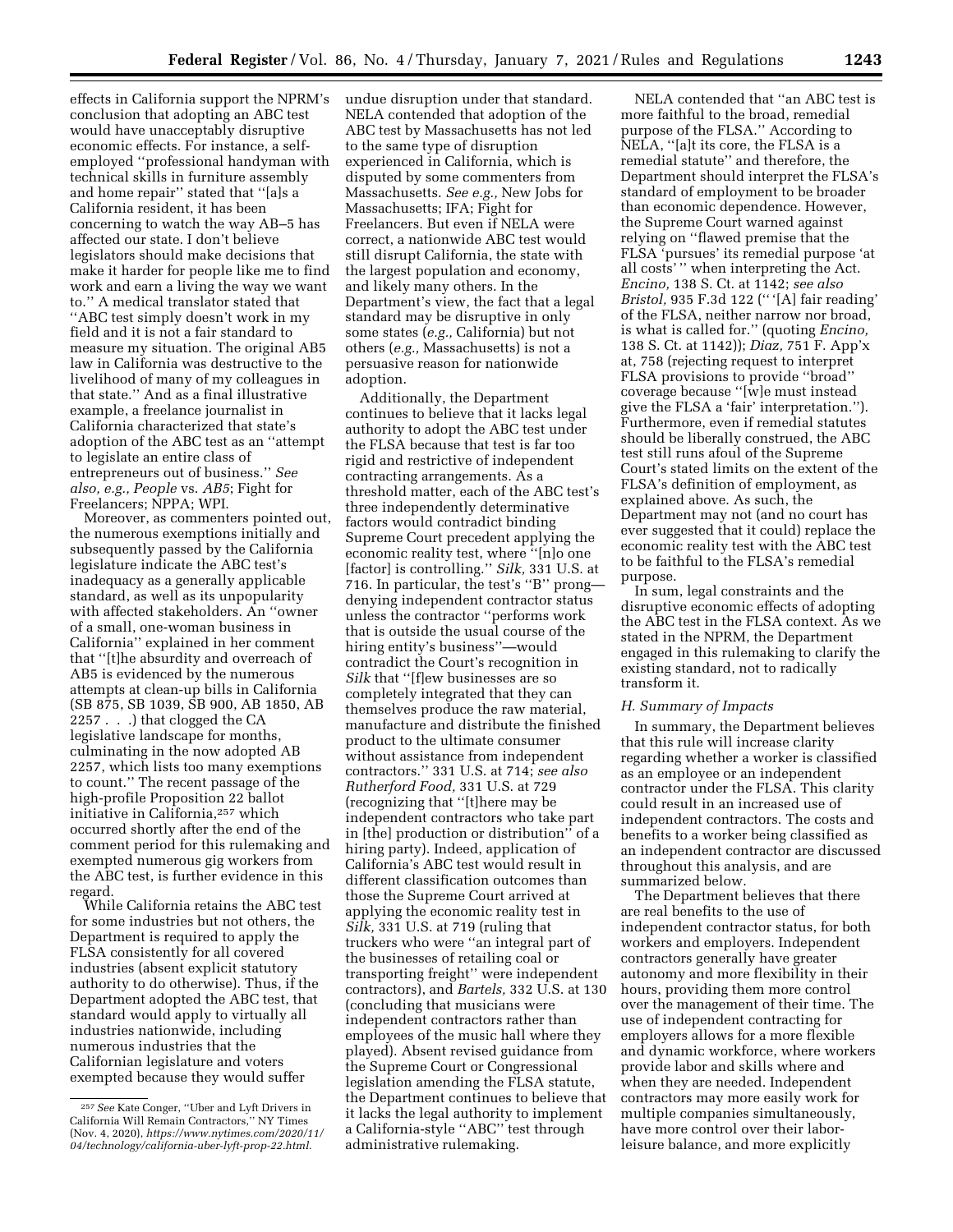define the nature of their work. Independent contractors also appear to have higher job satisfaction.

An increase in the number of job openings for independent contractors can also have benefits for the economy as a whole. Increased job creation and enhanced flexibility in work arrangements are critical benefits during periods of economic uncertainty, such as the current COVID–19 pandemic.

There are also certain challenges that face independent contractors compared to employees subject to the FLSA. Independent contractors are not subject to the protections of the FLSA, such as minimum wage and overtime pay. Independent contractors generally do not receive the same employer-provided benefits as employees, such as health insurance, retirement contributions, and paid time off.258 Independent contractors may have a higher tax liability than employees, as they are legally obligated to pay both the employee and employer shares of the Federal Insurance Contributions Act (FICA) taxes. However, economists recognize that payroll taxes generally are subtracted from the wage rate of employees. Employers also cover unemployment insurance and workers' compensation taxes for their employees. These costs are also components of businesses' worker costs, and employee wages are expected to reflect that accordingly. Independent contractors do not pay these taxes nor are they generally protected by these insurance programs, but there are private insurance companies that offer equivalent coverage.

Because the Department does not know how many workers may shift from employee status to independent contractor status, or how many people who were previously unemployed or out of the labor force will gain work as an independent contractor, these costs and benefits have not been quantified.

#### **VII. Regulatory Flexibility Act**

The Regulatory Flexibility Act of 1980 (RFA), 5 U.S.C. 601 *et seq.,* as amended by the Small Business Regulatory Enforcement Fairness Act of 1996, Public Law 104–121 (1996), requires Federal agencies engaged in rulemaking to consider the impact of their proposals on small entities, consider alternatives to minimize that impact, and solicit public comment on their analyses. The RFA requires the assessment of the impact of a regulation on a wide range of small entities, including small

businesses, not-for-profit organizations, and small governmental jurisdictions. Accordingly, the Department examined the regulatory requirements of this final rule to determine whether they would have a significant economic impact on a substantial number of small entities. Because both costs and cost savings are minimal for small business entities, the Department certifies that this final rule will not have a significant economic impact on a substantial number of small entities.

The Department used the Small Business Administration size standards, which determine whether a business qualifies for small-business status, to estimate the number of small entities.259 260 The Department then applied these thresholds to the U.S. Census Bureau's 2012 Economic Census to obtain the number of establishments with employment or sales/receipts below the small business threshold in the industry.261 These ratios of small to large establishments were then applied to the more recent 2017 Economic Census data on number of establishments.262 Next, the Department estimated the number of small governments, defined as having population less than 50,000, from the 2017 Census of Governments.263 In total, the Department estimated there are 6.4 million small establishments or governments.

The Department assumes that a Compensation, Benefits, and Job Analysis Specialist (SOC 13–1141) (or a staff member in a similar position) will review the rule.264 According to the Occupational Employment Statistics (OES), these workers had a mean wage of \$33.58 per hour in 2019 (most recent data available). Given the proposed

261The 2012 data are the most recently available with revenue data.

262For this analysis, the Department excluded independent contractors who are not registered as small businesses, and who are generally not captured in the Economic Census, from the calculation of small establishments.

263 2017 Census of Governments. *[https://](https://www.census.gov/data/tables/2017/econ/gus/2017-governments.html) [www.census.gov/data/tables/2017/econ/gus/2017](https://www.census.gov/data/tables/2017/econ/gus/2017-governments.html)  [governments.html.](https://www.census.gov/data/tables/2017/econ/gus/2017-governments.html)* 

264A Compensation/Benefits Specialist ensures company compliance with Federal and state laws, including reporting requirements; evaluates job positions, determining classification, exempt or non-exempt status, and salary; plans, develops, evaluates, improves, and communicates methods and techniques for selecting, promoting, compensating, evaluating, and training workers. *See*  BLS, ''13–1141 Compensation, Benefits, and Job Analysis Specialists,'' *[https://www.bls.gov/oes/](https://www.bls.gov/oes/current/oes131141.htm) [current/oes131141.htm.](https://www.bls.gov/oes/current/oes131141.htm)* 

clarification to the Department's interpretation of who is an employee and who is an independent contractor under the FLSA, the Department assumes that it will take on average about 1 hour to review the rule as proposed. The Department believes that an hour, on average, is appropriate, because while some establishments will spend longer than one hour to review the rule, many establishments may rely on third-party summaries of the changes or spend little or no time reviewing the rule. Assuming benefits are paid at a rate of 46 percent of the base wage, and overhead costs are 17 percent of the base wage, the reviewer's effective hourly rate is \$54.74; thus, the average cost per establishment conducting regulatory familiarization is \$54.74. The per-entity rule familiarization cost for independent contractors, some of whom would be small businesses, is \$11.59, or the fully loaded mean hourly wage of independent contractors in the CWS (\$46.36) multiplied by 0.25 hour. The Department believes that 15 minutes, on average, is appropriate, because while some independent contractors will spend longer than one hour to review the rule, many will spend little or no time reviewing the rule.

The cost savings due to increased clarity estimated per year for each small business employer is \$18.25, or the fully loaded mean hourly wage of a Compensation, Benefits, and Job Analysis Specialist multiplied by 0.33 hours. The cost savings due to increased clarity for each independent contractor, some of whom would be a small business, is \$4.14 per year, or the fully loaded mean hourly wage of independent contractors in the CWS multiplied by 0.89 hours.265 Because regulatory familiarization is a one-time cost and the cost savings from clarity recur each year, the Department expects cost savings to outweigh regulatory familiarization costs in the long run. Because both costs and cost savings are minimal for small business entities, and well below one percent of their gross annual revenues, which is typically at least \$100,000 per year for the smallest businesses, the Department certifies that this final rule will not have a significant economic impact on a substantial number of small entities.

There is some evidence that small firms use independent contractors for a greater proportion of their workforce than large firms.266 If so, then it may be reasonable to assume that the increased

<sup>258</sup> In some situations, independent contractors may be provided with benefits similar to those provided to employees.

<sup>259</sup>SBA, Summary of Size Standards by Industry Sector, 2017, *[www.sba.gov/document/support](http://www.sba.gov/document/support_table-size-standards)  [table-size-standards.](http://www.sba.gov/document/support_table-size-standards)* 

<sup>260</sup>The most recent size standards were issued in 2019. However, the Department used the 2017 standards for consistency with the older Economic Census data.

 $^{265}\rm{Note}$  that the NPRM reported  $\$3.86$  which is the cost per job, rather than the cost per independent contractor.

<sup>266</sup>Lim et al, *supra* note 75 at 51.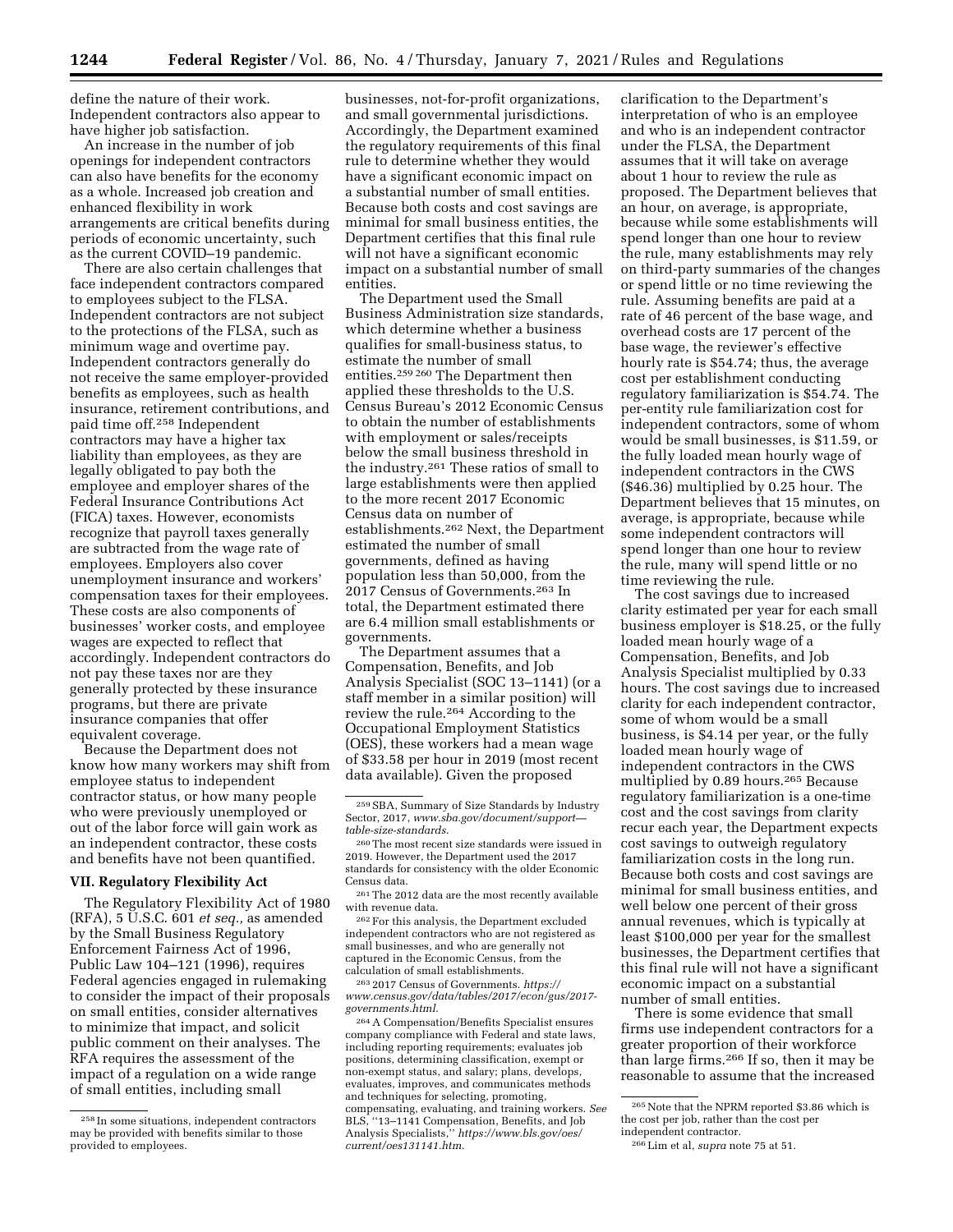use of independent contractors may also favor smaller companies. In which case, costs and benefits and cost savings may be larger for these small firms. Because benefits and cost savings are expected to outweigh costs, the Department does not expect this rule will result in an undue hardship for small businesses.

AFL–CIO disagreed with including cost savings from increased clarity for independent contractors. They argue that ''the independent contractors at issue—those who falls [sic] close to the line separating independent contractors from employees are not themselves employers, they provide services solely as individuals and they have no need to determine if they are themselves independent contractors.'' They additionally stated that the analysis failed to include compliance costs for the new small businesses created—the workers newly classified as independent contractors. Specifically, these new independent contractors will have increased regulatory burden due to additional accounting and tax filing costs. The Department believes it did address this because workers who choose to pursue independent contractor roles will not take them unless they believe the gains will offset the costs.

The AFL–CIO asserts that the Department failed to conduct the outreach to small businesses as required by Section 609(a) of the RFA. The Department notes that these requirements only apply when the rule will have a significant economic impact on a substantial number of small entities, which is not the case for this rulemaking.

# **VIII. Unfunded Mandates Reform Act Analysis**

The Unfunded Mandates Reform Act of 1995 (UMRA) 267 requires agencies to prepare a written statement for rules with a Federal mandate that may result in increased expenditures by state, local, and tribal governments, in the aggregate, or by the private sector, of \$156 million (\$100 million in 1995 dollars adjusted for inflation) or more in at least one year.268 This statement must: (1) Identify the authorizing legislation; (2) present the estimated costs and benefits of the rule and, to the extent that such estimates are feasible and relevant, its estimated effects on the national economy; (3) summarize and evaluate state, local, and tribal government input; and (4) identify

reasonable alternatives and select, or explain the non-selection, of the least costly, most cost-effective, or least burdensome alternative.

#### *A. Authorizing Legislation*

This final rule is issued pursuant to the Fair Labor Standards Act, 29 U.S.C. 201, *et seq.* 

# *B. Assessment of Costs and Benefits*

For purposes of the UMRA, this rule includes a Federal mandate that is expected to result in increased expenditures by the private sector of more than \$156 million in at least one year, but will not result in increased expenditures by state, local, and tribal governments, in the aggregate, of \$156 million or more in any one year.

Based on the cost analysis from this final rule, the Department determined that it will result in Year 1 total costs for state and local governments totaling \$1.7 million, all for regulatory familiarization. There will be no additional costs incurred in subsequent years.

The Department determined that the rule will result in Year 1 total costs for the private sector of \$369.2 million, all of them incurred for regulatory familiarization. The Department included all independent contractors in the private sector total regulatory familiarization costs. There will be no additional costs incurred in subsequent years.

UMRA requires agencies to estimate the effect of a regulation on the national economy if such estimates are reasonably feasible and the effect is relevant and material.269 However, OMB guidance on this requirement notes that such macroeconomic effects tend to be measurable in nationwide econometric models only if the economic effect of the regulation reaches 0.25 percent to 0.5 percent of Gross Domestic Product (GDP), or in the range of \$53.6 billion to \$107.2 billion (using 2019 GDP).270 A regulation with a smaller aggregate effect is not likely to have a measurable effect in macroeconomic terms, unless it is highly focused on a particular geographic region or economic sector, which is not the case with this rule.

The Department's RIA estimates that the total costs of the final rule will be \$369.2 million. Given OMB's guidance, the Department has determined that a full macroeconomic analysis is not likely to show that these costs would

have any measurable effect on the economy.

Many commenters claim that the rule will result in costs to Federal and state governments in the form of increased public assistance and decreased tax revenue. The Department discussed these potential costs in the RIA and directs the reader to Section VI(E)(2)(ii).

The State AGs stated that the Department failed to include the increased administrative and enforcement costs to states due to the change in the standard for determining independent contractor status under the FLSA. They wrote that states ''would need to invest time and resources into training agency employees and educating the public,'' particularly in states with laws that are more restrictive than the economic reality test. States do not enforce Federal laws and therefore have no need to train their personnel in the enforcement of the FLSA or the Department's regulations. There is also no need for states to be ''educating'' the public about FLSA regulations—aside from pointing out that Federal law may impose different requirements than state labor laws. Finally, under the nation's federalist system, states may and often do enact and enforce labor standards and are more restrictive than Federal standards. A state's decision to do so, however, rests with the state because no state is forced to enact labor standards that are stricter than the Federal standard. Any costs associated with implementing a stricter standard, including training and education, reflect the free choice of the individual state, and not the existence of a different Federal standard. As such, costs that a state choose to bear in enacting and enforcing their own laws are the result of the state's own decision, and are outside the scope of the unfunded mandate concept.

# *C. Least Burdensome Option Explained*

The Department believes that it has chosen the least burdensome but still cost-effective methodology to clarify the FLSA's distinction between employees and independent contractors. Although the regulation will impose costs for regulatory familiarization, the Department believes that its proposal would reduce the overall burden on organizations by simplifying and clarifying the analysis for determining whether a worker is classified as an employee or an independent contractor under the FLSA. The Department believes that, after familiarization, this rule will reduce the time spent by organizations to determine whether a worker is an independent contractor. Moreover, the additional clarification

<sup>&</sup>lt;sup>267</sup> See 2 U.S.C. 1501.<br><sup>268</sup> Calculated using growth in the Gross Domestic Product deflator from 1995 to 2019. Bureau of Economic Analysis. Table 1.1.9. Implicit Price Deflators for Gross Domestic Product.

<sup>269</sup>*See* 2 U.S.C. 1532(a)(4).

<sup>270</sup>According to the Bureau of Economic Analysis, 2019 GDP was \$21.43 trillion. *[https://](https://www.bea.gov/system/files/2020-02/gdp4q19_2nd_0.pdf) [www.bea.gov/system/files/2020-02/gdp4q19](https://www.bea.gov/system/files/2020-02/gdp4q19_2nd_0.pdf)*\_*2nd*\_ *[0.pdf.](https://www.bea.gov/system/files/2020-02/gdp4q19_2nd_0.pdf)*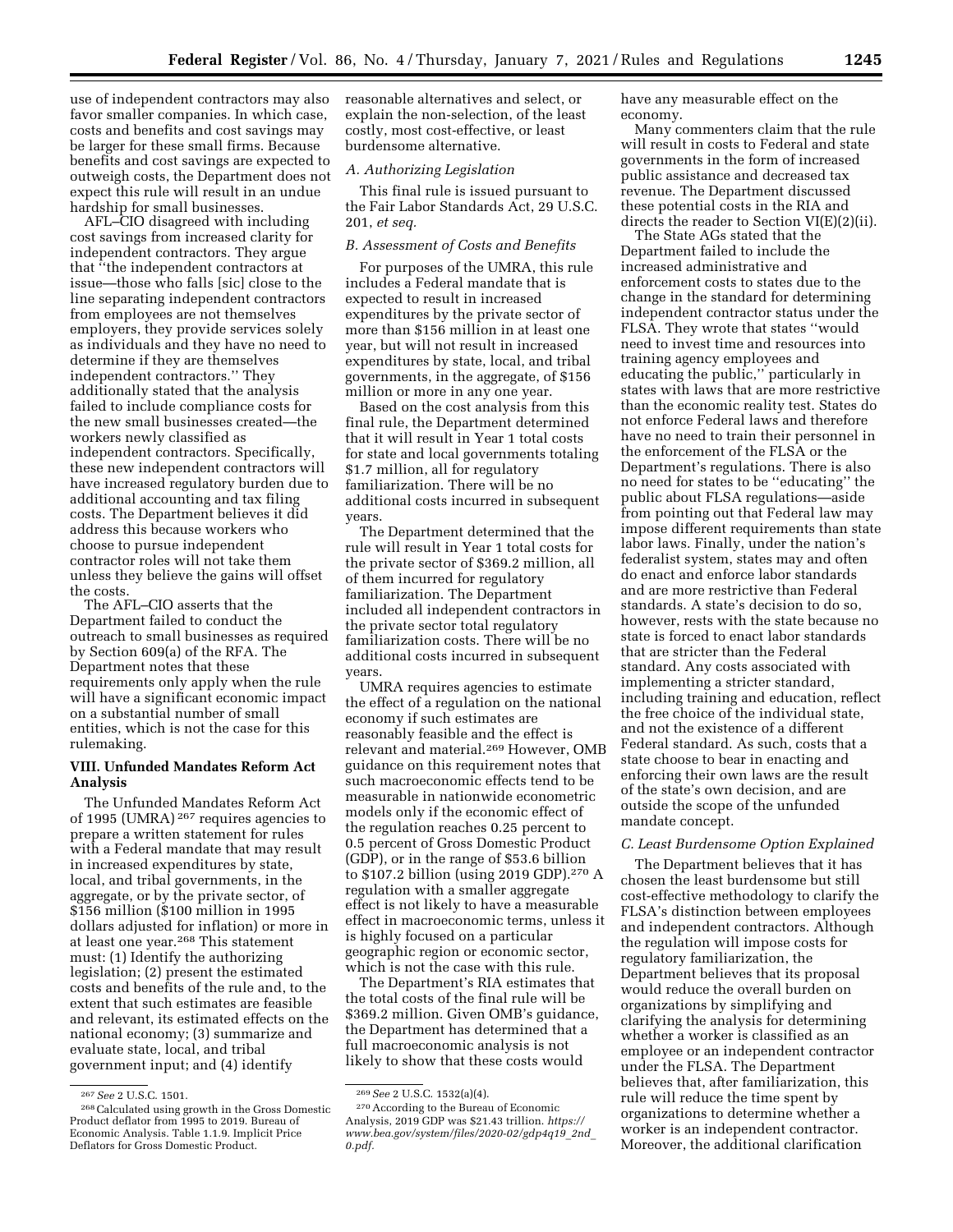could promote innovation and certainty in business relationships. The AFPF agreed ''that the Department has adequately analyzed potential alternatives as well as selected the least burdensome option under the Unfunded Mandates Reform Act of 1995.''

#### **IX. Effects on Families**

The undersigned hereby certifies that the proposed rule would not adversely affect the well-being of families, as discussed under section 654 of the Treasury and General Government Appropriations Act, 1999.

# **List of Subjects**

*29 CFR Part 780* 

Agriculture, Child labor, Wages.

*29 CFR Part 788* 

Forests and forest products, Wages.

#### *29 CFR Part 795*

Employment, Wages.

Signed at Washington, DC, this 31st day of December, 2020.

# **Cheryl M. Stanton,**

*Administrator, Wage and Hour Division.* 

For the reasons set out in the preamble, the Department of Labor amends 29 CFR chapter V as follows:

# **PART 780—EXEMPTIONS APPLICABLE TO AGRICULTURE, PROCESSING OF AGRICULTURAL COMMODITIES, AND RELATED SUBJECTS UNDER THE FAIR LABOR STANDARDS ACT**

■ 1. The authority citation for part 780 continues to read as follows:

**Authority:** Secs. 1–19, 52 Stat. 1060, as amended; 29 U.S.C. 201–219.

■ 2. Amend § 780.330 by revising paragraph (b) to read as follows:

#### **§ 780.330 Sharecroppers and tenant farmers.**

\* \* \* \* \* (b) In determining whether such individuals are employees or independent contractors, the criteria laid down in §§ 795.100 through 795.110 of this chapter are used.

\* \* \* \* \*

# **PART 788—FORESTRY OR LOGGING OPERATIONS IN WHICH NOT MORE THAN EIGHT EMPLOYEES ARE EMPLOYED**

■ 3. The authority citation for part 788 continues to read as follows:

**Authority:** Secs. 1–19, 52 Stat. 1060, as amended; 29 U.S.C. 201–219.

 $\blacksquare$  4. Amend § 788.16 by revising paragraph (a) to read as follows:

# **§ 788.16 Employment relationship.**

(a) In determining whether individuals are employees or independent contractors, the criteria laid down in §§ 795.100 through 795.110 of this chapter are used. \* \* \* \* \*

■ 5. Add part 795 to subchapter B to read as follows:

# **PART 795—EMPLOYEE OR INDEPENDENT CONTRACTOR CLASSIFICATION UNDER THE FAIR LABOR STANDARDS ACT**

Sec.

- 795.100 Introductory statement.
- 795.105 Determining employee and independent contractor classification under the FLSA.
- 795.110 Primacy of actual practice.
- 795.115 Examples of analyzing economic reality factors.
- 795.120 Severability.

**Authority:** 52 Stat. 1060, as amended; 29 U.S.C. 201–219.

# **§ 795.100 Introductory statement.**

This part contains the Department of Labor's general interpretations of the text governing individuals' classification as employees or independent contractors under the Fair Labor Standards Act (FLSA or Act). *See*  29 U.S.C. 201–19. The Administrator of the Wage and Hour Division will use these interpretations to guide the performance of his or her duties under the Act, and intends the interpretations to be used by employers, employees, and courts to understand employers' obligations and employees' rights under the Act. To the extent that prior administrative rulings, interpretations, practices, or enforcement policies relating to classification as an employee or independent contractor under the Act are inconsistent or in conflict with the interpretations stated in this part, they are hereby rescinded. The interpretations stated in this part may be relied upon in accordance with section 10 of the Portal-to-Portal Act, 29 U.S.C. 251–262, notwithstanding that after any such act or omission in the course of such reliance, any such interpretation in this part ''is modified or rescinded or is determined by judicial authority to be invalid or of no legal effect.'' 29 U.S.C. 259.

### **§ 795.105 Determining employee and independent contractor classification under the FLSA.**

(a) *Independent contractors are not employees under the Act.* An individual who renders services to a potential employer—*i.e.,* a putative employer or alleged employer—as an independent contractor is not that potential

employer's employee under the Act. As such, sections 6, 7, and 11 of the Act, which impose obligations on employers regarding their employees, are inapplicable. Accordingly, the Act does not require a potential employer to pay an independent contractor either the minimum wage or overtime pay under sections 6 or 7. Nor does section 11 of the Act require a potential employer to keep records regarding an independent contractor's activities.

(b) *Economic dependence as the ultimate inquiry.* An ''employee'' under the Act is an individual whom an employer suffers, permits, or otherwise employs to work. 29 U.S.C. 203(e)(1), (g). An employer suffers or permits an individual to work as an employee if, as a matter of economic reality, the individual is economically dependent on that employer for work. *Rutherford Food Corp.* v. *McComb,* 331 U.S. 722, 727 (1947); *Bartels* v. *Birmingham,* 332 U.S. 126, 130 (1947). An individual is an independent contractor, as distinguished from an ''employee'' under the Act, if the individual is, as a matter of economic reality, in business for him- or herself.

(c) *Determining economic dependence.* The economic reality factors in paragraph (d) of this section guide the determination of whether the relationship between an individual and a potential employer is one of economic dependence and therefore whether an individual is properly classified as an employee or independent contractor. These factors are not exhaustive, and no single factor is dispositive. However, the two core factors listed in paragraph (d)(1) of this section are the most probative as to whether or not an individual is an economically dependent ''employee,'' 29 U.S.C. 203(e)(1), and each therefore typically carries greater weight in the analysis than any other factor. Given these two core factors' greater probative value, if they both point towards the same classification, whether employee or independent contractor, there is a substantial likelihood that is the individual's accurate classification. This is because other factors are less probative and, in some cases, may not be probative at all, and thus are highly unlikely, either individually or collectively, to outweigh the combined probative value of the two core factors.

(d) *Economic reality factors*—(1) *Core factors*—(i) *The nature and degree of control over the work.* This factor weighs towards the individual being an independent contractor to the extent the individual, as opposed to the potential employer, exercises substantial control over key aspects of the performance of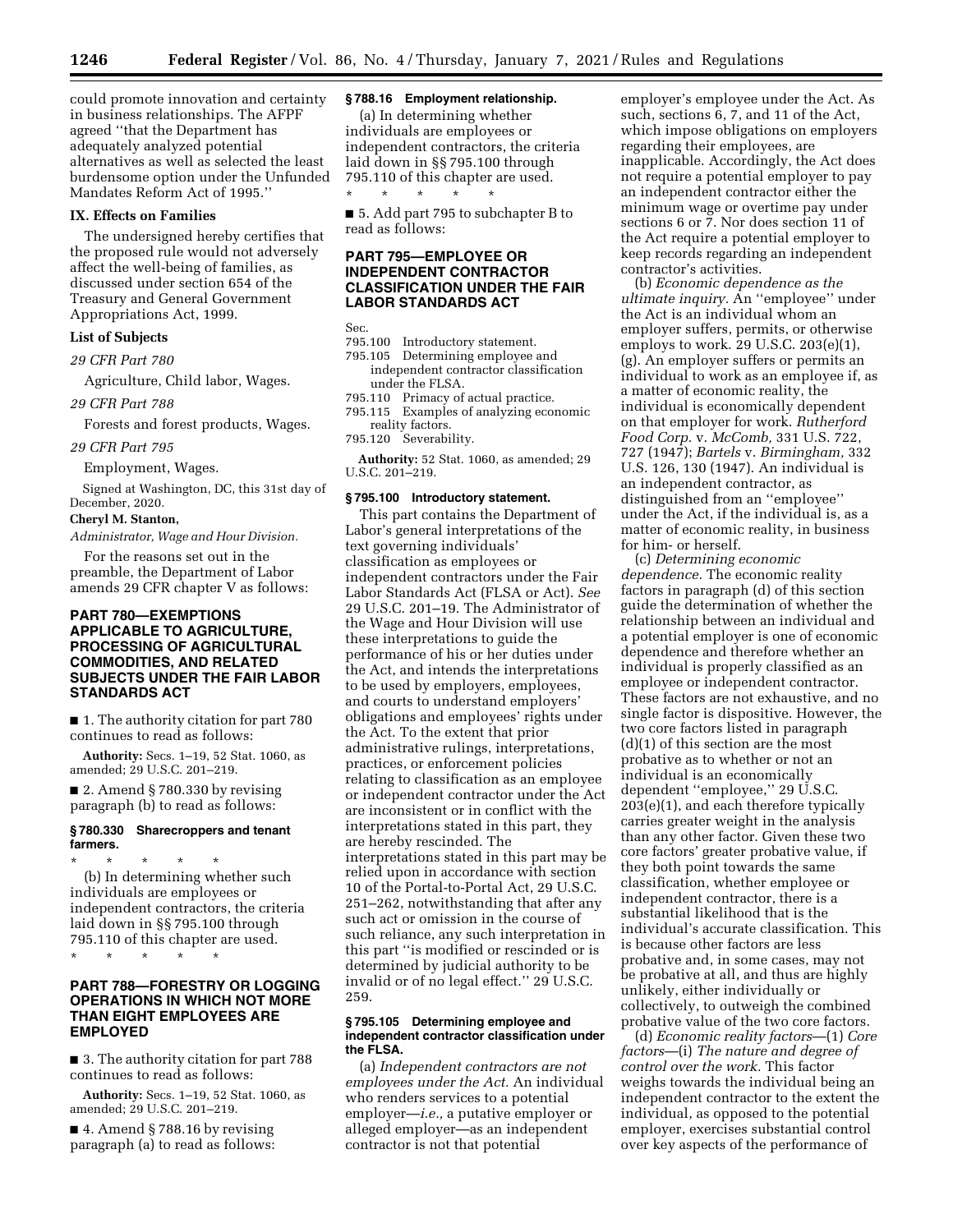the work, such as by setting his or her own schedule, by selecting his or her projects, and/or through the ability to work for others, which might include the potential employer's competitors. In contrast, this factor weighs in favor of the individual being an employee under the Act to the extent the potential employer, as opposed to the individual, exercises substantial control over key aspects of the performance of the work, such as by controlling the individual's schedule or workload and/or by directly or indirectly requiring the individual to work exclusively for the potential employer. Requiring the individual to comply with specific legal obligations, satisfy health and safety standards, carry insurance, meet contractually agreedupon deadlines or quality control standards, or satisfy other similar terms that are typical of contractual relationships between businesses (as opposed to employment relationships) does not constitute control that makes the individual more or less likely to be an employee under the Act.

(ii) *The individual's opportunity for profit or loss.* This factor weighs towards the individual being an independent contractor to the extent the individual has an opportunity to earn profits or incur losses based on his or her exercise of initiative (such as managerial skill or business acumen or judgment) or management of his or her investment in or capital expenditure on, for example, helpers or equipment or material to further his or her work. While the effects of the individual's exercise of initiative and management of investment are both considered under this factor, the individual does not need to have an opportunity for profit or loss based on both for this factor to weigh towards the individual being an independent contractor. This factor weighs towards the individual being an employee to the extent the individual is unable to affect his or her earnings or is only able to do so by working more hours or faster.

(2) *Other factors*—(i) *The amount of skill required for the work.* This factor weighs in favor of the individual being an independent contractor to the extent the work at issue requires specialized training or skill that the potential employer does not provide. This factor weighs in favor of the individual being an employee to the extent the work at issue requires no specialized training or skill and/or the individual is dependent upon the potential employer to equip him or her with any skills or training necessary to perform the job.

(ii) *The degree of permanence of the working relationship between the individual and the potential employer.* 

This factor weighs in favor of the individual being an independent contractor to the extent the work relationship is by design definite in duration or sporadic, which may include regularly occurring fixed periods of work, although the seasonal nature of work by itself would not necessarily indicate independent contractor classification. This factor weighs in favor of the individual being an employee to the extent the work relationship is instead by design indefinite in duration or continuous.

(iii) *Whether the work is part of an integrated unit of production.* This factor weighs in favor of the individual being an employee to the extent his or her work is a component of the potential employer's integrated production process for a good or service. This factor weighs in favor of an individual being an independent contractor to the extent his or her work is segregable from the potential employer's production process. This factor is different from the concept of the importance or centrality of the individual's work to the potential employer's business.

(iv) *Additional factors.* Additional factors may be relevant in determining whether an individual is an employee or independent contractor for purposes of the FLSA, but only if the factors in some way indicate whether the individual is in business for him- or herself, as opposed to being economically dependent on the potential employer for work.

### **§ 795.110 Primacy of actual practice.**

In evaluating the individual's economic dependence on the potential employer, the actual practice of the parties involved is more relevant than what may be contractually or theoretically possible. For example, an individual's theoretical abilities to negotiate prices or to work for competing businesses are less meaningful if, as a practical matter, the individual is prevented from exercising such rights. Likewise, a business' contractual authority to supervise or discipline an individual may be of little relevance if in practice the business never exercises such authority.

### **§ 795.115 Examples of analyzing economic reality factors.**

(a) The following illustrative examples demonstrate how the factors listed in § 795.105(d) may be analyzed under the facts presented and are limited to substantially similar factual situations.

(b)(1)(i) *Example*. An individual is the owner and operator of a tractor-trailer and performs transportation services for

a logistics company. The owneroperator substantially controls the key aspects of the work. However, the logistics company has installed, at its own expense, a device that limits the maximum speed of the owner-operator's vehicle and monitors the speed through GPS. The company limits the owneroperator's speed in order to comply with federally mandated motor carrier safety regulations and to ensure that she complies with local traffic laws. The company also requires the owneroperator to meet certain contractually agreed-upon delivery deadlines, and her contract includes agreed-upon incentives for meeting, and penalties for missing, the deadlines.

(ii) *Application.* The owner-operator exercises substantial control over key aspects of her work, indicating independent contractor status. The fact that the company has installed a device that limits and monitors the speed of the owner-operator's vehicle does not change the above conclusion. This measure is implemented in order to comply with specific legal obligations and to ensure safety, and thus under § 795.105(d)(1)(i) would not constitute control that makes the owner-operator more or less likely to be an employee under the Act. The contractually agreedupon delivery deadlines, incentives, and penalties are typical of contractual relationships between businesses and likewise would not constitute control that makes the owner-operator more or less likely to be an employee under the Act.

(2)(i) *Example.* An individual accepts assignments from a company that provides an app-based service linking those who need home-repair work with those who perform home-repair work. The individual is able to meaningful increase his earnings by exercising initiative and business acumen and by investing in his own equipment. The company, however, has invested millions of dollars in developing and maintaining the app, marketing itself, maintaining the security of information submitted by actual and prospective customers and workers, and monitoring customer satisfaction with the work performed.

(ii) *Application.* The opportunity for profit or loss factor favors independent contractor status for the individual, despite the substantial difference in the monetary value of the investments made by each party. While the company may have invested substantially more in its business, the value of that investment is not relevant in determining whether the individual has a meaningful opportunity for profit or loss through his initiative, investment, or both.